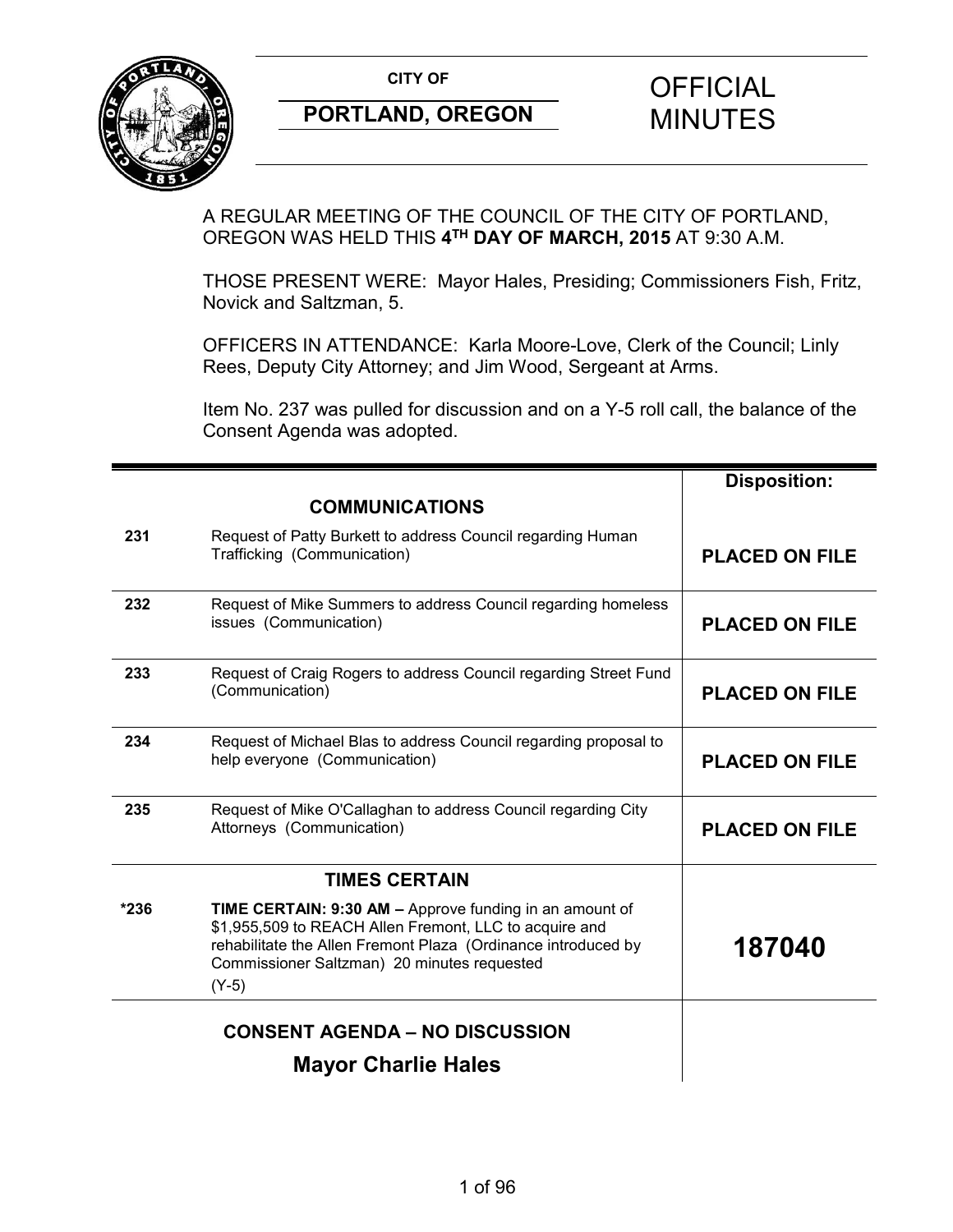|        | <b>Commissioner Nick Fish</b><br><b>Position No. 2</b>                                                                                                                                                                                                                      |                  |
|--------|-----------------------------------------------------------------------------------------------------------------------------------------------------------------------------------------------------------------------------------------------------------------------------|------------------|
|        | <b>REGULAR AGENDA</b>                                                                                                                                                                                                                                                       |                  |
| $*243$ | Authorize a contract with the lowest responsible bidder for the<br>Killingsworth Phase II project (Ordinance)<br>$(Y-5)$                                                                                                                                                    | 187039           |
| $*242$ | Authorize a contract with EcoNorthwest for the Local<br>Transportation Infrastructure Fee project in the amount of<br>\$154,380 (Ordinance)<br>$(Y-5)$                                                                                                                      | 187038           |
|        | <b>Bureau of Transportation</b>                                                                                                                                                                                                                                             |                  |
|        | <b>Commissioner Steve Novick</b><br><b>Position No. 4</b>                                                                                                                                                                                                                   |                  |
|        |                                                                                                                                                                                                                                                                             |                  |
| 241    | Approve allocation of \$5,000 annually of Portland Children's Levy<br>revenues to fund event sponsorships (Second Reading Agenda<br>213)<br>$(Y-5)$                                                                                                                         | 187037           |
|        | <b>Position No. 3</b>                                                                                                                                                                                                                                                       |                  |
|        | <b>Commissioner Dan Saltzman</b>                                                                                                                                                                                                                                            |                  |
| 240    | Authorize an agreement with Roger R. and Kathleen M. Harrison in<br>the amount of \$128,500 to acquire a 17-acre conservation and<br>stream enhancement easement and to fund improvements to the<br>easement acreage (Second Reading Agenda 212)<br>$(Y-5)$                 | 187036           |
|        | <b>Water Bureau</b>                                                                                                                                                                                                                                                         |                  |
| 239    | Authorize the Director of the Bureau of Environmental Services or<br>designee and the City Attorney to reimburse four property owners<br>affected by the SW 86th Avenue Pump Station construction in the<br>total amount of \$47,012 (Second Reading Agenda 211)<br>$(Y-5)$ | 187035           |
|        | <b>Bureau of Environmental Services</b>                                                                                                                                                                                                                                     |                  |
|        | <b>Position No. 2</b>                                                                                                                                                                                                                                                       |                  |
|        | <b>Commissioner Nick Fish</b>                                                                                                                                                                                                                                               |                  |
| *238   | Pay claim of Ana Guadalupe Mora in the sum of \$10,000 involving<br>the Police Bureau (Ordinance)<br>$(Y-5)$                                                                                                                                                                | 187034           |
|        | <b>Office of Management and Finance</b>                                                                                                                                                                                                                                     |                  |
|        | Fritz.<br>$(Y-5)$                                                                                                                                                                                                                                                           |                  |
|        | expire March 3, 2019 (Report)<br>Motion to accept the report: Moved by Fish and seconded by                                                                                                                                                                                 | <b>CONFIRMED</b> |
| 237    | March 4, 2015<br>Appoint Linda Bauer to the Adjustment Committee for a term to                                                                                                                                                                                              |                  |
|        |                                                                                                                                                                                                                                                                             |                  |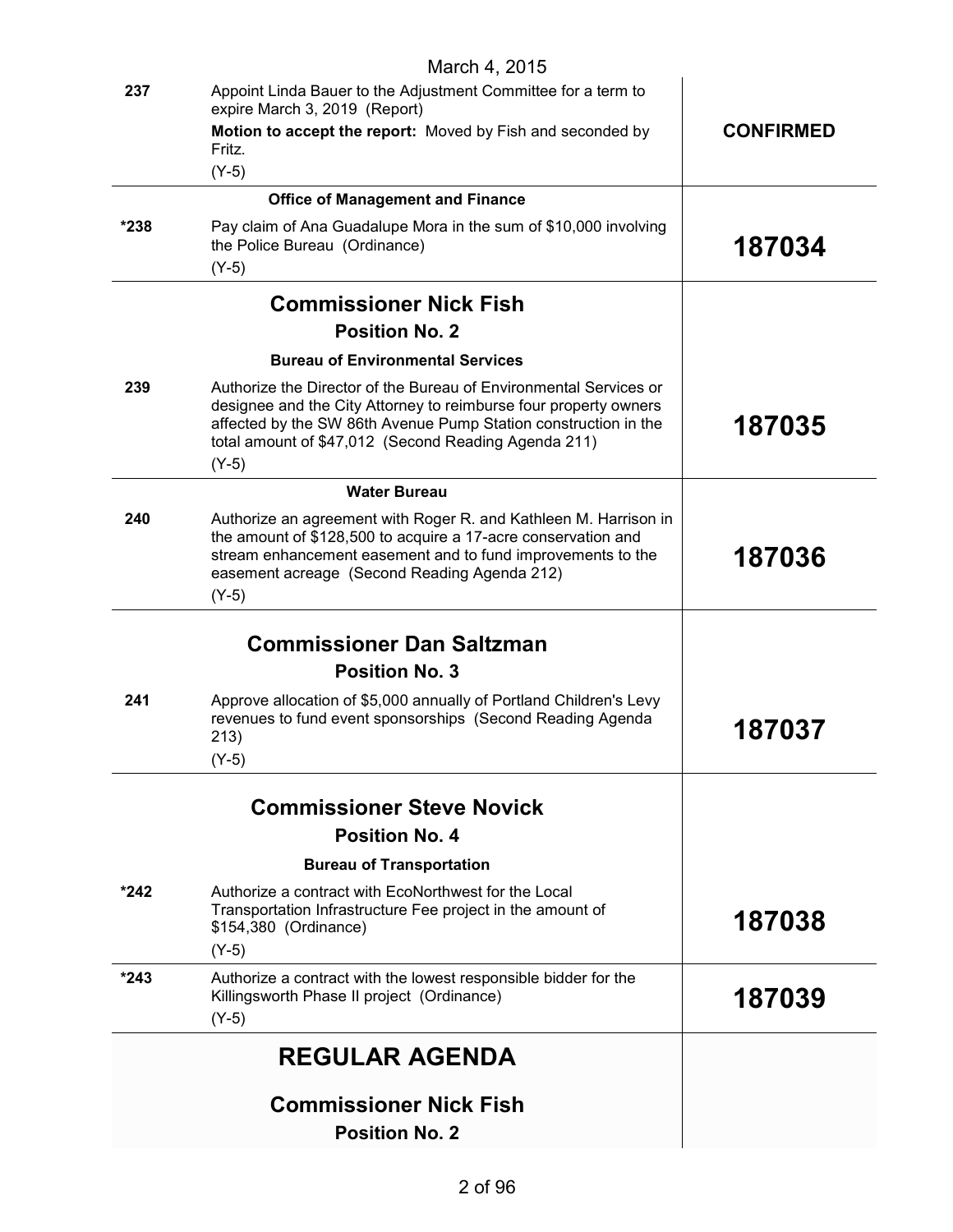|        | March 4, 2015                                                                                                                                                                                                                                                                                                |                                                                                  |
|--------|--------------------------------------------------------------------------------------------------------------------------------------------------------------------------------------------------------------------------------------------------------------------------------------------------------------|----------------------------------------------------------------------------------|
|        | <b>Bureau of Environmental Services</b>                                                                                                                                                                                                                                                                      |                                                                                  |
| 244    | Amend contract with Brown and Caldwell, Inc. for additional work<br>and compensation for the SW 86th Ave Pump Station and<br>Appurtenances Project No. E09051 for \$316,194 (Ordinance;<br>amend Contract No. 30002215) 15 minutes requested                                                                 | <b>PASSED TO</b><br><b>SECOND READING</b><br><b>MARCH 11, 2015</b><br>AT 9:30 AM |
| 245    | Authorize a contract with lowest responsible bidder for the<br>construction of the SE Hawthorne-Salmon Sewer Reconstruction<br>and Green Streets Project No. E08668 for \$4,590,000 (Ordinance)<br>10 minutes requested                                                                                      | <b>PASSED TO</b><br><b>SECOND READING</b><br><b>MARCH 11, 2015</b><br>AT 9:30 AM |
|        | <b>Water Bureau</b>                                                                                                                                                                                                                                                                                          |                                                                                  |
| 246    | Authorize a contract with Raftelis Financial Consultants, Inc. for the<br>Water Bureau Cost Allocation Audit Project in the amount of<br>\$169,490 (Ordinance) 10 minutes requested                                                                                                                          | <b>PASSED TO</b><br><b>SECOND READING</b><br><b>MARCH 11, 2015</b><br>AT 9:30 AM |
|        | <b>Commissioner Dan Saltzman</b>                                                                                                                                                                                                                                                                             |                                                                                  |
|        | <b>Position No. 3</b>                                                                                                                                                                                                                                                                                        |                                                                                  |
|        | <b>Portland Fire &amp; Rescue</b>                                                                                                                                                                                                                                                                            |                                                                                  |
| $*247$ | Authorize application to the Oregon Office of State Fire Marshal for<br>a grant in the amount of \$86,000 for Highway Emergency<br>Response Specialist training for the Portland Fire & Rescue<br>HazMat Team and Flammable Liquids Bulk Storage Specialty<br>Training for Station 24 (Ordinance)<br>$(Y-5)$ | 187041                                                                           |
|        | <b>Commissioner Steve Novick</b>                                                                                                                                                                                                                                                                             |                                                                                  |
|        | <b>Position No. 4</b>                                                                                                                                                                                                                                                                                        |                                                                                  |
|        | <b>Bureau of Transportation</b>                                                                                                                                                                                                                                                                              |                                                                                  |
| *248   | Authorize contracts as required with Pavement Services, Inc. and<br>GeoDesign, Inc. for on-call pavement testing and analysis of city<br>streets (Ordinance)<br>$(Y-5)$                                                                                                                                      | 187042                                                                           |
| 249    | Grant Bureau of Transportation Regulatory Program designated<br>employees authority to issue civil penalties in the enforcement of<br>Private-For-Hire Transportation and other regulations under their<br>jurisdiction (Second Reading Agenda 220; add Code Section<br>16.10.660)<br>$(Y-5)$                | 187043                                                                           |

At 11:40 a.m., Council recessed.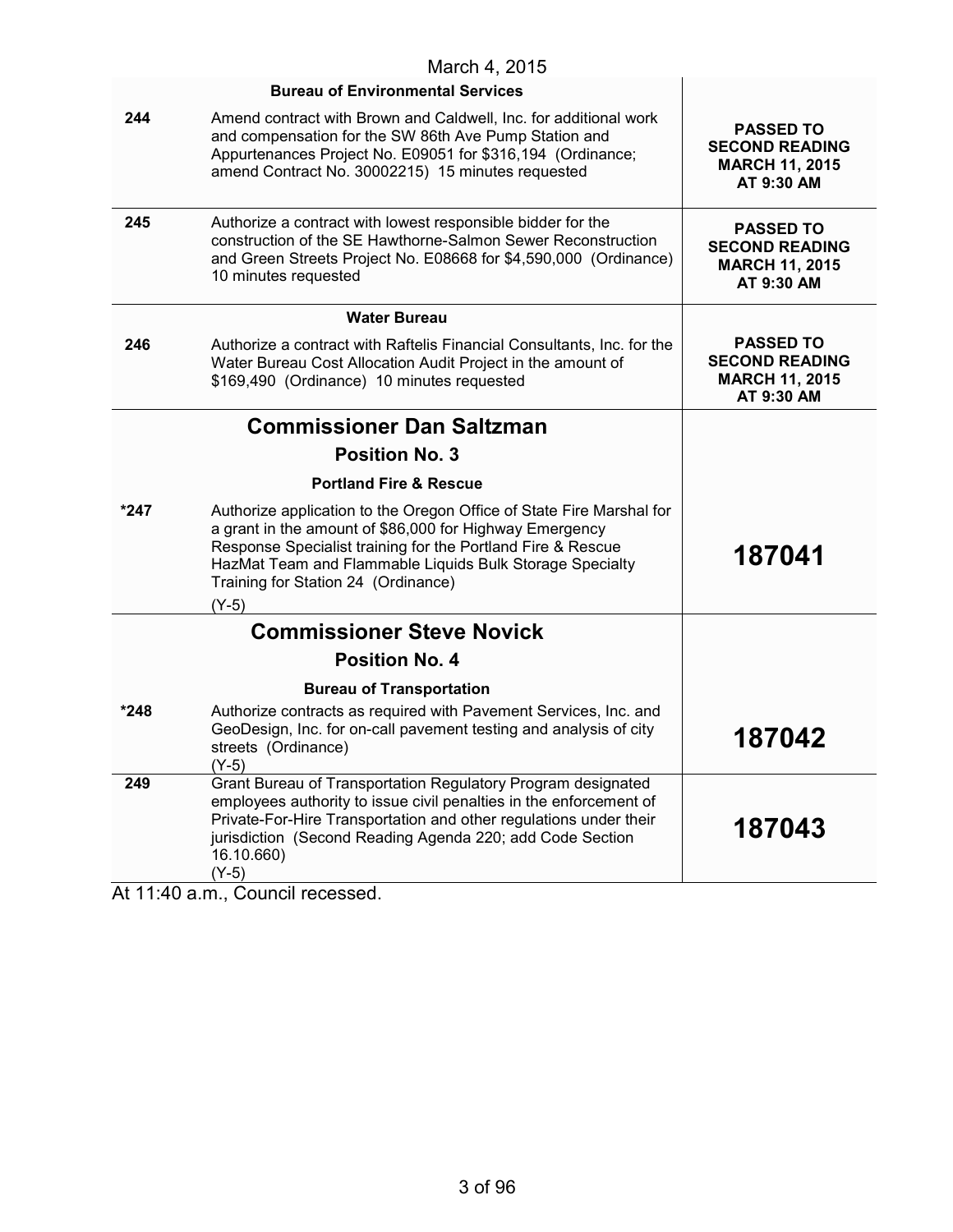A RECESSED MEETING OF THE COUNCIL OF THE CITY OF PORTLAND, OREGON WAS HELD THIS **4TH DAY OF MARCH, 2015** AT 2:00 P.M.

THOSE PRESENT WERE: Mayor Hales, Presiding; Commissioners Fish, Fritz, Novick and Saltzman, 5.

Commissioner Fritz arrived at 2:02 p.m.

OFFICERS IN ATTENDANCE: Karla Moore-Love, Clerk of the Council; Kathryn Beaumont, Chief Deputy City Attorney; and Wayne Dykes, Sergeant at Arms.

|     |                                                                                                                                                                                                                                                                                                                                                                                                                                                                                                 | <b>Disposition:</b>                                                                                                                                                                               |
|-----|-------------------------------------------------------------------------------------------------------------------------------------------------------------------------------------------------------------------------------------------------------------------------------------------------------------------------------------------------------------------------------------------------------------------------------------------------------------------------------------------------|---------------------------------------------------------------------------------------------------------------------------------------------------------------------------------------------------|
| 250 | <b>TIME CERTAIN: 2:00 PM - Appeal of Northwest District</b><br>Association against Design Commission's decision to approve with<br>conditions the Tess O'Brien Apartments at 1953 NW Overton and<br>1950 NW Pettygrove Streets (Hearing; LU 14-220722 DZ AD) 1<br>hour requested<br>Motion to deny appeal and uphold Design Commission's<br>decision; staff to prepare Findings for March 25, 2015 at 10:45<br>am Time Certain: Moved by Saltzman and seconded by Novick.<br>(Y-4; Fish absent) | <b>TENTATIVELY DENY</b><br><b>APPEAL AND UPHOLD</b><br><b>DESIGN COMMISSION</b><br><b>DECISION:</b><br><b>PREPARE FINDINGS FOR</b><br><b>MARCH 25, 2015</b><br>AT 10:45 AM<br><b>TIME CERTAIN</b> |

At 3:23 p.m., Council recessed.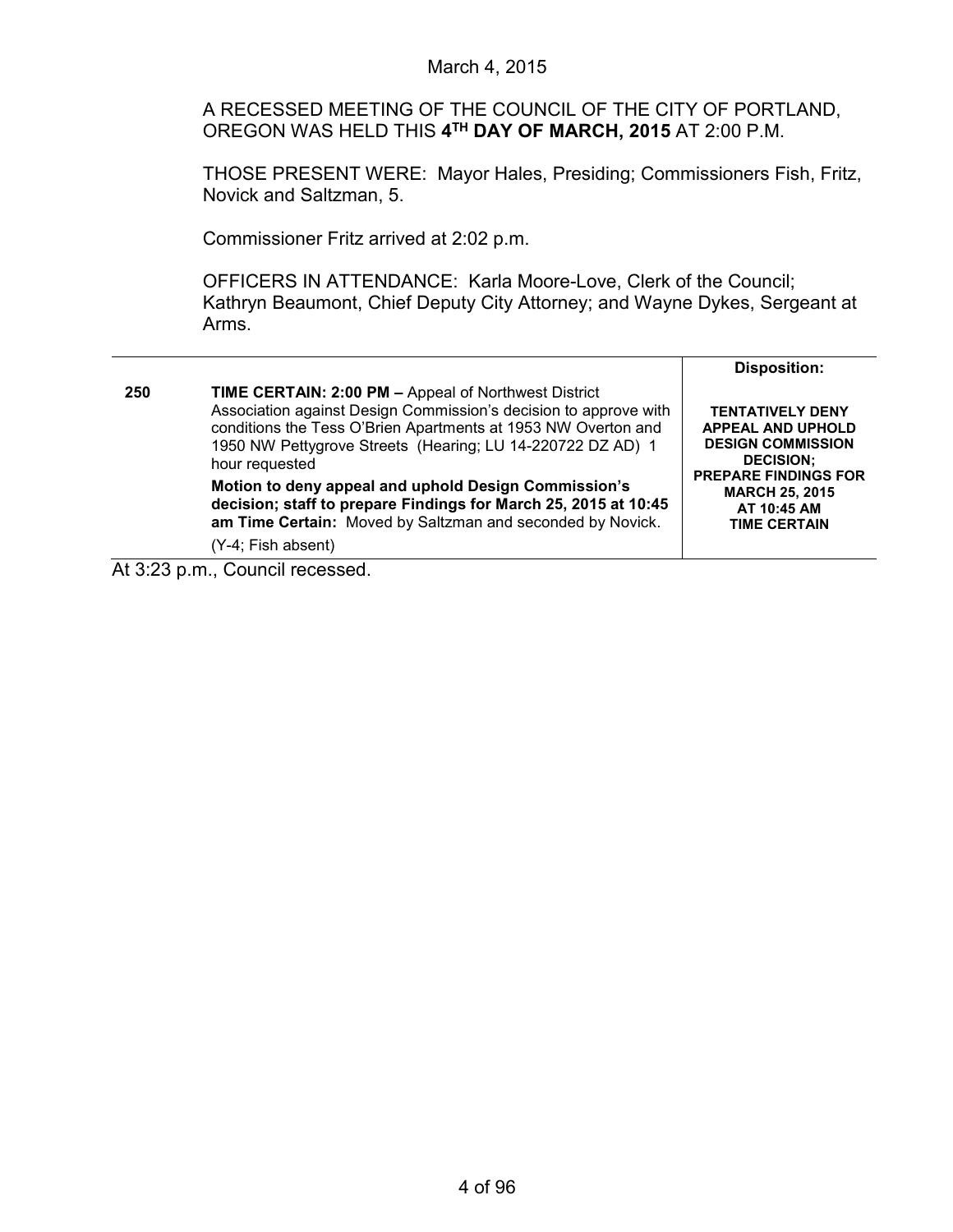## March 5, 2015

A RECESSED MEETING OF THE COUNCIL OF THE CITY OF PORTLAND, OREGON WAS HELD THIS **5TH DAY OF MARCH, 2015** AT 2:00 P.M.

THOSE PRESENT WERE: Mayor Hales, Presiding; Commissioners Fish, Fritz, Novick and Saltzman, 5.

OFFICERS IN ATTENDANCE: Karla Moore-Love, Clerk of the Council; Ian Leitheiser, Deputy City Attorney; and Mike Cohen, Sergeant at Arms.

The meeting recessed at 3:20 p.m. and reconvened at 3:32 p.m.

|                                                                                                                      |                                                                                                                                                                                                                            | <b>Disposition:</b> |
|----------------------------------------------------------------------------------------------------------------------|----------------------------------------------------------------------------------------------------------------------------------------------------------------------------------------------------------------------------|---------------------|
| 251                                                                                                                  | <b>TIME CERTAIN: 2:00 PM - Adopt the West Quadrant Plan as</b><br>direction for updating the Central City Plan (Previous Agenda 223;<br>Resolution introduced by Mayor Hales) 3 hours requested                            |                     |
| #1 Motion to approve for consideration the Consent List - Package A<br>amendments: Moved by Fish seconded by Novick. |                                                                                                                                                                                                                            |                     |
| Fritz.                                                                                                               | #2 Motion to approve for consideration Fish and Wildlife Habitat<br>amendments Items 7 through 11- Package B: Moved by Fish seconded by                                                                                    |                     |
|                                                                                                                      | #3 Motion to approve for consideration Waterfront Park amendments<br>Items 18, 22, 24 and 57- Package C: Moved by Fritz seconded by Novick.                                                                                |                     |
|                                                                                                                      | #4 Motion to approve for consideration Pearl Heights amendment Item 42<br>- Package E: Moved by Saltzman and seconded by Fish. (This motion<br>became a part of the Consent List - Package A)                              | (continued          |
|                                                                                                                      | #5 Motion to approve for consideration Pearl Heights amendment Item 43<br>- Package E: Moved by Fritz and seconded by Fish.                                                                                                | next page)          |
|                                                                                                                      | #6 Motion to approve for consideration to add Item A. New Central City-<br>wide Action: Regional Center: Economy and Innovation to the Consent<br>List: Moved by Fish and seconded by Saltzman.                            |                     |
|                                                                                                                      | #7 Motion to approve for consideration to add Item B. Amend Central City-<br>wide Housing and Neighborhoods Policy on Housing Affordability (page<br>43): Moved by Fish and seconded by Saltzman.                          |                     |
| and seconded by Fish.                                                                                                | #8 Motion to approve for consideration to add Item E. Move Downtown<br>Transportation Action TR12 on Central Eastside traffic on Naito Parkway<br>(page 68) to Central City-wide Transportation Section: Moved by Saltzman |                     |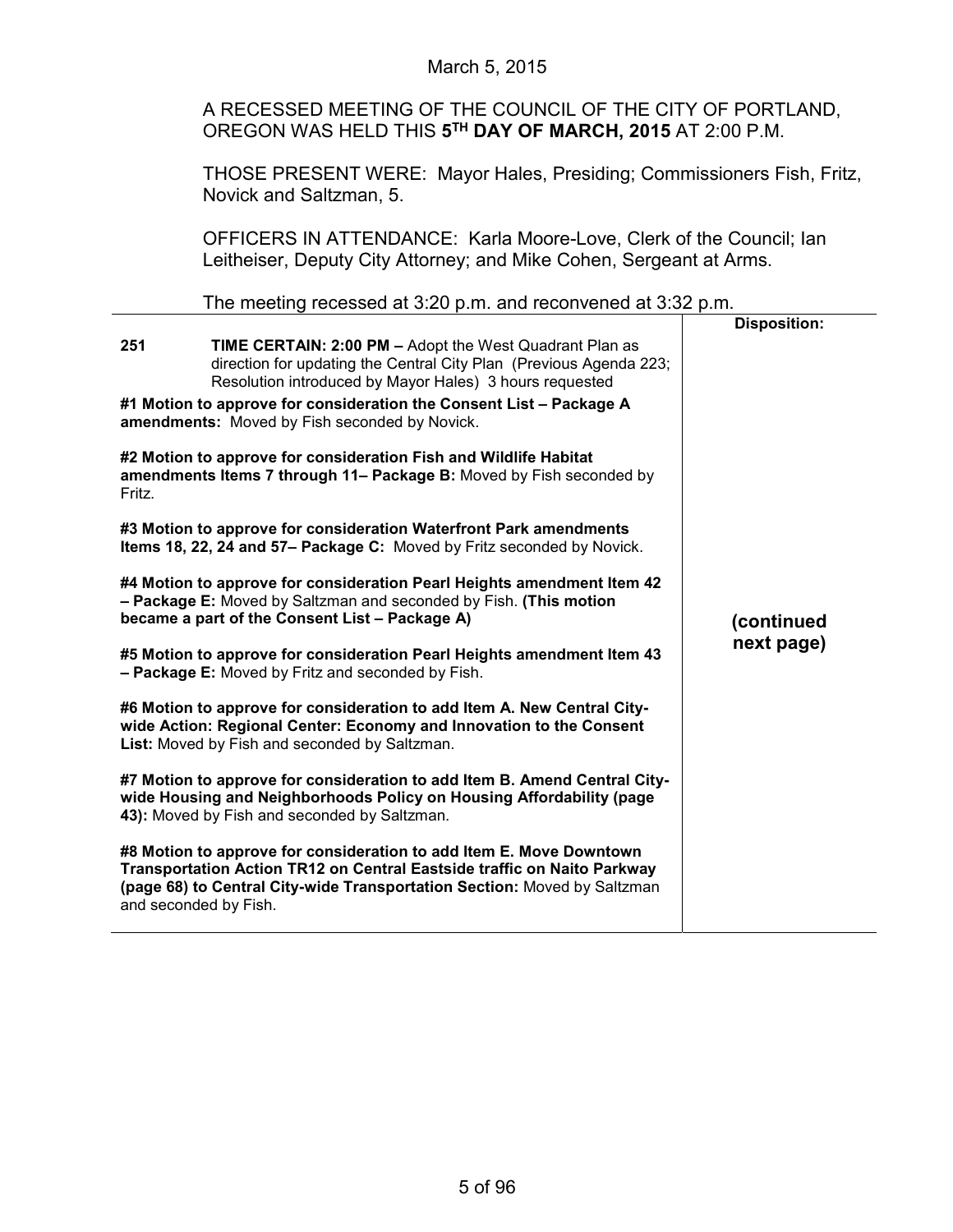| (251 Continued)                                                              |
|------------------------------------------------------------------------------|
| <b>ROLL CALLS FROM MARCH 5, 2015:</b><br>#1 Consent Package: Y-4, N-1 Fritz. |
| #2 Items 7 through 11 Habitat Restoration: Y-5.                              |
| #3 Item 18 Waterfront Park Master Plan: Y-4, N-1 Saltzman.                   |
| #4 Item 22 Waterfront Park: Y-4, N-1 Saltzman.                               |
| #5 Item 24 Native Plantings in Waterfront Park: Y-4, N-1 Saltzman.           |
| #6 Item 57 Greenway Trail: Y-5.                                              |
| #7 Item 43 Pearl Heights: Y-1 Fritz, N-4.                                    |
|                                                                              |

**37115 AS AMENDED**

**Roll call on Resolution:** (Y-4; N-1 Fritz)

At 5:07 p.m., Council adjourned.

**MARY HULL CABALLERO** Auditor of the City of Portland

By Karla Moore-Love Clerk of the Council

For a discussion of agenda items, please consult the following Closed Caption File.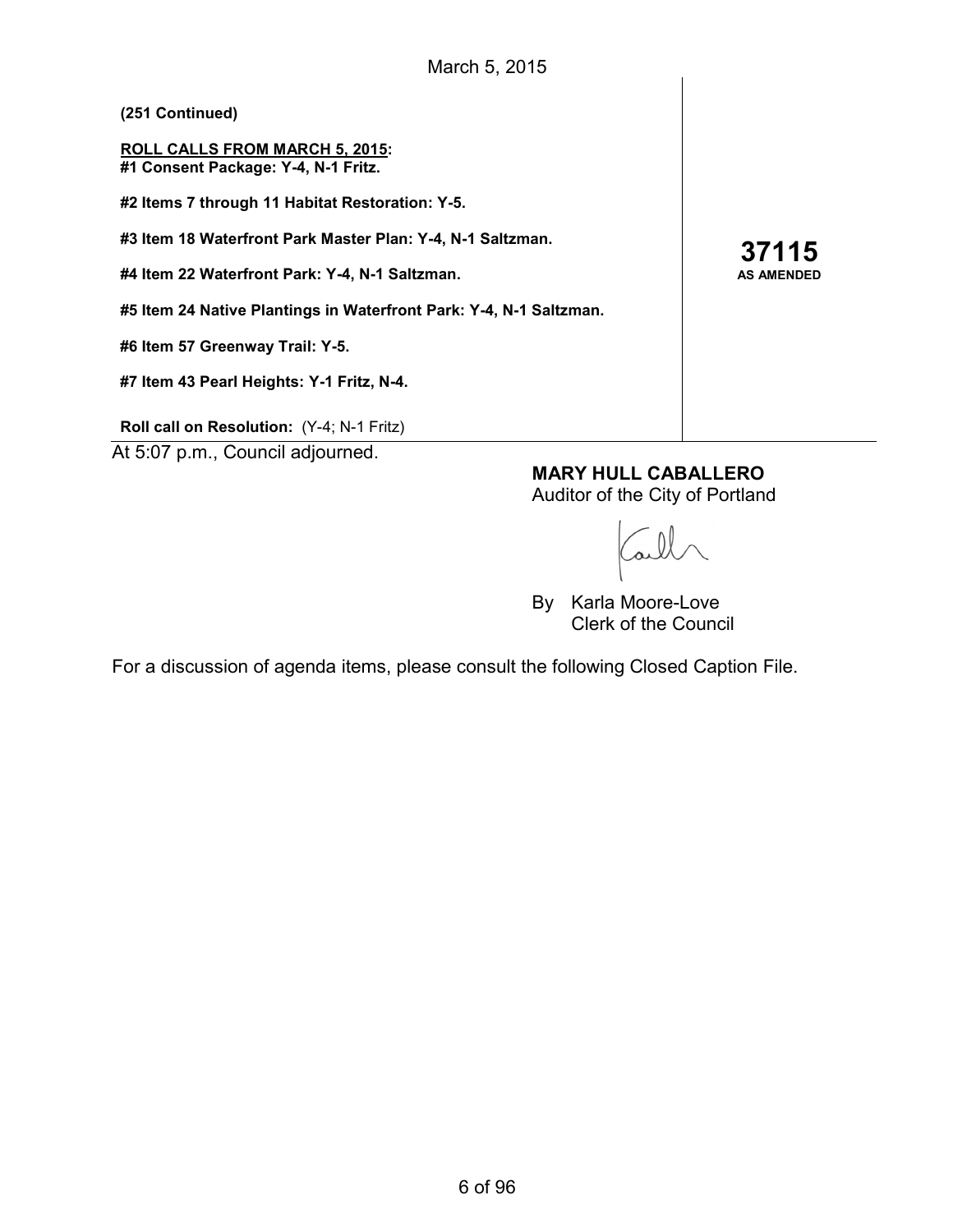## March 4, 2015 **Closed Caption File of Portland City Council Meeting**

This file was produced through the closed captioning process for the televised City Council broadcast and should not be considered a verbatim transcript. Key: **\*\*\*\*\*** means unidentified speaker.

# **MARCH 4, 2015 9:30 AM**

**Hales:** Good morning, everyone, and welcome to the March 4th meeting of the Portland City Council. Would you please call the roll?

**Fritz:** Here. **Fish:** Here. **Saltzman:** Here. **Novick:** Here. **Hales:** Here. **Hales:** Before we start the formal calendar this morning, we have a proclamation. And I think we have Debbie Caselton and Meghann Fertal from our Women's Affinity Group here -- come on up. We have a proclamation and I would bet some comments on the importance of this proclamation from a couple of women that work in this organization and advocate for opportunity for everybody.

It says, whereas, residents of this region know that its greatness and success is a direct result of all residents regardless of gender making creative, intelligent, and revolutionary contributions to society; and whereas, women have been historically underrepresented yet have played and continue to play important roles internationally, nationally, regionally and locally in furthering knowledge and promoting positive social change; and whereas, to foster the next generation of women, the City of Portland seeks to encourage and support professional, educational, and social opportunities for women in order to ensure that opportunities that may not have existed in the past are available in the present and into the future; and whereas, Women's History Month is a time for all Portlanders to remember the stories and teachings of the many women who made and continue to make improvements for the livability of the city, region, and world; and whereas, during Women's History Month, all Americans are encouraged to reflect on past victories and struggles of women to create a society where our daughters can reach their full potential, unobstructed by gender; now, therefore, I, Charlie Hales, Mayor of the City of Portland, Oregon, the City of Roses, do hereby proclaim March 1 through 31, 2015 to be Women's History Month in Portland and encourage all citizens to observe this month. Congratulations on this observance, and welcome. Good morning.

**Meghann Fertal, Revenue Division, Bureau of Revenue and Financial Services:**  Thank you. Good morning, Mayor Hales and Council. My name is Meghann Fertal. I'm an employee for the Revenue Division for the Bureau of Revenue and Financial Services, and I recently accepted the honor of being the chair for the Women's Affinity Group for the City. Thank you so much for having us here today and formally proclaiming and celebrating Women's History for March.

The Women's Affinity Group for the City of Portland has organized a variety of events, starting with our kick-off breakfast -- that was yesterday here in City Hall -- and we'll have social hours, craft events, and panels to remind and educate City staff on the roles of women in creating the city that we live in today.

For 2015, the national theme of Women's History Month is weaving the stories of women's lives and presenting the opportunity to weave women's stories individually and collectively into the central fabric of our nation's history.

I have a few events that I wanted to share with you today. We'll be holding three panels that highlight female City employees. The first is a police panel featuring the women of the Portland Police Bureau tomorrow, Thursday, March 5th; another panel featuring women leaders in our government, which will be Wednesday, March 11th; and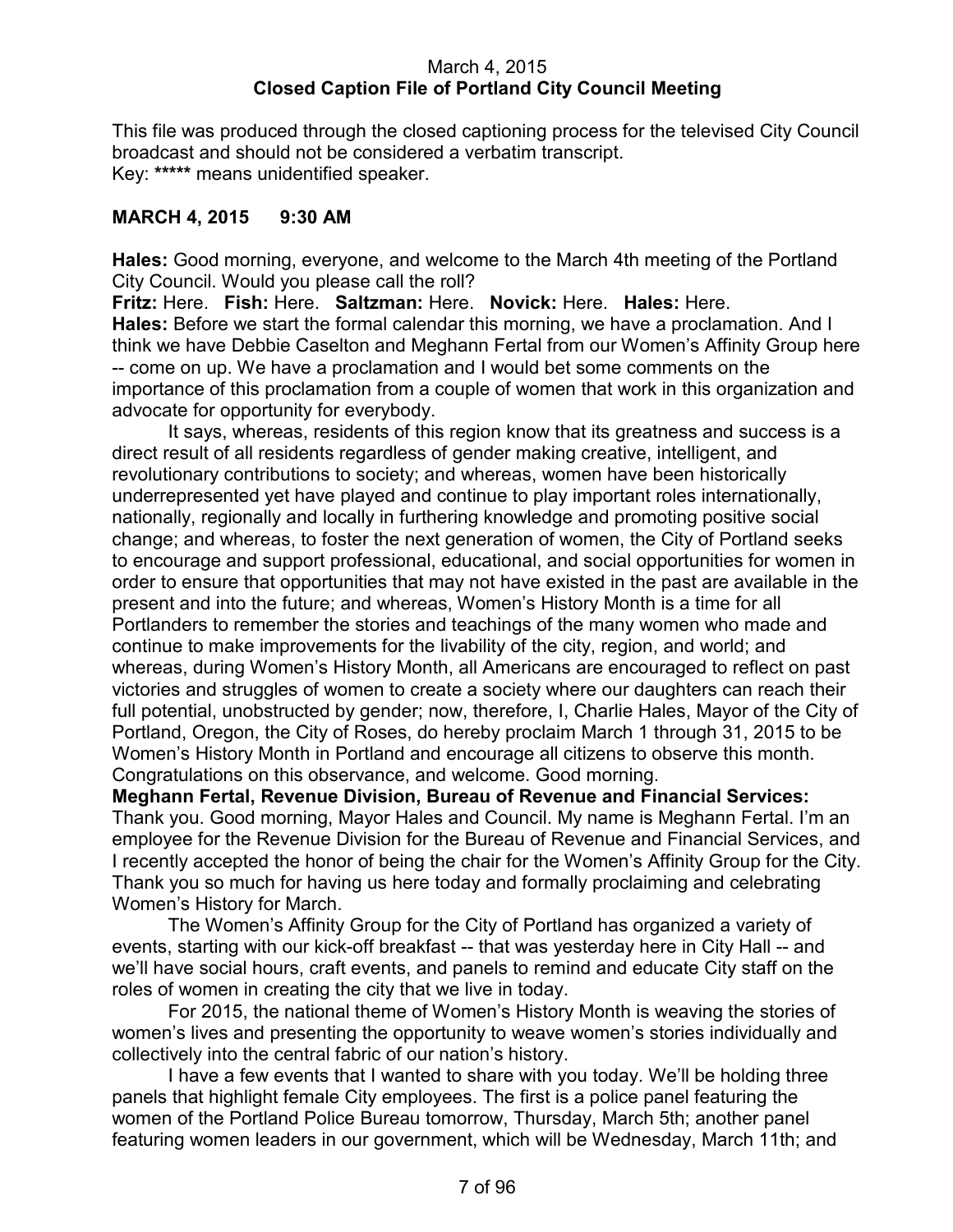the final panel featuring women in Portland Fire and Rescue, and that will be on Tuesday, March 24th. We will also be holding a story slam event on Tuesday, March 17th, and encourage all City employees to come and share personal or professional victories focusing on themselves as a woman or an amazing woman in their lives.

Lastly, I want to encourage you and all City employees to nominate female mentors, leaders, exceptional co-workers for the Wonder Woman awards. For me personally, it's a very important event. It's very significant, it's very special. It's important to say thank you. It's important to recognize others for their hard work, their dedication, and their talent. And the Wonder Woman awards do just that. So, the nominated women will be honored Tuesday, March 31st, and all of the events I spoke about will be from 12:00 to 1:00 at the Portland Building's second floor auditorium. I look forward to seeing you all there. **Hales:** Great, thank you.

**Debbie Caselton, Bureau of Environmental Services:** Council and Mayor Hales, I am Debbie Caselton. I work in the communications division for the Bureau of Environmental Services, and I also volunteer my time to chair the Diverse and Empowered Employees of Portland -- as you know as DEEP -- for the past nine years.

DEEP's mission is dedicated to enhancing a work environment that is inclusive and supportive of the City of Portland's diverse workforce that is committed to quality public service. I want to share some numbers with you all.

Portland, Oregon's population is 50% female. The City of Portland employees are 41% female, and 35% of the managers and supervisors are female. Commissioner Fritz's office is made up of 71% women. Commissioner Fish's is 44%. Commissioner Saltzman, yours is 64% women. Commissioner Novick, yours is 62% women. And Mayor Hales, your office is made up of 66% women. I think it's a good example of leaders leading by example.

There are approximately 10 bureaus in the City that are led by women. Of those 10, here are the top three percentages of women-led organizations and the high percentage of women employees. The Bureau of Housing is 73% female workers. The Emergency Communications is 67%, and Planning and Sustainability is 63%. The top three bureaus with higher percentages of women employees that have male bureau directors are Fire and Police Disability and Retirement at 94%; and Revenue and Financial Services with 64%, and Parks at 57%.

The two bureaus with the lowest percentage are the Fire Bureau and Bureau of Transportation. Historically, these two bureaus have been male-led, however, both have newly-appointed female leaders. Chief Janssens and Leah Treat both work very hard to recruit women into the predominantly male organizations. Chief Janssens has been a standout leader by example in working with young women in Portland in Fire and Rescue's fire camp for girls between 16 and 19.

Now, onto the wage gap. Nationally, women typically make only 78.3 cents for every dollar a man makes. In Oregon, women make 81 cents to the dollar, and African American women and Latinas make even less than that, with African American women 64 cents to the dollar and Latina women at 56 cents to the dollar of white men. Washington D.C. women fare best at 91.3 cents for every dollar, and you can learn more about that at the whitehouse.gov about equal pay for women.

I just want to say that both Meghann and I would like to thank you for the opportunity for proclaiming March as Women's History Month. It is valuable both personally and professionally to educate, discuss, thank, honor, and grow from the events that occur during this empowering month. Thank you.

**Hales:** Thank you. I don't think that I had a chance to tell you this story, but last year during the Women's History Month, we had a national conference here of this organization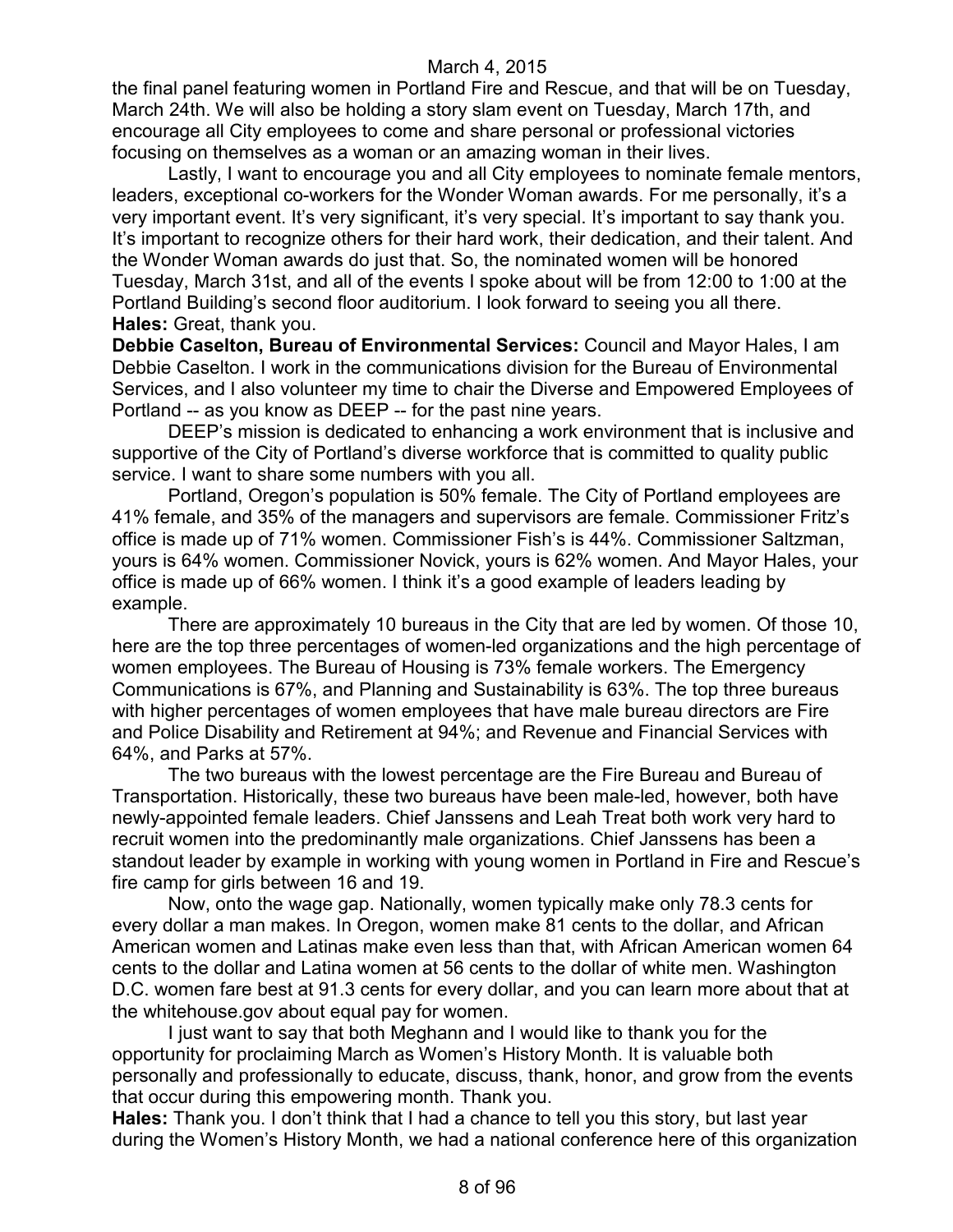called the Women in Transportation Seminar, which of course has a chapter here in Portland. One of the reasons that they came to Portland is because we have had such an active chapter.

So, I got to do what I often get to do with the visiting conference -- you know, welcome to Portland -- and so I had a little fun with it. Some of our bureau directors were there -- or quite a few people from PBOT were there, but I started off, and I said, "welcome to Portland, the only city in the country with a woman transportation director." And I paused. Well, that's not true, of course, as my friend Robin Hutcheson from Salt Lake was there -- and a bunch of cities have women directors.

But then I just went down the list: "and a woman Planning Director, and a woman Emergency Management Director, and a woman City Attorney," and went through the whole list. And of course at the end, I said, "and wait for it -- a woman's fire chief. Top that, Minneapolis." [laughter] So, all you other upstart progressive cities -- [laughter]

But it was fun because the reason that the conference was here was because of the professional advocacy of women, particularly in PBOT but also in TriMet and some of the other organizations doing this kind of peer support work. The reason that WTS came wasn't because of the list of bureau directors -- though they enjoyed hearing about it -- but because of the work of professional women within this organization and those others had really advanced into a field – engineering, where women had been really underrepresented -- have made a lot of progress, thanks to that work. So thanks for what you are doing.

**Caselton:** Thank you.

**Fish:** Mayor, I want to throw in a comment if I can. First, I want to brag on Debbie. When BES does a project -- typically in combination with PBOT -- we send out a newsletter to the affected community, and Debbie is often the person who signs the front page. She's come up with a model that has a personal note from her with her phone number and her contact information to personalize the relationships between the people we serve and the bureau. And recently, she sat down with Elders in Action and they gave us additional pointers about how to improve the communication, including font size, the shading, the way information is organized. So, I want to thank you for that.

Debbie, as you know, my wife teaches Women's History at Portland State, and she worked with Melody Rose to set up a program that honored women in leadership, and it led to the archives of people like Gretchen Kafoury being placed at PSU and it led to the autobiography of Senator Gordly and many other projects. But to your point about women in leadership, I just want to offer an observation.

There are many ways in which we can strengthen opportunities for women to serve in leadership. We have a program in our office where we reach out to PSU's women leadership program and say, "could you send us qualified candidates?" So, that's one way of getting that pipeline.

But the other one is when we do searches for key leadership positions, making sure that there are no barriers that prevent any qualified applicant. The last two directors of the Housing Bureau were outstanding women leaders. But they weren't chosen based on their gender, they were chosen as the outstanding people to lead the bureau in a process which did not put any barriers in their way.

Once upon a time, my law school had less than 50% of the class graduating class that was female. And one of the barriers that they identified was that women were choosing to have families and come back to law school at a later age, and they were considered non-traditional candidates because they were coming in their 40s and 50s. Law schools were routinely saying "we don't want students that are older, we want younger students." Why? Because the longer time you practice and built up your practice and your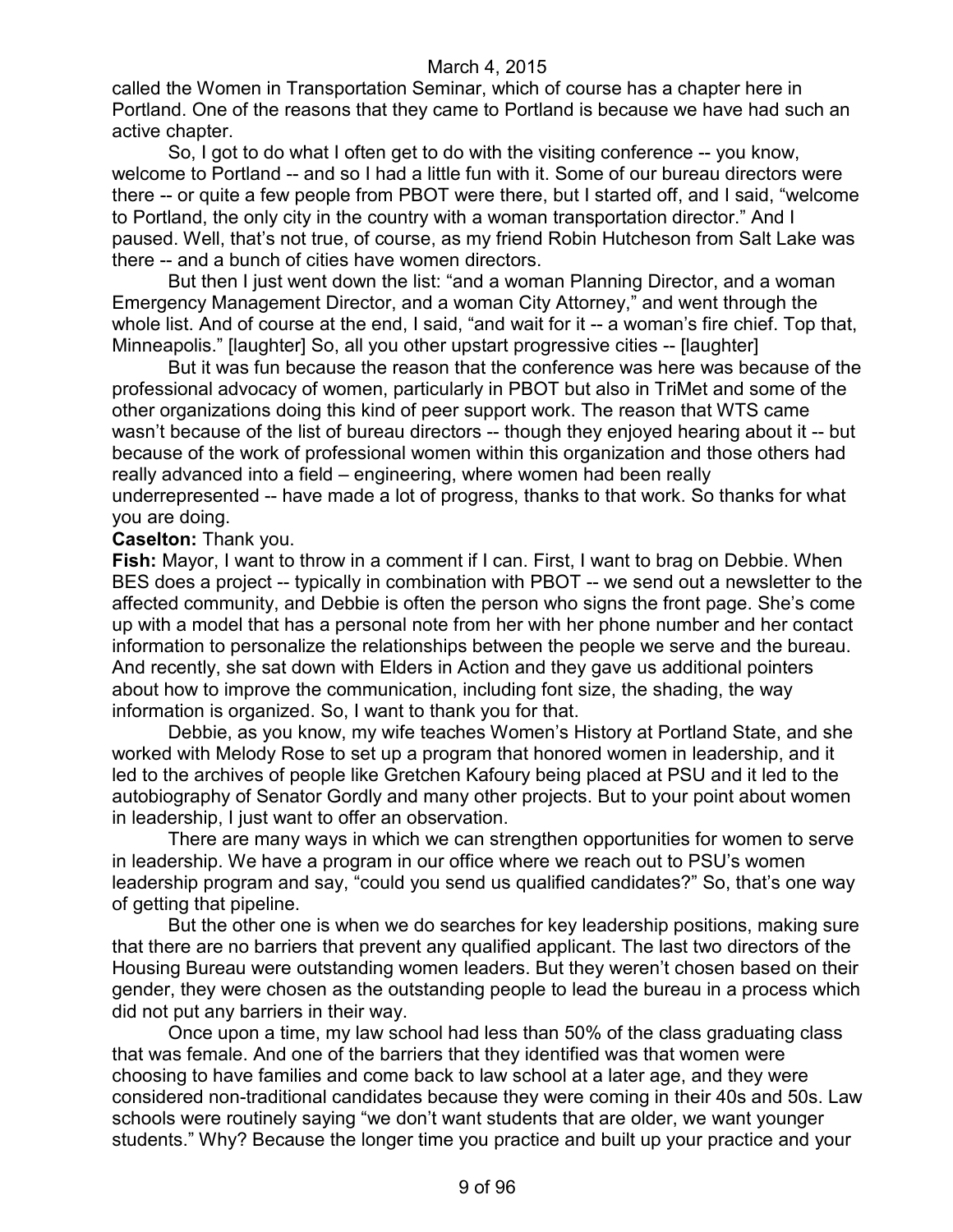earnings, the more likely you are to be a better donor to that law school over time, right? But that was saying to women who chose to take a timeout and chose to raise a family that they were not valued as much as any other candidate.

Today, Northeastern Law School is 60% of the graduating class is female. So, remove the barriers and allow women to compete equally with everyone else. So, that's important. I think we have a lot of work to do both on pay equity and removing barriers, but it should not be the exception that the most qualified person selected to lead a bureau or to be a chief of staff or to serve in some other senior position is a woman. It should be the norm, not the exception. Thank you for your good work.

**Caselton:** I agree. Thank you.

**Fritz:** Thank you very much. I have to reflect that it will be a great day when we can have Women's History Month or Black History Month and think, "gosh, weren't they strange back then?" Now what you're telling us is of course not news to us, and it's helpful to be reminded of those numbers.

A couple days ago in the New York Times, there was an article that started, "fewer large companies are run by women than by men named John. A sure indicator that the glass ceiling remains firmly in place in corporate America. Amongst chief executives in Standard and Poor 1500 firms, for each woman, there are four men named John, Robert, William, or James."

### **Caselton:** Wow.

**Fritz:** We've got a ways to go. Thank you very much for your help.

**Caselton:** Thank you.

**Hales:** Other comments? Thank you both. [applause] [photo taken] We'll now move into the regular calendar.

We have communications items up front, where folks get to come in and talk on a subject of their choosing and we'll move into the regular calendar. If you are here to speak on a calendar item, we typically allow three minutes for citizen testimony and ask that we be civil to our fellow citizens, even if we don't agree with them. If you are here as a lobbyist representing an organization, please disclose that because it's required under our code. Let's start with item 231.

#### **Item 231.**

**Moore-Love:** She called and is not able to make it.

**Item 232.**

**Hales:** Mr. Summers, good morning.

**Mike Summers:** Good morning. For the record, I'm Mike Summers. I live at Right 2 Dream Too.

Imagine, if you will, a world where it is illegal to sit down. Could you survive if there were no place to fall asleep, store your belongings, or sit or stand still? For homeless people across America, these circumstances are an ordinary part of daily life. In America, people are criminalized on a daily basis for just trying to survive. Sitting, standing, sleeping, and eating in public in many cities in the U.S. are illegal. According to the National Law Center on Homeless and Poverty, homeless people are criminalized -- let's see -- punished for being in public, even when they have no alternatives.

Homelessness is caused by a severe shortage of affordable housing and fewer emergency shelter beds than homeless people. Despite a lack of affordable housing and shelter space, many cities have chosen to criminally punish people living on the street for doing what any human being must do to survive.

In Portland for example, there used to be a sit-lie ordinance that made it illegal for people to sit or lie on the sidewalk. There is still a law that makes it illegal to cover yourself if you are lying in a park or public space. Other laws affecting homelessness include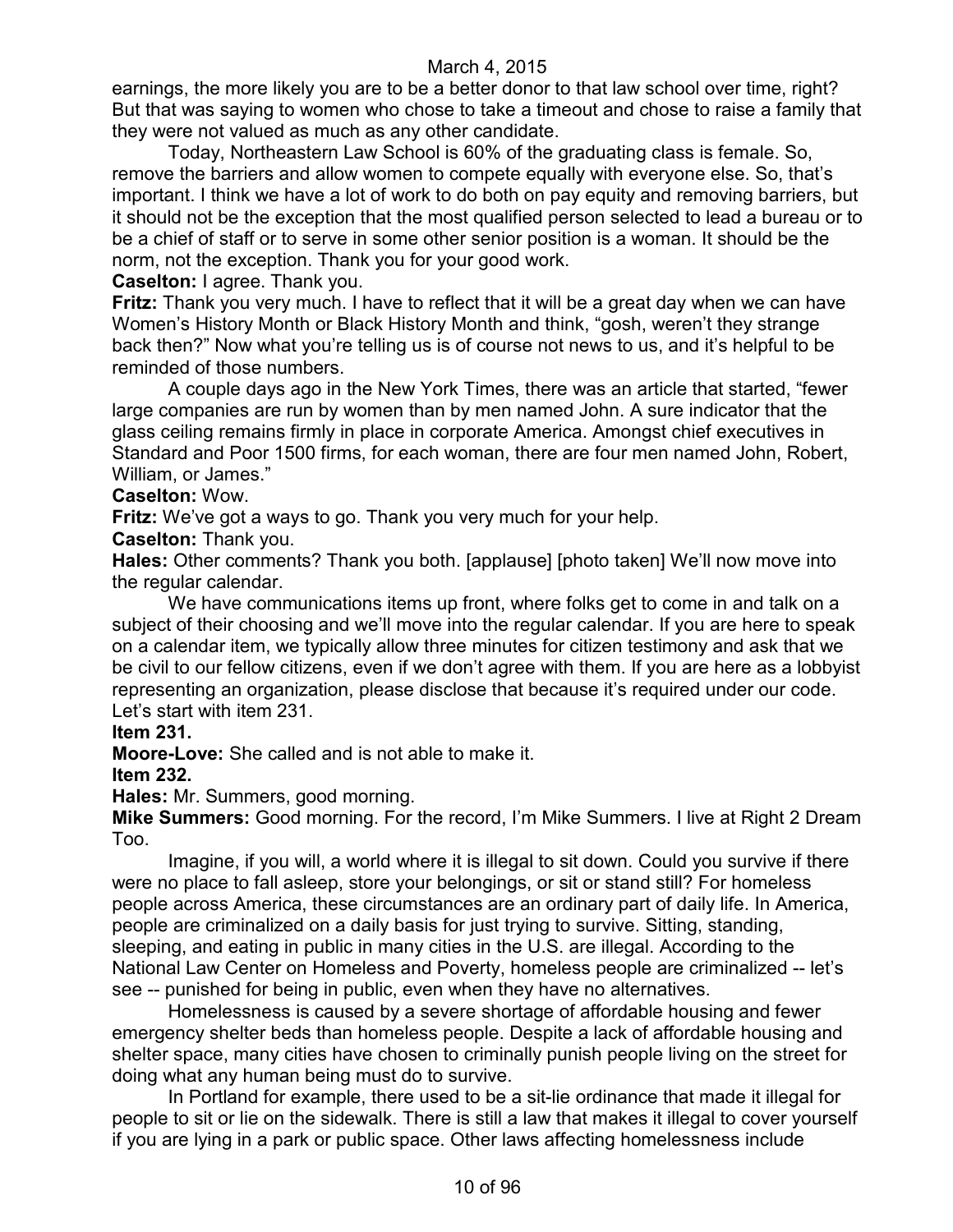camping in public, sleeping in public, laws against panhandling, sleeping in a vehicle, and food sharing. These laws are against the very constitution that everyone has, against people's basic human rights as afforded by the United Nations.

I would like to read from the Declaration of Human Rights put out by the Human Rights Resource Center at the University of Minnesota. Article 24. Everyone has the right to rest and leisure, including reasonable limitation of working hours and public holidays with pay. The part that I want to bring emphasis to is the right to rest and leisure.

Article 25 states that everyone has the right to a standard of living adequate for the health and wellbeing of himself and of his family, including food sharing, housing, medical care, and necessary social services and the right to security in the event of unemployment, sickness, disability, widowhood, old age, and the lack of livelihood in circumstances beyond his control.

In three states, Homeless Bill of Rights have been passed. These states are Rhode Island, Connecticut, and Illinois. Rhode Island was the first state in the nation to pass a Homeless Bill of Rights, ensuring that no one is discriminated against based on their housing status. For the first time, basic rights as the right to vote, to access gainful employment or gain housing can't be denied because someone lives in a shelter or a street corner as the address.

Oregon is trying to pass a very similar law that will allow people to shelter themselves, cover themselves, and sleep in a vehicle that is legally parked. Our bill is Senate Bill 629, and it's backed by Senator Chip Shields.

**Hales:** You've used your time, so I want you to wrap up soon.

**Summers:** OK. Basically, I was going to just give some ideas, but I think that the one or two that I could give you that I would be more than happy to back is a housing first model that pairs people with housing. And then if there's any other issues, that those issues get resolved after getting them housed.

The other thing that I would say -- and I heard Commissioner Fish ask this question about inclusionary zoning laws. I would like to see the ban lifted for inclusionary zoning laws.

**Hales:** Yes, we would too.

**Fish:** That made its way into the City's legislative agenda.

**Summers:** Oh, good.

**Fish:** And the legislature is -- and Commissioner Saltzman went down and testified on behalf of the City, and we anticipate the preemption will be lifted and we will then later this year have a chance to take that issue up. It is a priority at the City, and we think it's gonna happen.

**Summers:** I do believe that it does need to happen because I think our stock of affordable housing -- and I do mean truly affordable housing -- we don't have enough housing to put every homeless person in an apartment or a house. So, that is one of the main solutions I could come up with. I know it's a temporary thing.

The other thing is I think we need more places like Right 2 Dream Too to get stability in people's lives to where -- once they're stable, they can go out and look for employment or housing or the services that they do need. Thank you.

**Hales:** Thank you. Thanks very much for being here. [applause] **Item 233.**

**Hales:** Good morning, Mr. Rogers.

**Craig Rogers:** Mayor, Commissioners. Craig Rogers, here in Portland. I would first like to say that I had the pleasure of being down here a week ago when the young lady recited her poem, and you should all be very proud that you are all part of that. It's hard for young people to learn how to navigate this life, this culture, and the arts and so forth help them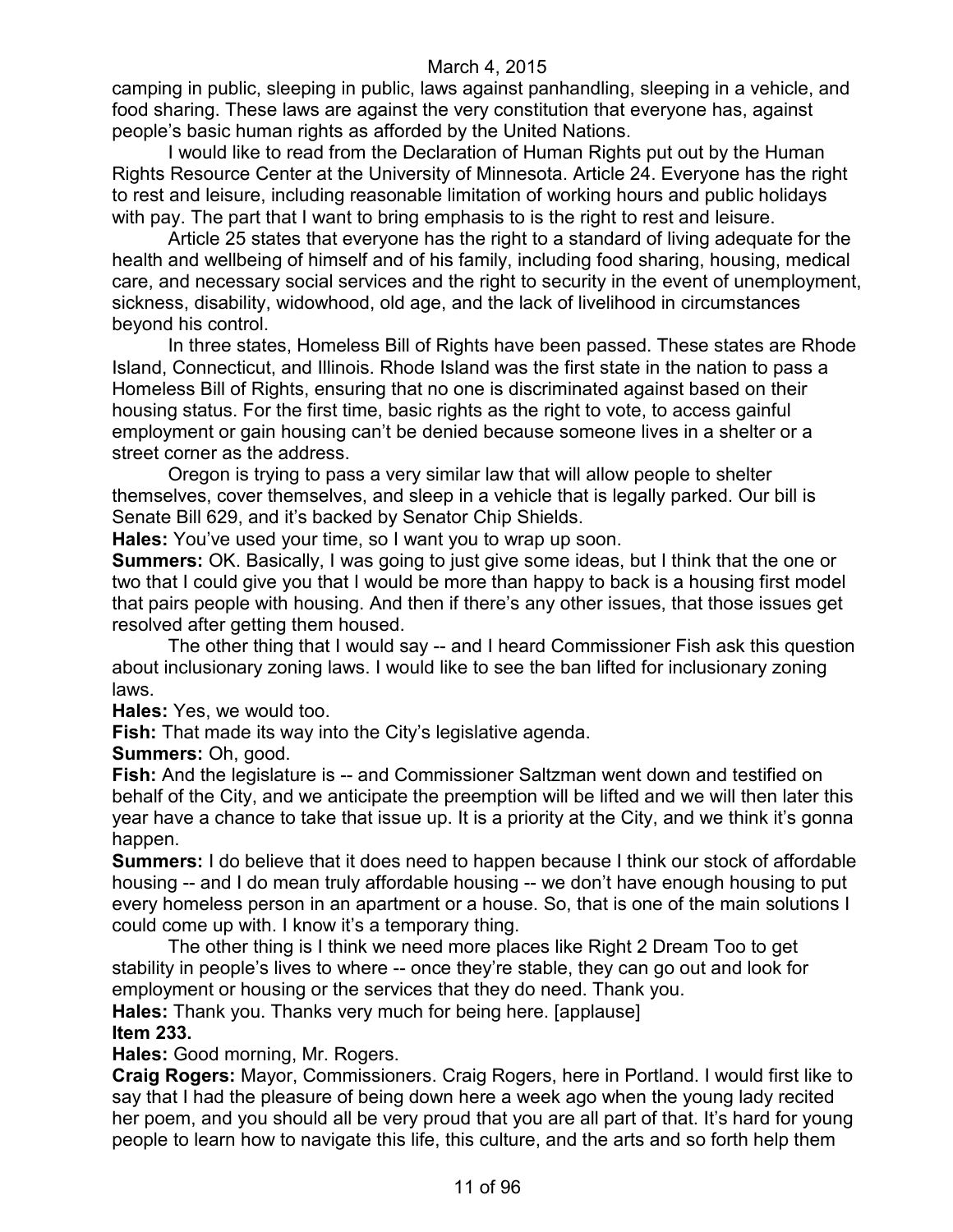have high self-esteem and be proud of themselves. And I'm proud of you for helping young people get there.

I also want to mention that I was here while Streetcar gave their presentation. And when the gentleman here at the table said we have nothing to hide -- well, that's because of the Auditor's report. I really suggest that you continue to take a close look, encourage your managers to take a look and watch where the money goes.

Now it's budget time, and that's kind of where the rubber meets the road, and we've been having the problem now for 20 years funding the streets, to where now apparently it's 12.5 million we're in the hole each month. That's a pretty deep hole. I think that we need to start climbing out of that. You know what they say, if we keep doing the same thing over and over again -- what it is -- we all know that.

Basically, I feel that it comes down to priorities versus limited funds. And we need to really take a look at that really close so maybe we can change something here so, you know, we don't end up with front page, Sunday paper three-page articles, "the politics of potholes." I think that we really need to get serious about this, have a come to Jesus meeting, and start to resolve some of these problems.

I was getting my hair cut down in the Pearl, a place called the Throne, and I was down there getting ready to leave and a lady comes in -- and she's promoting the Pearl, and she's a very prominent person in promoting the Pearl. And I asked her if she knew about the street fee. Oh yeah, she knew more about it -- more than most people. She whipped out her phone right here and showed me a picture where she just stepped off a curb a week before and she stepped into a pothole and twisted her ankle. She took a picture of it, and it meant that much to her that the streets are in disrepair. So, let's do something good here. We have something -- an opportunity. Let's take it. That's all that I have to say.

**Hales:** Thank you. Appreciate that. Thank you very much. **Item 234.**

**Moore-Love:** He also has called and will be rescheduling.

**Hales:** Alright.

**Item 235.**

**Hales:** Good morning. Come on up.

**Mike O'Callaghan:** Beautiful sunshiny day out there, but I want to start off with fun stuff. I dropped off a thing on a program that I did in Alaska in the '70s and '80s, because this bicycle program is getting stalled. We can set it up quickly. Another thing -- Amanda, this might fall in your zone -- could you please let us have this seawall walkway instead of giving it to commercial interests repeatedly? Could you please close Naito Parkway and move them half a block on Naito Parkway, give up half the grass, and then we get -- during the summer -- this is our crown jewel. Come on, all the people want to use it.

And I apologize for when I talked to you earlier about getting no response. Indeed, I found out -- I'm in litigation with you -- I found out through discovery, boy, I got some pretty high responses. You weren't here, Charlie, but I had a box out here -- two by two by six that I sat on to show how cheap housing could be. \$49.66. Called it a Cadillac shack. Caught the police stealing it and videotaped it, and then found out in discovery that it was the Chief of Police that had told City Hall security to call the police to steal it. And indeed, the police and their conferencing went up to the Mayor's Office, and the mayor apparently told them to give it back to me. So, I do see a response in the City Hall.

I also see a response from the City Hall through the City Attorney's Office. Indeed, Dave Woboril came out and arrested me with a policeman -- arrested me for a warrant that wasn't valid. What is a City Attorney doing going out arresting somebody? Another -- Jim Rice, the City Attorney here -- he also was involved in the sweep and property I was living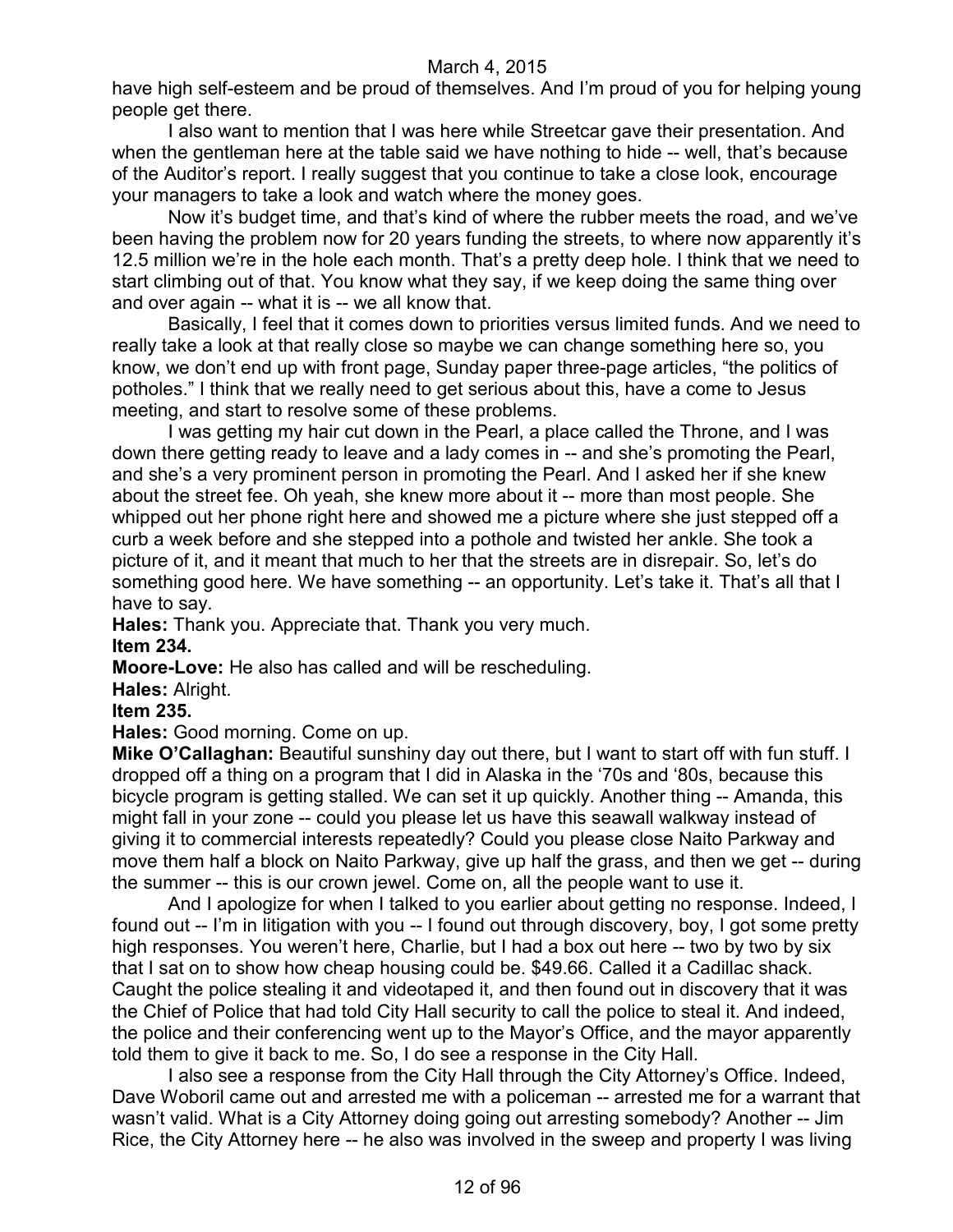on 306 [indistinguishable]. He represented himself as the DA to the police. He also represented somebody as a property owner who is not a property owner so that they could sweep me off the place where I was living.

Now, in continuation of this, the sweep along that just happened where I got swept out -- and it shows how much energy you guys are putting toward this. So I'm sorry that the gentleman that spoke to wanting to be housed, but this is where the City puts its energy. And so I just wanted to make it clear that the City is responsive to me but in a most egregious way. Thank you.

**Hales:** Thank you. So, let's move onto the consent calendar, and we have I think one item we're going to pull off, 237. Anything else to pull off of the consent? If not, then let's take a roll call on the balance of the consent calendar.

### **Roll on consent agenda.**

**Fritz:** Aye. **Fish:** Aye. **Saltzman:** Aye. **Novick:** Aye. **Hales:** Aye. **Hales:** And we'd like to take 237 out of order and before our time certain. **Item 237.**

**Hales:** Commissioner Fritz.

**Fritz:** Thank you, Mayor. And if I could ask Ms. Bauer please to come forward. I've been waiting a long time for this.

Ms. Bauer has been a very active land use volunteer in the Pleasant Valley neighborhood for longer than I've been participating in City government issues, and so I'm delighted that her schedule now allows her to accept this huge responsibility to join the Adjustment Committee. I just wanted to thank you for your service over many years and tell you that I'm very excited that you're going to be serving on the Adjustment Committee. **Linda Bauer:** Thank you. And thank all of you, City Council, for the appointment. **Hales:** Thanks, Linda. We appreciate you. It takes a huge amount of time to serve on

these committees, and we appreciate your commitment. Thank you. Anyone else want to speak on this item? Thank you, Linda. Let's take a roll call vote on the acceptance of that report, please.

**Moore-Love:** We need a motion to accept.

**Fish:** So moved.

**Fritz:** Second.

## **Item 237 Roll.**

**Fritz:** Well again, thank you. And for those who may not be aware, Pleasant Valley is in outer Southeast Portland, so it's particularly wonderful to have somebody who has to come a long way to downtown for the meetings, and I very much appreciate it. Aye. **Fish:** Mayor and colleagues, I probably get more emails from Linda Bauer than anyone else here, and that's because she is a tireless watchdog of the City's utilities -- public utilities. And as a result of her vigilance, we've actually discovered from time to time things that we did that we shouldn't have done, and we've corrected that.

And just to make a comment about her leadership style, a week or two ago I got another email from her in which she extended a compliment for the way one of my bureaus had dealt with surplus property. And so I really appreciate -- that's a sign of a really effective citizen advocate. Keep your feet to the fire, but when there's a win, make sure that the people doing the work -- the employees -- know that their work is appreciated. So, I appreciate you, Linda, and this is a great assignment for you. Aye.

**Saltzman:** Thank you, Linda, for all your service to the City, and we appreciate you serving on the Adjustment Committee. Aye.

**Novick:** Thank you, Linda. Aye.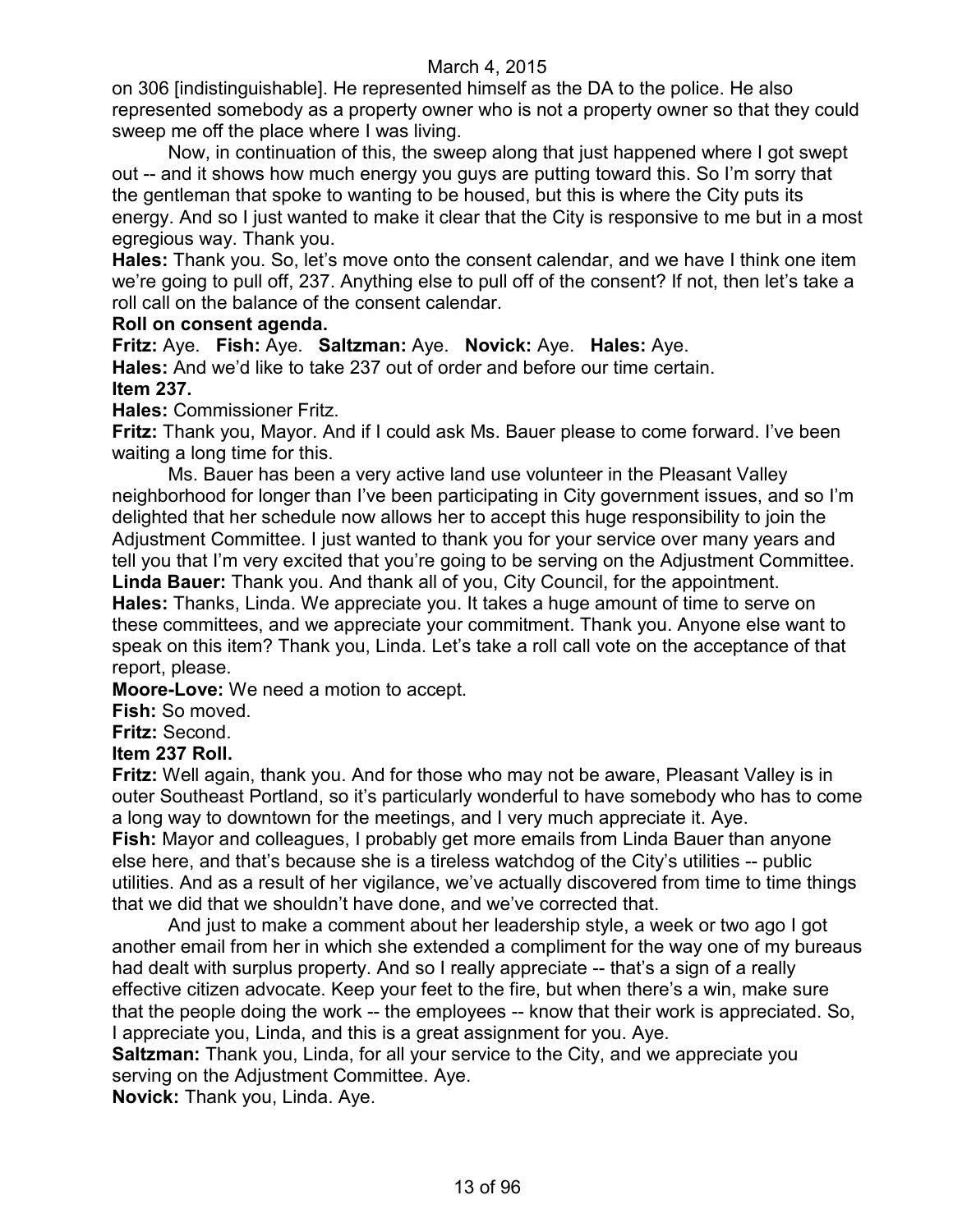**Hales:** Unlike Commissioner Fritz, I might have been involved in neighborhood advocacy as long as Linda. I'm not sure, but it's been a long time, and we appreciate your commitment. Aye. Let's move onto our time certain item. **Item 236.**

**Hales:** Commissioner Saltzman.

**Saltzman:** Thank you, Mayor. Earlier this year, Portland was named one of the most rapidly gentrifying cities in America. While no part of the city is immune from this, few have felt its impacts as much as North and Northeast Portland. One month ago, we unanimously approved a plan to address longstanding issues of housing opportunity in North and Northeast Portland that was inspired by Mayor Hales -- issues that have transformed the racial and demographics profile of these neighborhoods and have made it especially hard for the elderly to remain in place in their neighborhoods near family, community, places of worship, and other essential services.

Throughout the process of tackling displacement and gentrification in North and Northeast Portland, we have heard time and again from the community about the need to support the elderly to help them age in place with dignity and safety. While this Council item that we are considering today predates the North/Northeast initiative, it nonetheless captures the spirit of that work.

Since 1997, the Allen Fremont Plaza has provided affordable housing to low income seniors from in and around Northeast Portland's Boise neighborhood. Decades ago, when revitalization efforts first started to take shape in inner Northeast, the General Baptist Convention of the Northeast, a consortium of African American Baptist churches, partnered with JM Woolley and Associates to develop land the convention owned for affordable housing. Their goal was to serve older African Americans and other seniors who attended their churches and who needed affordable housing to remain in the neighborhood. It was the first project done by an African American nonprofit sponsor group in Oregon.

More than two years ago, the General Baptist Convention approached REACH Community Development to buy the building and preserve the affordable housing for current and future elderly tenants.

The Portland Housing Bureau with the item before us today is proposing to invest nearly \$2 million towards the 4.15 million redevelopment and acquisition cost and in doing so, it will extend the affordability of senior housing and a rapidly-gentrifying neighborhood through the year 2075.

To talk more about this project, Housing Bureau Director Traci Manning; Pastor J.W. Matt Hennessee of the Baptist Convention and senior pastor of the Vancouver Avenue First Baptist Church; and Dan Valliere, CEO of REACH Community Development. Welcome. And Traci, you're first.

**Traci Manning, Director, Housing Bureau:** Thank you, Commissioner, City Council. Traci Manning, the female bureau director of the Portland Housing Bureau -- [laughter] -- I had no idea, how cool.

So, this project was selected for funding by the bureau in a competitive process. Normally, an investment of this size actually doesn't come to City Council, but for the funding structure, which is atypical. It's a loan product -- actually, a grant product that you approved for us a bit ago. It's in alignment with the recommendation of the Auditor's report regarding our loan products in that we have a grant product. So, normally this would not come to you. This product means that it does, and I'm really glad that it does. While it is our intention to very rarely recommend a use of this product -- and frankly, all of the projects that we bring you for funding people have put a lot of work into and are really wonderful.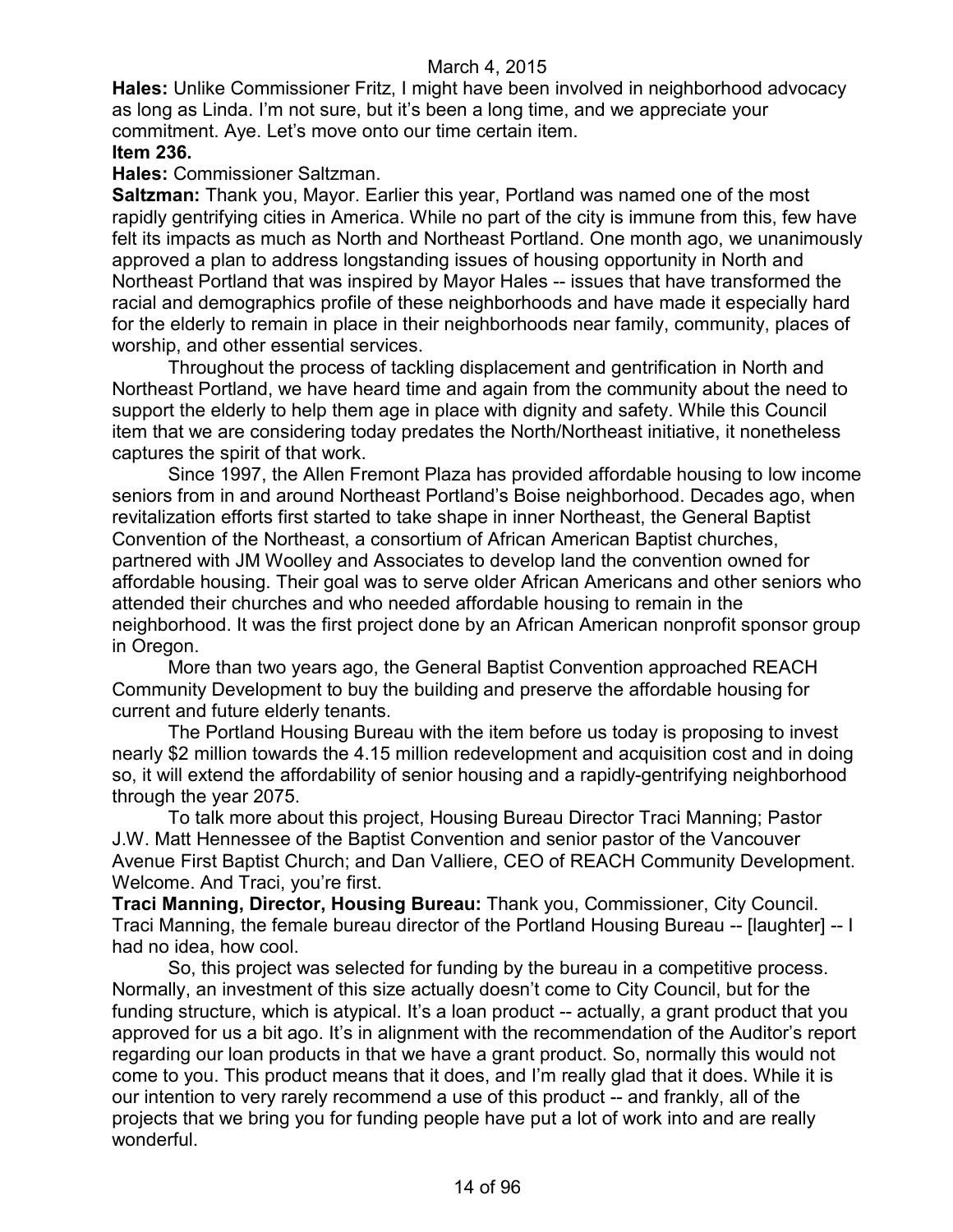I am here to commend this project and this partnership to you over and above the - both partners have done extraordinary things to make this really important building, and Pastor Hennessee will describe the tenants so you clearly understand how important this is to this community. They've put a lot into it.

I'm just going to roll off a few of the reasons why we are recommending that you approve what we call an equity gap structure, which is effectively a grant for this project. It will not put off much cash flow because REACH Community Development has agreed to lower the income requirements for the building, which is suitable for the tenants that are currently living there. REACH is not requesting a developer fee. They're adding resident services, contributing to \$100,000 cash to the project.

NOAH, which is a consortium of private lenders, is also putting up is a really unusual structure for them, allowing for cash flow dependent payments on the loan. And General Baptist Convention, which has been an outstanding steward of this building, is accepting less than appraised value and has been working incredibly hard to make sure this building got put into good hands. So, I will let them talk a lot more about why we're making this recommendation today.

**J.W. Matt Hennessee:** Thank you very much, Mr. Mayor, to each of you as Commissioners. It's a pleasure to be here today. For the record, my name is J.W. Matt Hennessee, the senior pastor of the Vancouver Avenue First Baptist Church in Portland, and also the president and chair of the board of the GBC, Inc. We have been in partnership to go for -- as Traci mentioned and Commissioner Saltzman has mentioned - since 1997. I've been the chair of the board since 2009. And in our understanding of what we wanted to do, we were able to achieve the things that we set out to do in 1997.

Many of the people who were a part of our original agreement are now gone, but those who came afterwards felt the same way. Very important to have affordable housing for seniors in inner Northeast Portland and be able to do that in a 64-unit complex where the majority of the people are really – their rents are between 30% and 47% of MFI. And in this case, what we know is that the lower end is related more to those who have certificates. The general sweet spot is around 40%, meaning that they are able to pay rents somewhere between \$450 and \$550 per month.

We knew from the beginning that we were going to make some decisions about rent structure and do it in such a way that it would maintain as many people as possible. The demographics are 70% of the members of the Allen Fremont community are African American. It's also the case that we have been -- that their average annual income is \$13,500. It's also the case that because of those decisions, we've been blessed with about a 92% average occupancy rate, which I would say is pretty significant given the kind of work that we're in.

Our nonprofit corporation has never generated revenues or profits from many of the activities or enterprises. We've been able to pay for our general partner responsibilities and expenses over the last 18 years through a co-development fee that was funded out of the original transaction in 1997. Anticipating that these fees would be exhausted about 2014 and the partnership -- the general partners who were there in the beginning would be on their way because of the expiration of the tax credits.

We made a decision as a board in late 2011 that it would be best for us to sell the property because of our own incapacity to do the greater work that we think needs to be done there. But we wanted to make sure to sell it not just to any other high bidder, but really to sell it to another nonprofit affordable housing developer whose main focus was to develop and operate quality, affordable, and rentable housing, and would have the financial capacity to continue to operate it the way that we intended from the beginning.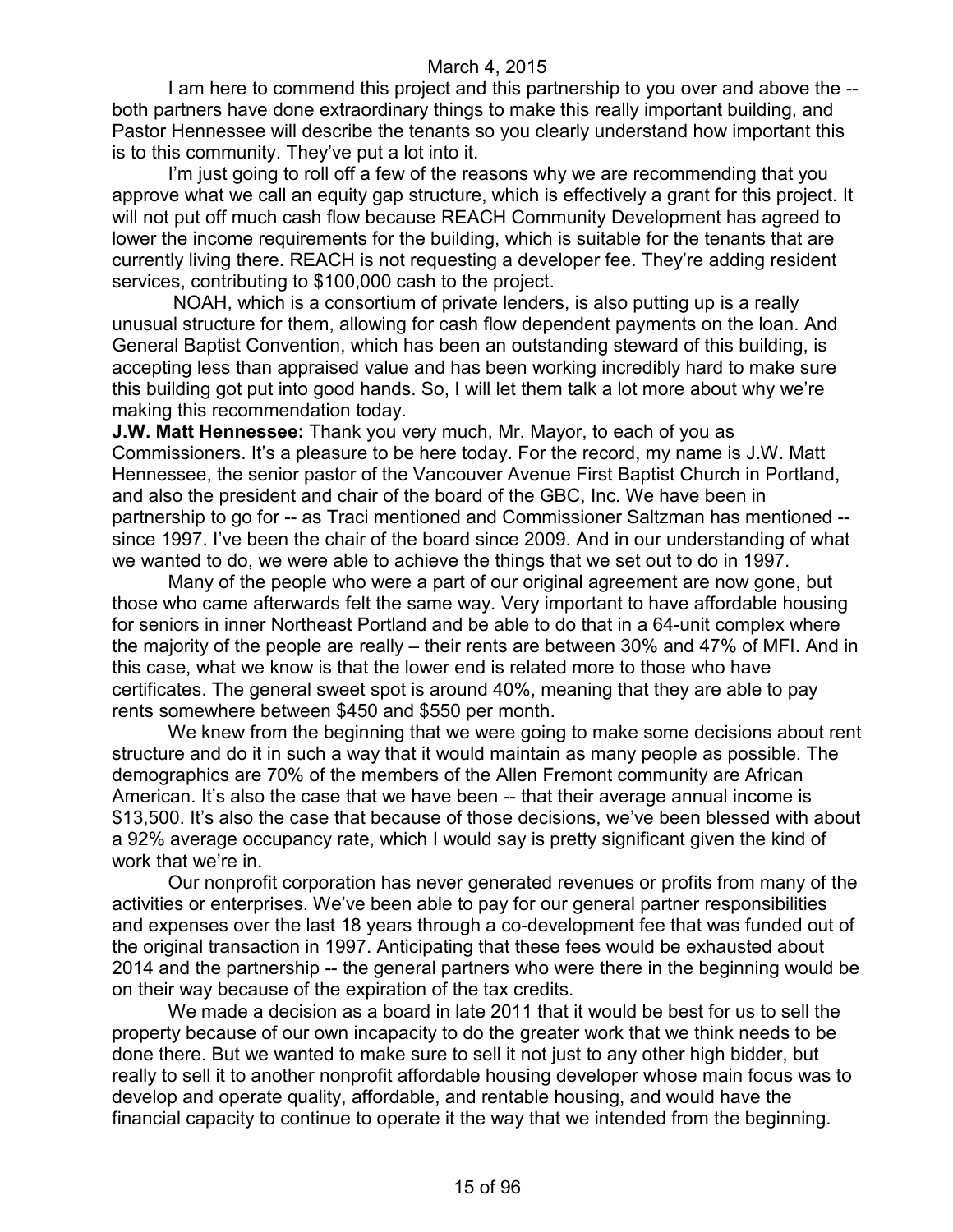We're blessed to have worked with Jeana Woolley for all these years, she's done a great job. We have been blessed to work with REACH. And even though Dan is not a female, he's done a really great job as the leader of REACH -- I want that to be clear. We have really enjoyed the relationship with him and his staff, and also to understand that many of the very things that were important to us are also important to them. We did not want to walk away from our residents and see an owner literally come in and the majority of the community there would be displaced. We really wanted to see an opportunity where they could be maintained for many years to come. That is the approach that REACH has taken.

We are delighted today for the partnership that has been able to be developed here between REACH and the Portland Housing Bureau. We're grateful to you for the great work that you have been willing to do, and I can assure you that we've done our part to make sure that this building that's 18 years old that when you walk in it does not feel like an 18-year-old building. It's been maintained well. It has been a great community that lives there. We are excited about this day and really excited about the opportunity that we have before us. And our encouragement there is for you to give your blessing so that this legacy may continue. If there are any other questions you may have of me, I will be here to answer them. Thank you so much.

#### **Hales:** Thank you.

**Dan Valliere:** Thank you, and thank you Council, for allowing us to come here today for this. I would like to introduce Jessica Woodruff, who is in the audience here, too. She's the housing development director at REACH. I'm the speaker today, but she's done a lot of the heavy lifting. And then the project manager at REACH, Leah Greenwood. And then you already heard Jeana Woolley on the GBC side, who has been instrumental to make this happen. So, it's a privilege for me to be able to be the speaker about such an important project.

So, why is REACH taking on this challenge? The simple answer is organizations are most sustainable when they stay focused on what they do best, and preserving affordable housing for the long-term is one of the things that REACH tries to do best. It's been part of who we've been since we've been -- since we were founded in 1982. And as several of you know actually know very well because of your past involvement and even involvement on the board in some cases, in the '80s and '90s, REACH preserved hundreds of units of affordable housing in inner Southeast Portland, and all that housing remains today affordable. So, that's vital housing; it's some of the last affordable housing in inner Southeast.

We're now also doing some of that same work in Northeast Portland, and have been for several years. We're currently the long-term owner and steward for several properties nearby. This one in Northeast Portland, such as McCuller Crossing apartments, Walnut Park apartments, and Albina Corner apartments; an the City of Portland and PHB has been a huge partner on making those happen. So again, this is just part of what we do.

I will also say another reason we're taking this on is this is more than a financial transaction, it really is a mission transaction. We were inspired from the beginning to see what GBC had already accomplished, and that -- more than anything, really -- pushed us to look hard at what can we do beyond what we might normally do. And you know, we quickly understood in talking to Pastor Hennessee and Jeana and others the importance of Allen Fremont Plaza because it's in one of the most rapidly-changing parts of the neighborhoods and is one of the few options left for very low income elders, as you heard. Also, GBC has taken impeccable care of the building, and you do not always see that after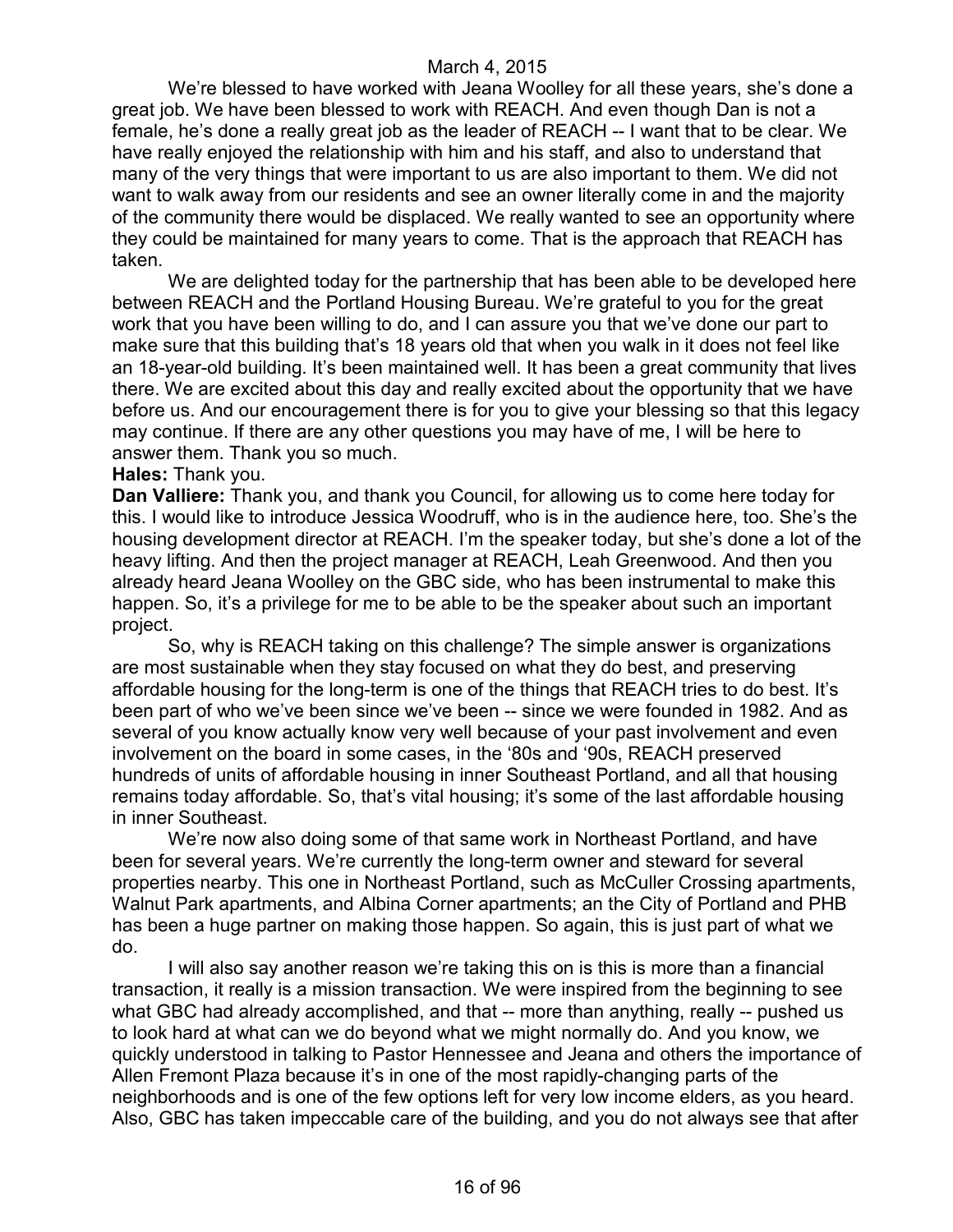15 years. So that just showed the level of commitment that they've had all along, and that was a huge thing for us.

And then lastly -- you heard it referenced, but I cannot say this enough -- the rents that GBC maintained, the rent levels they maintained in this building are well below what you would see even in other affordable tax credit finance projects. You do not see this very often. So, that also struck us -- that this was unique. Now, that was why decided to do it.

That being said, that was also the challenge. How are we going to maintain these rents? They're very low, and that's a good thing. Average about \$525 a month for a one bedroom. So that meant that we were going to have to be creative on the financing.

You heard it mentioned, but I really want to call out the Network for Affordable Housing, NOAH. They're based here in Portland and they pool funds from several banks. They also have gone beyond what they normally do and have offered terms on the financing that I won't go into the detail but that is impressive and beyond what they do, even for us. So a really unique thing that allowed us to stretch the budget farther. So, that is critical to making this happen.

And then REACH, as you heard, putting in \$100,000 cash of our own, not charging for our development staff time this year that we've been working on it -- but it all comes back to GBC agreeing to even do this sale at a price that's well below the appraised value. Even with the affordability restrictions on it, it's still well below what the value would be. So, you know, that's what made this possible, quite honestly.

It's truly a team effort. Your support will have a tremendous long-time impact on Northeast Portland. Thanks for considering it today, thanks for your leadership, and I encourage you to continue to take initiative to help lock in affordability wherever you can as you move forward. It's needed now more than ever. Thanks.

**Manning:** Thank you. So, just a moment to commend my staff. Siobain Beddow, she's with us today hiding in the back but one of the many people that worked to make this happen; and Jeana Woolley can't be called out enough -- she has shepherded this building from the beginning.

So your action today will add 47 years of affordability covenant to this project, which is extraordinary. And I would say, as Commissioner Saltzman noted, even though this project was awarded prior to the work that we brought to you in North and Northeast Portland, it is right in the heart of the mission of what you've challenged us to accomplish in that part of town. So, thank you very much for your attention this morning. **Saltzman:** Thank you all.

**Hales:** Thank you. Questions for this panel?

**Fish:** A couple. We have this kind of gathering, we have to ask you some questions. So, first question is on the equity gap contribution. Traci, the City sometimes puts grants into projects, sometimes puts loans and gets the money back. Could you just explain the difference and why this project qualifies for a grant?

**Manning:** Right. We exceedingly rarely put grants into projects. What we typically do is loan the money in and we may have a portion of it that is a regular debt service payment not unlike a mortgage, and then a portion is what we call cash flow dependent. So over time, if the building needs change either because the revenue goes up or because there's extraordinary expenses, the repayment to the City is able to take those changes into account in order to maintain the kind of affordability that this project does.

Specifically, an equity gap structure requires that the project exceptionally further the goals and objectives of Portland's comprehensive housing plan. And it's that word "exceptionally" that was designed to give you the flexibility to approve this kind of project that is truly different than our normal structure.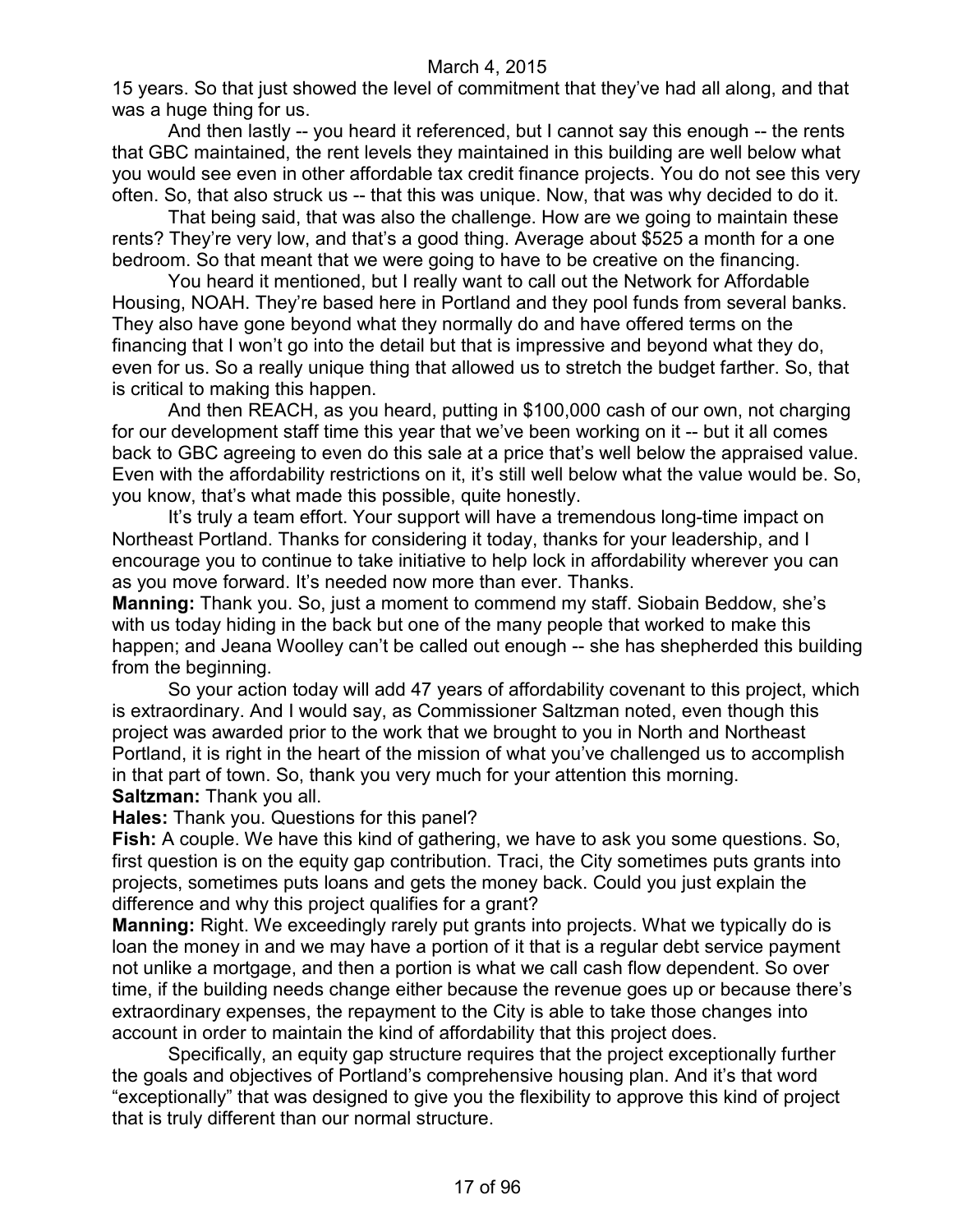**Fish:** And just to underscore perhaps the most remarkable part of what you're asking us to approve is for an investment of just under \$2 million of community development block grants, you are able to secure 60-year covenants on 64 units of at-risk housing in an area that's rapidly gentrifying. So, I don't -- I'm trying to imagine another time you've come back to us with a better leverage and a better deal for the taxpayers.

The other thing is the accompanying paperwork makes clear this was done through a competitive process, but I think it's worth celebrating because this project had to compete against every other project that came in. So, this is the best of the best. Could you just take a moment to explain the NOFA process?

**Manning:** Sure. So our typical process is putting money out the door -- obviously, we have extraordinary need in our community and very limited resources. And so, one of the things we do to get the most public benefit per public dollar is create a competitive process. It is as transparent, clear, and competitive as we can make it. My goal I always say is to fund the very best projects that are out there. We have extraordinary development capacity in our community. Unfortunately, what that means is every competitive process, we get a number of great projects that frankly we'd be happy to fund and can't. So, that process is generally annual. We are a little low on funds this year outside of North/Northeast, so we haven't had a NOFA process recently. This was from the last process. **Fish:** Thank you.

**Hales:** Thank you all. Thanks very much. So there are others that want to speak? Jeana? Others here that would like to speak on this item? Anyone else that would like to testify? **Moore-Love:** We have two people signed up, Mr. Lightning and Joe Walsh.

**Hales:** Come on up, please. Good morning.

**Lightning:** Good morning. I would like to say thank you and congratulations to GBC. I think you've accomplished what you wanted to do on this project.

**Hales:** Oh, Lightning, put your name for the record, please.

**Lightning:** My name is Lightning, I represent Lightning Watchdog X.

One of the concerns that I have has nothing to do with GBC at this time, it's on the grant that's being approved. As you know, I've stated many times I don't think that we have ample resources to be doing grants, but in this situation, I do approve of this grant. But I would like also a condition possibly put in. I'd like to see a percentage of the grant paid back in the event of a sale if REACH ever sells the property.

The reason why I do that is to kind of recoup some of the money. If somebody gets a grant, that's a great day. I mean, they're getting a grant, they don't have to pay it back. I'm just saying if REACH decides to sell it down the line, there should be a percentage of that grant paid back. Whether it's 25%, 50% -- we know the property is going to appreciate. Who knows where it's going to be in the future? So that's one of the concerns that I have. I just want to see money recouped and funded back to the City, which I think is a reasonable thing to ask upon the sale.

I noticed the unit price on this -- you know, we're talking maybe a \$4,200,000 project with the rehab included. So, we're talking probably around a \$60,000 per unit price average with the rehab. Without the rehab, let's say 2 million, we're talking about a unit price of 30,000. Again, to GBC, as many units as you can provide at this unit price please do it. This is a great opportunity for REACH. And provide more units if you possibly can. So again, I'm not questioning GBC, I'm questioning the grant possibly being paid back at a certain percentage. I know it is a grant, but upon a sale just a percentage paid back.

And again, to keep these unit prices low, I have no concerns whatever, and you're locking in the affordable housing. Again, I do commend all parties involved on that. So overall, I agree on the grant going to GBC. In fact, in my opinion, they should get the full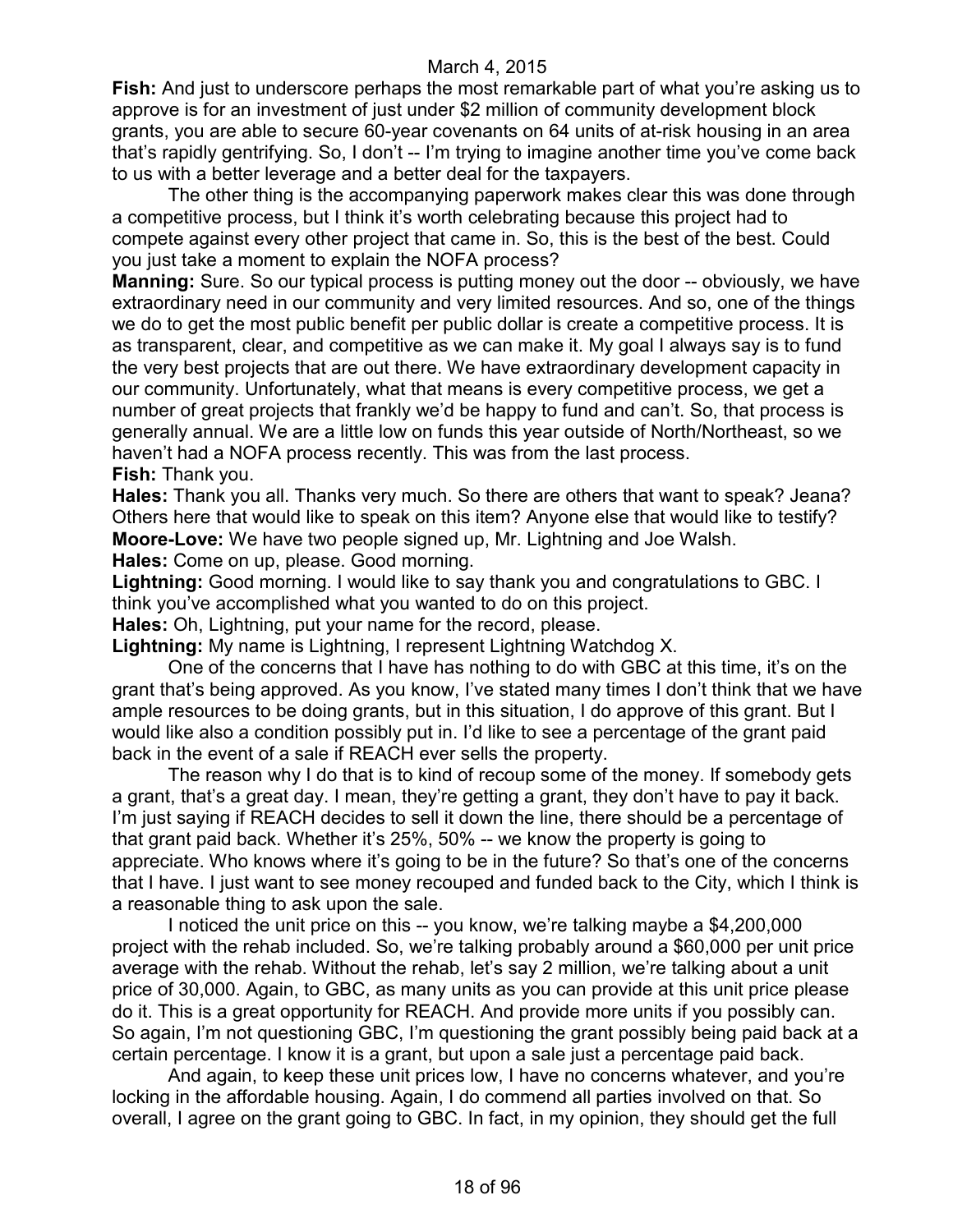appraised value but that's something for me to be concerned about, and I think that that would be more reasonable on this transaction. Thank you.

**Hales:** Thank you. Mr. Walsh, good morning.

**Joe Walsh:** Good morning. My name is Joe Walsh, I represent individuals for justice. When we looked at this, we saw -- and please correct me if I'm wrong on this because activists really like to be proven wrong, believe it or not. We see one nonprofit buying property from another nonprofit under value and supplemented by the City. Now, which part of that are we wrong on?

**Hales:** I don't think you are wrong on any of it.

**Walsh:** OK. It seems to us that we get very nervous when nonprofits come to you and have some money. We think nonprofits should be self-sustaining and if they're not, they should go under. When government gets involved in nonprofits, there is a negative effect on that because anybody that contributes to another person or entity likes to know what's going on with their money. We get very nervous when nonprofits get government grants, government loans. We would prefer loans so you would get the money back because you really are nothing with taxpayer money here. So, we would ask -- to say the same thing as Mr. Lightning said -- make sure that you are guaranteed that these rents are going to be low. Kept low by statute, by ordinance, by regulations, by not just somebody's word, not somebody's reputation. It's by rule or ordinance or whatever you want to do. But if you have 40 or 60 units and they are low income, 10 years from now, I want to be here -- well, five years from now, I want to come back to you and say, "hey, those rents are skyrocketing. Why is that?" And I don't want you to say to me, "Joe, I'm sorry. We had no statute to lean on."

So, that's what we're asking you. We're asking you to make sure -- very sure -- that these rents do not skyrocket after this sale goes through because you are messing with taxpayers' money on this one -- two million dollars' worth, and if you do it right, great. If you do it wrong, it's going to be noisy. Thank you.

**Hales:** Thanks. Anyone else? Further discussion? Anything else? Let's take a roll call and vote; it's an emergency ordinance.

## **Item 236 Roll.**

**Fritz:** Thank you all very much for your partnership. I particularly appreciate the General Baptist Convention, which started this project with the best goals and has shown true to those goals and now is passing it off to another nonprofit.

My understanding is that the contract does guarantee the affordability for 60 years. A week or so ago, we were talking about changes in the Central Eastside Industrial urban renewal district, which now is projected to start paying back in 2051. And I calculated I would have been 93. And I've been thinking about that -- well, this will go just 2075, there's no way that I'm going to be here in 2075 unless modern medicine becomes a whole lot better in the next 10 years or so. So, it's good to know that this project is going to live past any of us and that it's going to continue to fulfill the purposes of the Baptist church and our community.

It's absolutely worth spending taxpayers' money on this, and it's absolutely the best thing to do as a grant rather than a loan because it's fulfilling our goals, too. Thank you very much. Aye.

**Fish:** I mentioned to Commissioner Saltzman that I wanted to see if I could embarrass him in my comments. So, you'll be the judge.

I think on the face of it, this is one of the most promising and comprehensive asks that we have had in a long time. Because if you look at it, all of the values that this Council has articulated and defends are represented in this proposal. And because Dan and Traci chose to bring it to Council and educate us about this, let's take this moment to celebrate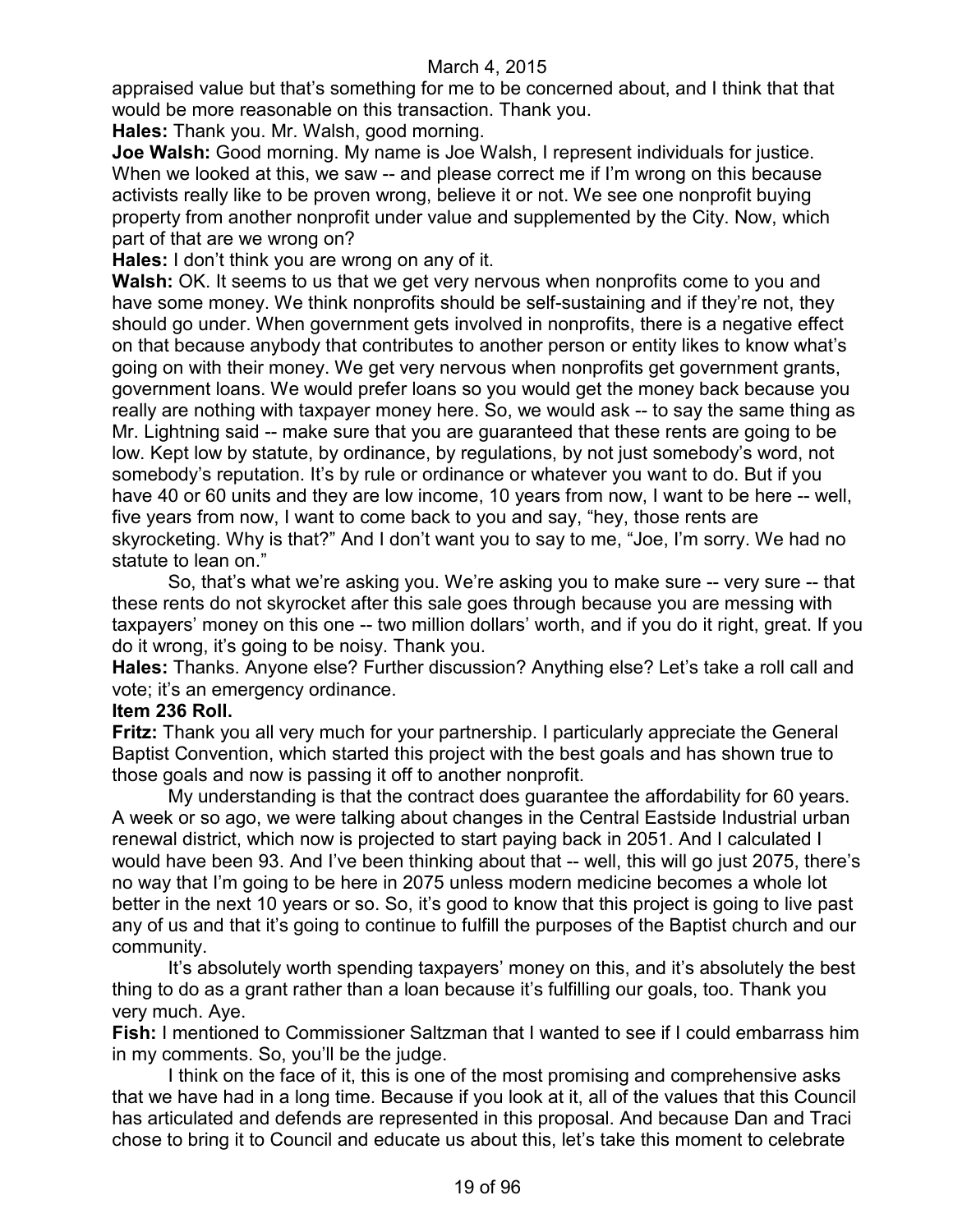that moment and celebrate what leadership looks like with Dan Saltzman and Traci Manning.

First of all, this was awarded through a competitive process, and it is through a competitive process that we can ensure that the taxpayers that we're getting the best possible project. So, we should celebrate that.

Second, we are targeting people that need our help -- folks that otherwise in this market would not have another option. And they wouldn't just be displaced, they would likely be on the street. So, targeting low income families and individuals and investing in their success is a core value of this Council.

Number three, we are preserving units, which in our world with limited resources, preservation is just as valuable as new construction -- and in many cases, it's less expensive. So, we better be preserving units, and REACH has a distinguished history of helping us preserve units across the City.

Number four, the leverage on this. Our public investment is leveraging other kinds of financing so the overall benefit to the public is well beyond just the City's contribution. That's another example of a good stewardship of limited dollars.

Commissioner Fritz mentioned the 60-year affordability covenant. That has been a requirement of all of our preservation in the last 10 years, and that is -- to Joe Walsh's point -- that is locked into a regulatory agreement. There are no if, buts, or ands. It is a legal enforceable document, and that is for 60 years. And 60 years considered in the industry pushing the envelope very far. That is a very ambitious goal, and I think that the Bureau is to be graduated.

With respect to equity gap contribution and the complexity of that thing, I think it's just worth noting that sometimes we are criticized for not recycling dollars. But there are some projects that if we don't put money in by way of a contribution, they just won't happen. And we cannot be so inflexible that we don't seize those opportunities at the same time that we're looking to recycle our limited dollars.

And finally, as the good pastor reminds us, almost 80% of the people we're serving are African Americans who have worked hard, helped make this community what it is, and would be at risk of being displaced if they did not have this home. Hopefully, all of them worship at a certain church around the corner, Pastor. [laughter]

And finally, to those who raised the question about accountability generally, I want to note that the Housing Bureau has a housing investment committee that scrubs all these deals and that has recommended to us that we fund this. If that weren't enough, the fact that REACH CDC is the partner is like the icing on the cake.

Dan is the successor to a great tradition of executive directors going back to a guy named Ed McNamara and then most recently Dee Walsh, and we know what REACH is capable of because we partnered with them so many times.

Jeana Woolley is here, and the only thing I would say about Jeana is I think that she has a son at some Ivy League school I've heard of and who is maybe graduating this year. **\*\*\*\*\*:** Next year.

**Fish:** Next year! And is to be congratulated. And finally, just a little plug since it's budget time.

Traci said that we don't have enough money to do as much of this as we would like. So let's be clear, Mayor and colleagues, this is what success looks like. And what the bureau has told us is the only thing that prevents them from doing more of this is resources. So I hope as we go into the budget season, whether it's Commissioner Saltzman's ask to fund the HIF or other requests to put additional resources into the pot - or frankly, as we do the end game on North Macadam and the amendments, let's make sure that this high-performing bureau has the resources to bring more deals like this to us.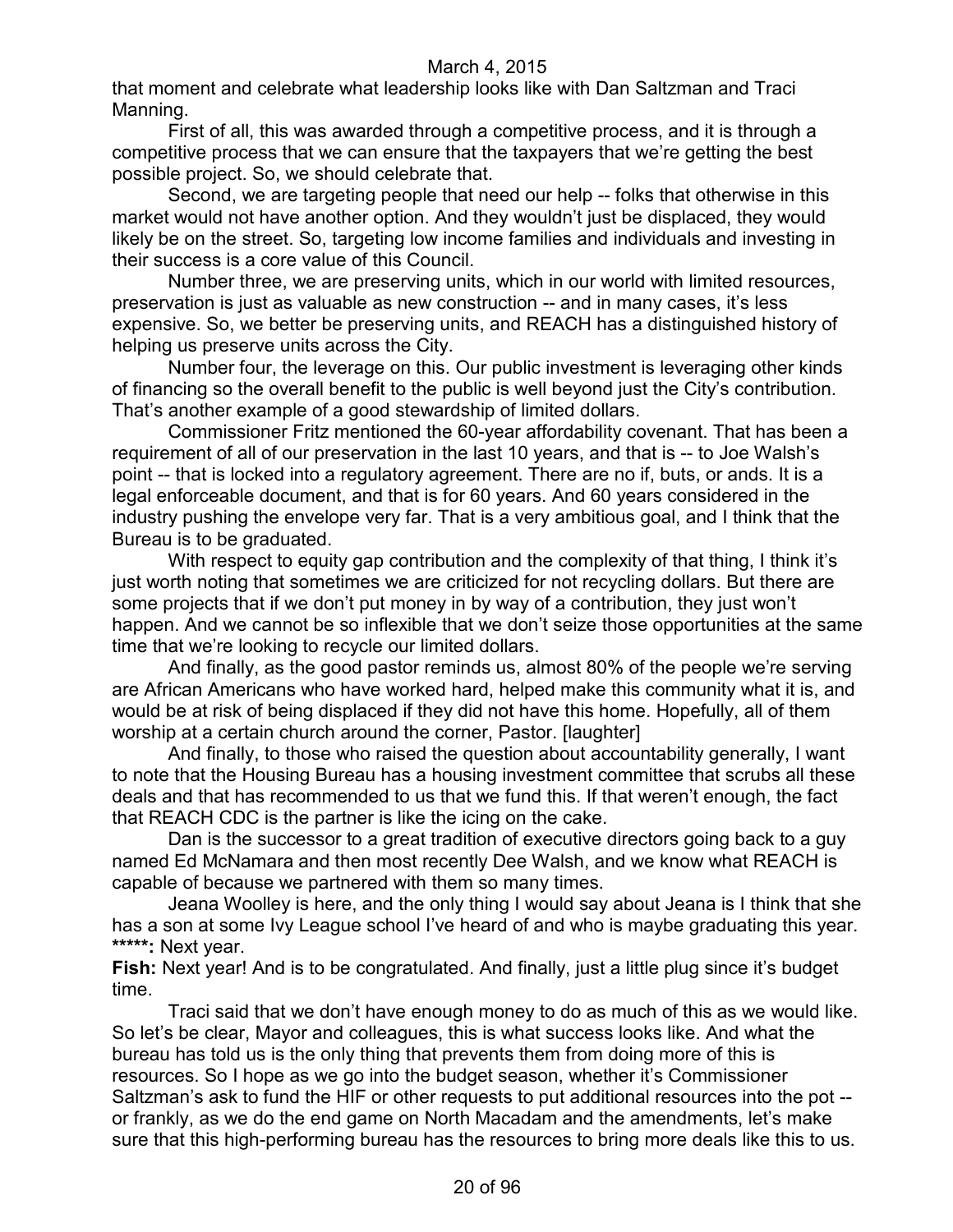This is a proud day, and I want to thank Dan, I want to thank Traci, and I want to thank our partners. We wish you the best success. Aye.

**Saltzman:** Well, I want to thank the quality partners in this project, Jeana Woolley, JM Woolley and Associates, REACH Community Development, Portland Housing Bureau, and the General Baptist Convention. I think I was approached shortly after I became the Housing Commissioner by the principals I just listed about this project, and it had a lot of appeal. As I told them, we do things competitively, but my instincts told me this would be something that would probably rise to the top because of the attributes of preserving affordable units for low income, largely African American seniors.

And that's what we have before us today, and this is a proud investment that we are making in the long-term affordability in an area of Portland that is undergoing rapid, rapid change. So, this is a great project, and I'm really pleased to support this investment. Aye. **Novick:** Thank you to GBC and REACH and PHB. Good to see you again, Pastor Hennessee -- it's been too long.

I was just doing some math here -- which is always dangerous, of course -- but we are putting in about \$2 million in order to preserve affordability for 63 units for 47 years, and I think that comes out to about \$675 per unit per year to preserve affordability, and that to me sounds like a bargain. I am very pleased to vote aye.

**Hales:** This is the perfect storm of good people doing a great thing. So, thank you. Really, really wonderfully done. And I think that it's just a privilege for all of us to approve your good work and to send this excellent deal on its way to inking and completion. You know, the people that actually are going to see the best benefit of this now will be a whole series of REACH property managers who will watch happy seniors come home for a really long time. And that's going to be a great job, Dan, for your property manager and their successors because there is nothing better than coming home, and that's what these folks are going to get to do. Well done. Thank you. Aye. Done, thank you very much. Alright, let's move on to the regular agenda.

## **Item 244.**

#### **Hales:** Commissioner Fish.

**Fish:** Thank you, Mayor. I'm gonna introduce Scott Gibson, who will make the presentation, but to summarize -- this ordinance if approved would increase the amount of the design contract with Brown and Caldwell to address a number of construction issues that have come up during the course of the SW 86th Avenue pump station project that require additional design. Scott, welcome.

**Scott Gibson, Bureau of Environmental Services:** Thank you and good morning. As the commissioner said, my name is Scott Gibson, I'm a principal engineer with the Bureau of Environmental Services, and with me today is Mr. Dan Hebert. He's a senior engineer who oversees our pump station and engineering program, as well as the project manager for this contract and project. As the commissioner said, we are here requesting additional authorization to amend our contract with Brown and Caldwell to increase the scope and the cost for their work on the SW 86th Avenue pump station.

This amendment will increase their level of effort in support of the construction phase -- that's the first thing that I wanted you to know, the pump station is in construction currently, and our current request is associated with their support for those construction activities. It will also add a design task required by recent negotiations with Tualatin Hills Parks and Rec to do some mitigation on the adjacent trail to the pump station.

I'll lead off with the discussion of this project, its history, and how we have addressed the changes to date, and then Dan will present the current proposed amendment, and we'll both be available for questions.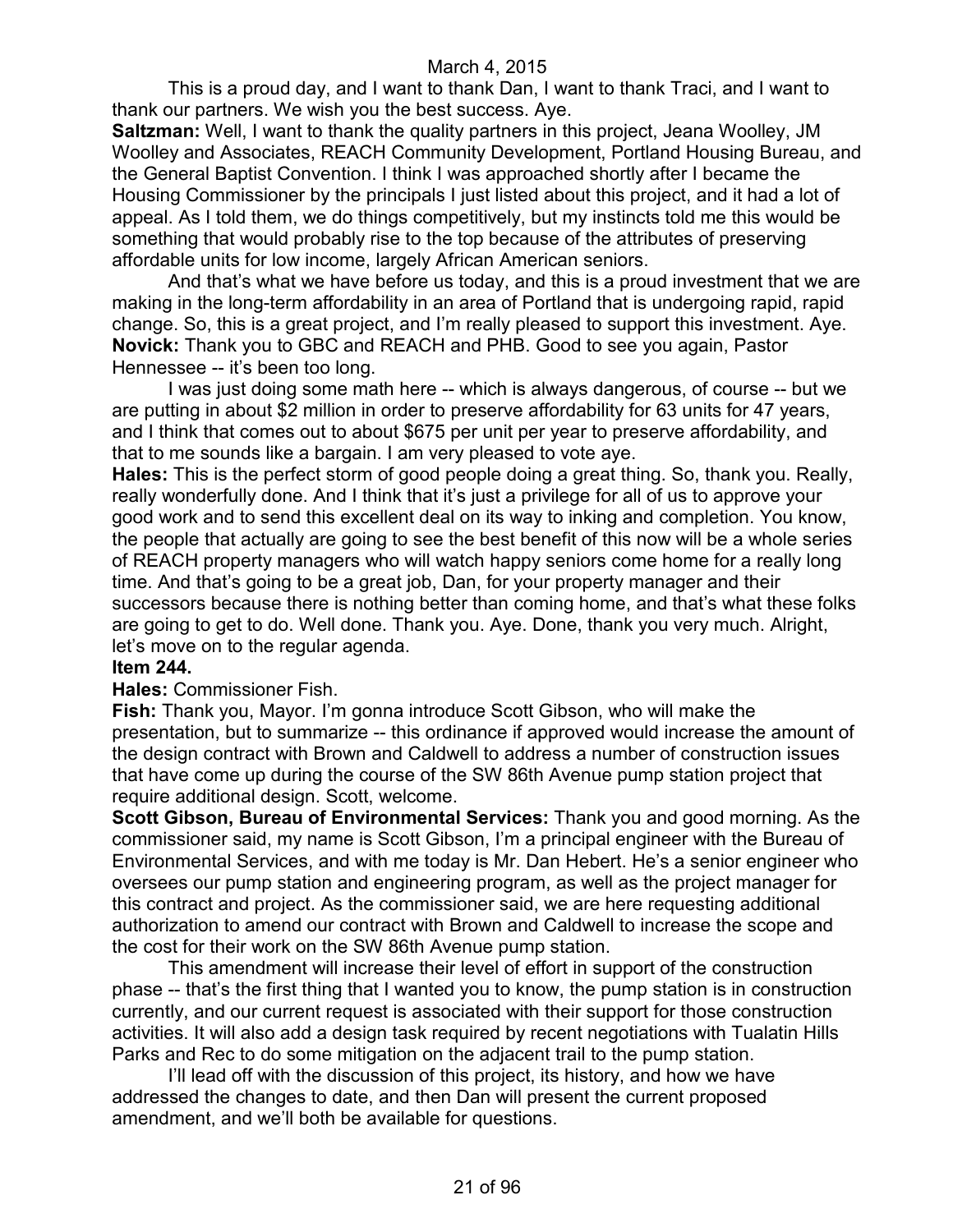The City of Portland owns and operates the Fanno pump station. This station is located west of the city limits in unincorporated Washington County. The neighborhood there is known as the Garden Home neighborhood, and the station is just west and south of the Portland Golf Club and it's adjacent to the Tualatin Hills nature trail -- it's a heavilyused trail.

The station pumps wastewater from a combination of City of Portland and Clean Water Services customers. It's pumped up over the West Hills where it flows down into the collection system, and north to the Columbia Boulevard Wastewater Treatment Plant.

The existing Fanno pump station has a current pumping capacity of 24 cubic feet per second. Our modeling analysis has showed that we would need to pump at 47 cubic feet per second in order to meet all the needs at that station. So, our plan is to build a new pump station existing to the adjacent one which would provide that 23 cubic feet per second capacity.

At this time, I'd like to talk a bit about some of the project challenges. The first challenge is the need to meet a schedule that was outlined in our agreement with the Department of Environmental Quality and Clean Water Services. And without the ability to adjust the schedule and response to change, options for how we have proceeded has been limited and that's been a drive for the amendments that I will describe.

Also, we were also faced with the challenges faced with major construction in a residential neighborhood. In this case, homes are very close to the construction, and also the Fanno Creek trail, and accommodations for homeowners and trail users were difficult to identify when we started the design process. And incorporating these needs as they have been identified has been a major -- a second driver for change in this.

Finally, a series of other BES projects in the vicinity have created both construction fatigue by residents and an organized opposition to our project and to the negative impacts on the neighborhoods. So, that's all challenged our ability to move forward in a responsible way.

In this photo, you can see the project under construction as well as the close proximity of the homes and the neighbors. The white roofs are residential single family homes. Many of these are [indistinguishable] style, the slab on gray '50s, -- what do they call them -- atomic ranch style houses, and there's some unique challenges with those that we've been addressing. And also along the north side, the trail runs immediately north of the project.

You can see the existing pump station, and our current pump station is under construction.

In the first of these photos, we see the access road, which is SW 86th Avenue - that has come up in one of the amendments I will describe. And in the remaining photos, you can see the construction activities along with the timber sound wall that we constructed to mitigate noise. The residents, as we said, are very close to the construction, we've worked very hard with them to minimize our impacts on their life and as we go forward.

In June of 2012, we executed our first amendment. It was signed by the purchasing agent and it increased the amount by \$412,000, or 22% of the original amount. This change was driven by the land use requirements we received from Washington County, and we needed additional services to help address those.

The second driver was the existing pump station at that time was suffering from some maintenance issues. We have four pumps [indistinguishable] at that existing pump station. At one point approaching the winter, we had two pumps out of service due to moisture failures and seals. So at that time, we decided we needed to replace the pumps in the pump station and we added the design of that work to the Brown and Caldwell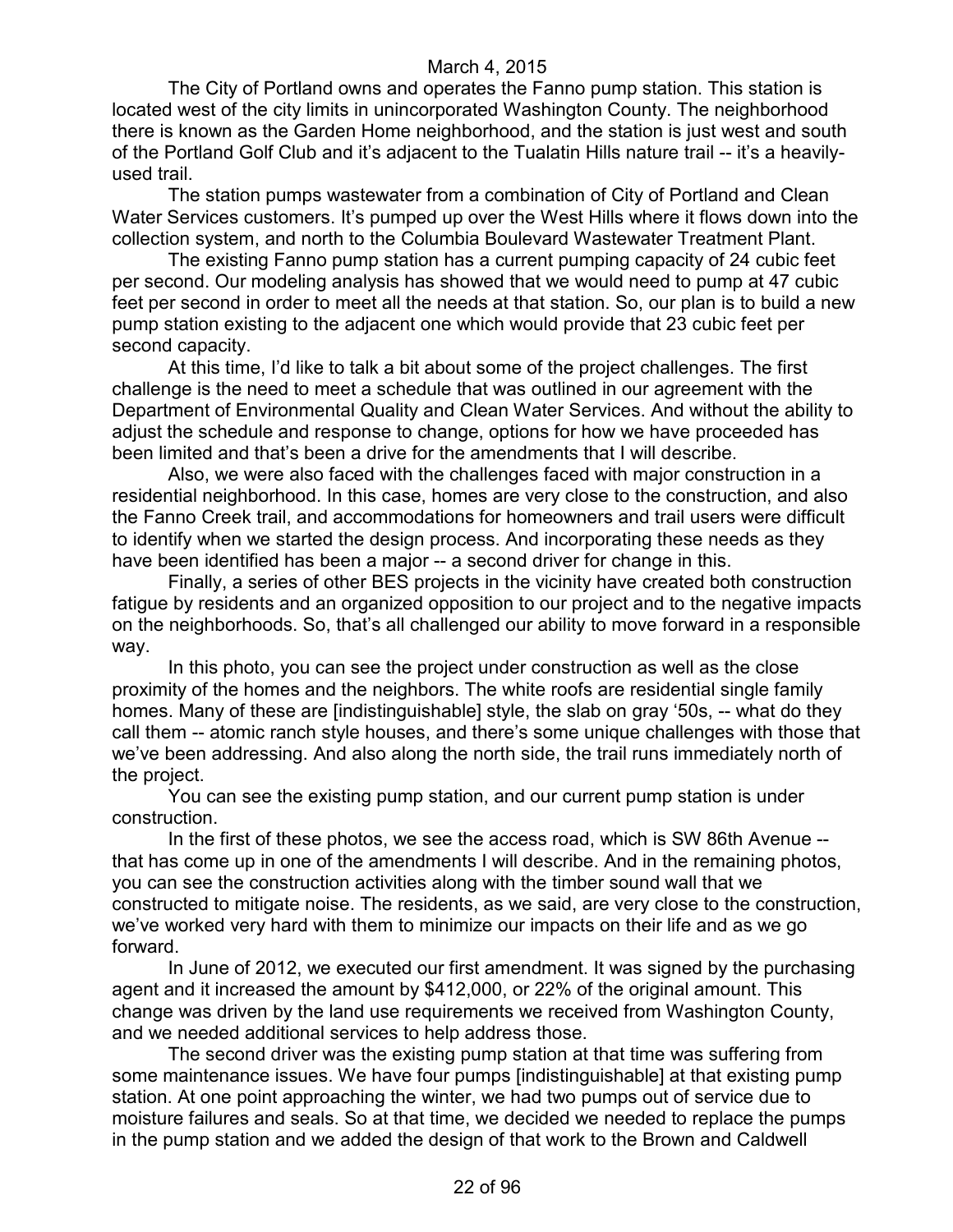contract, and ultimately ended up adding the construction phase of that work to our existing contract with J.W. Fowler for the new pump station.

Amendment two was executed in December 2012. It was authorized by Council ordinance. It increased the amount by \$297,000, an additional 16%. At this time, we're responding to issues again in the existing pump station, where we have vibration and pressure surges, transient surges at the headers, and we were relying on Brown and Caldwell to help us understand and analyze what was going on and come up with mitigations. And actually, they recommended that we construct a temporary buried surge tank once again on the existing pump station, and we amended the contract to allow for design of that facility. That facility was constructed and is now in service.

Amendment three -- once again, authorized by ordinance -- in June of 2013, increase the amount by 359,000 or another 19%. This was associated with additional work and compensation needed to address SW 86th Avenue, which I showed in the slide. As a part of our land use, Washington County required that we bring that substandard street up to County standards. We needed design services to do that, and we amended the contract with Brown and Caldwell to do that. And that has been designed, but not contracted.

We also had -- we're going through the final building permit with Washington County, and we had an increase in the number of building permits that was also included in that amendment. We had over 55 building and trade permits that we needed to apply for and that process ran long.

Finally, the fourth amendment, which was approved in February of 2014, was for \$164,000, increase by 9%. And this was -- essentially, we had a failure on an existing force main once again with the existing bump station. And because Brown and Caldwell was there and working, we asked them to design a repair to a manufactured man-way, and they implemented that repair as well.

One of the reasons why I brought up the schedule constraints was that there are options -- there would have been options to go to additional or alternative engineering firms, but at the time, Brown and Caldwell was the firm with the expertise. They were performing extremely well, and because of the schedule deadlines, we thought the best option was to amend their contract.

These were approved by the Council in the past, and Dan's here to talk about the current status and our current request.

**Dan Hebert, Bureau of Environmental Services:** Thank you, Scott. Again, my name is Dan Hebert, I'm the senior engineer in charge of the pump station engineering section and the project manager for this particular project. Right now, as Scott mentioned, the project is in construction. We're about 55% complete -- or we were in the middle of January when I started preparing the presentation.

The public improvements on SW 86th and SW 84th -- as Scott mentioned -- with the permit requirement, those are done and approved with the County and permitted, but we don't have them under contract with the construction at this point. We haven't decided whether it's going to be a change order to the existing contract or whether it'll be a new contract at some point in time. We have until the July 1st of 2016 to get that work completed.

The most recent change -- again, we have been in discussions with Tualatin Hills Park and Recreation District for a number of years over several projects related to the Fanno basin pump station project. The most recent change is there's a portion of the work on the SW 86th Avenue pump station project that's in a large diversion manhole west of the creek, and the only access to that is through the Fanno Creek trail. And so we negotiated an easement with Tualatin Hills Parks and Rec to use that trail for construction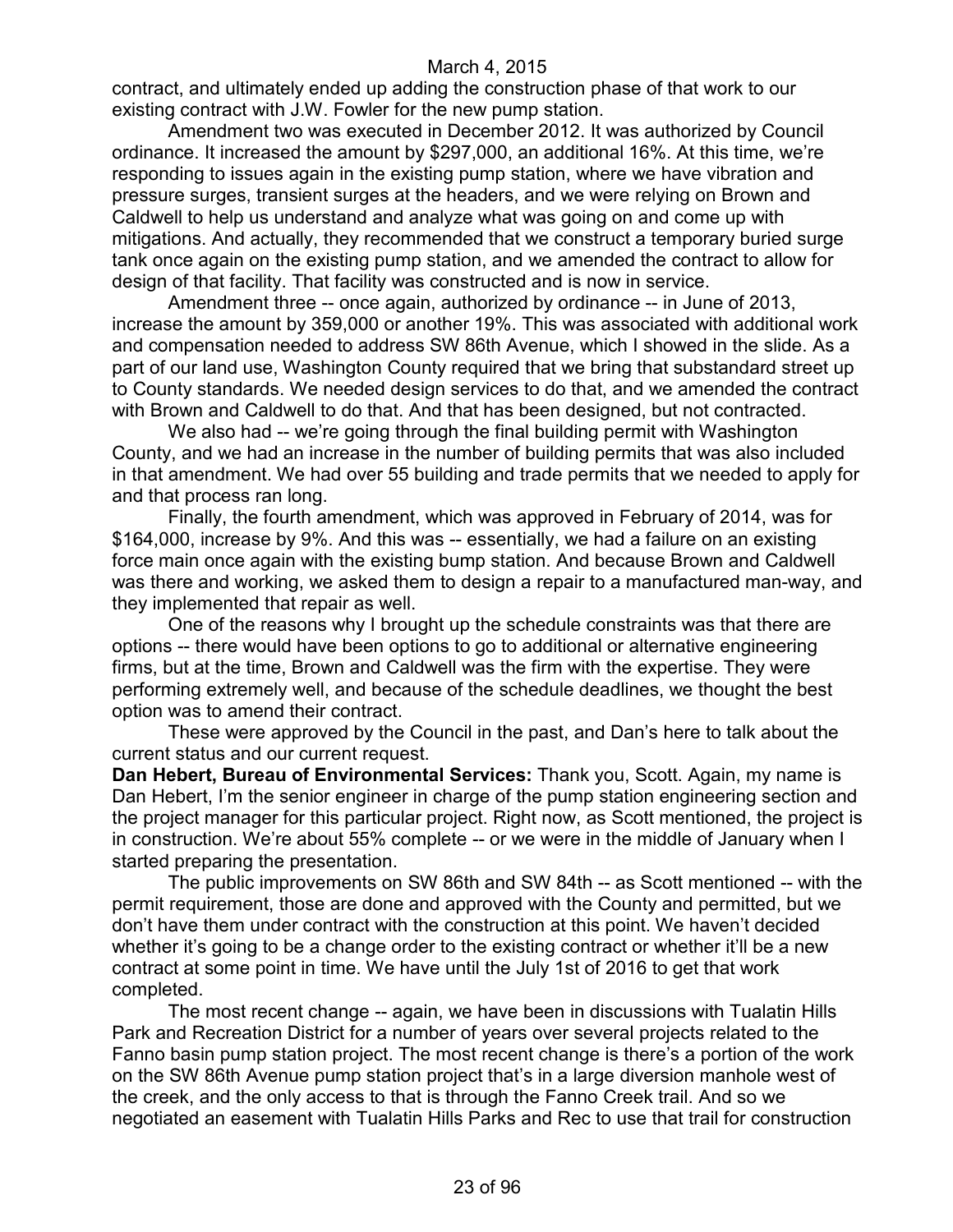purposes. And one of the compensations for that use was the agreement to design and upgrade that trail to their current standards, so we needed to get that design work done.

There's also some permitting work required for that because there's two wetlands areas adjacent to the trail, and a few trees would have to be removed that are under the jurisdiction of Washington County and Clean Water Services, so that process will take a bit of time to achieve. Again, the easement was only finalized just about six weeks ago, so we've added that work as a proposed new task in this amendment number five. L

Last one here about engineering support for construction services. This has been a large project and a very constrained site, and a very highly technical project, a high pressure pump station that involves serious pumping and fairly large motors. And while the contractors perform very well, it required an awful lot of coordination on proposed changes they've made that Brown and Caldwell has to go back and change some of the design work.

A good example of that is we have a 60-inch diameter pipe that was designed to be installed in a trenchless technology inside of a casing pipe, and the contractor proposed an alternative method that we had to go back through Brown and Caldwell and the technical engineer to redesign that whole process to achieve the savings that the contractor proposed for that piece of the project.

Again, so those were the things that came up, and we've had a challenge in trying to get a number of the equipment submittals approved, and has taken some time -- as many as six or seven re-submittals on the more intricate equipment or the larger pumps in particular are still in that process. So, it's been a higher effort than when the scope of the contract with B and C was negotiated originally.

Again, I've talked about adding the new task 11 for the Fanno Creek trail.

The proposed amendment amount is \$316,194, which is 17% of the original contract amount. And if it's approved, the authorized amount for the contract will be \$3,412,374 -- which, with all five amendments together, represents 83.3% of the original contract amount.

Just a few dollar facts about the contract, the construction contract with J.W. Fowler. The contract amount is a little over 56.6 million. Through January, we've spent about 8.6 million on the project. Change orders on the project are really very low for a project of this size and the complexity. Approved change orders are just over a tenth of 1%, and right now, the total change order exposure is 1.5% on the projects. We're very pleased with it.

Right now, if the Council approves going forward with this amendment, B and C's cost for construction services -- or actually for all phases of the project will be 2,934,000. Construction services -- that is about 620,000, roughly 4% of the construction cost.

And if the decision is not to approve or go forward with the amendment, I will have some challenges to deal with in that we'll have to dial back Brown and Caldwell's construction support services to only those services absolutely required to comply with permit requirements, since they are the engineer of record on the project. And we would have to severely limit the scope of their services during startup testing of this project -probably in December of this year, which is going to be fairly an intricate task to start it up and integrate it with the existing pump station, which is the plan.

And I would -- we would need to execute -- select the consultant and execute a separate PT agreement for the trail design that we're obligated to do. I should have put request instead of recommendation on this slide. So, the request is to authorize amendment number give to contract with Brown and Caldwell.

**Hales:** Great, thank you. A couple questions -- others may have some, too. Obviously a big, complicated, expensive, pretty significant investment project. What's the useful life of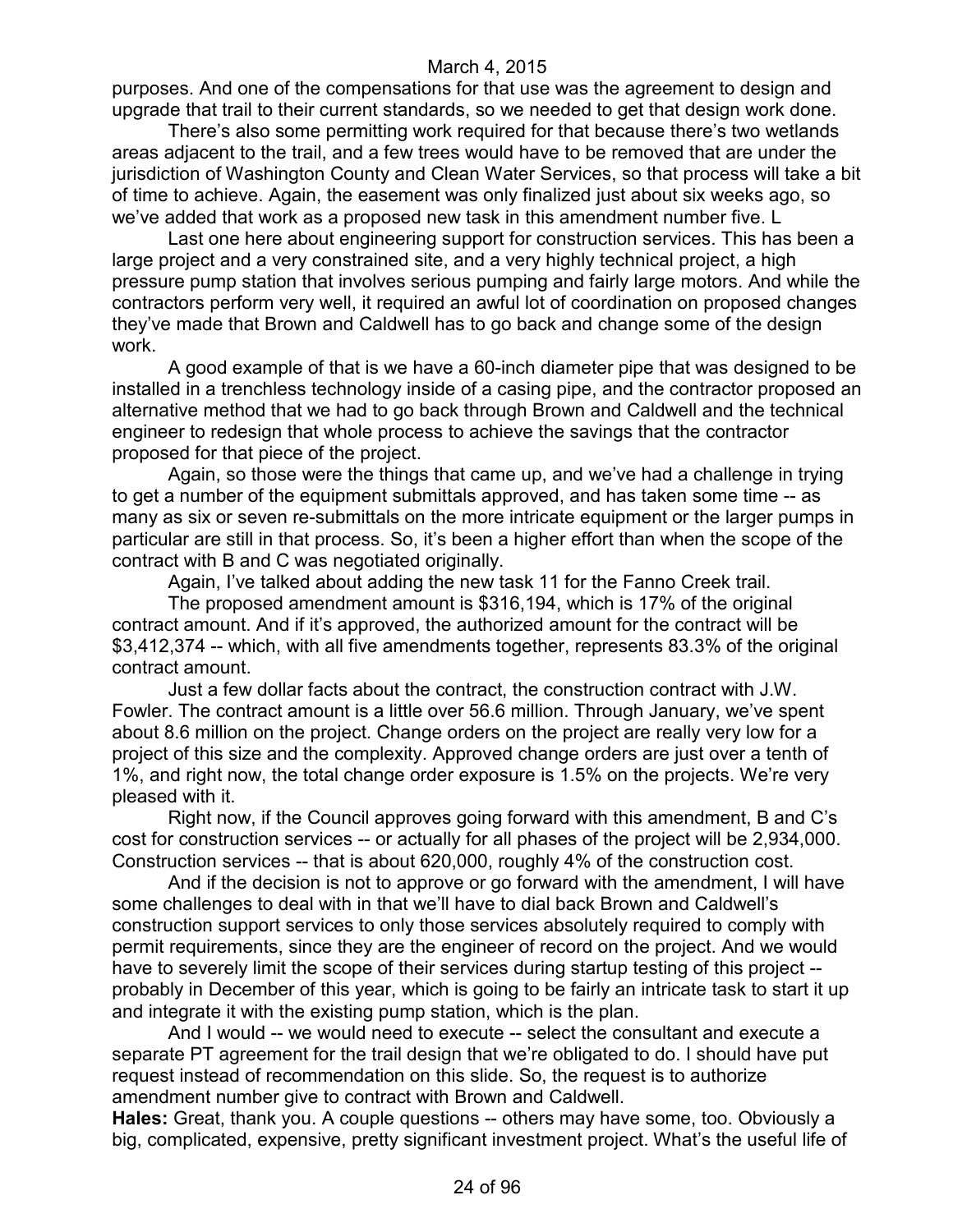this new pump station once it's done? I understand pumps and those things have to be replaced, but we're actually building a new structures replacing the previous one. What do you estimate is the useful life of this investment?

**Hebert:** Well, the useful life of the pump station equipment is roughly 50 years. The buildings -- if they're maintained properly, the useful life is much longer than that, and it depends on the level of maintenance and the structures. The way the City bureau generally maintains their pump stations -- the physical life is indefinite, with some significant remodels on about a 40 to 50-year cycle, as the electronics and control systems are the ones that change most often. And actually, custom sewage pumps in this size range have a predicted service life -- without, you know, severe problems -- somewhere in the range of 50 years.

**Hales:** That's great. You know, we've had a number of projects both from Water and BES lately that are in effect reconfiguring the system a bit. I assume that our system planning work in Water and BES is fully attached to our comp plan work in the sense of how much growth we're going to have in the development over a very long period -- at least the planning period of the next iteration of the comp plan? So that in terms of what capacity we'll need in the water and stormwater systems is as expected properly synced up with what the Bureau of Planning and Sustainability is doing?

**Gibson:** Yeah, and Dan actually modified the basically infrastructure portion of those plans as a part of this project very early in the project. We're very in-sync with the future land use projections, and like I said, we went through the process of modifying that plan to accommodate -- to address our needs in this area.

**Fish:** Mayor, we are scheduled next week -- I think it's the 12th or something, I forget when, but the rate hearing review process that we'll do -- and I hope that at the appropriate time with both the bureau directors there, you pose that question. I think that that's essential for understanding the five-year capital spending plan and also just the priorities for capital spending within the bureau. And I think also it's something that the public would benefit from hearing the answer to.

**Hales:** OK, thank you. Other questions? Thank you both very much.

**Hebert:** Thank you.

**Hales:** Anyone want to speak on this Item?

**Moore-Love:** Joe Walsh requested to speak.

**Joe Walsh:** For the record, my name is Joe Walsh. I represent individuals for justice. I just have a couple of questions -- maybe your staff can answer.

It seems in the presentation that this project has been going on to 1989, is that accurate? In the presentation, they used the year 1989 and then they went through the historical background of how much we had to increase in order to do the modifications. So, it seems if we go back to 1989. If that's accurate or close to being accurate -- our point is when the prime contractor is given the contract -- let me finish first -- when they are given the contract, does that ever change or are they locked in?

So, suppose you want to build a pump station and you go in and you estimate, well, OK, it's going to take five years to do this. But now you're into 10 or 15 years, do the same contractors roll over, or are they opened up to further bids?

Our concern is that if you look through that presentation, there's a constant increase of hundreds of thousands -- and in some cases, millions of dollars -- that are involved in this thing. And it never goes down, it always goes up. So, when you're doing construction, say, in a pumping station, things go wrong. No problem with that. Anybody that's ever changed a washer in an old sink knows things go wrong. However, I would like to have an answer to that question about the prime contractor.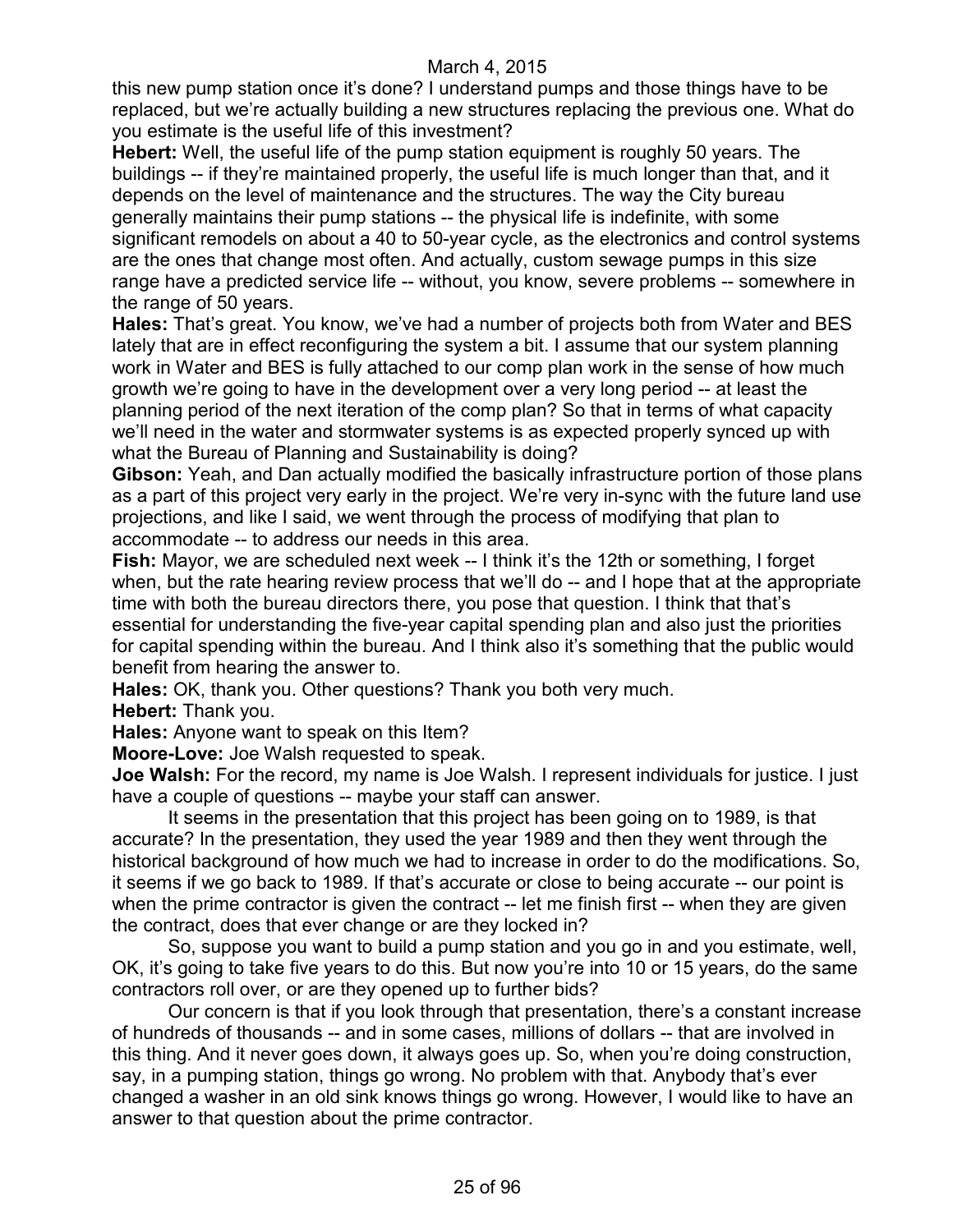And second, we go very nervous when we see these things going up and up and up and up over the years. And if this thing has been going on that long, how is the relationship with the neighbors? I get really annoyed if somebody is doing construction outside our place and it's two days. If this has been going on since 1989, you must have new neighbors every six months moving into this place.

So, anyway, that's a question there. And also, we're concerned about the constant up going. And also, we're concerned if the prime contractor has a lock on this thing, then that excludes other contractors coming in and trying to do some work. So, we're worried about that. Thank you.

**Hales:** Thank you.

**Fish:** So Scott, could you come back for a second? And I'll walk you through the questions that Mr. Walsh has posed. And they're all good questions -- let me take a crack at framing them and then ask you to respond. So, when did this project first begin?

**Gibson:** The design contract with Brown and Caldwell was executed in 2011, August of 2011. Can you remember when the NTP for Fowler was?

**Hebert:** The construction contractor, Fowler, their notice received was in July of 2013. **Fish:** So, that clarifies that it doesn't go back to 1989 but to 2011. And there's a contractor and there is a company providing engineering and design services. Could you just identify them both?

**Hebert:** Sure. The engineering design services contractor is Brown and Caldwell, Incorporated. The construction contractor is J.W. Fowler.

**Fish:** OK. So, this particular ordinance seeks additional funding to pay Brown and Fowler - - excuse me, Brown and Caldwell --

**Hebert:** That's correct.

**Fish:** To provide some services. Correct?

**Hebert:** Yeah, the bulk of this proposed amendment is to provide additional services during construction to support our construction services and construction inspection services.

**Fish:** Now, Mr. Walsh asked about the prime contractor. Where do we stand in terms of the cost of what we're paying the prime contractor on this contract?

**Hebert:** The prime contractor, that's the \$15 million -- let me go back to this slide. The construction contract -- Fowler's bid was \$15,632,000. It's slide 15. And so, right now we have a total change order exposure on that for things that we know about halfway through the project of about \$240,000, which is about 1.5%.

**Fish:** So, if nothing else changes, it may be that we're as much as 1-2% above the contract amount that we'd be paying J.W. Fowler.

**Hebert:** For the construction contract, that's right.

**Fish:** That's the \$15 million contract.

**Hebert:** Correct.

**Fish:** That's not what's before us today, it is for the services of a second company. And Mr. Walsh also asked about the relationship with the neighborhood -- we could spend a whole day on that, Scott.

**Gibson:** Yeah.

**Fish:** But the reality is there have been impacts that we've been trying to mitigate. Could you just give a concise answer to that question?

**Gibson:** We're doing our best to work with the neighbors and doing everything we can to minimize our impact there. Last week, I think, you approved some mitigation for immediately adjacent neighbors. They were individually crafted plans to work with our

construction and say, an autistic child, a man who had a studio -- so we've done a lot -- an audio recording studio -- so, we've made some improvements to help minimize our impact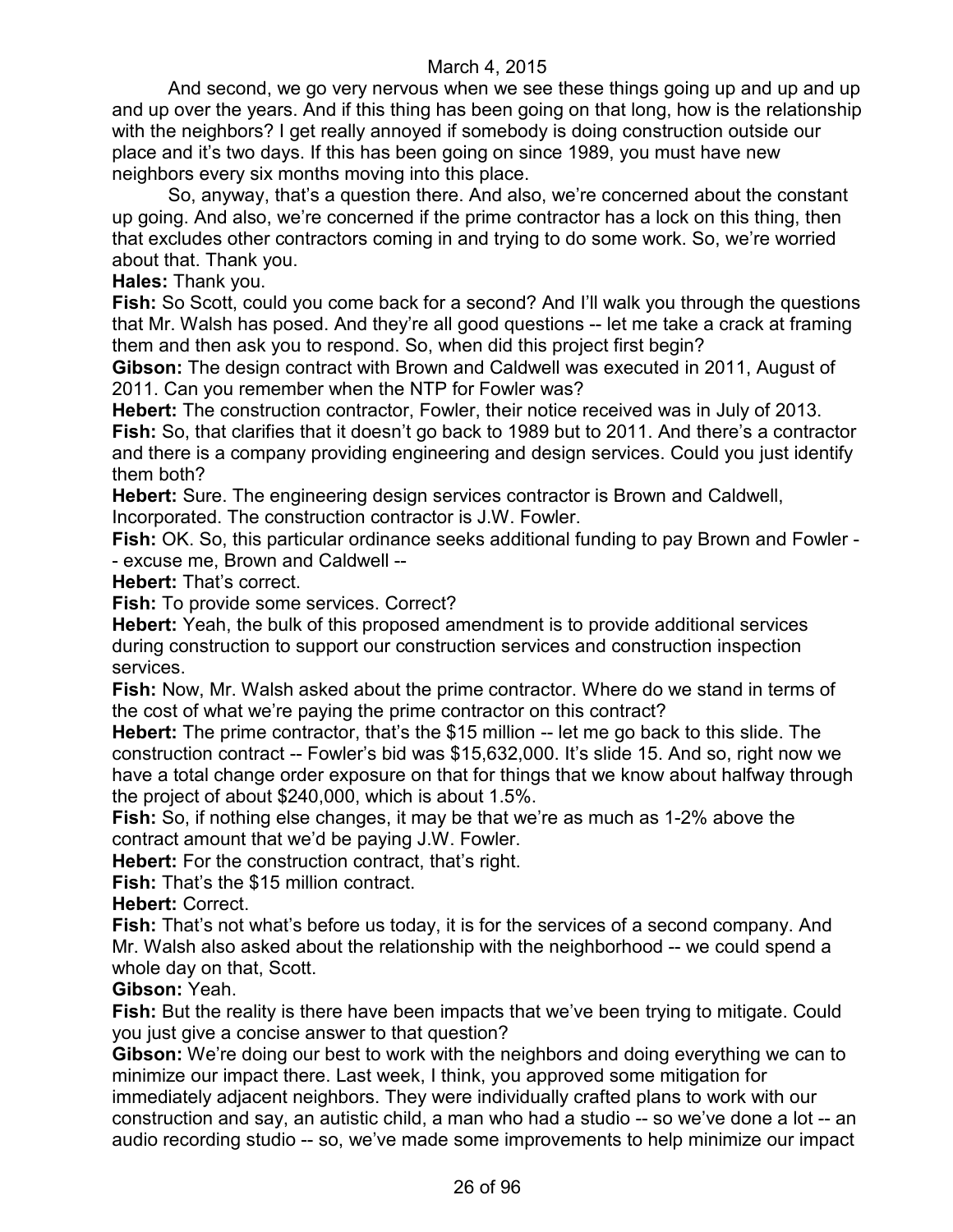to them. And that activity has been an ongoing. And it's been a major source of these changes to continue to revise our project to make it as compatible as possible.

That said, we have been in -- we have been out there doing construction and it has been challenging, and so far it's gone well with this contract, but there has been a series of other BES projects under separate contracts that have been underway for six, seven years now.

**Fish:** We're in Washington County, we're subject to a different set of regulatory requirements, there is a residential area abutting, there is a natural challenge and tension of having a pump in a residential area. There are things like vibrations and other things we have been trying to mitigate. Mr. Walsh raises a good point. In fact, Council has authorized on more than one occasion some mitigation funds to address the concerns of neighbors. So --

**Hebert:** One thing I would add there that Scott didn't talk about is Debbie Caselton is involved as the public outreach director or person on this project. And we've also -- they formed a citizens advisory committee that meets regularly of citizens in the neighborhood to talk about the project and offer guidance and suggestions for things that might help them. So, that's another step we have taken on the project.

**Hales:** OK, great. Any other questions? Thanks very much. This moves to second reading next week.

# **Item 245.**

**Hales:** Commissioner Fish.

**Fish:** Mayor, I'm pleased to welcome back Scott Gibson. It's been awhile since he joined us. Today, the ordinance before us would authorize the Bureau of Environmental Services to contract with the lowest responsible bidder for construction of the SW Hawthorne-Salmon Sewer Reconstruction and Green Streets Project.

This project will replace aging sewers and add nearly two dozen green street planters to manage the stormwater and keep the runoff out of our sewer system. This is an example of how coupling traditional pipe construction with green infrastructure can actually reduce construction costs, make the sewer system work more efficiently, protect watershed health, and save ratepayer dollars. Scott, could you give us a brief overview? **Scott Gibson, Bureau of Environmental Services:** Yes, thank you. As the Commissioner said, my name is Scott Gibson, and with me today is Bill Owen. Bill Owen is the senior engineer, he's our program manager for Tabor to the River program that was conceived under Mayor Sam Adams, and he will give us a brief overview of the project and his request.

**Bill Owen:** Good morning. This project is located in Southeast Portland, located between 41st Avenue, 50th Avenue, and Clay Street, and almost Belmont to the north. This work includes both sewer replacements for approximately 7000 feet of pipe in this area as shown on this slide, as well as 23 green street facilities that we've identified.

This particular project was crafted in a pre-design project that finished in 2007 as part of the Integrated Taggart D Pre-design Report that was the foundation of the Tabor to the River program. In that report as part of the analysis, we identified just over 110 properties that have a higher risk of sewer back-ups, as well as approximately 20 manholes that have a higher risk of street flooding based on the storms that we used for our designs.

This particular project was incorporated with several other projects in the Tabor to the River program to the goals that Commissioner Fish outlined just moments ago. This particular project, as I mentioned, focuses on relieving sewer back-ups in this area as well as addressing structurally-deficient pipes that are in this -- within the project limits. These segments are at the end of their design life and could fail and so it needed to be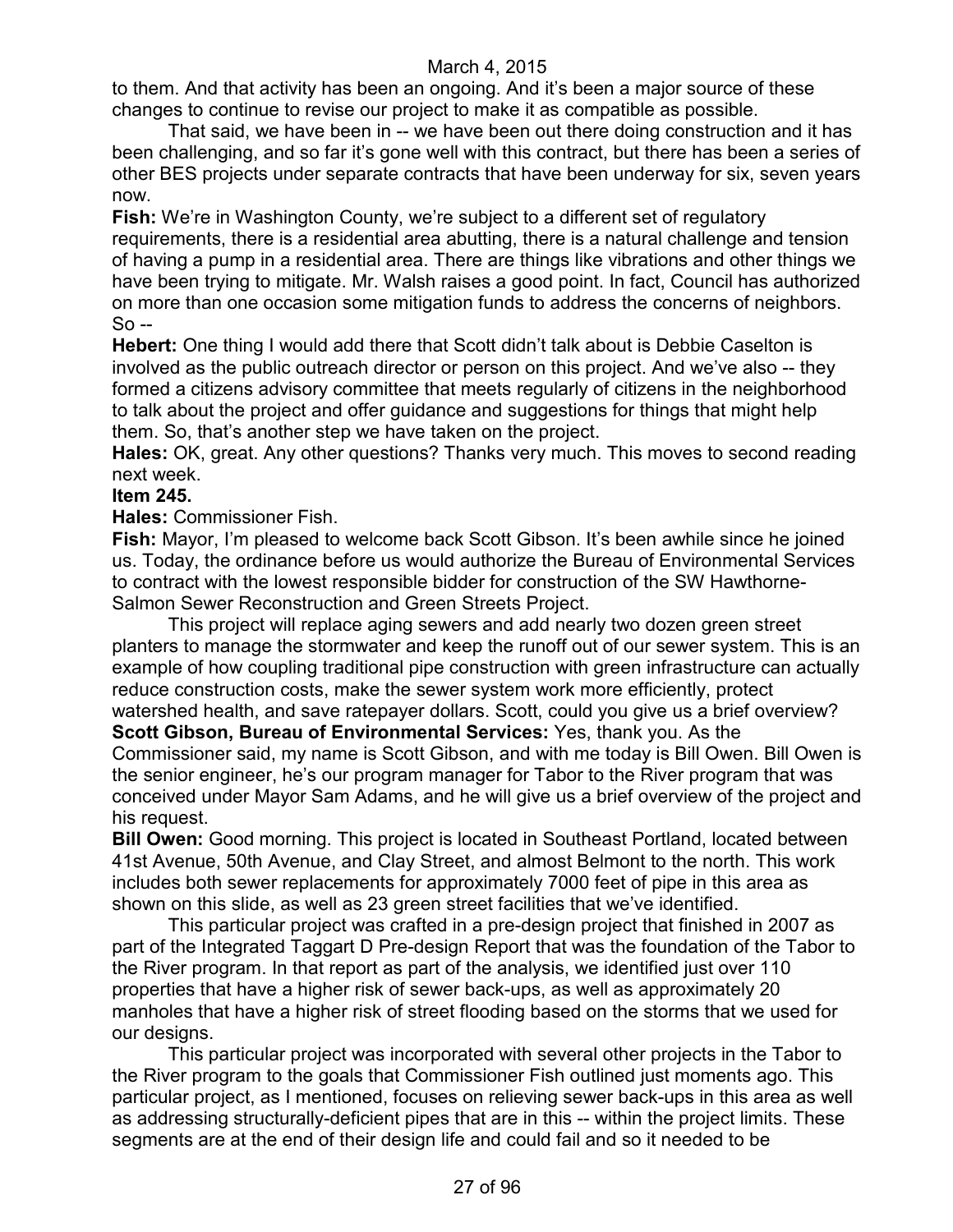addressed. What's not noted on this slide is that we also are addressing some sewer extensions that have been identified as part of the non-conforming sewer program.

Just like the rest of the Tabor to the River program, we look for opportunities where surface infiltration facilities or green street facilities can be used where effective to reduce stormwater coming into the combined sewer system, and it could be cost effective to implement these using service life costs rather than just construction costs, so it could be cost effective over the long term.

One particular piece I wanted to highlight about this project is work along SW Hawthorne. There are just over five blocks of work between 41st and 49th Avenues that will need to be doing some pipe work in this area. It's divided into three sections in our plans.

Section one is towards 41st Avenue, which is a signalized intersection. In this area, we need to replace some manholes with larger manholes and reassigning the pipe towards the center of the streets. In doing so, we need to remove quite a bit of trolley tracks that have been paved over over the years.

Section two also requires some movement of the pipe to a more traditional location towards the center of the street. Currently, it's closer to north side where there's a 30-inch water transmission line. So, we prefer not to have our assets colocated in that area. That section -- section two -- we have been able to develop a traffic control plan that allows continuous one-lane of traffic in each direction during construction and as a result, we can do the work during normal business hours or normal construction hours.

Section three is closest to SW 49th Avenue on Hawthorne and is also a signalized intersection. Similar type of work there. We have to move the sewer towards the center of the streets. We end up removing a pedestrian traffic island for safety, which we will need to rebuild. But in this area of Hawthorne, there are more traditional curb extensions, concrete curb extensions that narrows SW Hawthorne in this area. And as a result, it's more difficult to have two-way traffic continuous during that period.

As a result, we recognize that sections one and two would be challenging to construct without affecting businesses significantly. Debbie Caselton also is the public outreach specialist in this project, as well as in the previous one, and through her work and our coordination with PBOT and others, we did an extensive public outreach to examine what options they would prefer in order to complete the work in sections one and three, which is nearest the signalized intersections at 41st and 49th Avenues.

The three options we gave the public to respond to included just doing work during the days. That would involve up to nine weeks of construction. Option two involved both daytime and nighttime work in these areas but just doing one of those segments at a time. That would be approximately six weeks of construction. And option three would be both day and nighttime work -- so, 24 hour work, just like option two -- but the contractor would have to work at both sites at the same time -- so, simultaneously.

The results of that outreach effort -- we had just over 1200 respondents, which is depicted on the map you have here primarily in green -- selected option three, which meant the general community in this area preferred for us to come in, do our work as quickly as possible, and be able to get out. And so, 88% of those respondents responded in that manner, so that's how we finished our design and submitted our noise variance accordingly.

**Hales:** That's interesting, I'm kind of surprised by that. I don't know if you were, but I am. **Owen:** Another feature I wanted to highlight on this project dealt with tree mitigation. There are cases -- when we build green street facilities, we have to remove existing trees. And when we do that, we have to mitigate for that loss. SE Hawthorne is deficient in tree canopy relative to other areas of the city, and so we explored some options with our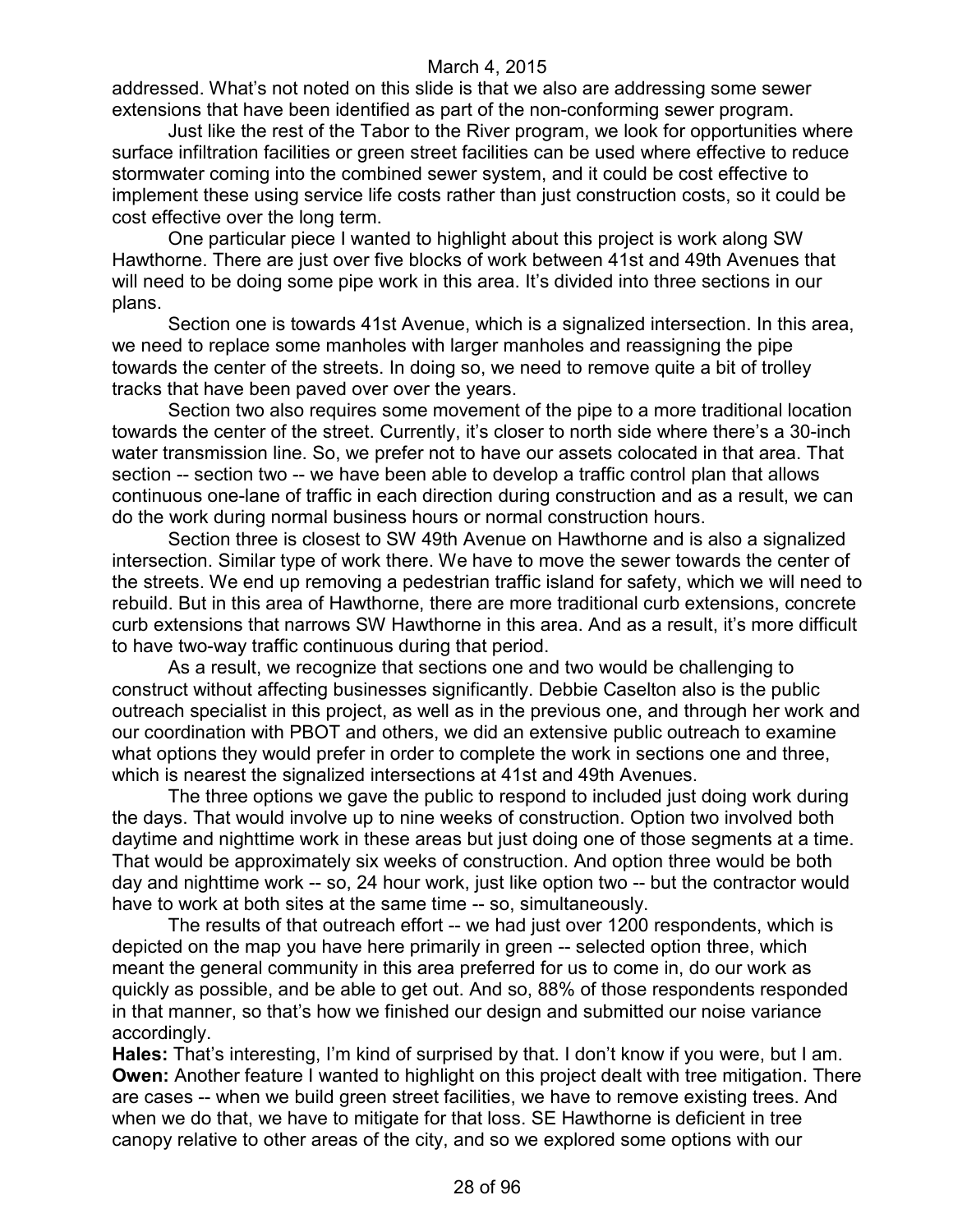partners in Urban Forestry, in the Transportation Bureau, and others to find out if there is a way we could increase the canopy along SE Hawthorne as part of this mitigation project.

So, this particular slide -- and I apologize if it's a little difficult to read -- but the slide indicates that we will have two tree wells that we will be building in the street just past the curb where we'd be putting a tree in each location. This is the location on the south side of Hawthorne between 46th and 47th Avenues. And as part of the planting of those trees, we can address the mitigation needs as long as other trees will be planted for this project.

In order to complete this type of design, we made sure that we reached out individually to each of the businesses along this block to see if they were comfortable with this arrangement, and they were. So, we decided to go ahead and finish this design and this is the result.

Next steps -- we plan to advertise later this month. The ordinance request indicate that the project will be -- engineer's estimate is \$4,590,000, and the level of confidence is optimal for that estimate. The purchasing agent will be back to report regarding the lowest responsible bidder and bid for the project. Our current schedule is the construction notice to proceed will be issued in July of this year and our estimated contract period is 12 months. Thank you for your attention.

**Hales:** Thank you. Other questions?

Fish: I have a couple of questions -- and I appreciate the level of detail you've given us about the public outreach. I share the mayor's I guess surprise at the outcome. Was there a difference of opinion between the businesses and the residents?

**Owen:** Let me go back to that slide, if I could. The short answer is no. Our initial outreach suggested that the residents -- so this was the second round of outreach we did for this project in this area. In the first round of outreach, the residents were not as comfortable doing nighttime work but the businesses were mixed about that -- the hour of the date to do construction work -- depending on the type of business they had. But the second round of outreach -- when we laid out the duration, the type of work that was going to be done - generally, both residents and the businesses responded that they prefer doing -- for us to come in, do our work, and get out as quickly as we can.

**Fish:** So, you identify 130 businesses on this strip, and my recollection is they include small restaurants, medium-sized restaurants, there's a new grocery store -- **Hales:** Famous chocolate shop.

**Fish:** Famous chocolate. And it has become a very hot destination, particularly in the evening, because of all of the restaurants. And are you satisfied that we have an adequate plan that we've developed with PBOT to address the parking and the circulation so that the folks who are running their businesses -- the pizza place, there' a Tex-Mex -- there's some very, very hot places up and down that stretch which means a lot of traffic. Are you satisfied that we have a plan for transportation and parking?

**Owen:** I am satisfied with that. But your point is noted and I will be sure that we circle back with Debbie and others as we move through to be sure that we continue to communicate with those business owners to accommodate their needs the best we can.

**Fish:** And I'm guessing we brought Venture Portland in on this? We've had some --

**Hales:** The Hawthorne business association --

**Fish:** Or the Hawthorne business association?

**Owen:** Yes, sir.

**Fish:** OK. I think if the start date is not -- if under the best of scenario, you get a bid, we move forward -- you're looking at starting mid to late summer, correct?

**Owen:** Hopefully mid-summer, that's correct.

**Fish:** That gives us a little more time to make sure we've done all of the outreach to both the business district and to Venture Portland. I also want to make sure that whatever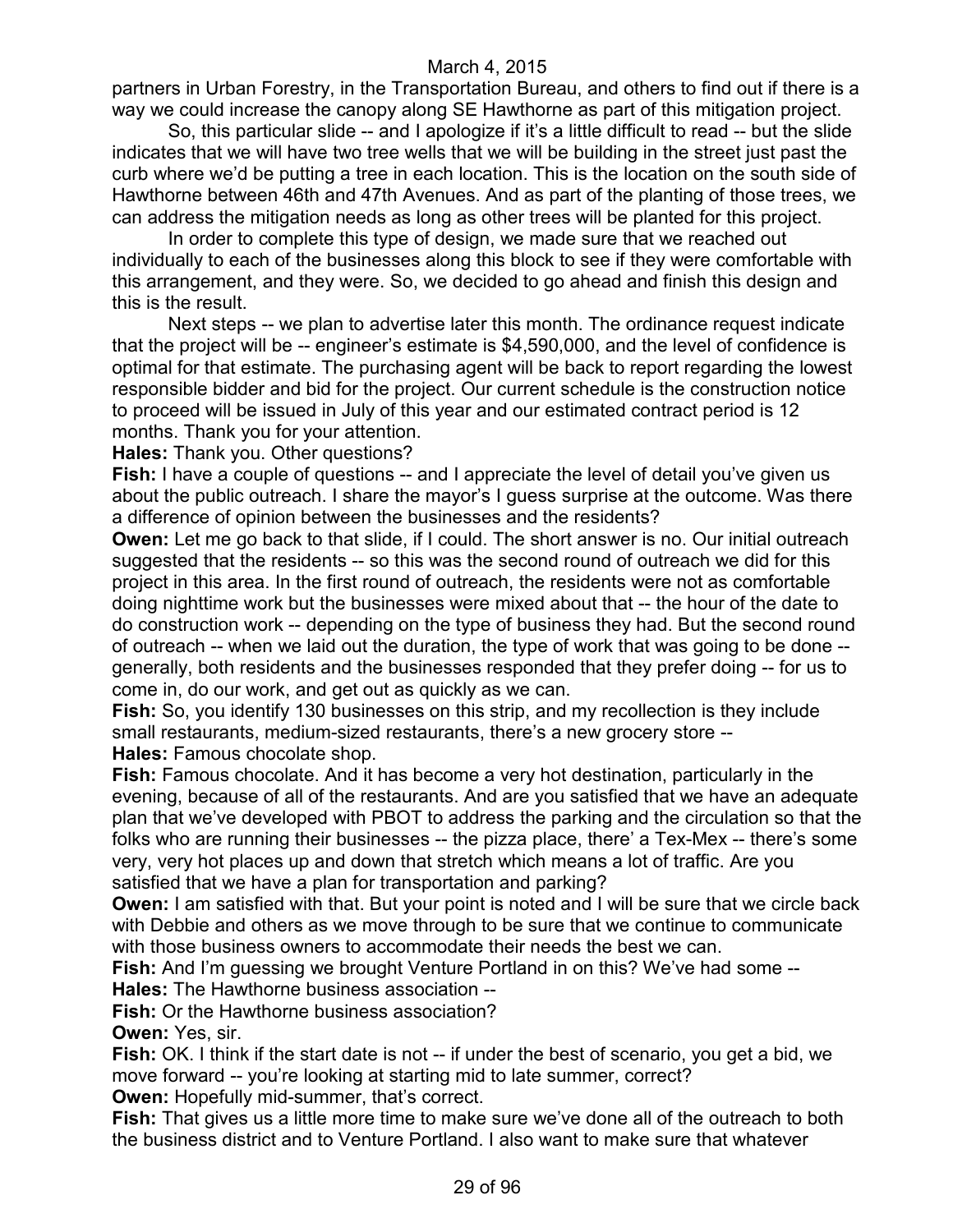construction schedule we have doesn't interfere with whatever they're doing for a summer festival. And that has in the past created some challenges, so we're going to want to make sure that the day that has been selected for the Hawthorne festival -- **Hales:** Street fair.

**Fish:** Street fair -- where they shut down a portion of Hawthorne -- that we take that into consideration because we're going to be creating a significant back-up on Hawthorne if what you face crossing Cesar Chavez is a single lane, and a single lane that presumably - a single lane each way or a single lane that alternates?

**Owen:** During section two, it'll be a single lane each way.

**Fish:** That's going to have a -- I mean, Hawthorne is already backed up quite a bit, as I can attest, late in the afternoon -- this will have a significant impact. We're going to want to be sure that it doesn't have an adverse impact what they're going to do with the business association, and we'll take another look, make sure that the business district and Venture Portland have done the proper outreach to the businesses. Because it's great to do it, I understand the logic of doing this as quickly as possible. But if it's going during the day and at night, it's going to have a significant impact on commerce and we just need to make sure that we --

**Hales:** Yeah.

**Owen:** I agree with you. We'll make sure to follow through on that. I'll note that the summer festival date has been set and it's in our bid books. So, the contractors will be aware of it and so we'll keep an eye on it.

**Gibson:** Are they precluded to do work during that period?

**Owen:** They're precluded to do work during that period as well as during the holidays. **Hales:** OK. So there's black-out period for that. The night work -- is that on Hawthorne alone or side streets?

**Owen: Hawthorne alone.** 

**Hales:** OK. So the back-up beepers will be audible but maybe won't keep everybody in the neighborhood awake.

**Owen:** Correct. And things like cutting into trolley tracks won't be allowed at night. **Hales:** Well, I appreciate this discussion. We've had a lot of these kind of projects around the city lately, but this is probably the one -- at least in the last two years -- the one, there is a lot going on in this area, as you described. This work has been going on in my neighborhood for the last year or so. It's worked out well, by the way -- it's been wellmanaged. But I think just in terms of the concentration of activity, like Commissioner Fish was talking about, this one is going to be a challenge.

**Fish:** And Steve and I have experience most recently with Division Street, where -- **Hales:** That's true.

**Fish:** Going the extra mile and making sure that we've factored in the holiday shopping season, any unique promotional things that are being done, the festival that the business district is running or neighborhood association, and then making sure that the circulatory patterns -- if people are being diverted for any reason, making sure that we thought through the best circulation that doesn't adversely impact a business or a particular resident. This is not a science, it's an art, but this is one -- another one again where I think the close working relationship between PBOT and BES will be very important.

**Novick:** I have two questions. One is, have you talked to the private utilities to see if see if they're planning to do any work in that neighborhood around that same time that could be coordinated?

**Owen:** Yes, sir, we have spoken with the public utilities there. It turns out we were able to avoid any conflicts with those utilities with a couple of exceptions. One is at 41st Avenue,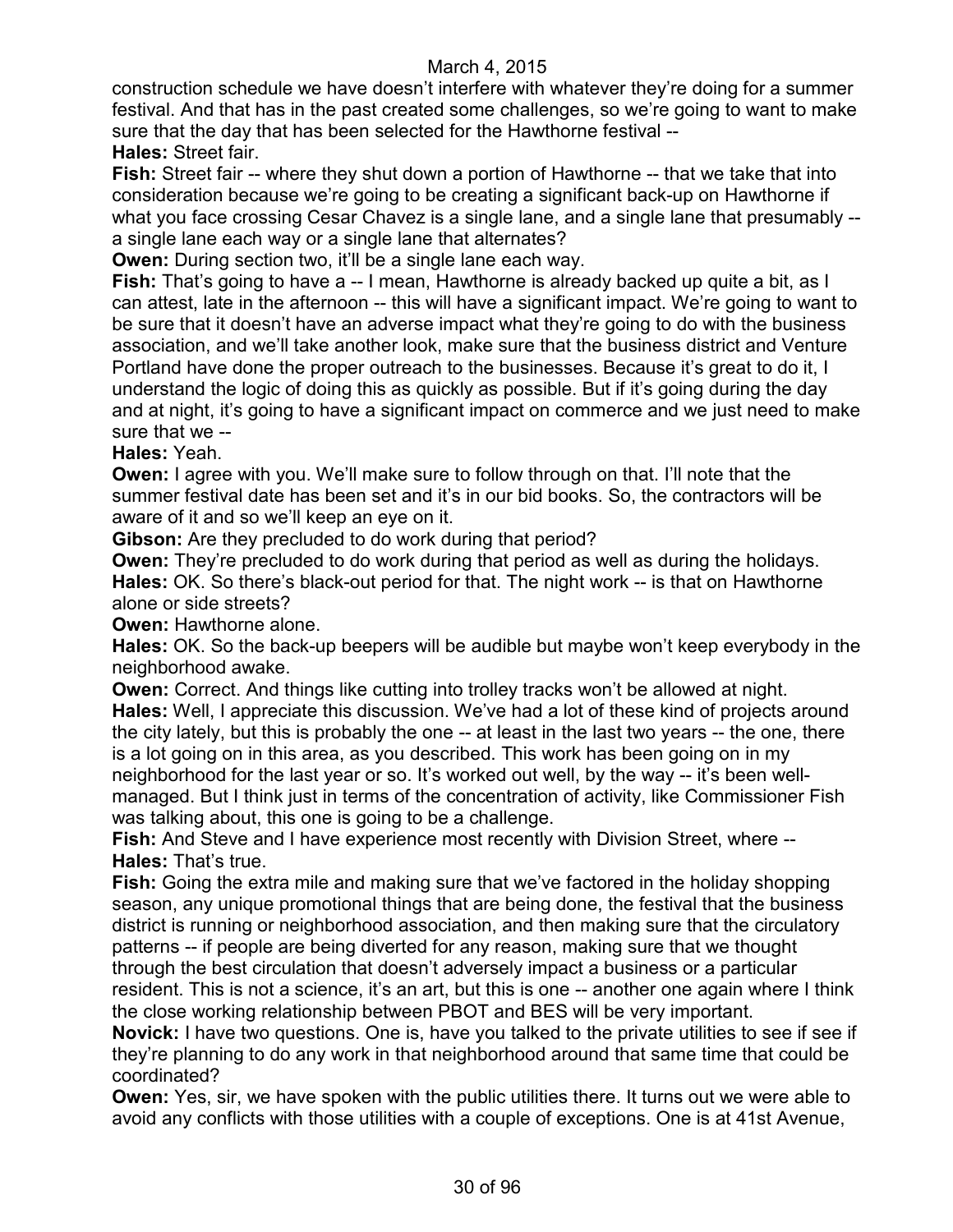and that's the signalized site. CenturyLink will be doing some work on their vaults there just prior to our construction in that area.

**Gibson:** And Commissioner Novick, if you're talking about a broader enterprise or Citywide look to see if there -- that they have their own needs that they would want to accomplish at the same time -- I know that's a focus of ongoing and innovation grants and other activities. I don't know that we pose that question to them. But we have notified them that the project is coming numerous times in an attempt to make sure that everybody knows what we're doing and we're coordinating for locations. That's what Mr. Owen has described.

**Fish:** Commissioner Novick, maybe this is one where we can do an informal test drive of the collaboration that we're working on, where we do some additional outreach to see - and the theory would be if we are going to dig up the streets and there's a utility that wants to come along and piggy back on that work, let's do that so we don't have to dig up the street twice. Perhaps we can do this on an informal basis and check with some of the utilities that might like to do some work in that area.

**Novick:** Second question is one that I think people in most neighborhoods in Portland would be concerned about but particularly this neighborhood -- can you assure us that the project will be gluten-free? [laughter]

## **Owen:** I'm sorry, I can't.

**Fish:** By the way, just conceptually -- you know, when we did the Division Street project, there was always that tension between the level of bioswales and the design location and the impact on parking.

### **Gibson:** Mh-hmm.

**Fish:** I assume that we've had the same discussion here. Can you give us a sense of how you've reconciled the two competing needs of both managing stormwater on site and preserving adequate parking space for the businesses?

**Owen:** I can. So, we were keenly aware of that tension. And you'll notice on this particular slide here that I brought up again, the curb extensions which are the green street facilities that take up space where parking would have existed are located at least two blocks away from Hawthorne in either direction for this project. You will see there are a number of black rectangles on this slide which indicates those are planters, which are facilities that are behind the curb and do not affect parking. So, that was one of the chief things that we were keeping in the back of our minds even before 30% of the design had been finished. **Fish:** Thank you.

**Hales:** Great, thanks. Other questions? Thank you both. Appreciate the presentations. Thank you. And that is an ordinance but it's not an emergency ordinance, so it comes back for second reading next week.

**Moore-Love:** I didn't have a sign-up sheet -- I don't know if there's anyone that wanted to testify.

**Hales:** I'm sorry, I didn't call for any testimony. Didn't think we had any. OK, thank you, comes back for second reading.

#### **Item 246.**

**Hales:** Commissioner Fish.

**Fish:** Thank you. Cecelia is here to walk us through this. Here's just the brief comments I've been furnished.

Mayor and colleagues, through wholesale contracts, the City provides water to 20 cities, water districts, and companies with almost 400,000 customers. This is in addition to the approximately 570,000 City customers.

In 2006, the City and its regional wholesale customers signed the wholesale water sales agreement for long-term water purchases. Terms of the agreement are explicit about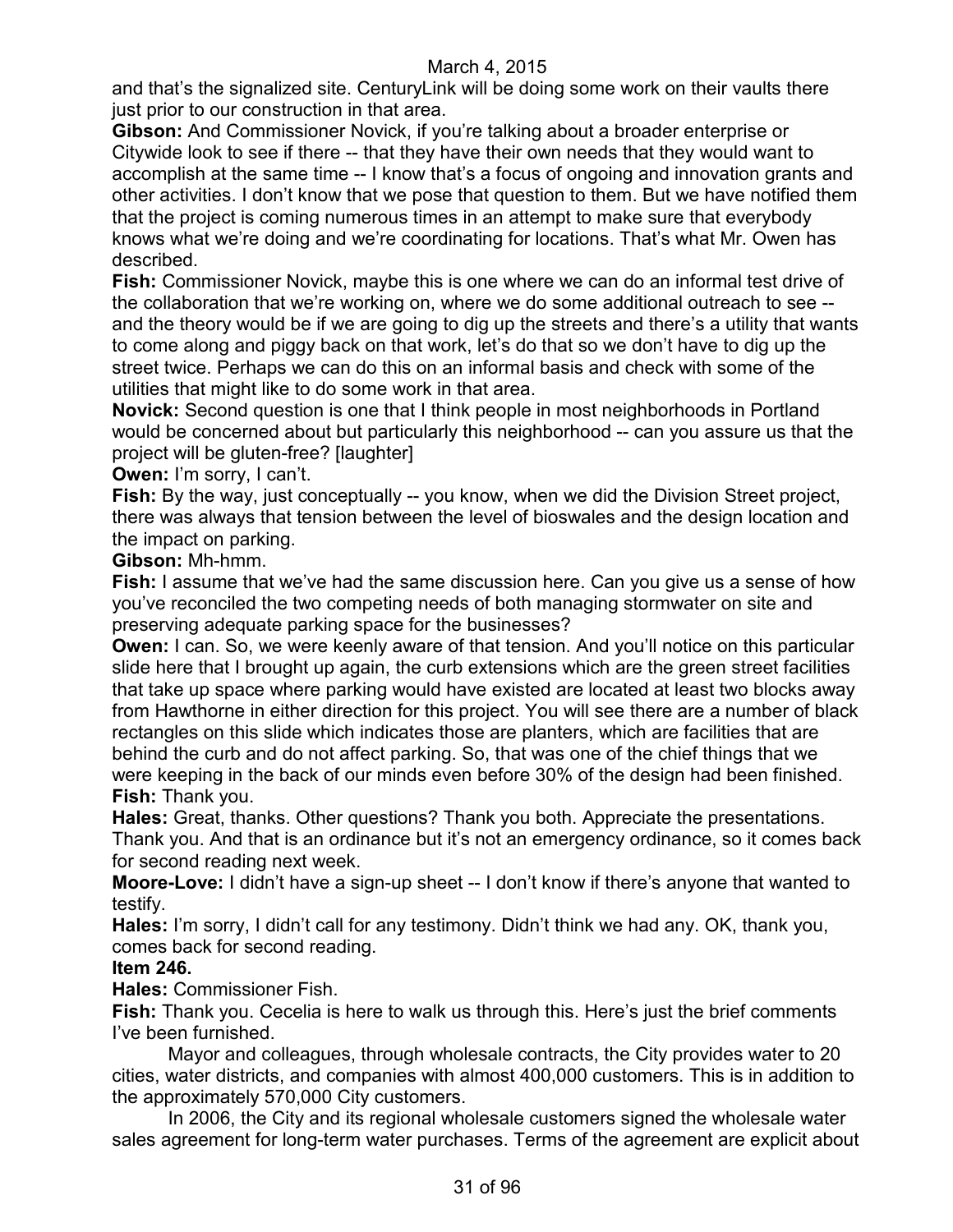rate setting. Wholesale customers worked closely with City staff and consultants to develop a rate setting model consistent with the terms of the agreement.

The wholesale water sales agreements between the City and its wholesale customers require a third party audit of cost allocation at least once every five years to assure that the cost allocation is consistent with the terms of the agreement. The allocation of costs to wholesale customers then informs annual wholesale rate-setting. That's a mouthful. Cecelia, did I miss anything?

**Cecelia Huynh, Water Bureau:** No. I'm Cecelia Huynh, the Water Bureau's finance director. As Commissioner Fish mentioned, I'm here to request authorization to contract with Raftelis Financial Consultants to perform a cost allocation audit. The bureau administers the wholesale contracts -- or the water sales agreements that Commissioner Fish alluded to -- that were signed in 2006.

The agreement is very specific and it does require a third party to perform a cost allocation to ensure that our costs are allocated according to the contract -- to the water sales agreement -- which is he basis of establishing the wholesale rates. So this is close and dear to their hearts.

This is the second audit that will be conducted. Our wholesale customers are stakeholders in this project. They were a part of the selection committee, and they were involved in negotiating the contract as well. They also cost share in this project, which we have included in the wholesale rates that they are paying. I'll take questions. **Hales:** Thank you. Any questions?

**Fritz:** My understanding is that the subcontractor is an emerging small business. **Huynh:** Yes.

**Fritz:** Is Raftelis Financial an emerging small business?

**Huynh:** That's the primary consultant. The sub is Randy Hawley Engineering. **Fritz:** Right. Could you tell us about that?

**Huynh:** Randy Hawley is a retired Water Bureau employee. He was our operations manager that managed our [indistinguishable] system, and they have basically teamed up with Raftelis Consultants. Randy will primarily be doing a lot of the engineering work on this project. A key part of this project is understanding how we deliver the water to our wholesale customers because that is the basis of how costs will be allocated.

**Fritz:** And how long has Mr. Hawley been retired?

**Huynh:** It's been a while -- I want to say at least five years.

**Fritz:** Thank you. Were there any of the other two firms that bid on the contract that had minority or women subcontractors or partners?

**Huynh:** I don't recall. I'll have to go back and look at the proposals.

**Fritz:** Thank you. Will there be a report back to Council?

**Huynh:** If you like, certainly, but --

**Hales:** What are you looking for, Commissioner?

**Fish:** We will provide any report that the council wishes on any subject that we're presenting. So, what's your desire?

**Fritz:** Well, it's an audit project, so I'm just interested to know what they find.

**Fish:** Oh, in terms of the actual work product that then informs the rate setting. **Fritz:** Yeah.

**Fish:** Yes, we'll make sure that work product is furnished to all Council. **Fritz:** Thank you.

**Hales:** Thank you. Any other questions? Thank you. Anyone want to speak on this item? If not, then it passes to second reading. Thank you.

**Item 247.**

**Hales:** Commissioner Saltzman.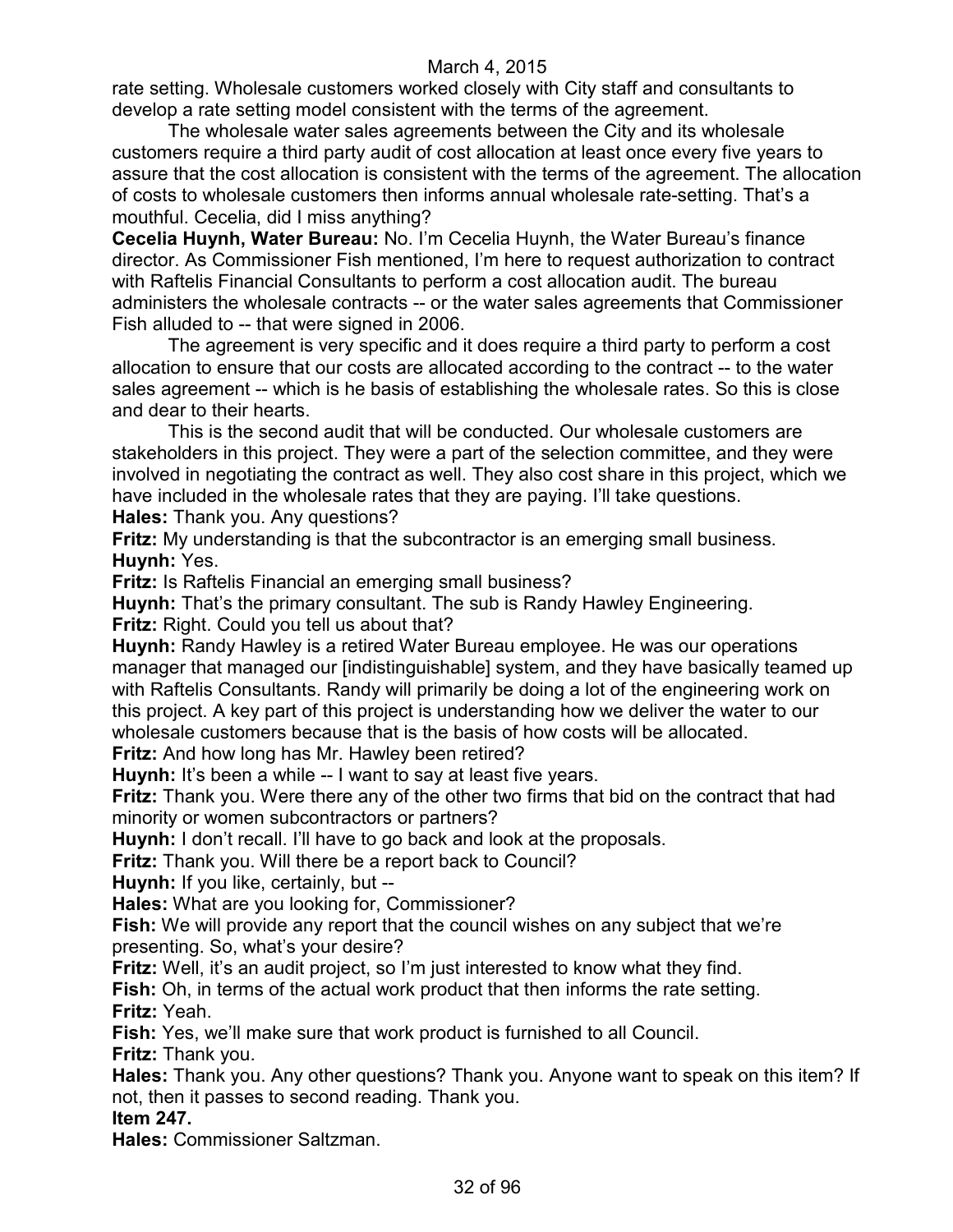**Saltzman:** Thank you, Mayor. This is an important grant operation and we have emergency operations division chief Jim Forquer here to answer any questions. **Hales:** Good morning, Jim.

**Jim Forquer, Portland Fire and Rescue:** Good morning, Mayor, Commissioners. **Fish:** Jim, is there any reason we should not authorize this application? [laughter] **Forquer:** Absolutely not.

**Hales:** Why Station 24? Is that just because they're closest to the tank farms? **Forquer:** Station 24 is the station that houses our current flammable liquids capability with the apparatus and they also receive special ship board firefighting training. They're the most likely folks that would be able to bring apparatus to the tank farms and the bulk storage facilities.

**Hales:** Yeah, OK. Training we hope we don't need.

**Forquer:** Absolutely.

**Hales:** But might need to have. Might come in handy if there was ever say an oil train fire. **Forquer:** Yeah, I think there were two train derailments in Oregon as recently as yesterday. Nothing significant, but it is a very real risk.

**Hales:** Yeah. Other questions for Jim? Thank you. Thank you very much. Thanks, Jim. Anyone want to speak on this item?

**Moore-Love:** Mr. Lightning is requesting to.

**Hales:** OK, come on up.

**Lightning:** My name is Lightning, I represent Lightning Watchdog X. One of the biggest concerns I have is just that -- and possibly this training can apply in that direction -- I have a real concern on that Pembina propane storage facility, and I wanted to see any type of information provided, what may happen in the event that a facility like that if an accident does occur.

We've talked about on that facility on the blast zone areas, and I haven't really seen a whole lot of data pertaining to what the blast zone area would be, say, talking about Pembina. I would like to maybe see more data pertaining to that and get a better understanding on if it would actually affect all of the way within the city parameters in the event an accident was to occur. Because I've heard a lot of different conflicting statements and seen different studies, but I haven't heard anything from the local fire marshal or any of the fire department on those type of issues. And we're talking, you know, a \$500 million project that's being discussed at this time, and I just would like to see some type of information or have some understanding on the effects of that propane storage facility and what the public needs to be aware of at this time. Thank you.

**Hales:** Thank you. Alright. This is an emergency ordinance, let's take a roll call vote. **Item 247 Roll.**

**Fritz:** Aye.

**Fish:** Thank you, Jim. Aye.

**Saltzman:** Thanks, Chief. Aye.

**Novick:** Aye.

**Hales:** We will get that safety analysis on the Pembina case, by the way, but this is about liquids and they require specialized training. Aye.

## **Item 248.**

**Hales:** Commissioner Novick.

**Novick:** Colleagues, we do visual inspections of pavement to determine if we need to do grinding and repaving, and if we do less a than two inch grind and pave, that is something that we normally do in-house and we can tell basically through visual inspection that is what we need.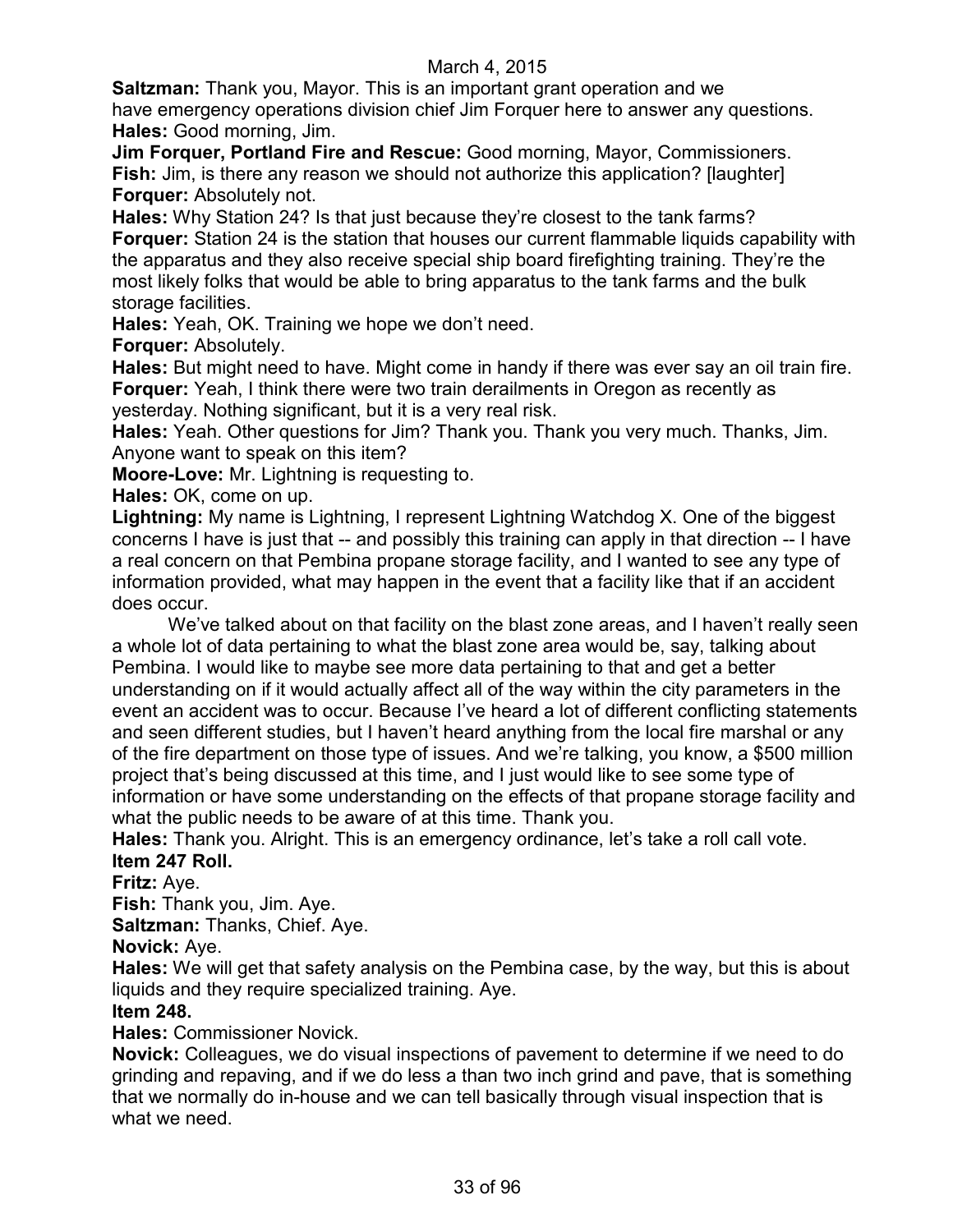If we conclude through visual inspection that we need more than a two inch grind and pave, then we contract that out. And we know from experience that if we know it is more than two inches, we might not necessarily know for sure whether it's three or four or five without doing additional inspections and testing. And we used to do that testing inhouse. Found it was not cost effective, so now that's work that we contract out. And I will turn it over to Mr. Liles to elaborate.

**Todd Liles, Portland Bureau of Transportation:** Thank you. Todd Liles, supervisor with the Bureau of Transportation.

As described in the ordinance, PBOT requires professional services to support implementation of our capital improvement program. An example of design data that feeds into the capital improvement program is our pavement management system. As part of that system, PBOT tests our pavements to verify design assumptions prior to letting construction contracts out to bid for pavement rehab. These are our grind and overlay projects, otherwise known as our contract paving work.

In addition to the physical deflection testing, PBOT performs visual distress evaluations which is tracked in our street saver database. We can categorize pavements as good, fair, or in poor condition. These pavements have a service life of a known deterioration rate that is measured.

We test our pavements according to industry standard practices using what's called a falling weight deflectometer. We test for structural deficiencies in the existing roadway and we use these to test to confirm our pavement design. Pavement testing occurs in our street plan. For a three-inch grind and greater, testing is an important step in determining the right design because as you know, the cost of testing and rehab multiplies with increased thickness.

PBOT does not own a falling weight deflectometer -- it's very expensive to own and maintain -- nor do we have the expertise in operating the equipment or interpreting the data. Therefore, PBOT is requesting the use of these on-call services contract to perform the work. We've been doing pavement testing with these types of contracts for more than 10 years.

Our outreach efforts, which are included in the impact statement, include posting the RFP at the OAMI website -- the Oregon Association of Minority Entrepreneurs; the NAMCO, the National Association of Minority Contractors of Oregon; researching the state's OMWESB website for certified firms and candidates; contacting ODOT and Wash DOT for other potential firms -- both those DOTs before their own work; and contacting the Oregon Asphalt and Pavement Association for other potential firms. We publish an advertisement in the DJC, post an advertisement on the LAPs PDX website, which is the Lateral Agile Partnerships, an online small business consortium for MWESBs. We also post it on the Procurement Services online project calendar. Through this effort, we didn't identify any additional firms.

Using an open and competitive Procurement Services process, PBOT received two proposals. The public process consisted of a selection committee, including a representative from the minority evaluators program who evaluated the firms based on the performance in the criteria of the RFP. Again, this is very specialized type of work. Only a few companies in the Northwest provide these types of services.

Of the two firms selected, Pavement Services is an ESB; GeoDesign is a noncertified firm. These two firms are the same firms that have performed the work on the recent expired contract. And as you can see in the handout at the bottom table in attached Exhibit B, the recent 2009 to 2014 performance achieved a total MWESB utilization of 56% -- this is in the yellow box at the bottom.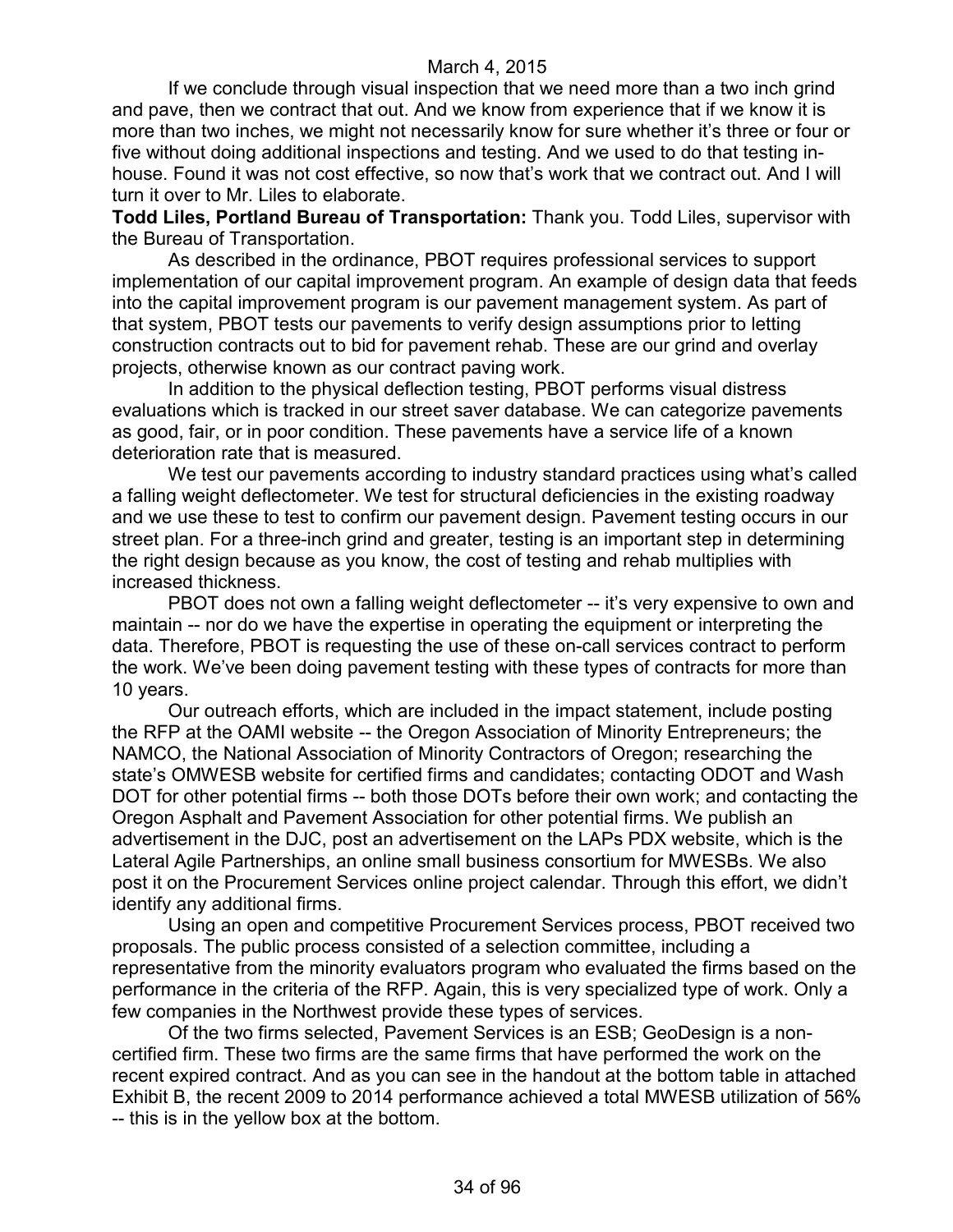The table at the top represents the contract paving, the current contract proposal for MWESB utilization based on a hypothetical million dollar contract. Again, PSI being an ESB, the total utilization is estimated at about 47%.

As you are aware, on-call services contracts for engineering services facilitate longrange planning, increased control, and provide for an uninterrupted supply of needed services in addition to saving time and money by reducing the cost due to repetitive selection process.

This ordinance would authorize a three year contract to two individual firms, PSI and GeoDesign, Incorporated in the amount not to exceed \$500,000 each. Money would only be spent when authorized in the budget for capital improvement or contract paving work.

Currently, an emergency exists because we have two firms on assignment producing reports awaiting PBOT's review comments. Their existing contracts expired at the end of the last year. We thought it would be better to go out for new contracts whether than come to City Council for an amendment. At this point, do you have any questions? **Hales:** I don't believe so. Thank you.

**Novick:** Thank you.

**Hales:** And this is an emergency ordinance. Let's see if there is any public testimony and then take a roll call. Come on up.

**Moore-Love:** Mr. Walsh.

**Joe Walsh:** For the record, my name is Joe Walsh. I represent individuals for justice.

We would prefer that you keep this in-house whenever possible. The last part of the presentation was that some specialized requirements in this contract that only two corporations or companies have the qualifications to do it. We would ask you to have staff look at that again and see what parts we could break off and either do in house or put out for bids in the local area.

We don't particularly like contracting out when we have this huge problem right now, and every time you talk about roads or streets everybody's hair goes up. Because we're in this debate right now of what we can do, how we can do it, and what money is available.

Talking about \$500,000, \$1 million here, \$500,000 there, pretty soon you're talking about serious money. We're suggesting if in-house you can do some of this stuff, then do it. It keeps our employees busy and I like that. I like employees who are busy. And contracting out is sometimes just too easy.

Also, the limitations on the expertise bothers us. It makes us nervous because a lot of times we go to corporations that have been around for a while that are friendly with others that they know they're going to do a good job, blah, blah, blah, blah, blah. However, when you do that you exclude a lot of other companies that may be run by women, may be run by minorities, may be run by people that need work. So this again is something that should be re-looked at very carefully. Thank you.

**Hales:** Thanks. Anyone else? Then let's take a roll call vote, please. **Item 248 Roll.**

**Fritz:** Aye. **Fish:** Aye. **Saltzman:** Aye. **Novick:** Aye. **Hales:** Aye. **Item 249.**

**Hales:** Roll call, please.

**Item 249 Roll.**

**Fritz:** Aye. **Fish:** Aye. **Saltzman:** Aye.

**Novick:** Thank you. Aye.

**Hales:** Aye. And we are recessed until 2:00 p.m.

At 11:40 a.m., Council recessed.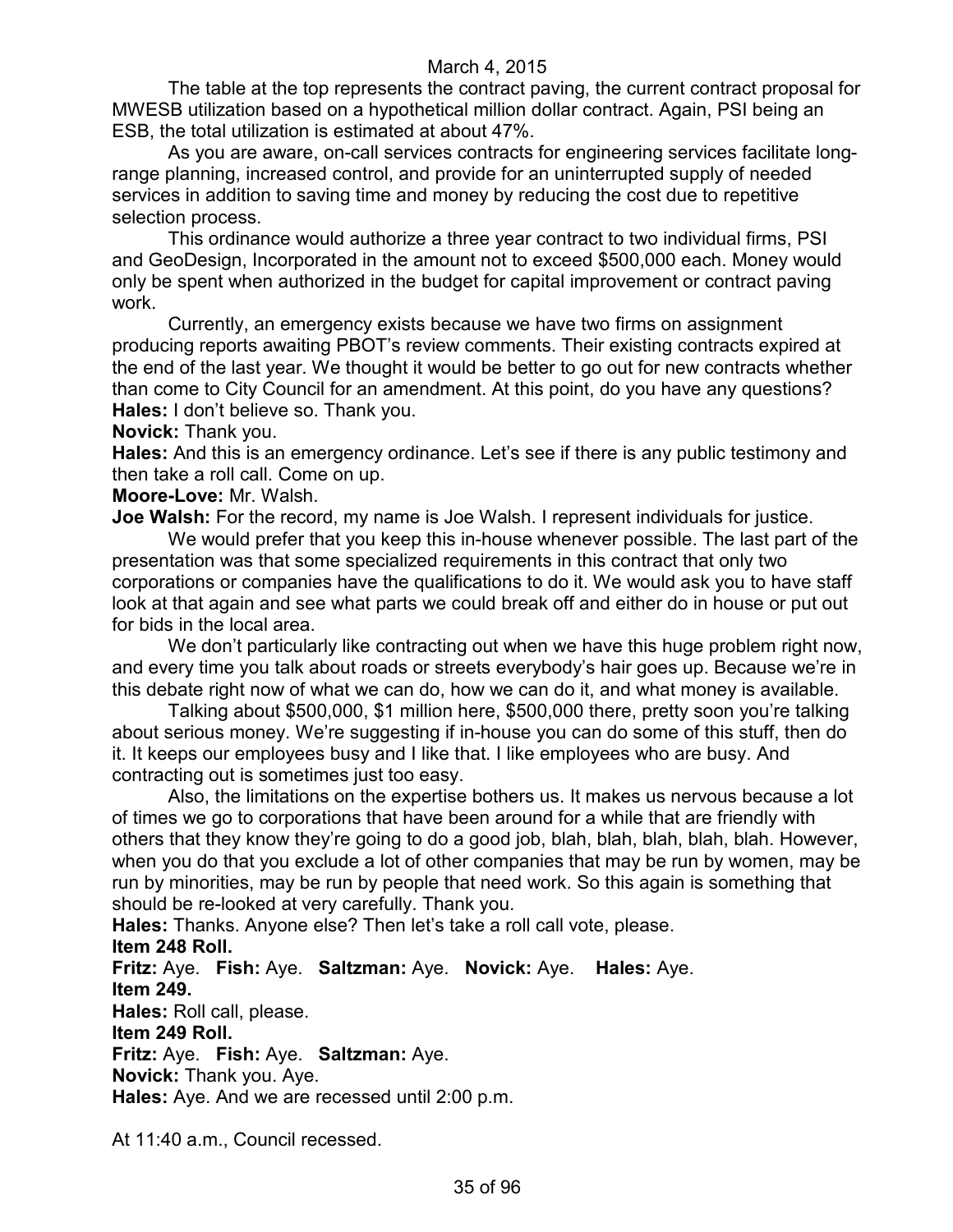### March 4, 2015 **Closed Caption File of Portland City Council Meeting**

This file was produced through the closed captioning process for the televised City Council broadcast and should not be considered a verbatim transcript. Key: **\*\*\*\*\*** means unidentified speaker.

## **MARCH 4, 2015 2:00 PM**

**Hales:** We will come back to order for our afternoon session. Would you please call the roll, Karla?

**Fish:** Here. **Saltzman:** Here. **Novick:** Here. **Hales:** Here.

**Hales:** Would you please read the item that we have this afternoon? **Item 250.**

**Hales:** This is a quasi-judicial land use hearing. So before we turn it over to the City Attorney for procedural instructions, we need to check to see if any of us have potential conflicts of interest or ex parte contacts to report.

**Novick:** I did discuss the project with Mr. Kehoe back in December before the decision was made and the appeal was filed.

**Hales:** Any others? Anyone have any questions about the Council members -- about our objectivity for this case? If not, then Kathryn, would you walk us through the procedure, please?

**Kathryn Beaumont, Chief Deputy City Attorney:** Good afternoon. I have several announcements I'm required to make by state law. These concern the kind of hearing we're having today, the order of testimony, and some guidelines for presenting testimony.

First, this is an on-the-record hearing, which means you must limit your testimony to material and issues in the record. Secondly, in terms of the order of testimony, we'll begin with a staff report by Bureau of Development Services staff for approximately 10 minutes.

Following the staff report, the City Council will hear from interested persons in the following order. The appellant will go first and will have 10 minutes to present the appellant's case. Following the appellant, persons who support the appeal will go next. Each person will have three minutes to speak to the council. The applicant will then have 15 minutes to address the City Council and rebut the appellant's presentation. If there's no -- well, in this case, the council will hear testimony from supporters of the applicant for three minutes each.

Finally, the appellant will have five minutes to rebut the presentation of the applicant and the council may then close the hearing and deliberate and take a vote on the appeal. If the vote is a tentative vote, the council will set a future date for the adoption of findings and a final vote on the appeal. If the council takes a final vote today, that will conclude the matter before the City Council.

Finally, as to guidelines for those who will be addressing the Council today. Again, this is an on-the-record hearing and the hearing is to decide only if the Design Commission made the correct decision based on the evidence that was presented to the Commission. This means you must limit your remarks to arguments based on the record compiled by the Commission. You may refer to evidence that was previously submitted to the Design Commission, but you may not submit new evidence today. If your argument includes new evidence or issues, you may be interrupted and reminded that you must limit your testimony to the record. The council will not consider the new information and it will be rejected in the council's final decision.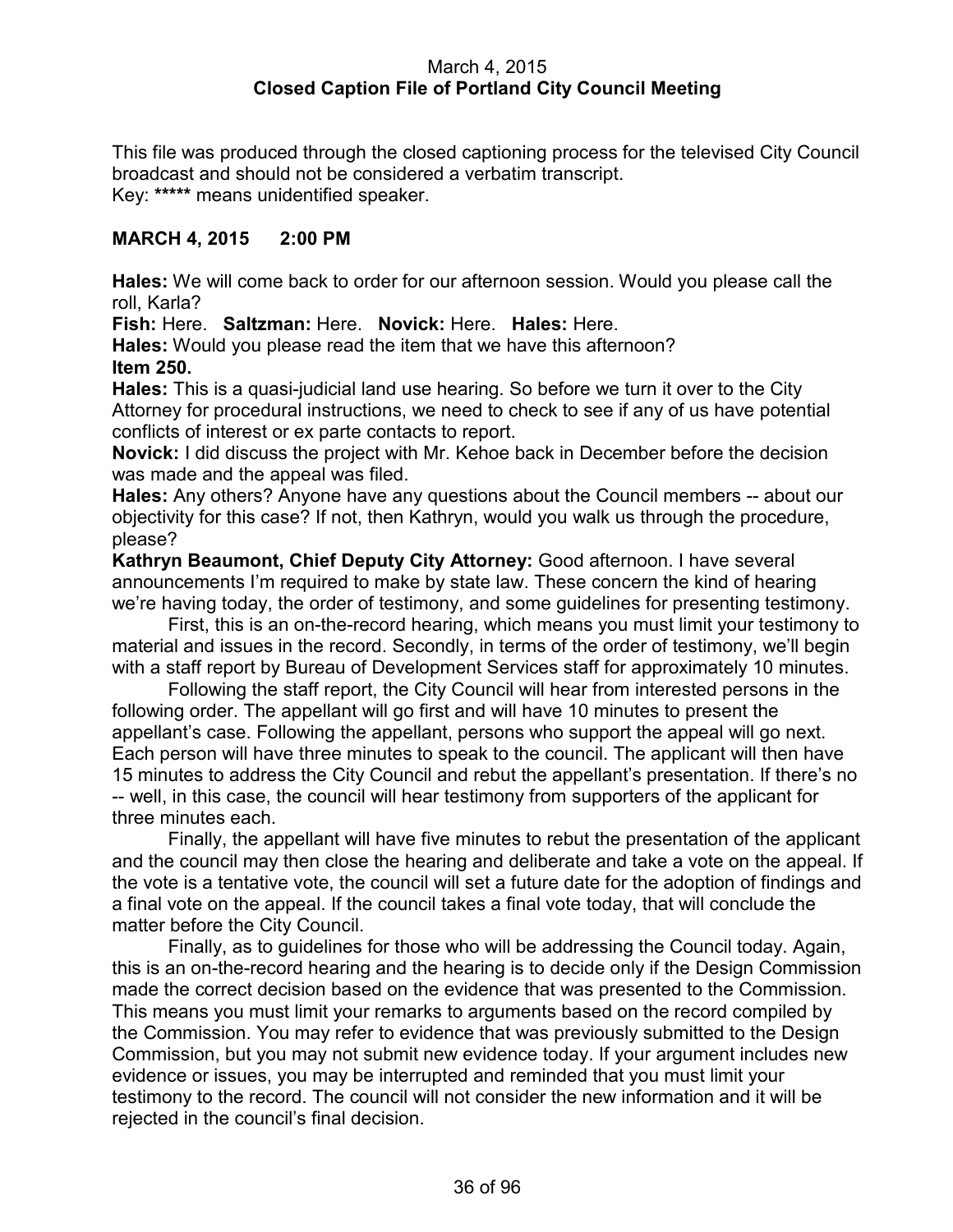If you believe someone who addressed City Council today improperly presented new evidence or presented a legal argument that relies on evidence that's not in the record, you may object to that argument.

Finally, under state law, only issues that were raised before the Design Commission may be raised in this appeal to the City Council. If you believe another person has raised issues today that were not raised before the Commission, you may object to the council's consideration of that issue. That concludes the statements I need to make.

**Hales:** Thank you very much. Questions? Then let's have the staff report, please. Good afternoon.

**Staci Monroe, Bureau of Development Services:** Good afternoon. My name is Staci Monroe with Bureau of Development Services, land use services. I'm here to provide the staff presentation for the appeal of the Design Commission decision for approval for the Tess O'Brien Apartments.

I'll briefly get you acquainted with the proposal. It was for two six-story building about 67 feet tall; 123 residential units, one which was live-work; a large outdoor courtyard between the buildings a little over 6200 square feet in size; 153 bike parking spaces for residents both within the building and in the courtyard. The building is composed of brick, stucco, precast stone, storefront system, aluminum storefront and vinyl windows, and other detailing. No parking was provided, as none is required within the Northwest Plan District; and no loading was provided on the site. An adjustment was requested to that development standard.

The image on this screen -- the property is highlighted in red. The zoning of the property is central employment zone, EXD, with a design overlay. It's located within the Northwest Plan District. Within this district, there is a 45-foot height limit. However, within the bonus area A of the district, which is indicated with the blue outline on the screen - which this property resides in -- there is an increase to 75 feet in height if over 50 of the floor area of the building is residential. You may also receive the maximum 5 to 1 FAR in the district within this subarea with an additional 1 to 1 FAR if the majority of the building has residential component.

The property is located within the Northwest Pedestrian District, and its frontages on Pettygrove and Overton are both local service streets. Here is an image, an aerial of the vicinity. The property again is highlighted in red. The site consists of two tax lots that share an internal or rear property line. Together, they total about 18,000 square feet. Again, they're bounded by Pettygrove and Overton with the additional boundaries of 19th and 20th. The remainder of the block is developed -- as well as the surrounding area -- with older one and two-story industrial and commercial buildings and residences, older and multi-story residential buildings as well as some newer six-story development.

On this enlarged area of the site, you begin to kind of see how the block is developed. The abutting conditions of the northern portion of the lot on Pettygrove is bound by a six-story building to the left -- which was approved in 2010 -- and a four-story older residential apartment building to the east. For the south portion of the site, it is flanked with two one-story structures on the west and the east sides. One I believe has an office or residential use, and the other one has an industrial use with a surface parking lot.

Another item to note at the southeast corner of the block, which is in the right-hand side of the screen -- the Design Commission approved a six-story building back in January on the same block.

So, these are some images of the existing conditions along the Pettygrove frontage. The image in the center of the screen are the existing conditions, which is a surface parking lot. The images on either side of that represent the existing development, the newer six-story building on the right and the older four-story residential building on the left.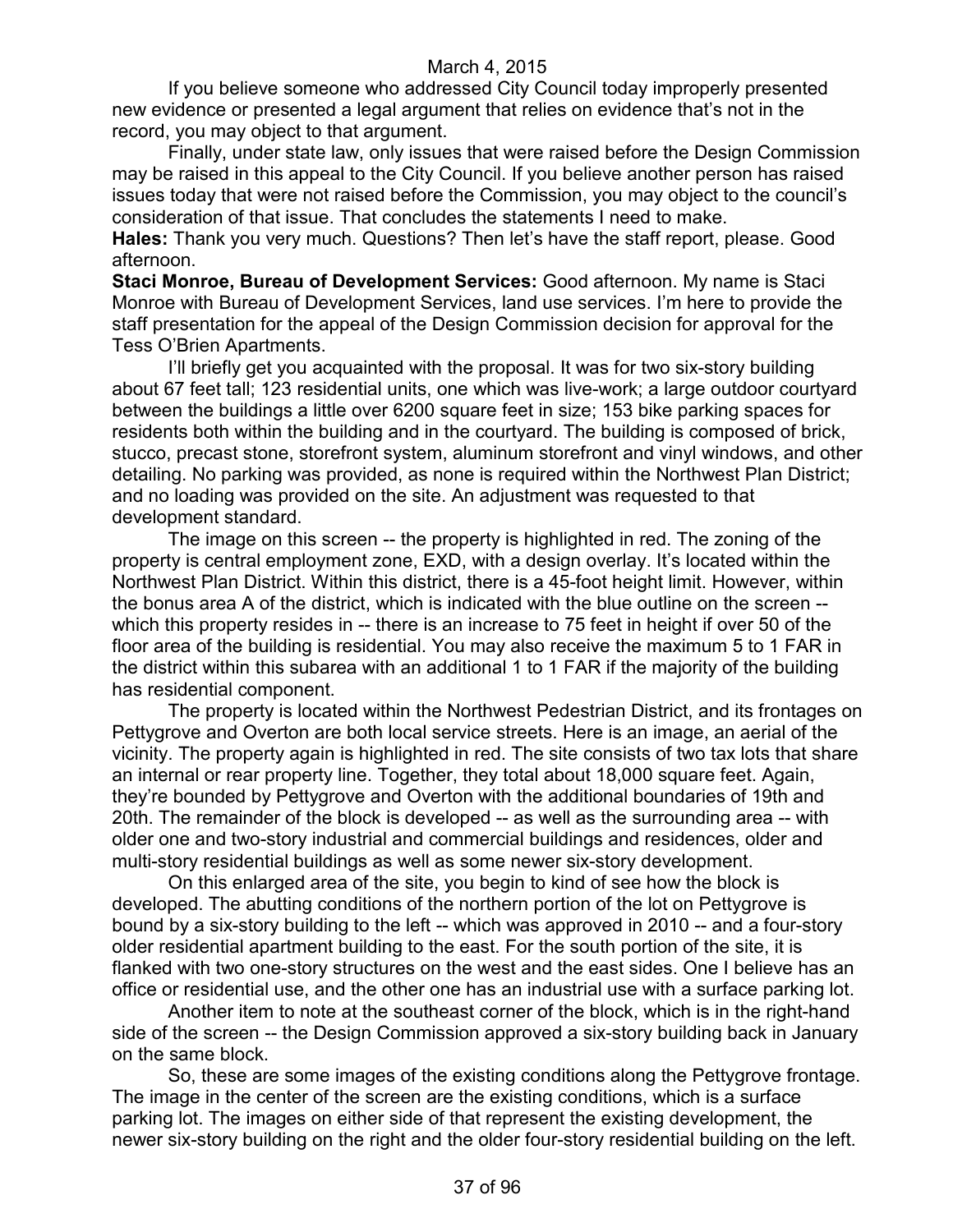The images on the bottom of the screen show the predominant commercial characteristics of the street, which include buildings at the street lot lines, storefront conditions, and active ground floor uses. You can also see the predominance of the brick and stucco materials and the more pedestrian-scaled element, such as the canopies.

These are some context images of the Overton frontage. Again, the southern portion of the site is represented by the image in the center of the screen. It's got surface parking and an industrial building. On both sides of that image, you'll see the existing conditions, the smaller single story residential structure -- which I'm not sure is occupied by residential, it could be a commercial use at this time -- and on the right side of the screen, the industrial building.

Again, at the bottom you'll see the more residential characteristics in the existing development. These characteristics have setbacks, residential stoops, covered porches, and landscaping. And those elements differ from the other frontage on Pettygrove.

On the right side of the screen you'll see an image of the recently-approved sixstory structure at 19th and Overton that was approved by the Commission about two months ago.

On the right is a site plan. As you can see, building masses are focused on the street edge, both along Pettygrove and Overton. The building has zero side setbacks and zero street setbacks except for the southern building on Overton where there is a five-foot setback to allow an entry sequence with residential stoops to those units within that ground floor.

As you can tell by the green overlay on this site plan, that is the outdoor space and it occupies about a third of the site, which preserves it for a generously-sized outdoor amenity space. As the neighboring properties redevelop, this depth and size of the courtyard ensures that the open space will remain viable as a central component in the middle of this block.

These are elevations of the building. This is the final product after four hearings with the Design Commission. On the left side is the Overton building, it's the larger of the two. It's about 100 feet wide and contains the most units. This building differs from the other building in that it has residential units at the ground level, and these units have a vertical separation of about three feet from the adjacent sidewalk and a horizontal separation of about five feet, which allows some buffer and privacy within those units from that adjacent public space.

The building on the right is the Pettygrove building, it's the smaller of the two. Its frontage on Pettygrove is more consistent with the commercial nature of that street. The residential unit was converted to a live-work unit with a storefront system, as you can see in the center bay of that building.

Over the course of the design review process -- as I mentioned, this is the final product. The project significantly improved in terms of the quality of the materials, the ground level transitions, the detailing and the finer-scaled elements, and the overall composition, particularly on the street.

This project went through a Type 3 design review with an adjustment. The approval criteria that staff and the Design Commission based the approval on were the community design guidelines as well as the adjustment approval criteria for the loading space. The land use review appeal findings must find a nexus to relevant design guidelines or modification approval criteria have been met.

The appellant states that specifically, community design guideline D7 -- blending into the neighborhood -- has not been met. An additional component of the statement is that a procedure error in the design review process occurred.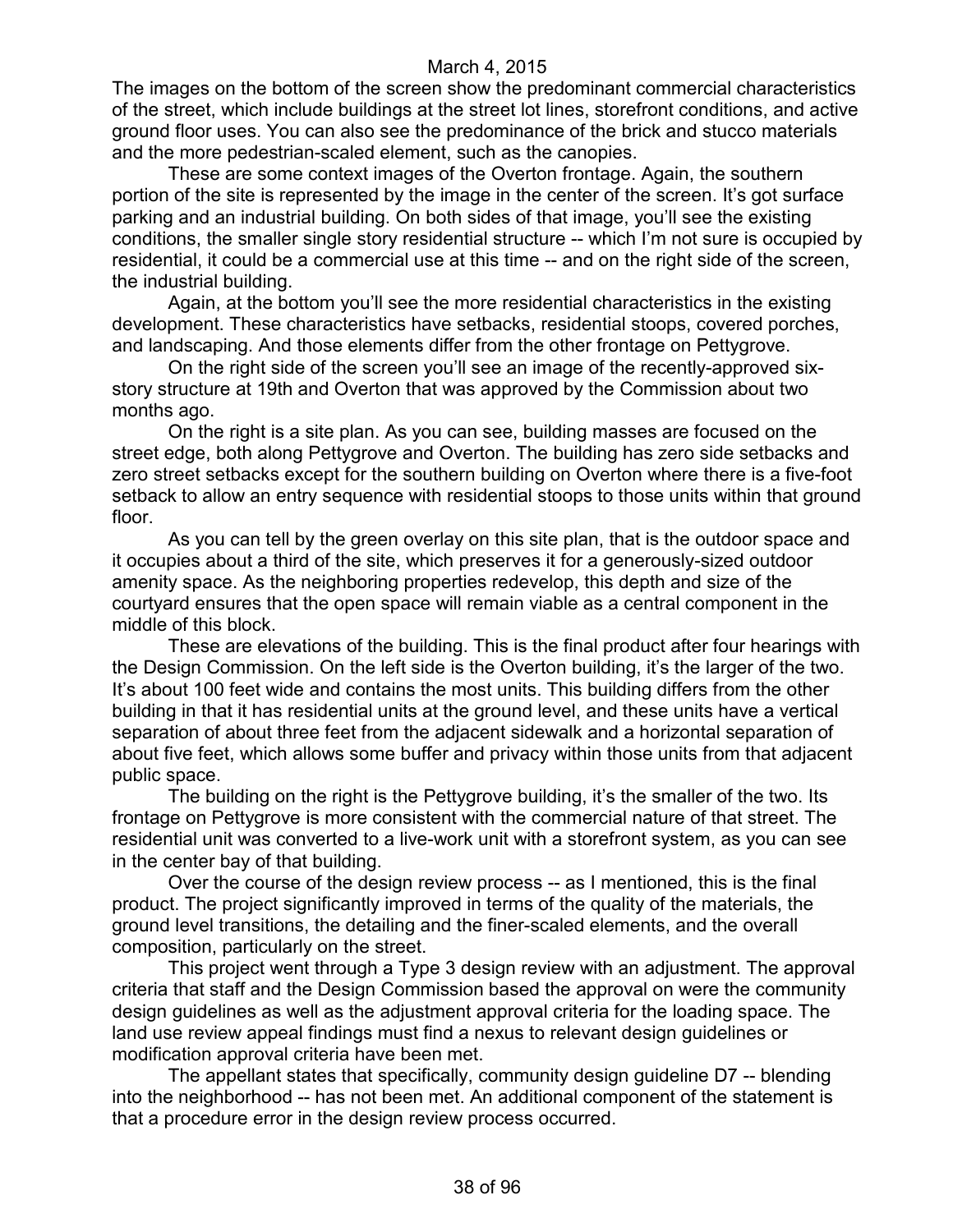Regarding the first part of the appeal -- the community design guidelines D7 -- this reads or seeks to reduce the impact of new development on established neighborhoods by incorporating elements of nearby, quality buildings such as building details, massing, proportions, and materials. The appellant's statement states the combination of the height of the buildings and the fact they're built up to the side property lines with no setback suggest that little has been done to reduce the impact on the adjacent development. It is suggested that at least six-foot side yard setbacks are provided and the height of the Overton building is reduced in order to meet this guideline.

The Commission during their review and numerous hearings concluded D7 had been met -- blending into the neighborhood -- along with the planned character area statement by the buildings meeting the parameters of -- the infill development parameters that reinforce the block massing that's prevalent in the area. Typically, 100-foot building widths are in the area. This building is less than that with 80 on the northern building and 100 on the south. The maximum height is 75 feet. This building is 67 feet. The buildings are both broken down into distinct wall planes that are no greater to 50 to 100 feet. These are much smaller in 22 and 37 feet wide.

Additional aspects of the project helped to meet those guidelines and have this project blend into the character of the neighborhood as well as into its immediate surroundings by having high quality materials such as brick and stucco, which are the predominant materials in the area. It included finer-scaled details like canopies; lights; precast stone surrounds, which are very common in residential developments in the area; cornice lines; and recessed windows. And particularly, it responded to the different frontages, as you can see in the images on the screen. On the image on the left -- the Pettygrove frontage -- you can see it's got a more commercial character that responds to the more unique character of that frontage on Pettygrove with a storefront condition and a zero setback. And on the image on the right -- again, the Overton building has a more residential character with a setback of a building, vertical separation of the residential units, and residential characteristics such as landscape areas and landings and stoops.

This project had four formal design review hearings beginning on November 6th. At this hearing, a tentative vote of denial occurred, which was nonbinding since there was no staff report supporting that denial. After the first hearing, the applicant decided to make some changes in an effort to seek an approval for the project. As such, they signed an extension to extend the process. In general, at each hearing the project made improvement, and each hearing -- [beeping] -- I'll wrap it up in one minute.

The neighborhood association was very involved and they participated in the hearings and provided testimony at those hearings. Some of their concerns did align with the Design Commission, which in the end contributed to the improvements particularly along the ground level, as evident in the final design.

The final approval of the project occurred January of this year. At this hearing is when the neighborhood association testified with the massing concerns that is part of the appeal today. In response to that, the Design Commission did make a statement, and I'll read that into the record.

They stated that the fundamentals of the zoning allowances -- in particular, height and setback -- were put into place with the neighborhood's involvement in order to achieve housing and density goals. Discussions about the intensity of future developments are currently underway and nearing its end with the comprehensive plan, and now is the time to get involved in that process with BPS if these are concerns of the neighborhood.

The final decision was mailed on the 21st of this year, and staff received the appeal on February 4th.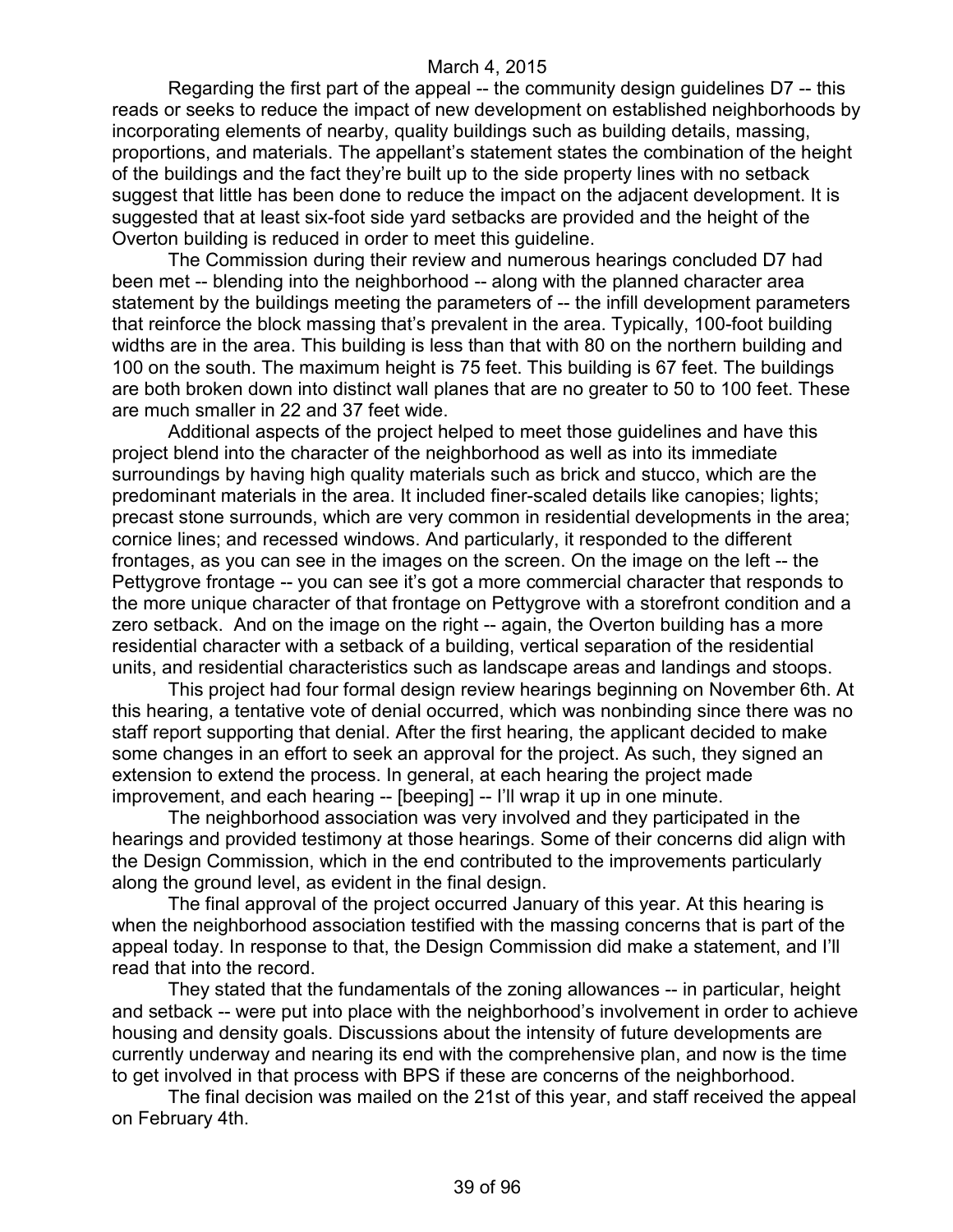The options before Council today are to deny the appeal and uphold the Design Commission's decision to approve the Tess O'Brien Apartments with conditions; to deny the appeal and uphold the Design Commission's decision to approve the Tess O'Brien Apartments and add conditions to modify the approval; or to grant the appeal and overturn the Design Commission's decision which would thereby deny the project. And that's the end of my presentation.

**Hales:** OK. Questions for staff? Slightly off topic and maybe we'll hear testimony about this, but -- the adjacent building on Pettygrove, the six-story building appears to have been designed with no expectation that there would be a zero lot line building next door, even though that's what the site is zoned for. I'm looking at the side wall of the six-story building --

**Monroe:** You're talking about the six-story building on Pettygrove, is that correct? **Hales:** Yeah. It just seems strange to me that the Design Commission would have approved a design for that building that had windows all along the wall where the future building was expected. It's not so much a problem of this application as a head-scratcher about a previous one on my part. Any light you can throw on that question -- or Tim? **Monroe:** The planner who did that review is in the room.

#### **Hales:** Ah -- [laughter]

**Tim Heron, Bureau of Development Services:** Bonus. Tim Heron, Bureau of Development Services. Yes, we did that review -- it was during 2009, I believe. It was the developer's prerogative to pull the building back and add windows, and I think it had to do the floorplan for the residential units. Knowing that it was a zero lot line development, they had that option. And we fully knew another building could occur to the east that could also have the zero lot line development.

In contrast, this project worked with a north-south egress window and east-west double-loaded corridor, so they took advantage of the plaza, which is internal to both these buildings; and the street fronts, which is a unique kind of schism of the site plan. **Hales:** So there aren't windows on the side walls in the proposed buildings, right? **Heron:** Correct. One of them has a recess for the hallway, is that correct, Staci? I don't want to misspeak.

**Monroe:** There are windows in the court, at the corridor --

**Hales:** The courtyards.

**Heron:** Right. And that's light in the hallways, those would not be for bedroom per se. **Hales:** OK. Thank you. Other questions for staff? Thank you. Thanks, Tim. OK. We may have more questions of you later, but let's go ahead and call on the appellant. Good afternoon.

**Gustavo Cruz:** Good afternoon. My name is Gustavo Cruz and I live at 2224 NW Johnson Street. I'm the president of the Northwest District Association, or the NWDA, and I'm testifying today in that capacity along with other NWDA representatives.

We are here today because our neighborhood association voted to appeal the Design Commission's approval of the Tess O'Brien Apartments project. As you consider this appeal, I hope you will reflect on the unique qualities of our neighborhood and the trends affecting them. An improved local economy has spurred rapid development, and as a city, we've become increasingly concerned about affordability and how new development will alter the fabric of our neighborhoods. The recent trend toward demolitions reflects a push for increased density and at times, this trend has conflicted with values like the desire to retain the historic character of our neighborhoods. Several active corridors in Portland are now virtually unrecognizable from their appearance just two or three years ago.

In this case, in addition to concerns over procedural issues that will be addressed separately, we feel the proposed Tess O'Brien Apartments project is incompatible with the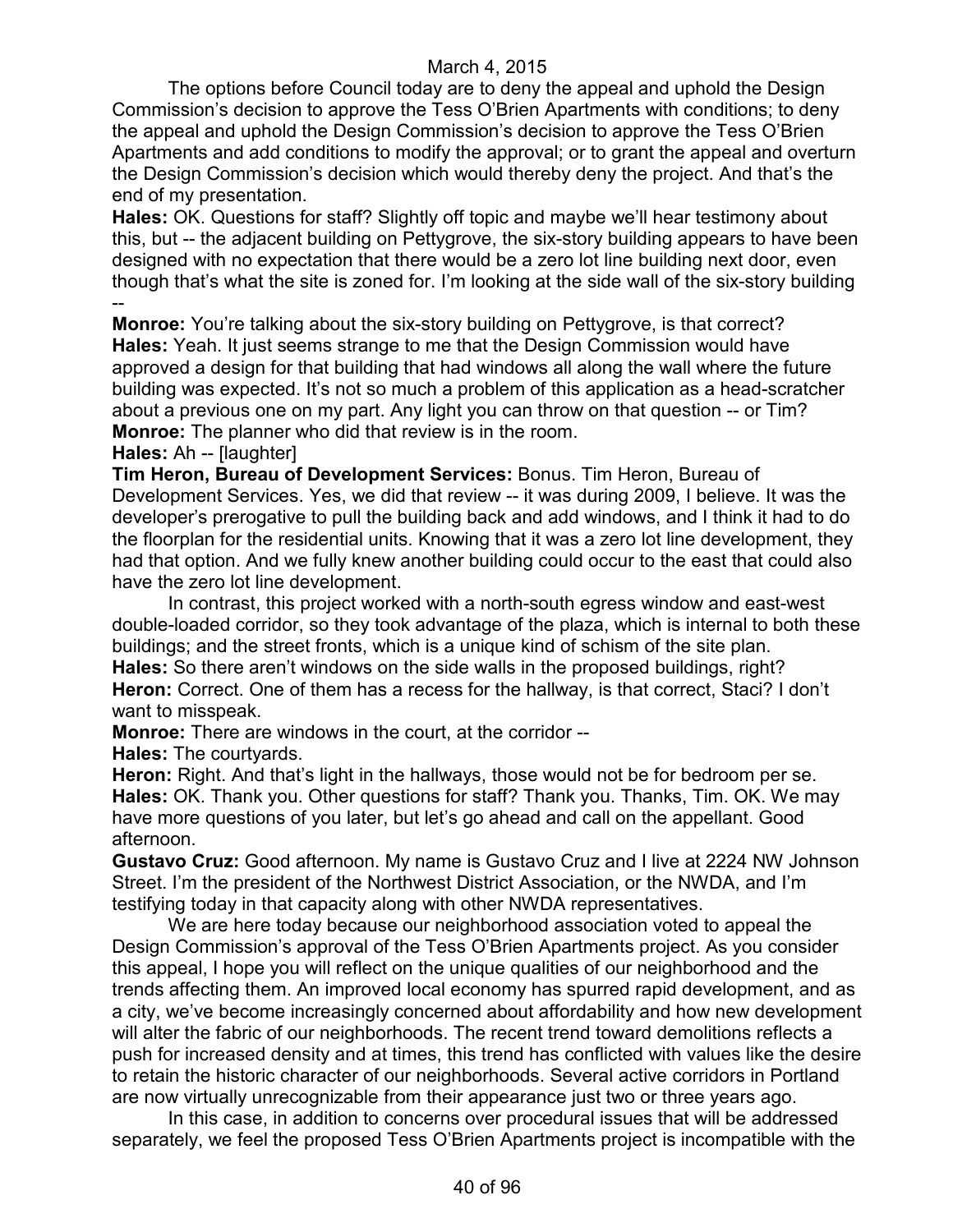existing neighborhood because of its mass and scale. This project includes two six-story apartment buildings to be built mid-block on NW Overton and NW Pettygrove Streets between NW 19th and 20th Avenues. There will be 123 residential units with no parking, and the apartments will be built virtually to the edge of the property lines.

The building on the Overton side towers over its neighbors and the residences across the street, while the building on the Pettygrove side occupies virtually the entire footprint with only a 10-inch separation from the four-story building to the east. The applicant will argue there's already a large apartment building at NW 20th and Pettygrove, so it would be unfair and inconsistent not to allow this development to go forward. However, we encourage you to consider what is referred to as the fine grain pattern of development in the neighborhood.

In other words, just because a six-story building may be acceptable at one corner of a block, that does not necessarily mean that a similar structure would be appropriate on the other side of the block or even a few blocks away. Each development should be considered in its immediate context and judged on its ability to blend into the neighborhood. We feel that this project does not satisfy that criteria. Thank you for your time and conversation.

**Steve Pinger:** Good afternoon, I'm Steve Pinger. I live at 2669 NW Savior Street. I'm representing the Northwest District Association.

There have been several documents that have been submitted to you: the three sets of testimony from the hearings in November, December, and January and a brief regarding our appeal that was submitted last Friday. Hopefully, you've had a chance to review those. I wanted to focus specifically on a couple of broad items regarding what the NWDA feel this appeal is about, a little bit of the background, and then focus in on what we feel is the specific guideline that is in question here, which is guideline D7 and its intent. Try and keep this fairly brief.

What this appeal is about -- well, it's about a proposed apartment building, two buildings being proposed mid-block in a transition area of the Northwest District Association. But more broadly, we feel that the appeal is also about the intent and purview of the discretionary design review process, and secondly, how in established neighborhoods the transition from existing patterns of development to new higher density patterns of development is to be managed. And I think this is -- can generally be considered to be an issue throughout the city.

A little background on some of this. Staci has already gone through in her report, so I'll try to go fairly quickly, but this project got off to a rocky start. The project was originally submitted and accepted as a Type 2 procedure when I think it's previously-stated the evaluation was well above the Type 3 threshold. The November 6th Design Commission hearing -- the staff report concluded that all the relevant guidelines of the project have been met, and recommended approval of the project. The Commission, upon their review however, voted unanimously to reject the staff report and deny approval of the proposed project.

In our testimony, the NWDA expressed its position that the three guidelines were not met by the proposal at that time: the D7 guideline regarding the need for more compatible scale of the buildings in relationship to the neighboring buildings, the D8 guideline regarding the need for clear composition of building facades, and the E3 guideline regarding the need for a less awkward relationship between the residential units on the ground floor and the directly adjacent public sidewalk. Several hearings later in our testimony at the January 15th hearing in which the project was ultimately approved, the NWDA commended the project team for their response to these issues, and the improvements to the building design. And truly, the building evolved considerably to a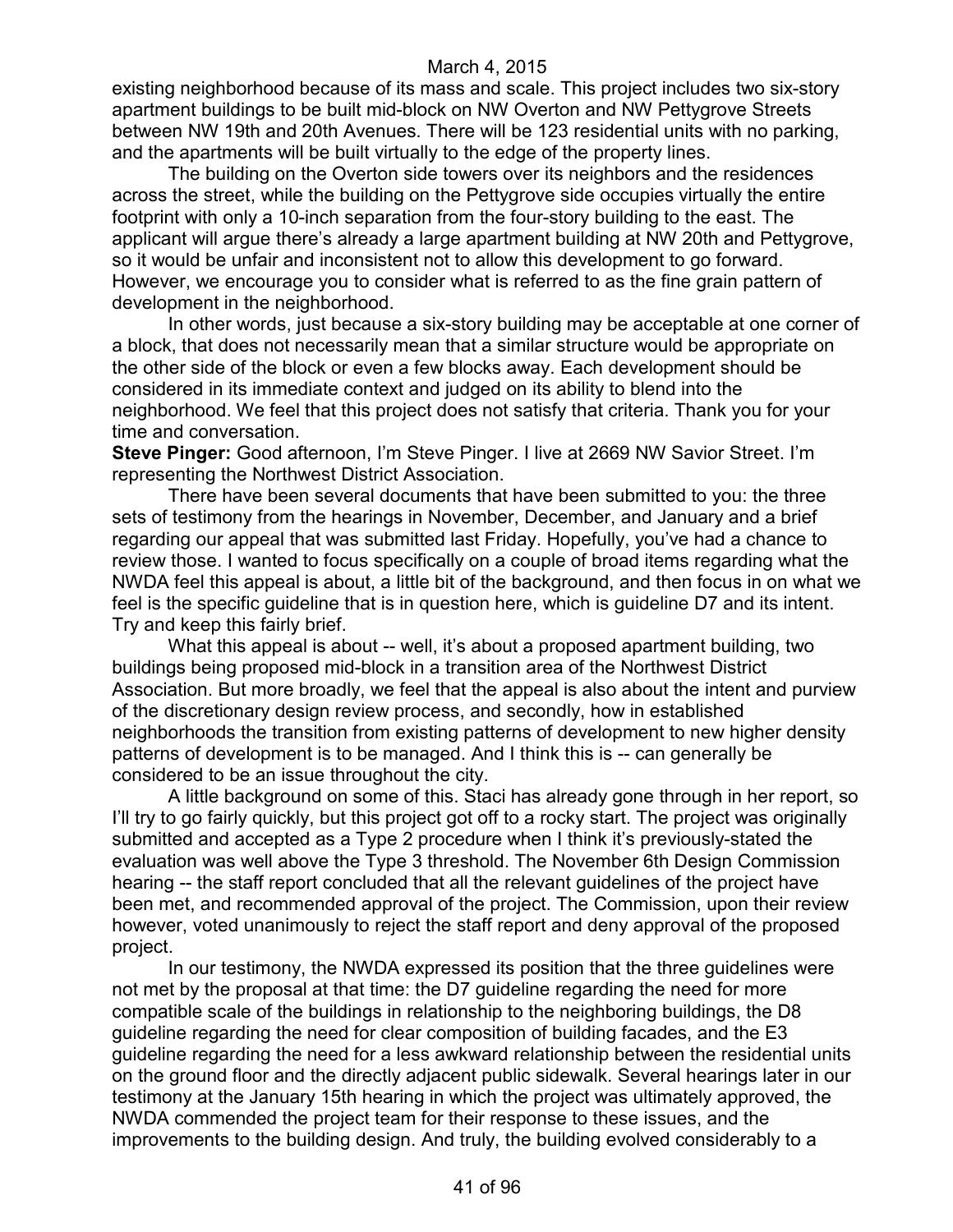much, much better project. We felt the buildings now met the standards for guidelines D8 and E3, but we did not feel and do not feel however, that the buildings as proposed meet guideline D7.

So, guideline D7 -- I think this has already been identified -- refers to reducing the impact of new development on established neighborhoods. And doing so -- amongst other things -- by incorporating massing, proportion, and materials. We feel this is the fundamental question that is at play here.

I also feel the D7 guideline -- the compatible massing provision of this guideline is the relevant guideline in this situation in which significant increases in the density of development are being proposed, and most importantly, where there are additional considerations and values to be weighed other than simply what massing is allowed.

In this instance, the combination of the height of the buildings and that they are built to the property lines with no setbacks suggest that little has been done to reduce the impact of the new development.

In brief -- in a kind of diagrammatic representation of the existing conditions and the proposed conditions -- on the right of this screen is the proposed six-story development at zero setback from the adjacent property. Generally speaking, too close to the adjacent buildings, too tall.

On Pettygrove Street, similarly there is an adjacent six-story building, so the issue of the height of the building is not a question but its relationship to the neighboring building to the east, the three and a half story apartment building, which it will be built directly up to or within 10 inches of.

This is a diagrammatic depiction of the proposed massing from overhead to the south showing the pair of six-story buildings. This would be a depiction of a conceivable compatible massing showing side yard provisions at both buildings, potentially lower height on the Overton frontage that was identified as having I think what has been referred to significantly different characteristics than the Pettygrove Street, amongst them being a much smaller scale of development all the way along the street.

So, as I said, back to the larger questions at hand. Discretionary design review -- at the December 6th hearing, the disparity between the staff report's assessment of this project and the Design Commission's was far too great. The guidelines we believe need to be applied more rigorously. They're not intended to be decorative. They're not intended to simply deal with facade materials and sizes of windows, but to establish the proposed project's general appropriateness with regard to scale and compatibility. And we feel that the staff did not take this into consideration in their recommendation to the Commission. In discretionary design review, the application of design guideline is not constrained to what is simply allowable.

Secondly, how to manage the transition between existing patterns of development and new more dense patterns of development? This is an issue that is throughout the City and we'll be dealing with on an ongoing basis.

But the NWDA is appealing the Commission's decision on this proposal because it felt that the application of the provisions of this specific guideline have citywide applications on how this transition is handled and can be achieved with some level of grace. Design guideline D7 envisioned the necessity for mediating the transition between development patterns and would not have been written the way it was had the intention been otherwise. The NWDA therefore is asking Council to direct BDS to apply this guideline effectively and for its intended purpose. Thank you.

**Hales:** Questions? I have one, which is -- or maybe more than one -- but there's some - this block is a bit of a hodgepodge, if you don't mind me calling it that. There's some undeveloped -- or rather, there's some low-scale industrial property on the block that has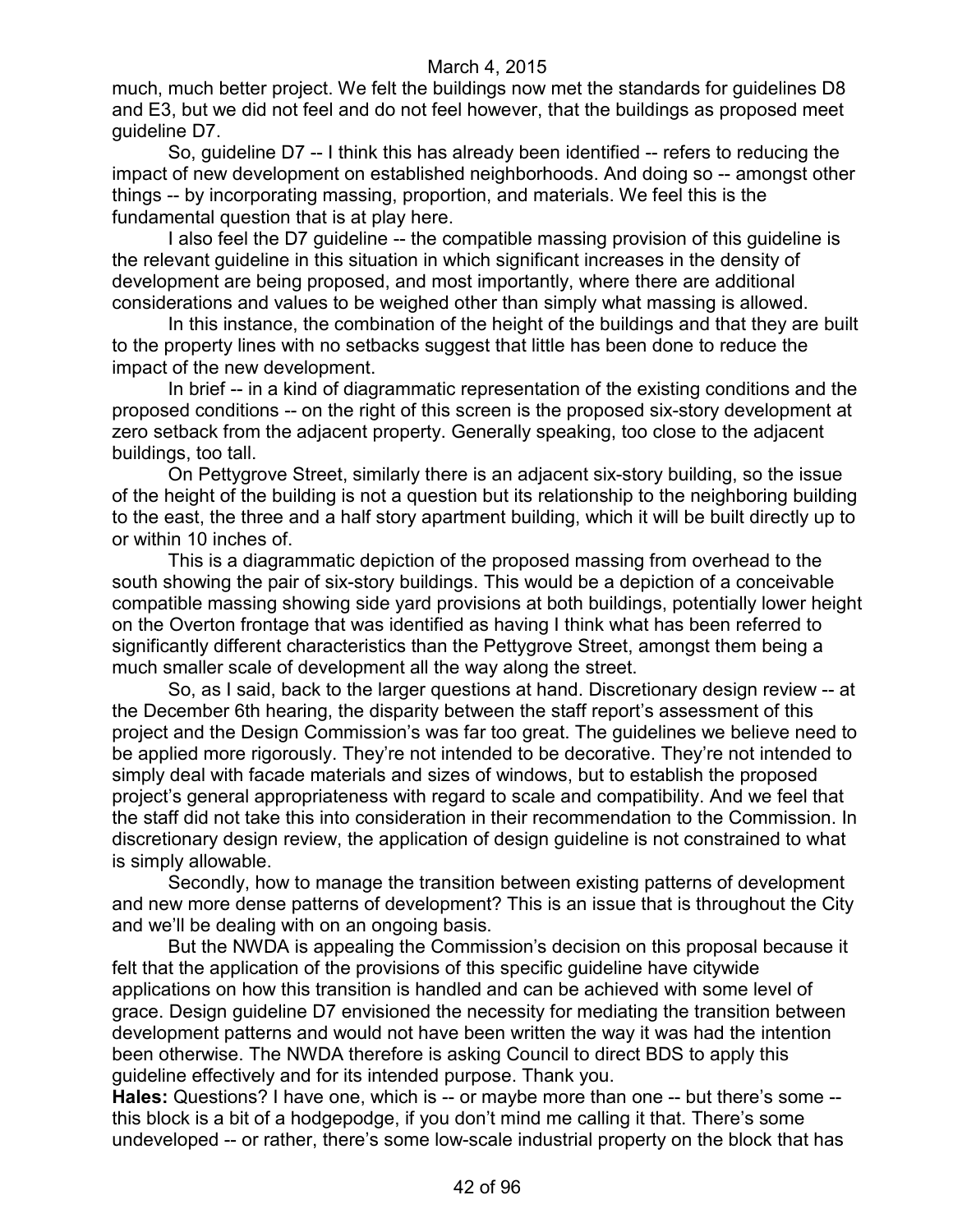not yet been subject to redevelopment. I assume you expect that that will be subject to redevelopment, right? Some metal buildings and other existing industrial development that I assume is going to give way to something anticipated in the plan and the code. What would you expect to see in terms of scale on the adjacent parcels?

**Pinger:** My own position would be that it's relative to the sequence of development. I think that to me what D7 suggests is that there is a progression in the transition between the existing patterns of development --

**Hales:** But the pattern of development on this block is there's going to be six-story buildings on diagonally opposite corners unless the other building is appealed.

**Pinger:** Very true. I mean, I think our position -- and I think it's exemplified here -- is that the relationship of the building on Pettygrove and its height and bulk is not really the same as our view to the building on Overton where the smaller scale buildings to the west are probably not at play for redevelopment.

**Hales:** OK. And then the other question I would have is that -- it's not directly germane to the approval criteria -- I don't think it is -- but the Con-way redevelopment is one block away and begins with 67-foot heights at the nearest corner and transitions up through 150 foot heights at the farthest extent of the master plan. Wouldn't a six-story building be compatible with the intended pattern of development in the rest of that part of the neighborhood?

**Pinger:** It would be -- and I was involved in the Con-way master plan, I think as you know. And again, our position is that if do you the other direction -- the Alphabet Historic District is two blocks away, and this is truly a transitional zone trying to mediate between these two patterns of development. So, I think that's really the question that we're trying to bring forward is how we can do this gracefully because it seems as though there's plenty of examples of rather drastic juxtapositions and awkward relationships that aren't going to go away soon.

**Hales:** So, if the council were to grant your appeal or otherwise go in that direction, what would satisfy you would be a shorter building on the Overton side? Is that what you're seeking?

**Pinger:** I think there's probably several different approaches that could be taken, but the things that seem to be in question here -- the height of the Overton building and the lack of side yards on both buildings.

**Hales:** But the issues of materials and form of the building you're less concerned about at this point?

**Pinger:** Absolutely. Our concern at this juncture is really compatible massing. I think the project team has done a terrific job at bringing the building forward and evolving it into a much -- into a good project.

**Hales:** Other questions?

**Fritz:** Following up on that, if there were a five-foot side setback, what would you envision the use of that being?

**Pinger:** Light and air.

**Fritz:** Well it wouldn't be though, because if it was -- there wouldn't be that much light and air getting down between two tall buildings in a five-foot setback.

**Pinger:** I would imagine at the southern building on the western side, it's very much a question of light and air and the juxtaposition to the smaller frame buildings. On the northern building -- the larger building that was built a few years ago -- is six feet off the property line with windows and openings into the units. And you know, I certainly agree -- I think part of our question here is, what is allowable? What should be approved? And yes, you can -- it's allowable to build to the property line. But is that in the general public interest to approve that?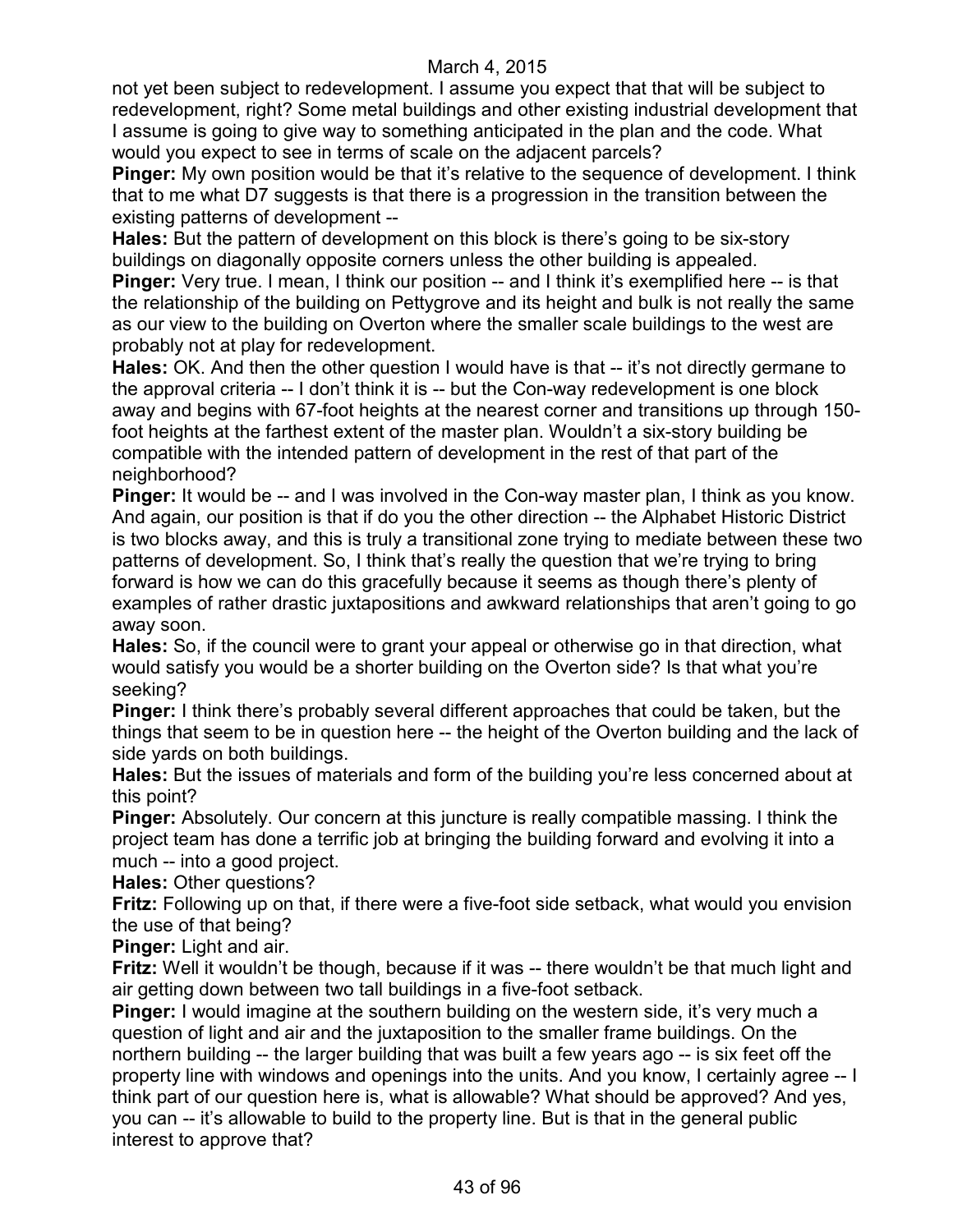**Cruz:** On the other side, I would just add -- on the northern side of the block -- that building -- to its east there's a smaller three and half story building. It's only 10 inches apart from the proposed building. I was looking at that building today, and there are meters on that side of the older building. I mean, I think they're going to have to be moved or some new meters will have to be purchased there that are a bit smaller because literally, they will not fit within 10 inches. And who knows what they'll do as far as access goes? They'll probably just have to move all the meters somewhere else. But it's really awkward and I think it looks bad.

**Pinger:** And there's --

**Hales:** The brick -- the smaller brick apartment --

**Cruz:** Exactly, yeah.

**Pinger:** And there are also windows in those -- on the side walls. And granted, they're on the property line so the expectation that those windows would not at some point be covered is questionable. But again, should we allow that?

**Hales:** OK. Other questions? Thank you very much. Are there individuals signed up in support of the appeal in addition to these --?

**Moore-Love:** I have one person signed up, Ron Walters.

**Hales:** Anyone else? Come on up. Good afternoon. Welcome.

**Ron Walters:** Thank you. My name is Ron Walters, I live at 2057 NW Overton Street, about a block from the proposed development.

During the design review process, I testified on behalf of NWDA as well as personally when NWDA did not have sufficient meeting notice to develop testimony that abides by public meeting rules. My testimony today is once again personal, so I can candidly share my personal experience regarding the troubling procedures that I perceived during the design review process.

First, I wholeheartedly agree with NWDA's concerns about the height massing and general incompatibility of the Tess O'Brien Apartments with our existing and future neighborhood. However, my greater concern is the design review process was flawed.

I was the sole NWDA representative that attended the first Design Commission hearing on November 6th. At that hearing, Design Commission was deeply concerned about many aspects of the proposed design, including those raised by NWDA with the developer as well as at and prior to the November 6th hearing. As the hearing proceeded, it became increasingly clear that Design Commission was not going to approve this application. Chairperson Millius encouraged the applicant to consider seeking a continuance on three separate occasions.

On all three occasions, the applicant declined. In fact, they ultimately insisted on a vote, and Design Commission voted to unanimously deny the application. I was surprised the applicant didn't seek a continuance, which would have provided all parties additional time to find common ground. I believe everyone was caught off guard. As far as I've been able to determine, the situation is unprecedented.

In any case, Mr. Heron said the record would be kept open so that the BDS staff report could be updated to reflect the denial. So from a layperson's perspective, the Design Commission did not offer continuance at the November 6th hearing, they voted to deny the application.

On November 13th -- a full week after the Design Commission decision -- the applicant filed a request for an extension of the 120-day timeline requirement, which BDS says triggers a continuance. I fail to understand that logic or the administrative procedure as why an extension request after Design Commission has already decided to deny an application would trigger a continuance and essentially vacate the Design Commission's decision.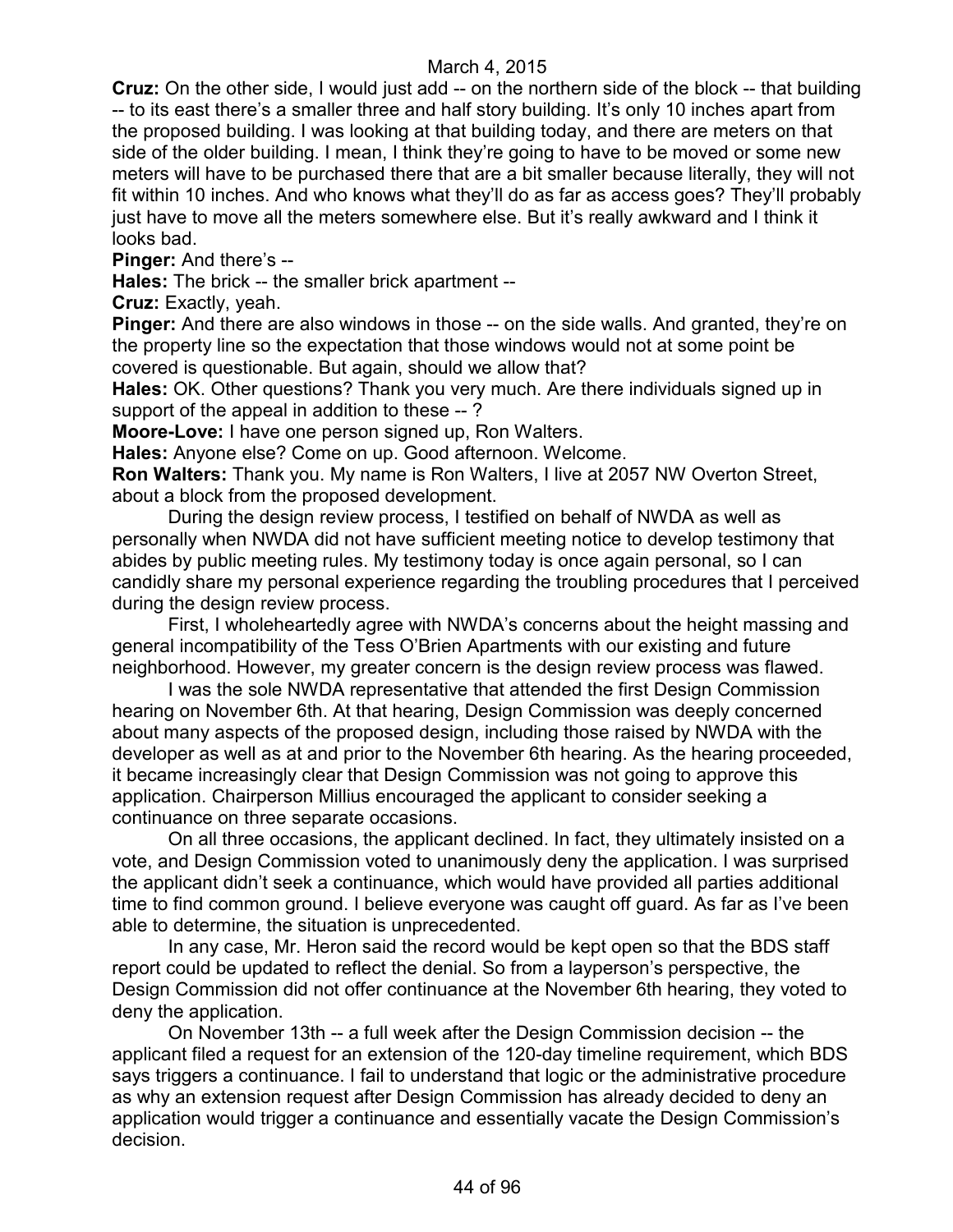From my perspective, BDS should simply not issue a continuance on behalf of a Design Commission outside of a hearing. I'm not a lawyer, I'm not looking to win a legal argument. I'm a layperson and a neighborhood volunteer but has a strong sense this is not how the design review process should work.

If Design Commission denies an application, BDS should not intervene to effectively overrule the Design Commission's decision. BDS should've simply supported a Design Commission's decision, updated the staff report if necessary, and moved on.

To that end, I respectfully request you vote to support the NWDA appeal to remedy the procedural errors and to deny the flawed project that is still not compatible with our neighborhood. Thank you for your consideration.

#### **Hales:** Thank you. Welcome.

**Steve Spence:** Thank you very much. Good afternoon. My name is Steve Spence and I reside at 1932 NW Overton, which is directly across the street from the proposed development. These are the three-story walk-ups which -- just as a matter of interest and coincidence -- when they were constructed in 2004, the height limitation for the neighborhood was three stories. As a prospective buyer, I was a little concerned about what might happen to the neighborhood in the transition from residential to industrial, and we took some comfort in that height limitation.

So as you consider the issue of gradients and the neighborhood in transition, it's also of interest that Marty Kehoe was the same developer that developed our units. And so now we have an interesting situation where across the street, we go from height limitations that are three-story to six, seven stories and whatever eventually become as those properties become built up. I think you're correct, I think the neighborhood will continue to build out. It's on the light rail line and there's -- we love living there.

I think one of the issues I would ask you to consider is that the same developer who built these properties felt that that was marketable, economic, good use of the property. The design review commission agreed with that, and now the character of the neighborhood is changing dramatically. This is not a gradual, it's not a transition. So, that's one of the factors I would like to ask you to consider.

Another factor in this issue has to do with the setback issue. These are aesthetic issues, not everything fits the same to every person in the eye of the beholder. And to build out to the lot line essentially in those directions which are public facing -- not the courtyard, on the inside -- the public-facing areas. The impression of the neighborhood, as you might imagine, is that it's just being squeezed in. It is not in character with the way this neighborhood was historically built out or the way our homes fit into the neighborhood.

In my view, the biggest single design flaw here -- which was brought up and addressed to the design review process extensively by that commission, and I believe to be part of the reason for their seven-to-zero vote -- was this very issue. In fact, they went so far as to discuss what type of window covers would be put up, what sort of mass with these windows being closed for privacy reasons?

How will that property present itself to the street? And I ask you to use your imagination in that regard and think what that means. One of the questions to ask is, how might a setback be utilized? Whether that setback is utilized for vegetation or whatever else it may be, at least it creates a transition. That's been successfully done in other buildings in the neighborhood, I see no reason why it shouldn't be required of this building.

The last thing I'd like to bring up is there was a requirement for loading spaces, which was requested to be waived and was granted. I believe that to be a huge mistake. Overton is one of the bicycle pathways. It is used very heavily. To have someone double parking -- a FedEx truck or anyone else -- causes pedestrians, bicyclists, cars near an intersection to come together. I can see no reason -- since the City does not permit double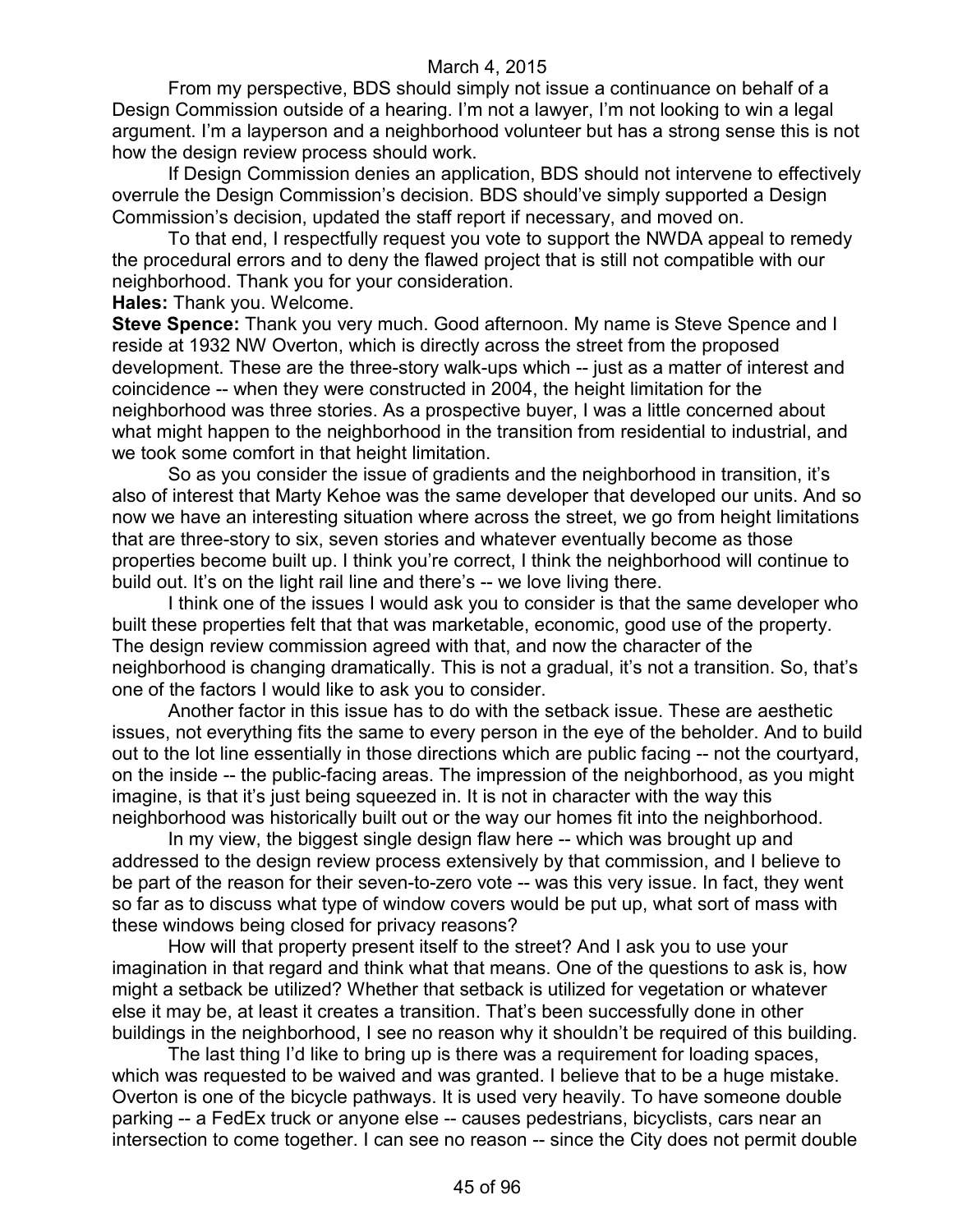parking -- not to uphold the requirement that the loading spaces be included in any approval [indistinguishable]. Thank you very much.

**Hales:** Thank you. Questions? Thank you both. Anyone else in support of the appeal? OK, so then let's call up the applicant for rebuttal. Good afternoon.

**Marty Kehoe:** Good afternoon. I'm Marty Kehoe, I'm the developer.

First off, I think I should probably give you just a brief background as to why we're here. When we started this project almost a year and a half ago, we went to the City and applied for the early assistance program -- which is great, because it tells us everything we need to know. We pay several thousand dollars and we get all the information, guidelines, criteria. We started developing it according to exactly what the criterion with the guidelines and what the City told us to do.

About six months later after we completely developed it and consulted with the City frequently, we applied for our permits and were ready to go. We then were told, "oops, our bad. We made a mistake. We gave you wrong information. You can't do it under community design guidelines, you have to go through a Type 3." So, after having spent over \$450,000 designing it exactly the way the City told us to and having gone through the early assistance program -- which is heavily encouraged and is typically a great thing to go through -- we wasted \$450,000. So, we started all over again.

We started by reaching out. We talked to the neighborhood association, we sent a letter in March to the NWDA. We've had so far over 55 meetings with the City, with the design review commission, staff, neighborhood association, individual neighbors. We've been available any time, any place, anywhere to meet. And we have met at a lot of different places. We listened to what everybody said and we did not go through the design review commission having them tell us no and just keep coming back trying to get our way. We listened to everything they said and we regrouped after every single meeting, and we changed it as best we could. And as some of you may know, it's very difficult to interpret what the design review commission says.

At one meeting, we were told to put buildings back because it would give a greater - - a better residential feel. Another meeting we were told to push them forward to give it a better street appeal. So, we've done it all. We've been at it for almost a year and a half on this thing. We've gone through multiple staff meetings, four design review commission meetings, and we have made changes to the building that go on and on and on that we could -- we might go into with you.

I wanted this building to look like a building that when you drive by it after two or three years after it's built, you don't know if it's built 10 years ago or 40 years ago. When you talk about blending in, that's all that was about. That was our first conversation with the architects, was that we make it blend in.

The massing on the building is extremely compatible with what's going on in the neighborhood and in that area. We pulled the buildings back and we separated them. And that's an enormous cost to do that, but I wanted to create a courtyard in between the buildings so there was a ton of light and air and open space that would come through in the middle of the buildings. And I think we've done it very effectively.

Directly to the west of us, the 20 Pettygrove building is built at about 86% of its allowable FAR. The Muse at the far side of the block is also built at about 86% of its FAR. We come in with 61%. So there's -- the argument that we're not compatible is only credible if you say that we're smaller than what's been built on that block. We have not built this - designed these buildings to come out anywhere near their maximum massing scale that's allowed. We have not even touched the size that we could.

The buildings are -- I think they're beautiful. I think they look great, and I really want to emphasize the fact we listened to every single person we met with. The only person we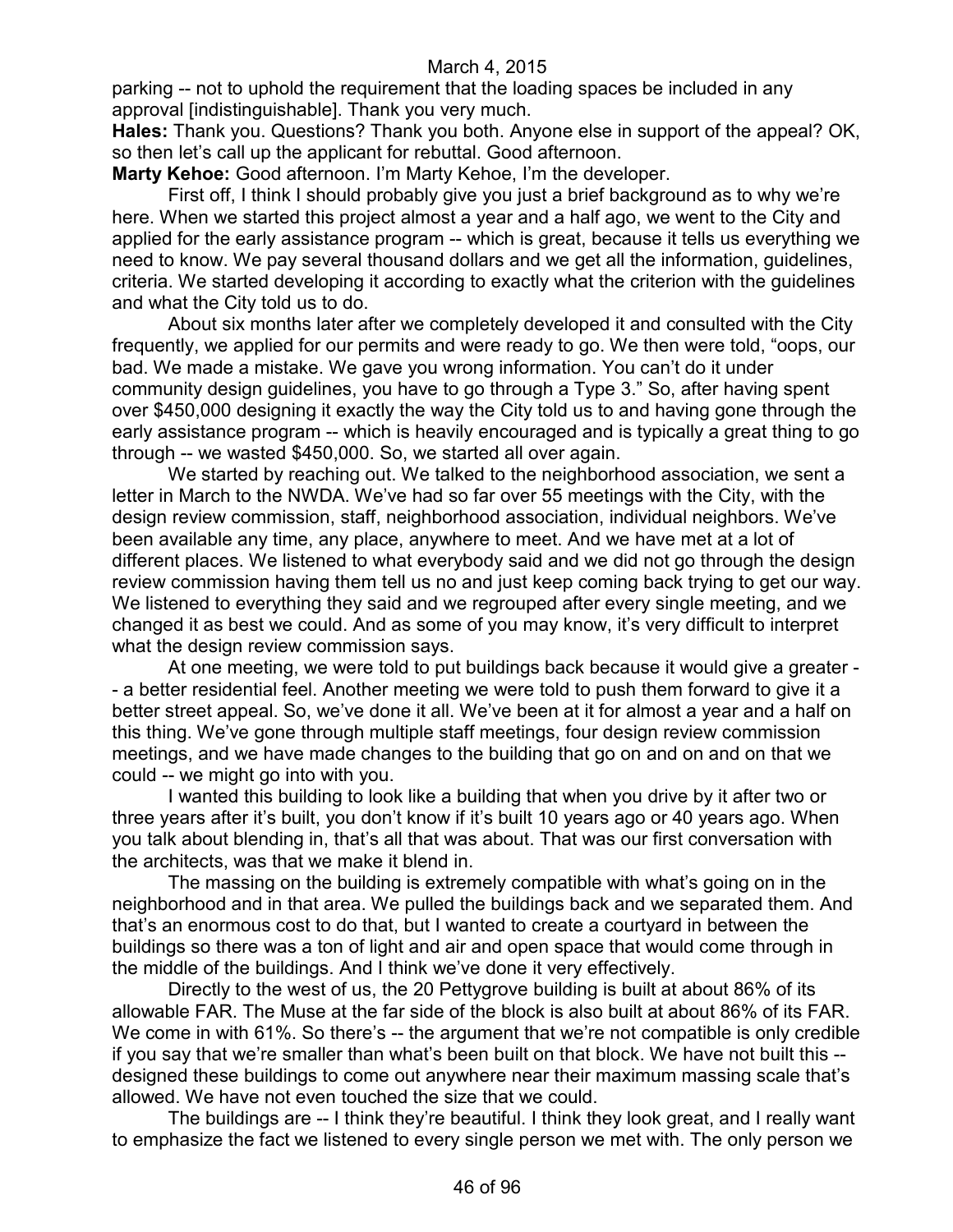did not listen to was the man who wanted us to put windmills on the roof to generate our own power inside the buildings. I just drew the line at that, it didn't seem to make sense. But we met with everybody, we listened, we responded, and I think we've come up with a project that is as good as we could possibly come up with.

We are at the end of a year and a half of working on this and I ask that you give us your final vote and support the staff and support the DRC, because we have all poured our heart and souls into this and we ask for your support. If there's any questions you might have, I'll be more than happy to answer them.

**Hales:** Thank you. Other points you want to make?

**Troy Ainsworth:** Yes. My name is Troy Ainsworth, I'm with FFA Architecture. We've been working with the development team through this process, and I wanted to elaborate a bit on some of the discussion about the massing expression of the proposed buildings in the neighborhood.

The image you have in front of you is an aerial view that includes the 20 Pettygrove apartments that were built recently, as well as our proposed project. And ghosted in beyond there is the Muse, which is the project that's been discussed that was recently approved.

This view we feel really strengthens the idea that -- as has been discussed -- it's a transition area and there are a number of different building types of different scales that are represented in this neighborhood.

Our goal, as Marty has stated, was to create a very respectful and appropriate infill project that is encouraged by the design guidelines and the zoning that apply to this area.

This is another view of this long block with the proposed Tess O'Brien Apartments on Overton and Pettygrove, 20 Pettygrove to the left, and then the Muse to the right just to give you an idea of scale of the recent construction.

The image is to also illustrate for you the two recent projects, 20 Pettygrove on the left and the Muse at 19th and Overton on the right -- the proposed project that will be moving forward. We feel as though we're very much -- we're literally right next to the 20 Pettygrove with one of the buildings, and then the Muse is just down the block.

This image gets at what we were looking at: precedence. Northwest Portland precedence. There's been quite a bit of discussion about what is the character of the neighborhood, and what is the massing and expression of the buildings of similar types? And these images show a number of precedents that we were looking at.

We were looking at apartment buildings built early in the twentieth century. They're very prominent in this neighborhood. We looked at the materiality of these, the composition. Materiality -- brick, stone, stucco side and back walls. Composition -- classic kind of base, middle, and top expressions, and brick and stone facades that are on the main street with -- and sometimes they had minor setbacks, like a few feet for planting areas, that kind of thing.

**Fritz:** Were these shown to the Design Commission -- are they in the record? **Ainsworth:** Yes. The following images are addressing another topic that's been brought up, and that is the zero lot line construction. And this is also prominent in the Northwest neighborhood and in other neighborhoods of course in Portland. And it's very common - these are apartment buildings that are built one next to the next, and that's a very common urban response. And so we were looking at that as a very applicable and appropriate precedent as well.

When it came to the composition of the facades, particularly the street front facades, we were looking at built examples nearby. And these are some. Some are historic and some are not, but we were looking at the importance of the openings and how they're expressed and the fact that the windows are very generous and they provide light and air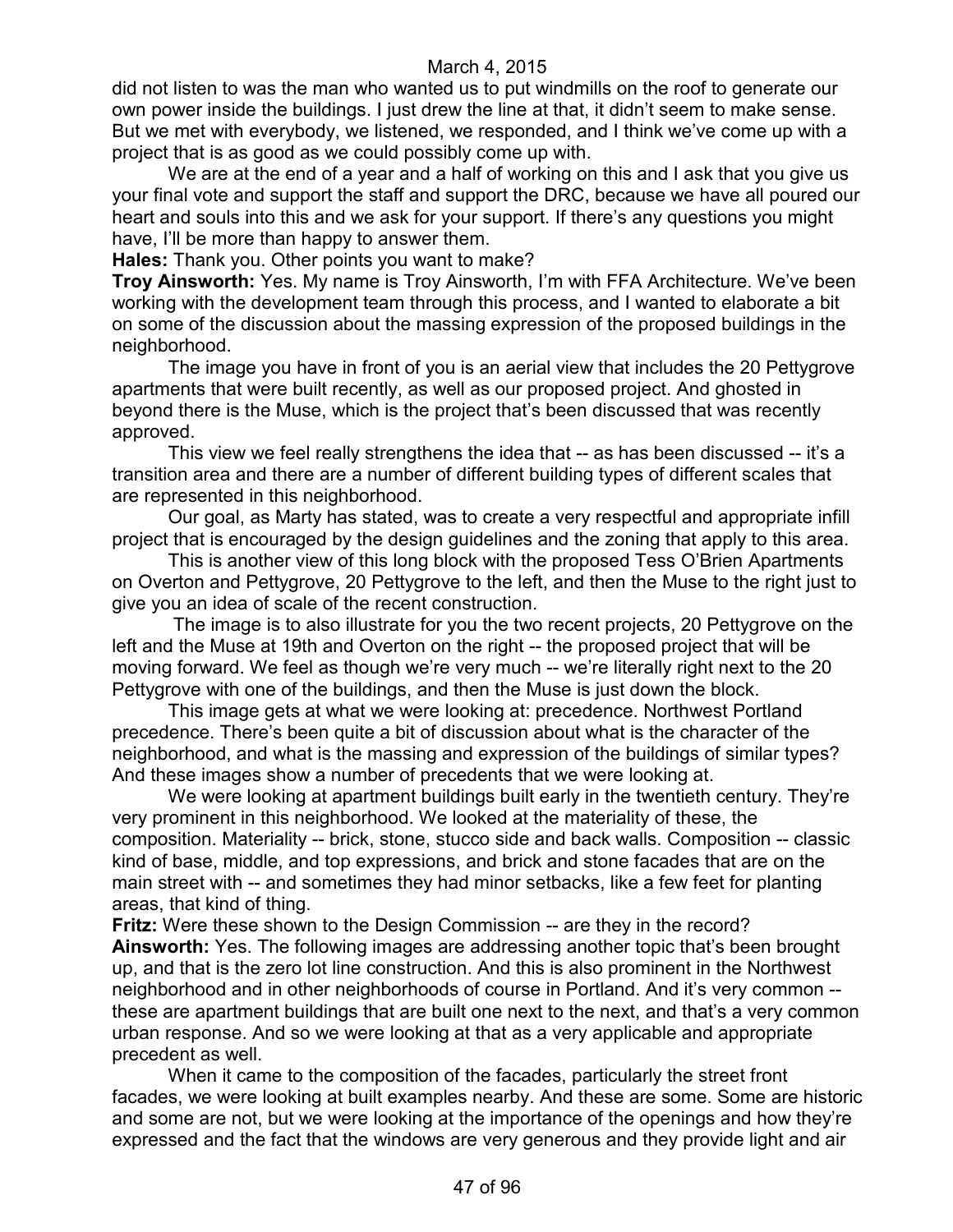to these units. The bay spacing and the proportion were all in response to what we saw around us.

So just for orientation, this is a site plan floor plan of the proposed project. The Overton building on the left is the larger, the longer building. Pettygrove on the right. The primary differences I wanted to point out here is that the Overton building -- the two buildings respond differently to the street. The Overton building is pulled back five feet from the sidewalk, and that five feet is used for stairs and stoops that lead to the ground floor units, which we raised above the finish grade so that there was a more optimal relationship for the residents of those units -- so, they're not right on the sidewalk. There was discussion earlier about pulling curtains and that kind of thing, and this is one of the improvements that we made to the design was to figure out how to maintain the other parts of the design but be able to raise those ground floor units on the Overton side. **Hales:** I'm sorry -- before you leave that slide -- so I'm assuming again back to my earlier questions to staff that you've designed the building on Overton Street adjacent to the onestory warehouse and with the courtyard adjacent to the one-story warehouse with the expectation that a multistory building is going to be built on that site, right? There are no windows on that wall. Is that correct?

**Ainsworth:** That's right. There are windows on both the Overton and Pettygrove building at the end of the corridor, but not windows out of the unit. So, yes --- the answer is yes.

I just also wanted to point out here a generous courtyard that, by pulling the project into two separate buildings, we have provided an amenity for the residents and really a mid-block amenity of access over a long period of time of light and views to the adjacent property owners.

Lastly, the Pettygrove building on the right. There's one residential unit there. We were responding to the more commercial nature of Pettygrove, and we have a live-work unit at grade on that first floor of the Pettygrove building.

So, just some elaboration on the Overton building here. You've seen the image before, it's three brick bays with slots to help define the breakup of the facade. We have a base, a middle, and a top expression that is similar to the precedents that we showed. And the base level -- as you can see, the entry is on the right at grade and we have our two walk-up units with stairs, porches, and landscape areas.

The loading door is off to the left and we just wanted to mention that the request to not include a loading function was actually -- that was requested by PBOT as part of the review process we went through.

**Fritz:** Why was that?

**Hales:** Yeah, why was that? The rationale there, do you know?

**Ainsworth:** Do you recall?

**Karl Refi:** I'm Karl Refi, an architect with FFA Architecture and Interiors. I believe the rationale was they wanted to reduce the number of curb cuts that were introduced into our frontage and able to preserve more street parking and reduce traffic across the sidewalk. **Hales:** So the expectation that people moving in and out of the building are going to park at a curbside space and --

**Refi:** These people aren't going to be moving in with semi tractor trailers, they're very small apartments. They'll bring a van or station wagon and park curbside. We maintained the roll-up door as sort of a staging area where they could drop off their couch as they were moving in.

**Novick:** I'm embarrassed to say I wasn't aware that was PBOT's request. Who at PBOT was involved?

**Refi:** I can't speak to that.

**Ainsworth:** I don't recall.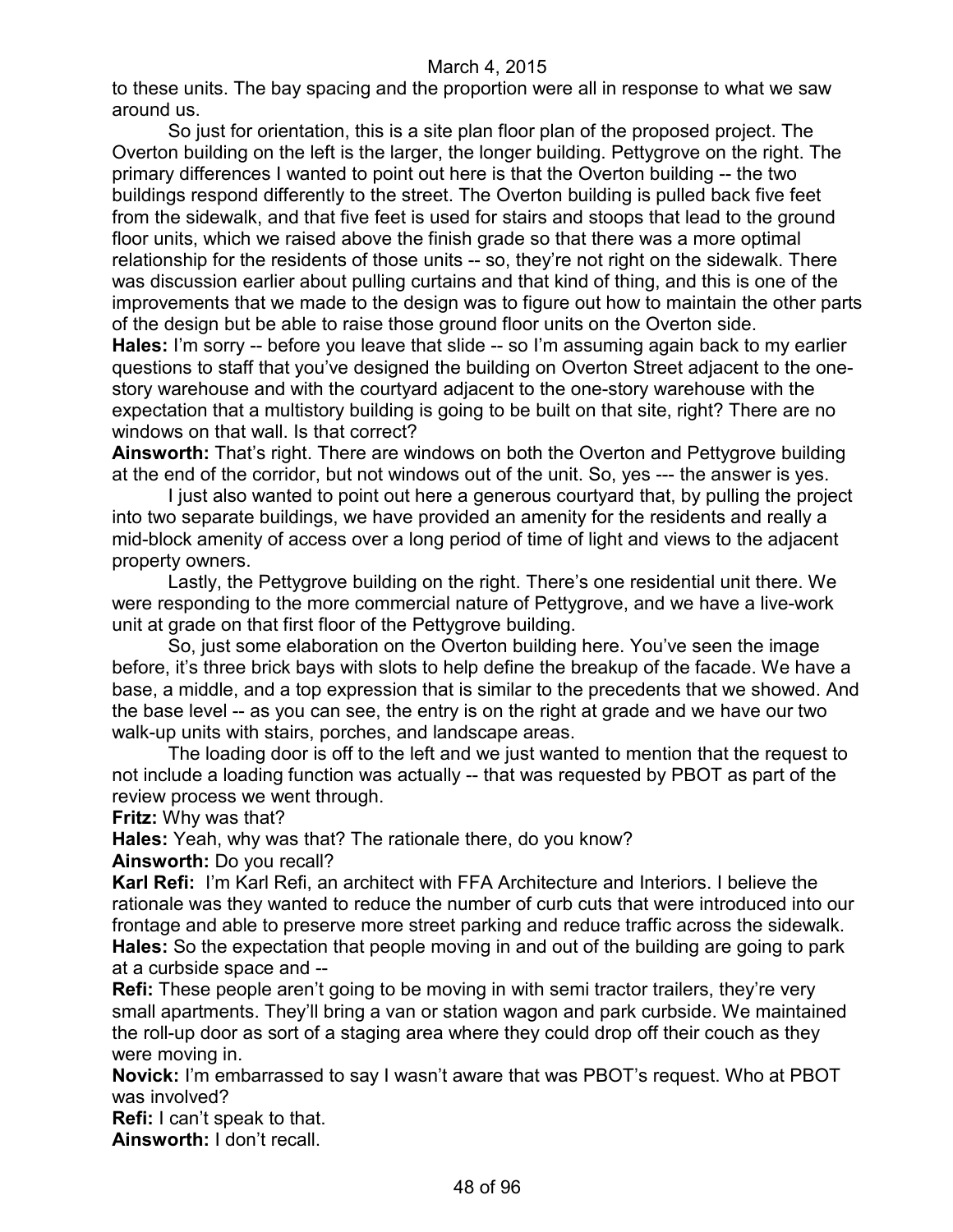**Fritz:** I wonder if there's a potential to have a truck loading spot on the street because that is of concern. What do people do and what do delivery trucks do if they can't necessarily park several blocks away to deliver? Do you know if there's any consideration to having a truck spot?

**Kehoe:** No. I mean, we would prefer it -- something so people can unload and load -- but the most people would be loading in as a couch because they're fully contained, small studio units. They have their own bathroom, their own kitchen and everything. But we don't see them moving a lot of furniture in.

**Fritz:** No, but the UPS brings a package at Christmas, they might need somewhere -- **Kehoe:** Oh -- PBOT asked for it.

**Novick:** And setting aside an entire space for the periodic UPS truck -- I think we need to think about that.

**Fritz:** And I'll be interested -- I think we're going to get more testimony later -- but about the adjustment criteria and whether there was any mitigation for the loss of the loading. I mean, it's hard for me to see how not having a loading space equally or better meets the intent of having a loading space.

**Ainsworth:** I think one of the considerations was that PBOT was looking to get the maximum number of on-street parking spaces available in the area.

**Kehoe:** As the developer, we're OK either way.

**Fritz:** Right, I figured. Thank you.

**Ainsworth:** OK. I'll continue to explain a little more detail. The image you have now is the on-street or at eye level experience of the Overton building. As you can see, it's pulled back. It has an urban feel to it with canopies overhead protecting the entry areas and the main building entry.

The street edge is softened by the fences and planters, and as you can see, the sill of the windows for those walk-up units is at or above eye level, depending on how tall you are.

The next image is the similar view of the Pettygrove buildings, you can see it's also three bays but the building is narrower, so there are three equal brick bays. And again, you have a base, middle, and top. It is one project with two buildings that have different appearance nuances because the developer's goal was to have a project with an identity on both streets that had similar characteristics.

This is the one also that has the one live-work unit at grade. That's about -- those are the items I wanted to mention there.

And then here's the sidewalk view of the Pettygrove building.

And next, the courtyard. So, this is really a unique aspect of this project and we feel as though it's one of the most positive things about the scheme. By pulling what could have been one much larger building into two smaller ones, we created a level of intimacy of the buildings and a great outdoor space for the residents and as a resource to the entire block of what has been discussed to be -- will be heavier, more dense development as time goes on. This also has a number amenities for the residents -- bike parking as well as other items for their use.

**Hales:** The bike parking is there in the courtyard?

**Ainsworth:** Yeah. The bike parking -- part of it is inside the part of the -- because there's requirements for 153 bicycles, the parking also is in the courtyard itself. It's in those elements that you see that have opaque roof panels. So around the perimeter we have the bike parking under cover in those areas and also along the edges of the buildings. **Refi:** About half of it is entirely within the building. **Hales:** OK.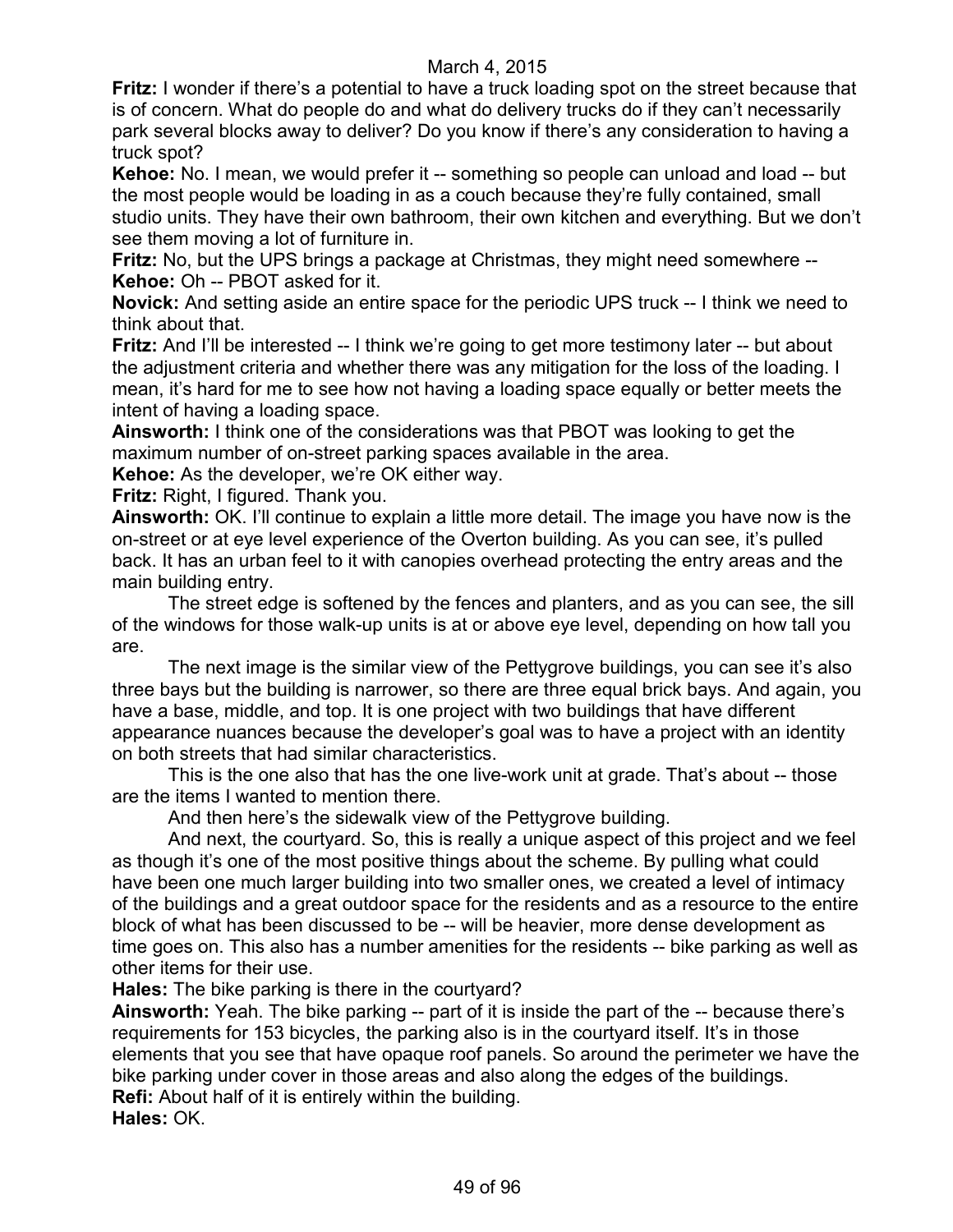**Ainsworth:** So we feel as though -- and here's an eye level view of the courtyard landscape, pavers, community gathering places, nice edges with trellises, and -- as we mentioned -- the bike parking, which is softened by plantings and fences.

**Fritz:** That looks like a very grown-up place. It's not envisioned to be a play space? **Ainsworth:** Probably not, because the units are small. Probably the apartments will likely be occupied by individuals or possibly two people.

**Kehoe:** But it's also -- if I could say one thing about it -- the way we designed the building with the courtyard and the amenities that go with it, it's designed to be less of a transient type of apartment building. The average person moves in and out of apartment buildings like that once every 14 months. What we're trying to do is design something so that they stay much longer and it's more of a sense of the community and the feel. So that's all the tones and the warmth of it that we're trying to do.

**Ainsworth:** So to wrap up, we feel very strongly -- we're big believers in this project, and we feel very strongly that we designed a project that is entirely responsive to the historic precedents in the neighborhood, built precedents not only in the past but of the recent past, and that this is going to be a very good neighbor to the buildings -- the context that is there and the context that will be there. Thank you.

**Hales:** Further questions?

**Kehoe:** Thank you.

**Hales:** Anything to add? OK.

**Fritz:** Could you address the concern about the side setbacks and the 10 inches between this building and the adjacent one and the meters on the adjacent building that may have to be moved? What was your thinking in why you decided to have no side setback? **Ainsworth:** The side setback -- as has been discussed -- are usually awkward spaces. They're little slots that usually gather garbage. The existing apartment building -- the very small one -- is an old, old building, and it's allowed to be next to that build. It was probably built as a zero lot line building originally, and some of the things that have been brought up about windows and gas meters and things we are guessing were things that were changed

about that building later with maybe not an appreciation for the fact that someone was fully allowed to build a zero lot line building next to it in the future.

Some of that's conjecture, but the building is I believe -- Karl, do we -- it's over 100 years old, wasn't it built around turn of the century -- the little brick apartment? He's nodding his head. So who knows the changes, but it probably didn't have gas meters and things like that to I when it was originally constructed. Who knows what may have been done over time.

**Fritz:** What will -- have you had discussions about the owner of that building? They'll have to move their meters.

**Ainsworth:** We the architects have not had detailed discussions.

**Kehoe:** Our general contractor has not had a discussion with them yet but we will and try to do what we can to not make it as impactful for them economically. PGE has to be involved with regards to the meters, and our electrical supply company that will be doing the electrical work for our project might also come in to play to see about moving the meters to an inside space that might accommodate the meter readers. So it's in flux, but we're not going to build a concrete wall and thumb our nose at 'em.

**Hales:** Other questions for the applicant and his team? Thank you very much. Anyone else here to speak in favor of the application and opposition to the appeal?

**Moore-Love:** I have one person signed up, Jason Larson.

**Hales:** Come on up, please.

**Jason Larson:** Hello. My name is Jason Larson and I just wanted to come and speak in favor of the building being built. I have an office in the area and I think when you take a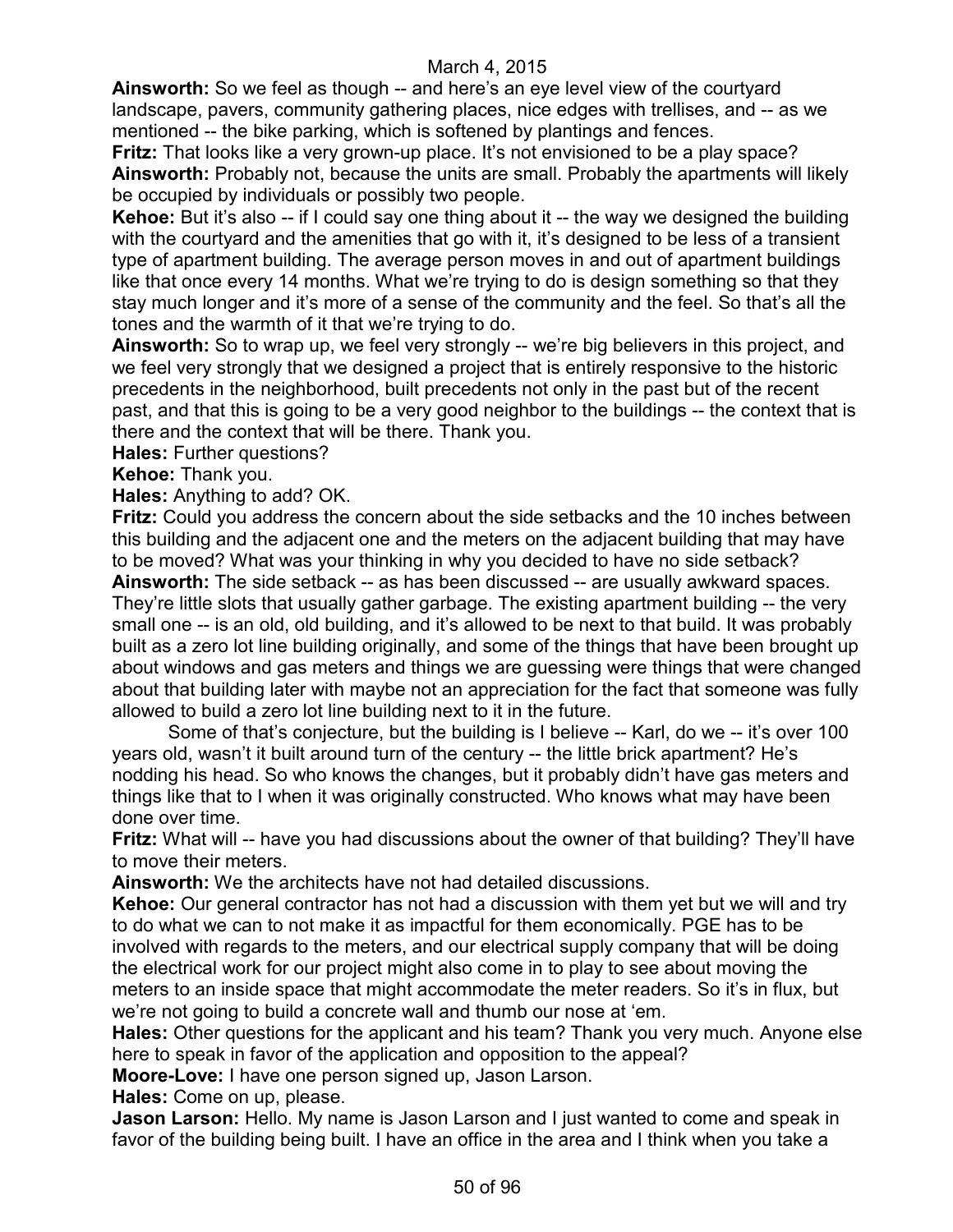look at this project, as you said, the block is sort of a hodgepodge or does a general direction of development in the area. This is what is being built with the six-story beside it - - and like you were mentioning about the Con-way project, this is somewhat of the direction of where things are going.

I think what's unique about this project is the building looks age-appropriate for the district. I'm one of the 55 meetings where I got to learn more about the building, and I think it fits the general character of what's going on in the neighborhood now and what has been going on for a century.

It was interesting to hear earlier as he was talking about the three-story units across the way. If you go back a few more decades, there were gigantic homes in the area. But where I look at as I'm having an office there and talking to people that work in the district is this is somewhat what the housing need is evolving to is these smaller units, lots of bike parking, and things that weren't even considered even a few years ago when the threestory townhomes were built.

I think there's a lot of excitement for this project and all the projects that are coming in. Generally they bring new vibrancy, a lot of new restaurants in the retail level, and a lot of accessibility for the huge amount of jobs that are being created all through this area in the Pearl District and the CBD in general. So, I think it's important to note that there are a lot of people that are excited to see this stuff come. And from a size and usability standpoint, I think it actually fits the size and character of the neighborhood very, very well. Thank you.

**Hales:** Thank you. OK, anything further in terms of public testimony? Any further questions for staff? Do we need staff to come back up? Please, come on up.

**Saltzman:** Is there a rebuttal?

**Hales:** I'm sorry, we have the appellant's rebuttal.

**Pinger:** We have none.

**Hales:** You have none, OK. Alright -- then staff, please.

**Staci Monroe, Bureau of Development Services:** I wanted to briefly address the loading adjustment. To not provide loading was not suggested by Transportation or PBOT, it was the response to the concern about pedestrian conflicts. There was originally one loading space provided within each building where the overhead doors are proposed. And since the truck would be reversing out across the sidewalk into the street, PBOT had big concerns with the conflicts associated with that.

Given that the project is entirely residential and that the units are small, what they have learned over the past years with residential development is that the loading needs are frequently highest at occupancy of the building, and then those kind of peter off until just when units are changing over. Also given the size of the units, the loading vehicles are rather small -- they're not large these trucks, they're vans and other smaller trucks.

So given that fact, PBOT felt that loading could be provided on the street by securing some on-street loading passes from Transportation, and that would fill the need for these two buildings rather than punching a hole in the building and having that reverse motion occurring.

In addition, it also provides more on-street parking, which has been a huge concern of this neighborhood. It will provide about seven on-street parking spaces to this neighborhood, so that was another factor in the decision.

**Novick:** Thank you.

**Hales:** Retail loading is expected again to be smaller trucks for a small amount of retail space there is?

**Monroe:** Correct. There was only one potential retail space, and that's on Pettygrove -- it's a live-work unit. And as live-work unit and the size of it, it wouldn't generate much loading.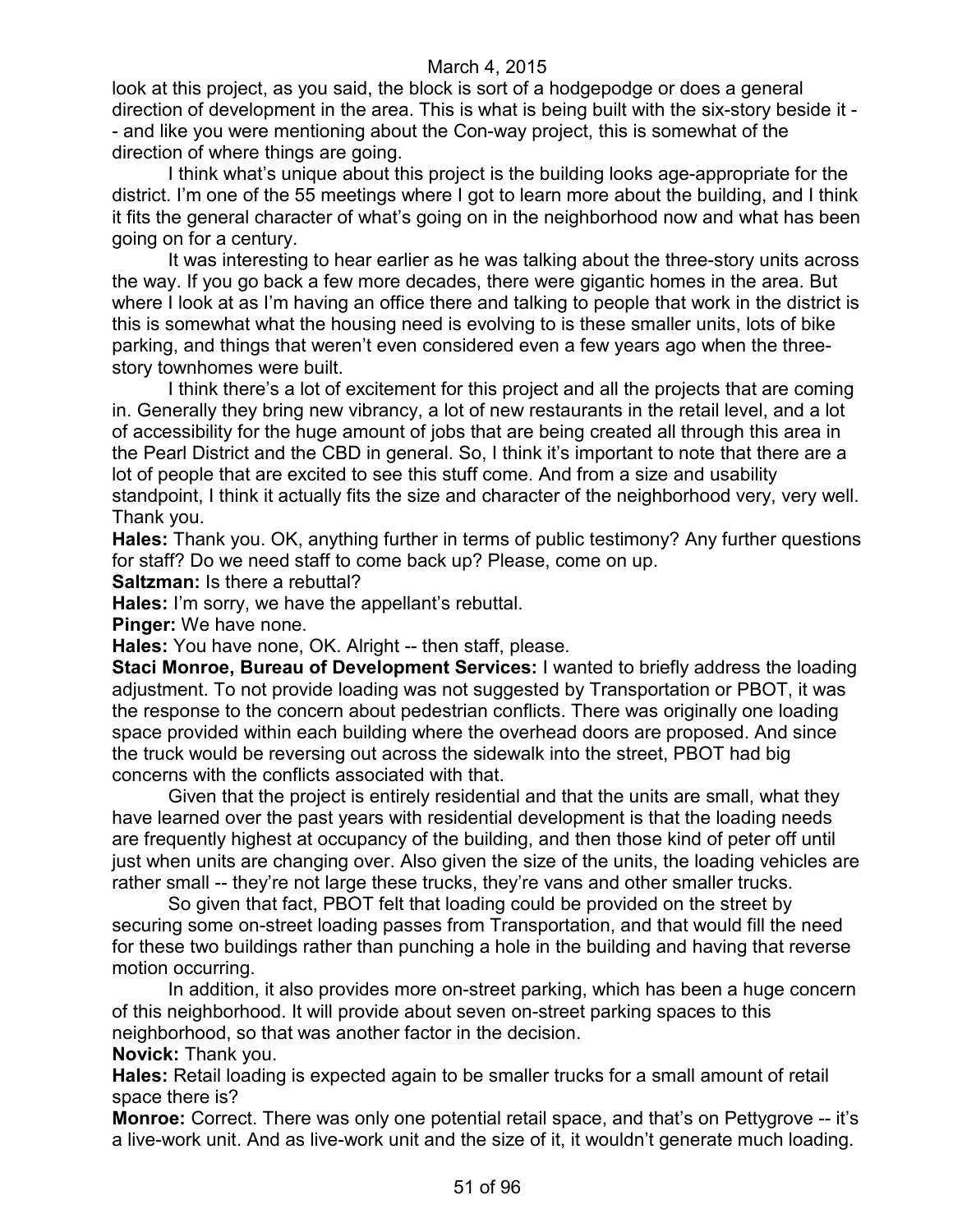Transportation has also witnessed that the smaller delivery trucks -- UPS, FedEx, all of those -- those delivery trucks never use on-site loading spaces. They most frequently double park or use on-street because they're in and out really quick -- just the nature of their business. So they also felt this on-street parking would also provide some loading opportunities for these types of delivery trucks as well.

**Fritz:** And then could you please address the procedural question as far as granting a continuance after the tentative denial vote?

**Monroe:** Want to jump in on that?

**Tim Heron, Bureau of Development Services:** Sure, I'll take that one. Yeah, that was unfortunate that the neighborhood felt confused by the process and how it moved forward from there. What I would say is the commission has been struggling with ground floor residential in main streets and corridors in different spaces, and so when staff presented a report that was for full approval, we thought we had it right in working with the applicant, working the design over. We did not in the eyes of the Design Commission. The applicant asked for the vote to be called because there was not a report that could be adopted by the Commission on that moment and on that day. It was a tentative decision. The hearing was continued.

I specifically asked the Commission to be very clear with what their concerns were so that we can write a thorough denial response because our report needed to take a 180 degree turn. In that deliberation and specificity, we took that back to the applicant, and I think they realized "we're not that far from approval, maybe we don't want a denial to be formalized in a final denial" and asked for the record to be held open, basically extending the hearing date. That is their right. And when we returned before the Design Commission and explained that situation -- you know, the Design Commission has an ethos of getting to yes. Not to mention, state law allows the applicant to extend the timeline.

Were they to ask the question again and have not made the changes that we heard the Commission needed to be changed, we would have had a denial and we would have been done. But I disagree with the assertion that BDS told the Design Commission what to do. The Design Commission is in charge, they're the review body, but I didn't see and the Commission didn't see why we should deny it if the applicant is willing to make changes. **Fritz:** So if I might paraphrase, it was the -- the Design Commission made a tentative decision on November 6th, but the record was kept open and that's when the applicant asked for the -- to return to it and exercise their right to extend the 120 days? **Heron:** Yep.

# **Fritz:** Thank you.

**Hales:** Any further questions for staff? Now, Commissioner Fish is excused, so we'll see if there's a majority of the Council that has an opinion one way or the other and if not, we might have to continue our own hearing. But we'll see if that's the case. Is there a motion? **Saltzman:** I would move that we deny the appeal and uphold the Design Commission's decision to approve with conditions.

**Novick:** Second.

**Hales:** Further discussion of the motion? Roll call on the motion, then --

**Kathryn Beaumont, Chief Deputy City Attorney:** And this will be tentative --

**Hales:** A tentative decision to be supported by findings.

#### **Roll on motion.**

**Fritz:** Thank you very much to the Northwest District Association. As always, a very thoughtful and well-reasoned presentation as to your concerns, and I think many of them do have merit. I know that you are participating in the comprehensive plan update process and will continue to do so, and so I greatly appreciate your ongoing volunteer effort and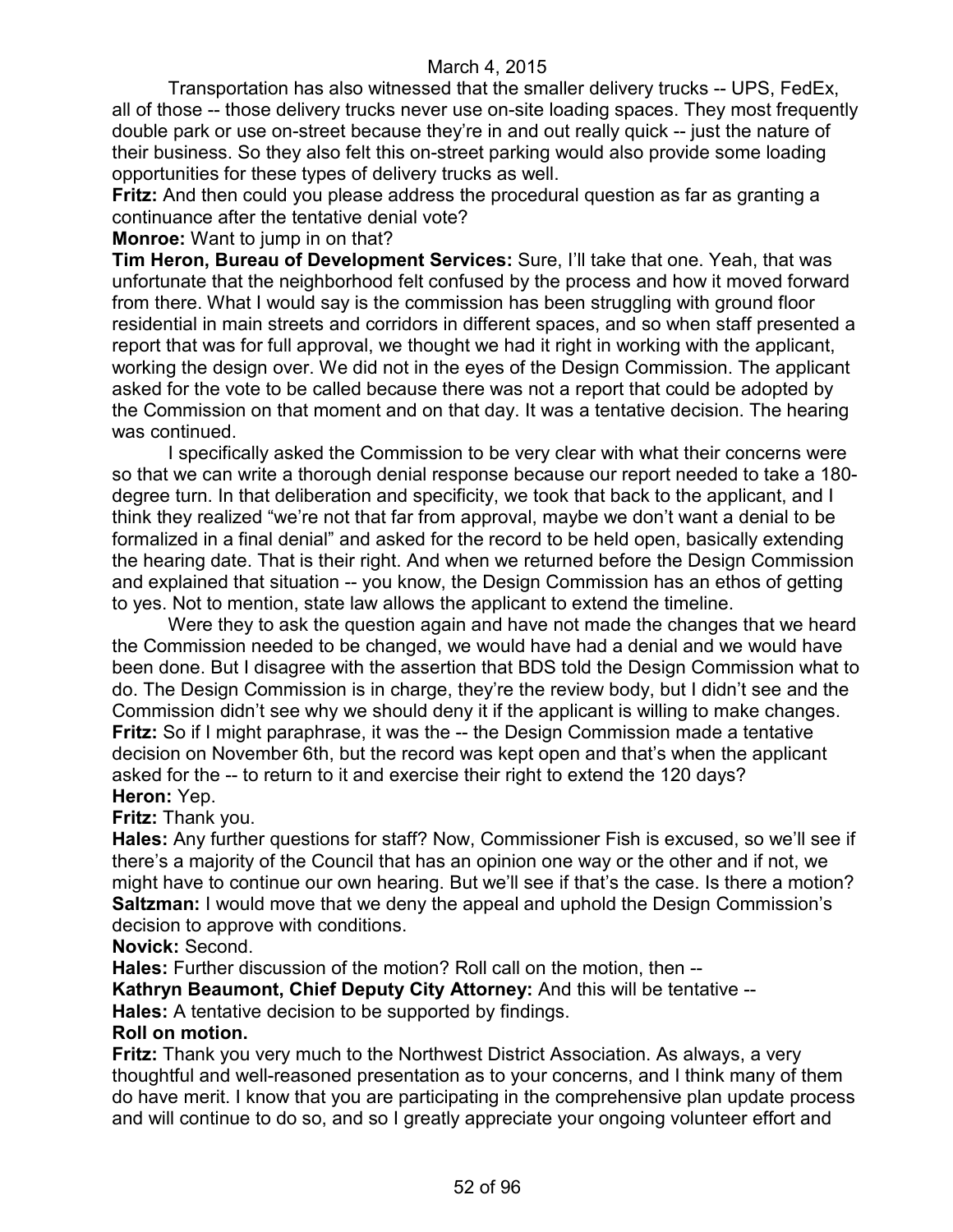your diligence in protecting the character of your neighborhood even as it develops and changes. So, thank you for that.

Thanks to the applicants who did want to be responsive. And what I heard today and in briefings was that the design did improve and indeed was said today you acknowledged the design has improved over the course of the discussions. So, I appreciate that.

I am a little concerned about that side setback piece, but for me the courtyard space ongoing, which is -- will do the light and air better than a five-foot setback potentially eventually set between two six-story buildings, which would not be very light-y or airy, and so I'm -- not entirely comfortable with that, but I'm willing to accept the Design Commission's recommendation.

And thanks to the Design Commission for all of their work on these issues and trying to get to yes, and sometimes saying no -- and that's amazing diligent work. There are volunteers putting in hours and hours and hours of time and a lot of expertise, and I certainly appreciate that. Aye.

**Saltzman:** I appreciate the issues that were raised today. I do feel that in looking at these proposed buildings it looks like the Design Commission, the architects, and the developer with the input of neighborhoods have produced something I think to me looks like it fits in with this neighborhood and is appropriate for this transition zone, which is still somewhat of a zone in state of flux. I think that these buildings -- as I think somebody stated -- they look like they've been here for a long time. I also appreciate the thoughtfulness of the courtyard connecting the two buildings, that's something I've never seen before, frankly, in a design here. So, I appreciate the good work that's been put in by all, but I ultimately agree with the decision of the Design Commission and vote aye.

**Novick:** I appreciate the hard work of everybody involved, and I especially appreciate the thoughtful and respectful nature of the discussion today. These land use proceedings can be pretty heated, and I really appreciate the fact although obviously people had different views, everybody was respectful of each other and presented thoughtful arguments. So, thank you very much for that. Aye.

**Hales:** Yeah, the process sounds like it was long and maybe expensive as well, but I think it resulted in a better design thanks to the advocacy of the neighborhood and the diligence of the Design Commission and the staff so that we got to a better project.

I don't read D7 the same way that the NWDA did in this case, and that is when it says "reduce the impact of new development on established neighborhoods by incorporating elements of nearby quality buildings such as building details, massing, proportion, and materials" -- I don't read that as a mandate for stepping down scale, I read that as a mandate for looking at the neighborhood and trying to incorporate elements architecturally into the project. and I think the applicant has done that in this case.

I just want to second the comments about the courtyard. I think that's not only an amenity to the project but actually is a rather generous gesture to the buildings around it, one of which looks like it was designed within a hope that nothing would ever we built next door, as I brought up earlier. And they got lucky, frankly, in this case that the applicant has proposed a courtyard for at least half of the frontage of that building on that side. So, they ought to buy the neighborhood a pie for the welcome party because otherwise they would have had -- the applicant's entitled at least in code to a blank wall on the entire frontage of that building. So again, that's not the issue before us, but I'm still a little mystified why the - - whoever built that building did it that way, but they got lucky in this case.

And I think this building is designed thoughtfully to the context of what's there and what's going to be there as the Con-way development and other development takes place in the area. I think it's important to remember that in this case, the underlying zone -- yes,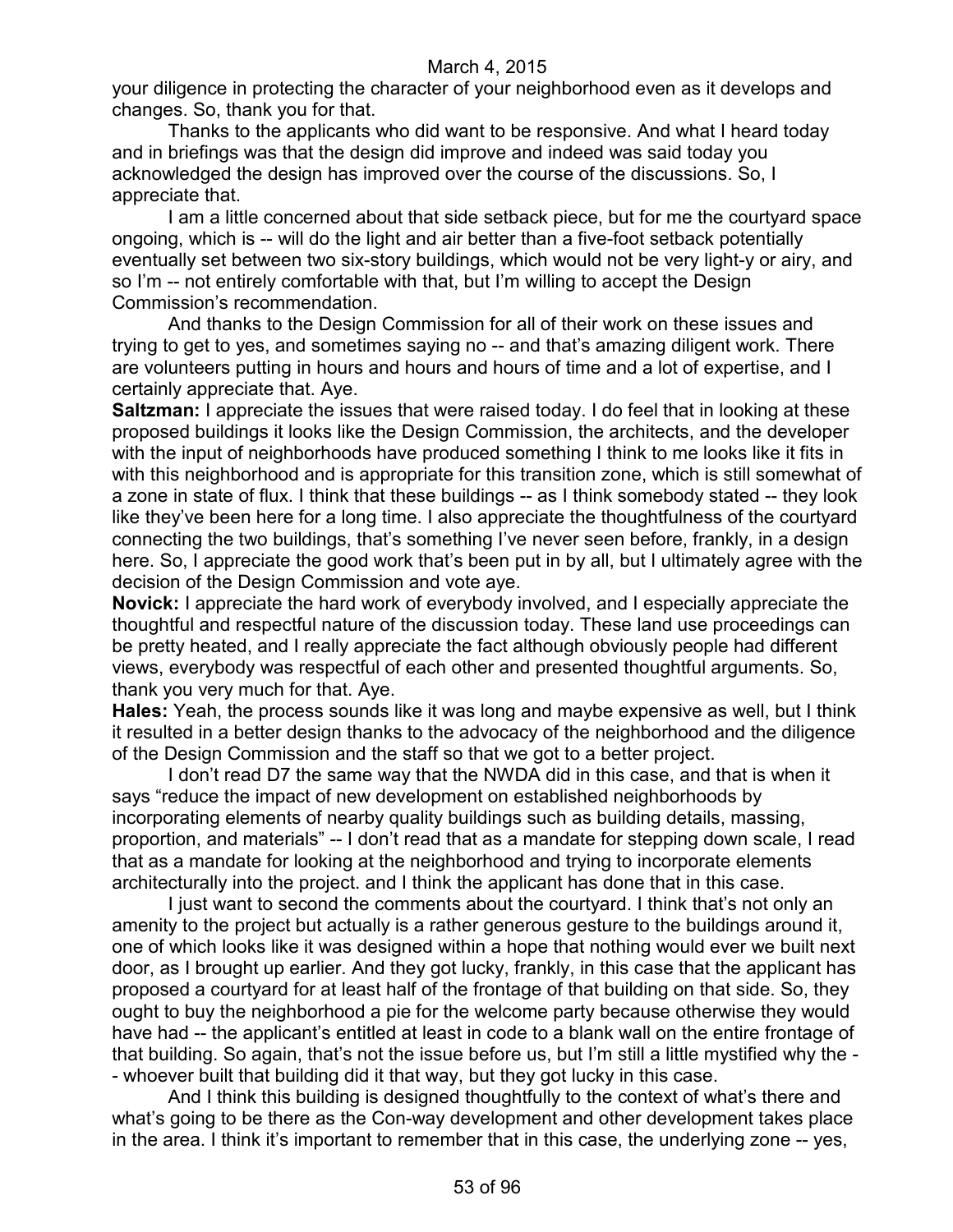it's a design district, but the underlying zone is EX, which is downtown commercial. That's the -- along with CX -- the two most aggressive most urban zoning designations we have. So if we're at 61% of allowable FAR in an EX zone and the building has been sensitively designed, then I think it has met the criteria. Aye. And we need to set a date for findings to come back to Council.

**Beaumont:** March 25th. Would that work?

**Moore-Love:** Commissioner Fish is gone. How's 10:45 in the morning?

**Hales:** Sure. It's just for findings. We'll have findings on the Council calendar for March 25th and we are recessed until tomorrow at 2:00 p.m. Thank you.

At 3:23 p.m., Council recessed.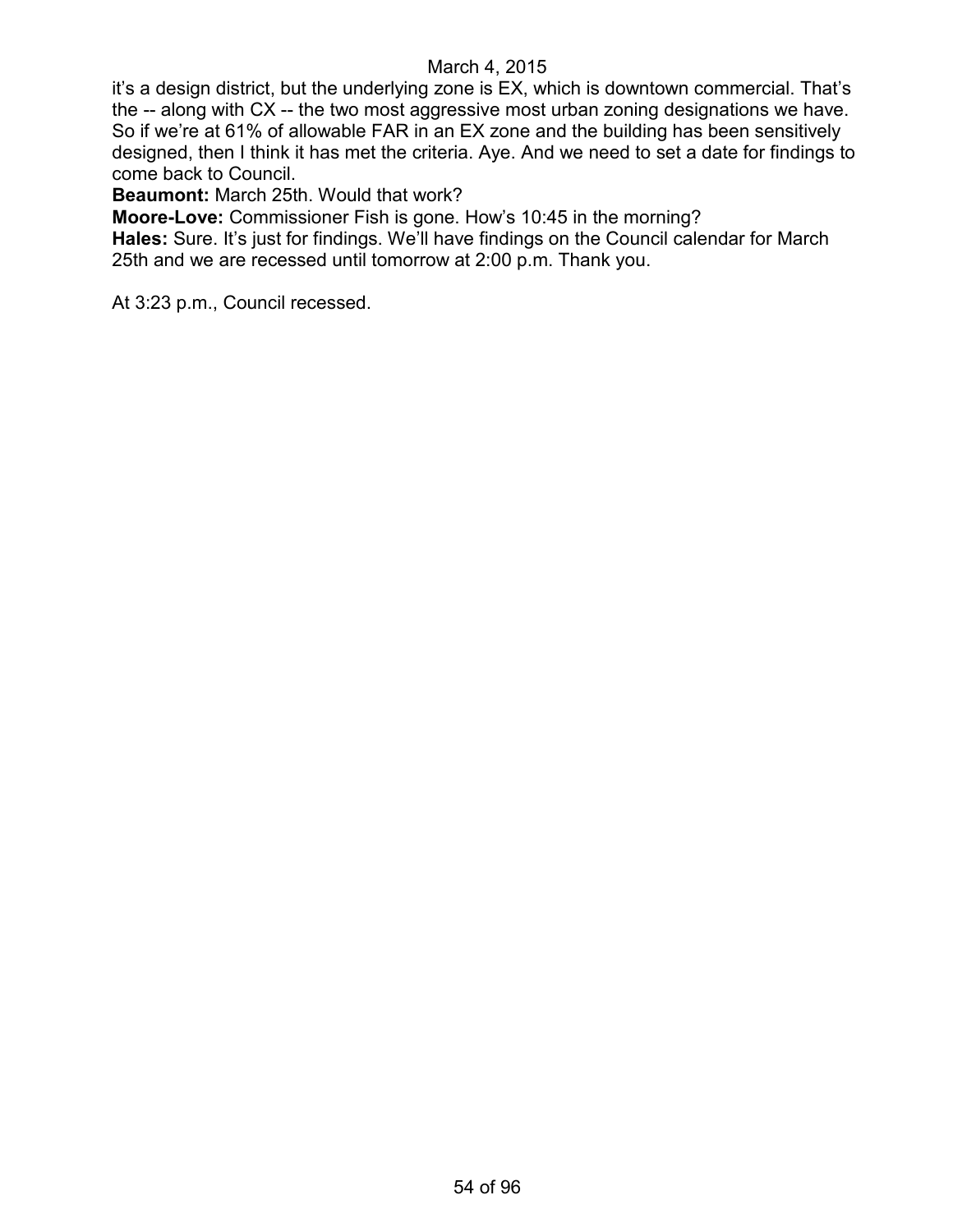## March 5, 2015 Closed Caption File of Portland City Council Meeting

This file was produced through the closed captioning process for the televised City Council broadcast and should not be considered a verbatim transcript. Key: \*\*\*\*\* means unidentified speaker.

# **MARCH 5, 2015 2:00 PM**

**Hales:** Good afternoon, everyone. Welcome to the March 5th meeting of the Portland City Council. Would you please call the roll, Karla?

**Fritz:** Here. **Fish:** Here. **Saltzman:** Here. **Novick:** Here. **Hales:** Here. **Hales:** We have one item before us. Would you read that for us, please, Karla? **Item 251.**

**Hales:** OK. Welcome, everyone. Let me set the stage for this afternoon's discussion. We had of course a very lengthy hearing on the proposed West Quadrant Plan a month ago. This is a quadrant plan that is providing direction in the development of the Central City Plan, a part of the City's Comprehensive Plan dealing with economic activity, dealing with housing, access to the river, habitat -- a lot of issues. So again, we had a lengthy hearing in which some of you who are here today probably participated. We've also received quite a bit of written communications as well. We've literally heard from hundreds of people on this piece of work, and we appreciate it.

We have a process today to put before the council a series of proposed amendments that we're going to hear about in groups from our Bureau of Planning and Sustainability staff, and then have Council action to take up those amendments and decide which ones we want to discuss and which ones we want to adopt. Then we'll take testimony on the amendments that are before the council.

With that, I want to call up Susan Anderson and Joe Zehnder to walk us through the first part of that process.

**Fritz:** And to be clear, Mayor, we are proposing to go through the amendments to decide whether or not to put them on the table for discussion, not to say that we --

**Hales:** To adopt them for discussion purposes. I've been retrained to not say "put them on the table" because in parliamentary procedure that means to put them on the shelf. So, I've had to retrain myself to not say it like you said it because that was my habit as well. But we'll have Council action to consider those amendments and then have public testimony.

**Susan Anderson, Director, Bureau of Planning and Sustainability:** Good afternoon, Mayor, Council. Susan Anderson, Director of the Bureau of Planning and Sustainability. With me is Joe Zehnder, Sallie Edmunds, and Karl Lisle who -- I almost forget his name because he left us and is now working for the Office of Management and Finance -- [booing] -- how quickly he was stolen from us --

**Fish:** That'll come back to haunt you. [laughter]

**Anderson:** Yeah, I think it will. **Hales:** Oh, what's-his-name.

**Anderson:** Oh, what's-his-name who did all the work here. I want to start by echoing the Mayor and thanking the public for their time, their thoughtful involvement. Since we were here last, we've had dozens if not hundreds of conversations around policy issues, specific actions, and specific proposed zoning changes.

From these discussions and from numerous discussions with your staff and with you as individuals, we've put together a very large package of amendments. In a minute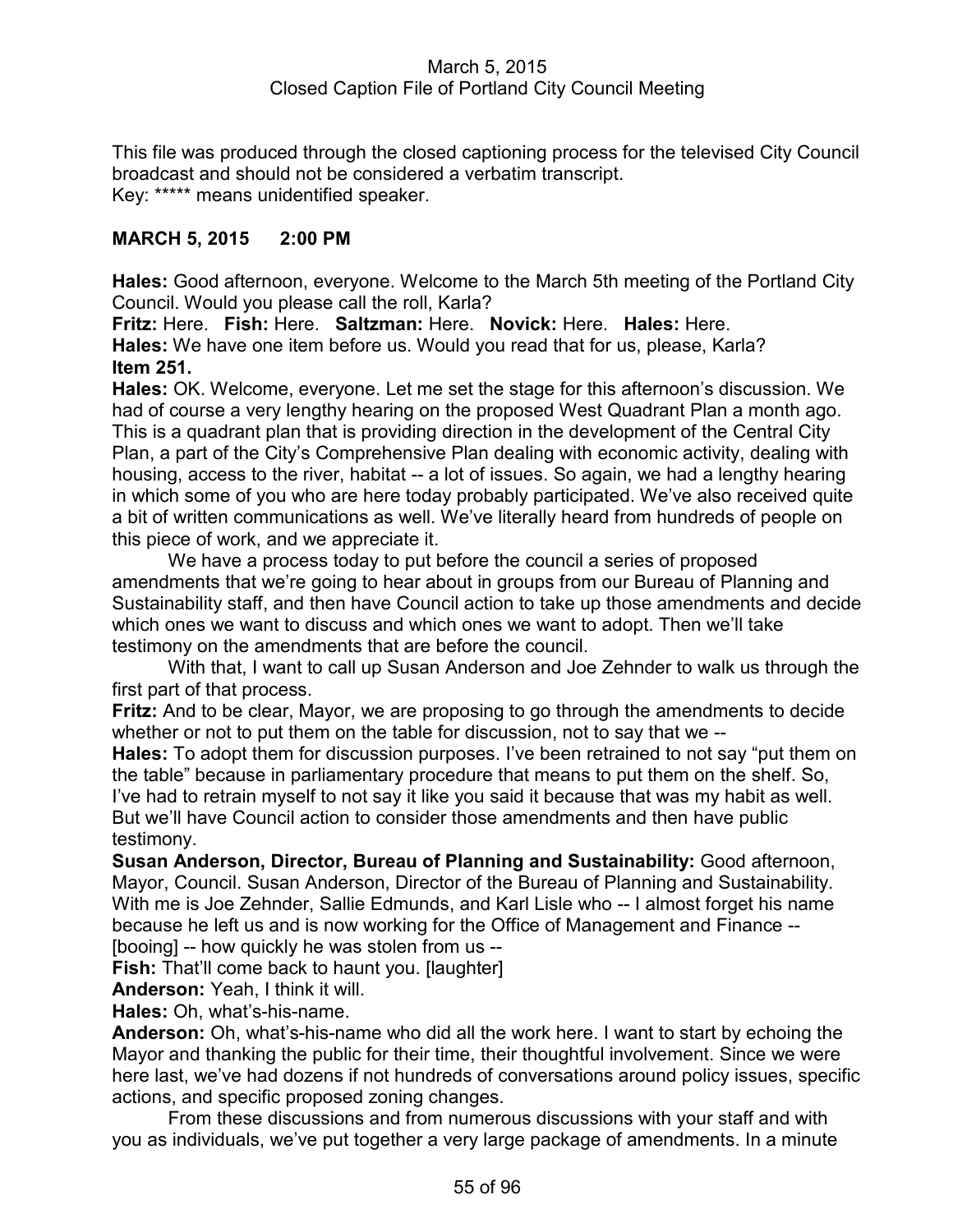we'll review them, as the Mayor mentioned. We're going to do it in bundles, and hopefully we've set up a process and documentation there that will make it easy to walk through all of the amendments.

Before we get to that, though, I want to once again remind you all that at this time we are just passing a resolution. It's an interim step to the final Central City Plan. Today's resolution will provide BPS with very specific policy direction. We'll be back in front of you in a few months with a similar resolution for the Central Eastside and then we'll merge the quadrant plans together, come back to you with the overall Central City Plan, and that's when you'll adopt it by ordinance and including the zoning code recommendations at that time. If there's any questions about the process?

**Fish:** I just want to do a thank you before we get started. We all have our cheat sheets that you've prepared. And there may be some people wondering how we square this with our policy on paper usage in the climate action plan, but it's actually set up this way so I can read it. I just want to thank you for setting it up in such a logical way and also using fonts that I can read. I appreciate that.

**Anderson:** I'll hand it over to Joe.

**Joe Zehnder, Chief Planner, Bureau of Planning and Sustainability:** OK. This will be very brief. I'm Joe Zehnder with the Bureau of Planning and Sustainability. We're talking about the West Quadrant today, shown on the map. It's the westside of the Central City - the side of the city west of the Willamette from the Pearl District north, South Waterfront in the south, and Goose Hollow in the west.

It's an adoption of the policy direction plan by resolution. We're going to come back to you -- as Susan said -- later with the adopting and implementing code, so some of the direction today you're giving us is just sort of provisions to build into that code, and we will come back with options.

The way the testimony is organized -- you just saw the document from Commissioner Fish. It's all the amendments that we got from City Council offices and the testimony organized into five sort of groups. We have a group on the Willamette River environment and parks; we have a group on building heights and step-down to the river; we have a group on required residential development overlay -- mostly this is in the Goose Hollow; a miscellaneous group; and finally the last group are changes to the action tables, and those really focus on changes to either timing -- moving it up or moving it back in terms of when the implementation action might take place or who the implementer or the lead implementer is. So, that's what is in your package.

The table itself identifies the source of the proposed amendment as you read across from right to left; the location in the plan for the specific reference -- and all these are based on the West Quadrant Plan document that was distributed to you at your first hearing; proposed language that is the amendment; and then on the far left in staff's recommendation -- the reasoning and staff recommendation; and on the far right side is a box that says discuss or not. And the Mayor is going to lead us through the process of identifying which of these to discuss individually and which to consider as consent.

The second document for today is this 8.5 by 11 West Quadrant Plan additional amendments. And here, we have seven additional amendments that came in after we made the big documents. I want to make sure you have all the paper. So it will -- it says West Quadrant Plan additional amendments.

**Hales:** Let's make sure everybody has that.

**Fish:** I'm not sure we all have that.

**Hales:** Karla, do you have those?

**Zehnder:** We'll have extras here. We'll get some from outside to make sure everyone has one.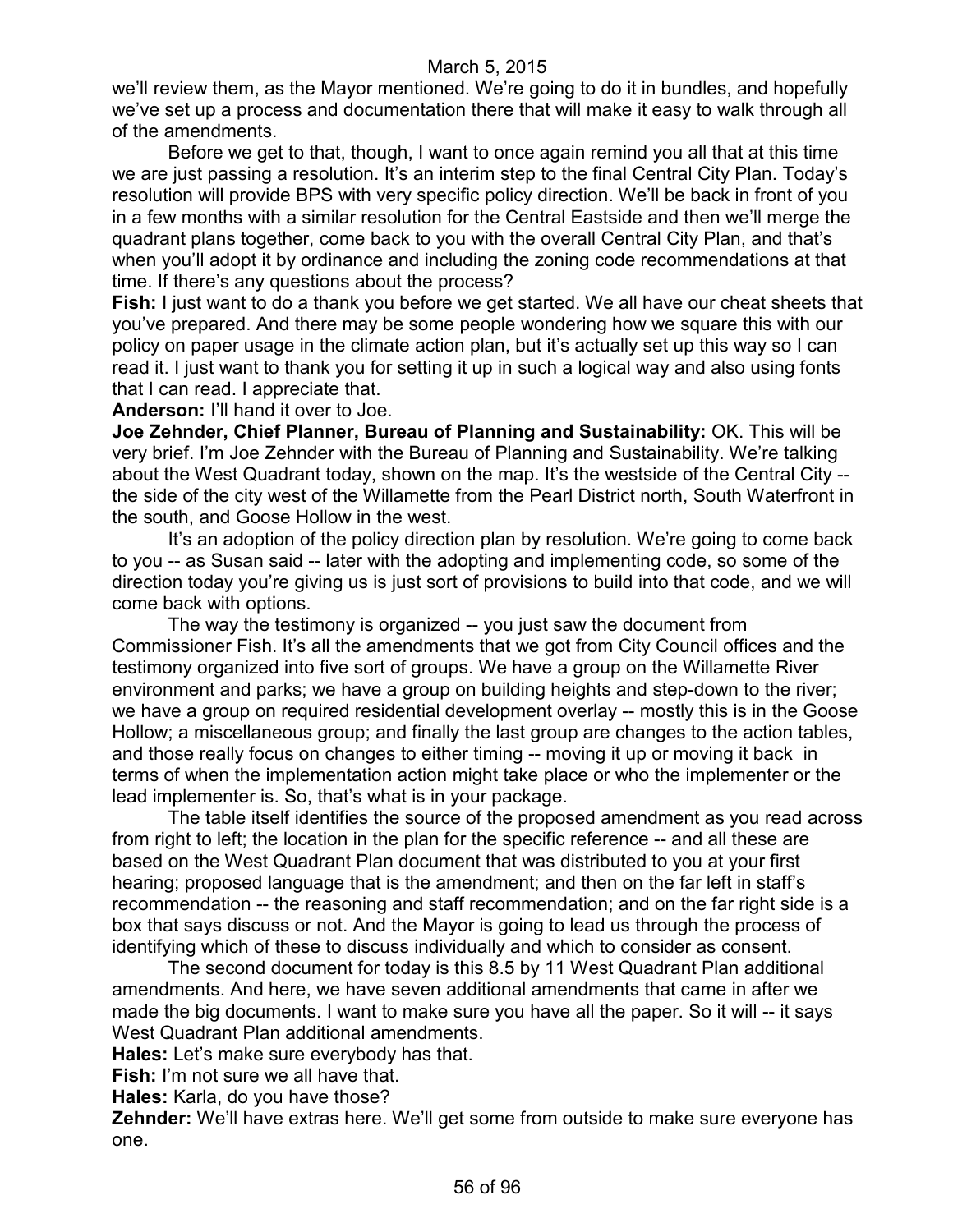**Hales:** Ah, there we go. Let's make sure we have enough of those. Others need those as well.

**Anderson:** These are ones from this morning, predominantly

**Zehnder:** There's seven amendments on this list, as you'll see when it comes. And these were brought -- like Susan said -- they came in in the last couple days after we had already prepared the other sheet.

Just to get a sense of what's in this package, you'll see there's a proposed amendment directing staff on the development of a new bonus system proposal to bring back to you all. There's reiteration of the no net loss of housing policy. There's some discussion of the reconfiguration of the Morrison bridgehead ramps and a freight movement. And then once again, there's a couple that are just changes to the action table timing and implementers. So, it will be the same drill. Some of those you may want to discuss, some you may feel like you can go on the consent list. With that, I'll turn it back to the Mayor.

**Hales:** OK. So, let's start stepping our way into this, and that is we again -- in both of these -- so, we should consider these as a package for purposes of taking action on the consent list. Right?

**Zehnder:** Correct.

**Hales:** The ones that are not checked, and therefore the staff does not believe that the council wants to discuss. The ones that have no check on the word "discuss" -- we believe that those amendments are consensus amendments based on the hearing and on Council discussion during and subsequent to the hearing.

**Fish:** I move that package as package consent A.

**Hales:** OK. And is there a second to that?

**Saltzman:** These are the ones that are not checked?

**Hales:** Not checked.

**Novick:** Second.

**Hales:** Does anybody on the council want to remove anything from that consent list and discuss it? Because we can do that and then take action on the remainder. Again, I know there's a long list here, but we believe that there are no issues that Council members want to discuss on all those that are not checked.

**Fish:** And Mayor, just to be clear, we've been given in advance of this hearing -- the cheat sheet. We've also been given individual briefings on the ones that don't have a check, which just means the bureau does haven't an objection, they're not aware of an objection, so they have presented them as a potential for a block of consent items. But now we have a chance to scrub that to see whether we want to take something up. **Hales:** Right.

**Fritz:** And for those watching at home who may not have access to -- don't have access to this document, the three that are not -- being proposed to be adopted on consent are a set of action items for affordable housing specifying pretty much our current policy, one to remove the Water Bureau and Portland Bureau of Transportation from the interagency team proposed to provide coordinated environmental permit review streamlining, and then also to delete an action item from this Old Town/Chinatown section because it's the same as one in the Central City section.

**Hales:** Any further discussion about that? So again, for those of you who are following this process, we've got this long document with amendments one through 72, plus this document from today that are amendments A through G. And if we pass this motion, we will have adopted the amendments marked with no check mark under the word "discuss" and those will be before the council for deliberation today. Some of those amendments change things, some of them don't change things, some of them change language, but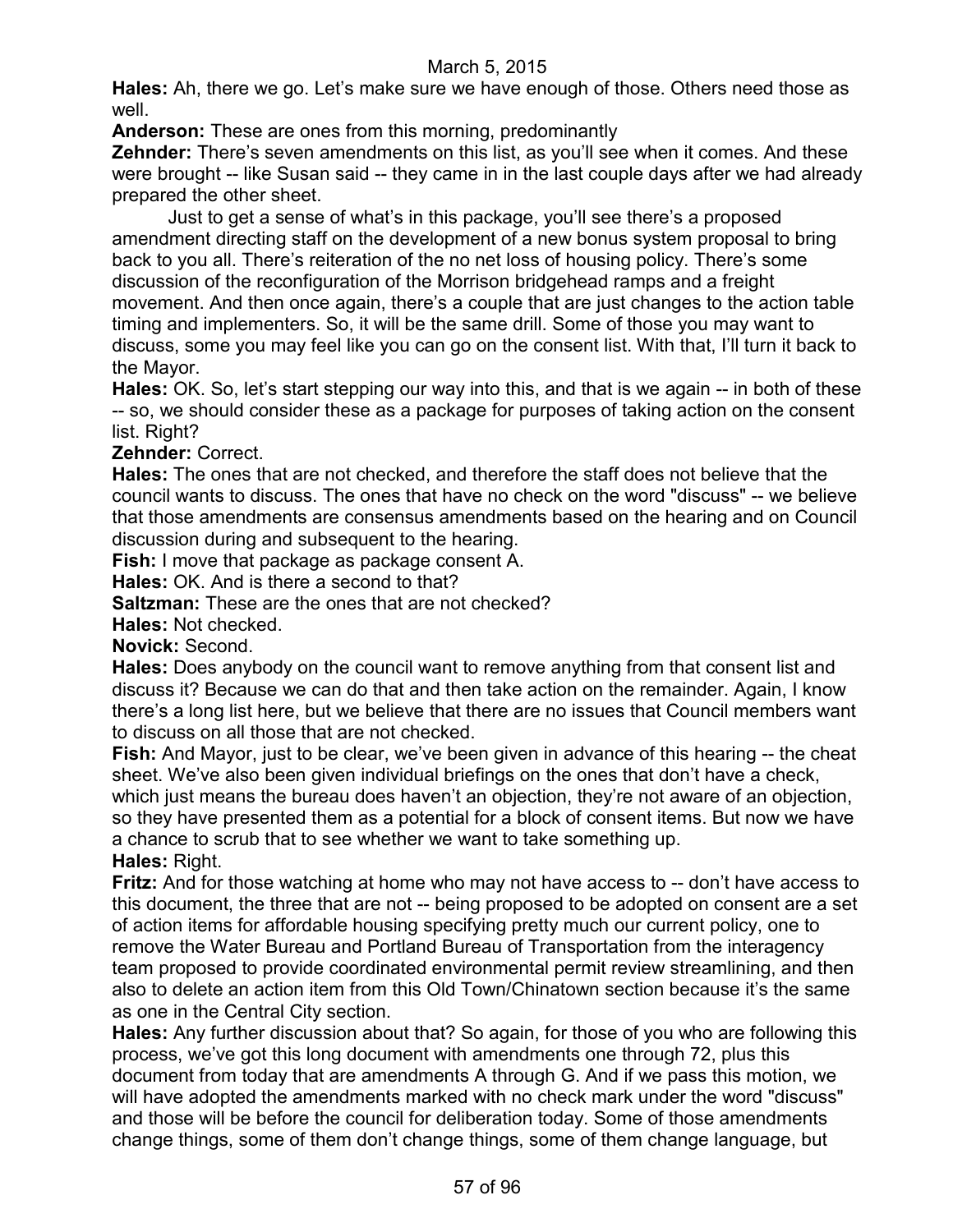that's the action that we'll be taking by this vote. All comfortable with where we are and ready to move forward on that vote? OK.

**Fritz:** What about where the bureau doesn't agree with the amendment but it's not checked for discuss?

**Hales:** That means we're not adopting that amendment. Right? **\*\*\*\*\*:** No.

**Hales:** Sorry.

**Fritz:** So for instance, number 22 -- that's one of my amendments on Waterfront Park. And BPS recommendation is staff does not support, but then the box is not checked to say that we're going to discuss that.

**Anderson:** The way it works is that if we didn't check the box, we're suggesting you would not like to discuss those items. In some cases, we've agreed and in some cases we've disagreed with the recommendation. And we've gone and talked to your offices about that, so the question really still before you is, are there items that we did not check that you still want to pull off the consent?

**Fritz:** No, that's -- my question is --

**Zehnder:** 22 is an error. The whole Waterfront Park package -- there's a number of those were supposed to be checked, Commissioner. So, we missed 22 -- it should be checked as well. The same as 18. There's several of them that are related to Waterfront Park that we wanted to discuss.

**Hales:** 18 is checked on mine.

**Zehnder:** Right, and 22 should have been checked.

**Fritz:** And 24 is checked. I just want to make sure where this there's a disagreement between the request and the Bureau of Planning, we're going to discuss all of those.

**Hales:** We're going to discuss those, right.

**Fritz:** Not just taking one side or the other without discussion.

**Hales:** Correct.

**Zehnder:** That was our intent.

**Fritz:** Thank you very much.

**Hales:** So, we're checking number 22 then so that we can discuss it. Alright. Thank you. So again, any further questions or concerns by the council before we adopt the BPS recommendation?

**Ian Leitheiser, Deputy City Attorney:** Mr. Mayor, sorry to interrupt. It's possible that the council might want to consider -- just to clarify -- moving and introducing each bundle, and then that's enough to get it I'll say on the table for consideration, and then save an actual vote until after the hearing and discussion.

**Hales:** OK. So, we're approving for consideration.

**Leitheiser:** Correct.

**Hales:** The motion is to approve for our consideration the consent list --

**Fish:** Package A.

**Hales:** Package A, amendments that we're not going to discuss further at this point. **Leitheiser:** And that's sufficient for now.

**Hales:** Thank you. Alright? Roll call then, please.

Leitheiser: Sorry, I think I wasn't clear. By sufficient, I think we don't necessarily need a vote on the amendments at this point. They can be introduced, seconded, then they're before you for consideration and then you can move forward.

**Fish:** You know, we often have the vote in any event, by sort of -- by practice. Is that redundant?

Leitheiser: Well, no, it's not necessarily redundant. I think it just leaves open the possibility if something develops in the course of the discussion then you can revisit the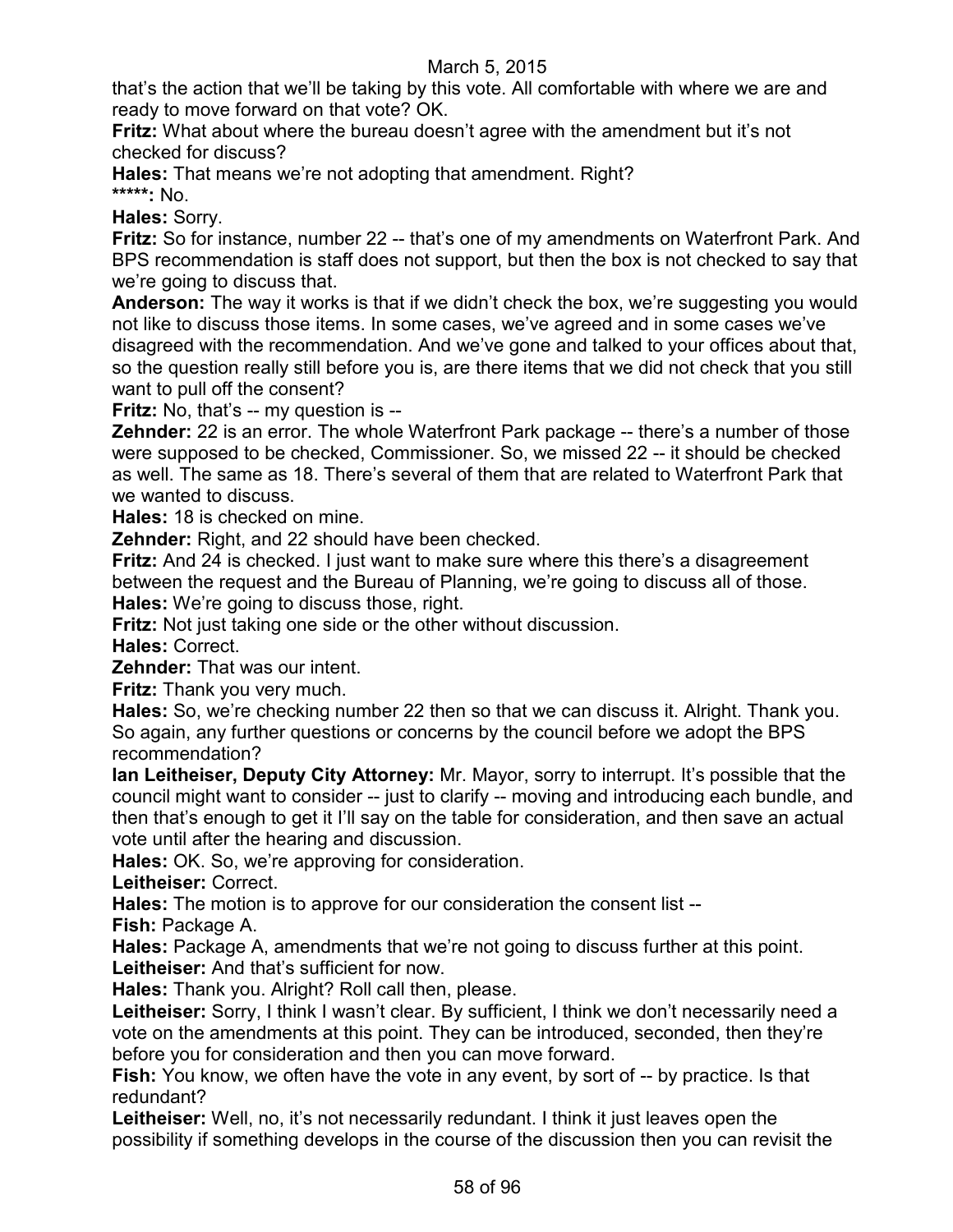amendments and you won't have actually voted to adopt them if you don't vote now. Does that make sense?

**Fritz:** And I think it's clearer for everybody who is waiting to give us their opinion that without voting -- if we don't vote on it now. Otherwise it could appear we've already made up our minds on that --

**Leitheiser:** There's that, too.

**Hales:** The only other concern -- I'm sorry, go ahead, Commissioner Fish.

**Fish:** I think that we may also be dealing with the difference between a resolution and an ordinance. Because what we typically do is adopt an amendment -- and we're going to say lay it on the table because it's a more common sense knowledge, even though the Mayor's correct and it means we tabled it -- and then take testimony on it. But as long as the public understands we're putting this package before them for consideration. **Hales:** Right.

**Fish:** And if a second is sufficient, you told us that's enough.

**Leitheiser:** I think it's sufficient at this point.

**Hales:** OK. Then we'll consider that on the table for discussion -- I'll go back to my old language because we were just told that we can. Again, later we're going to take public testimony on the amendments that are before the council -- only on amendments before the council. OK.

Then our next step is to start taking up Council discussion of the amendments that have been checked for discussion in groups. And after that, we'll see if there are any additional amendments from members of the council that people want to propose. OK? So the first group deal with habitat issues, and they are amendments number 7 through 11, right?

**Zehnder:** Correct.

**Hales:** Why don't you walk us briefly ask you to go through those, Joe?

**Zehnder:** I'm going to ask Mindy Brooks to join us. And I'm going to advance this -- here's a graphic of the Central City to support the explanation. Take it away, Mindy.

# **Mindy Brooks, Bureau of Planning and Sustainability:** Good afternoon,

Commissioners. I'm Mindy Brooks with Bureau of Planning and Sustainability.

Amendment 7 through 11 on the table are a package related to fish and wildlife habitat improvements in the central reach. And as Joe just said, the map on the screen represents the full habitat strategy there.

The package of amendments includes three parts: an updated policy, a clarified target, and three actions within this reach. I want to let you know that we worked closely with Bureau of Environmental Services to develop this package. The first thing we did was we removed the numeric target from the policy language.

**Fish:** Can I just be clear -- when you say you worked with BES on the package, you're talking about the revised package that's before us today?

**Brooks:** That is correct, yes. So, the first step is we removed the numeric target from the policy so the policy language -- and that would be number 7 -- reads like a policy.

And then secondly, we moved that numeric target from the riverbank enhancement and restoration memo that was locale in the back in appendix C -- we pulled that up into the body of the document so the target know reads to enhance 2.4 miles of riverbank and restore at least five shallow water areas in the central reach with at least two sites located on each side of the riverbank. So, that target would now be within the body of the document.

And third, we drafted three actions that would achieve that target. The first action is an overarching action, and it's to develop an action plan to enhance and restore fish and wildlife habitat. We expect that to take about two to five years. But we want to start on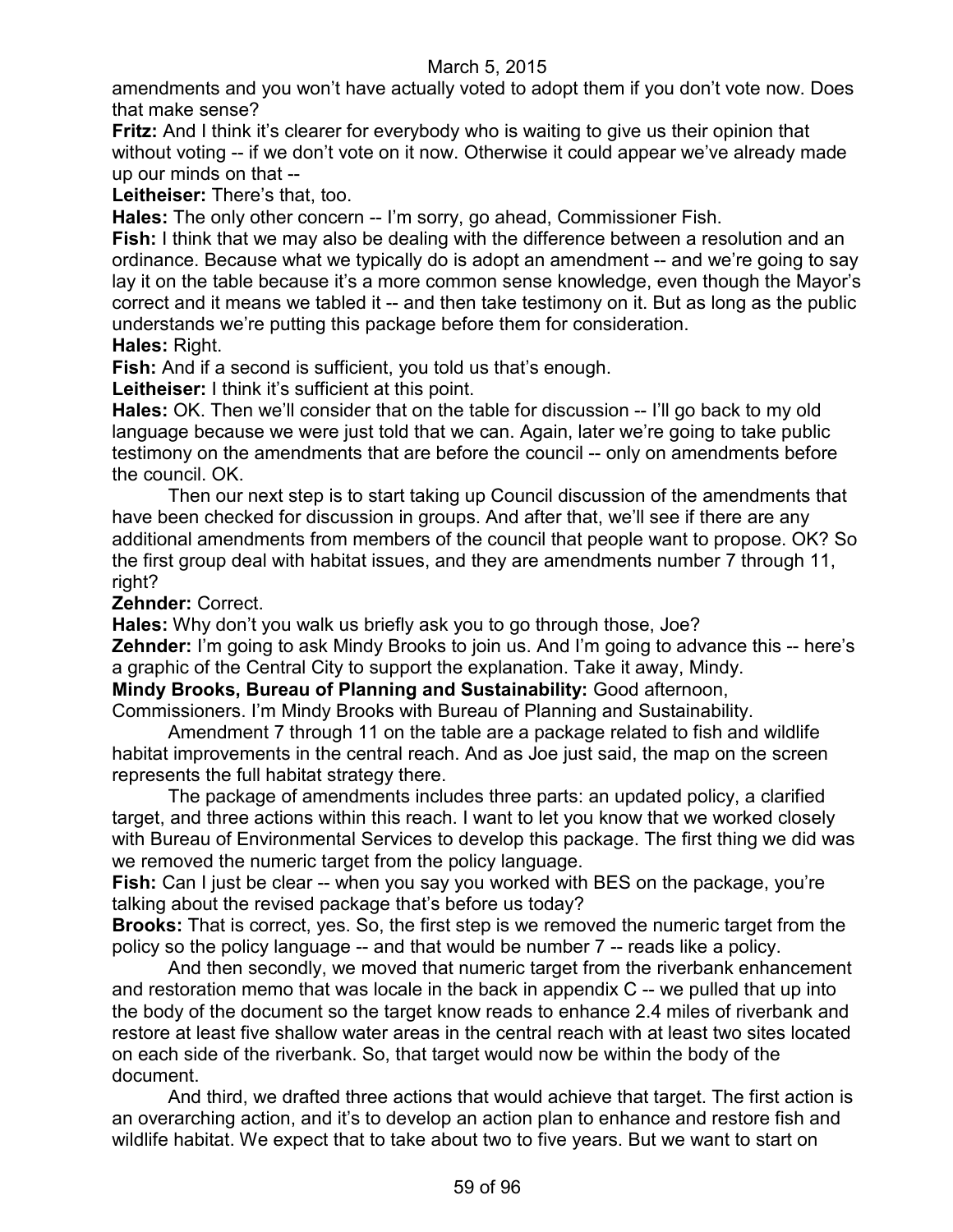something sooner, so the second action is to perform a feasibility study on two locations in the central reach. The third action is actually to choose one of those -- the most feasible of those and design and actually implement the project.

So, staff feel this package will improve fish and wildlife habitat in the near term and set up an approach to achieving long-term targets. That's a quick summary. I would be happy to take questions you have.

**Hales:** Questions on this package?

**Fish:** So Mayor, are we going to call 7 through 11 its own cluster?

**Hales:** Yes.

**Fish:** We're going to call this package B?

**Hales:** We can. I like that. Package B is the habitat group that's just been described. Do you want us to take a motion on each of those as we proceed?

**Fish:** Well, let's take up a discussion on this. So, let me just offer by way of commentary that there's been some extensive conversations between BPS, BES, your office, and others over these. I am the Commissioner-in-Charge of BES, and these are now a total of five items, and I -- on behalf of my bureau, we concur in the BPS recommended changes on all five.

**Hales:** OK.

**Fish:** And I would move this as package B.

**Fritz:** Second.

**Hales:** Any further discussion on putting this package on the table with the rest? OK. Done. That's before us as well. Now, let's move to package C, which is the Waterfront Park amendments 18, 24, and 69. Correct?

**Zehnder:** 18, 24, 22 -- we just added -- 57 and 69. And I'll ask Debbie Bischoff to join me to explain the thrust of this package. Thank you.

**Debbie Bischoff, Bureau of Planning and Sustainability:** Good afternoon, Mayor and Commissioners. Debbie Bischoff, Bureau of Planning and Sustainability.

These four items are related to Waterfront Park. One is related to the master plan update and the timeline that it would happen. At this point, there was a recommendation for changing it to six to 20 years from Commissioner Fritz and Parks.

We heard a lot of testimony and a lot of public discussion through our stakeholder advisory committee and at public events and meetings that this is a high priority, and we would recommend as staff retaining the two to five-year timeline for updating it, recognizing that the funding of such an endeavor would need to be accomplished.

On 22 -- the one that we just took off consent -- that is one that talks about creating visual cues from street corridors, attracting people from the district to the park, and it is one that again was recommended to be -- it goes with the Waterfront Park master plan update. Again, the timeline is the question at hand here. As is the same with item 24, which looks at incorporating plantings at Waterfront Park -- and I think we as Bureau of Planning staff feel this particular action is not meant to be all along the Willamette, it's meant to be focused -- it's part of the downtown district plan and focused on Waterfront Park. And again, the timeline issue is still the same there.

On number 57, I think is another one that we were related to the park. This one involves the Willamette greenway trail, and this is one where both we've heard from the Commissioners-in-Charge of Parks and Transportation. It's about improving the Willamette greenway trail to reduce user conflicts, improve access, etc., and access to the river and within will trail area.

This one we recommend that both bureaus be co-leads because there are portions of our Willamette greenway trail that are not within the park itself and that are in the right-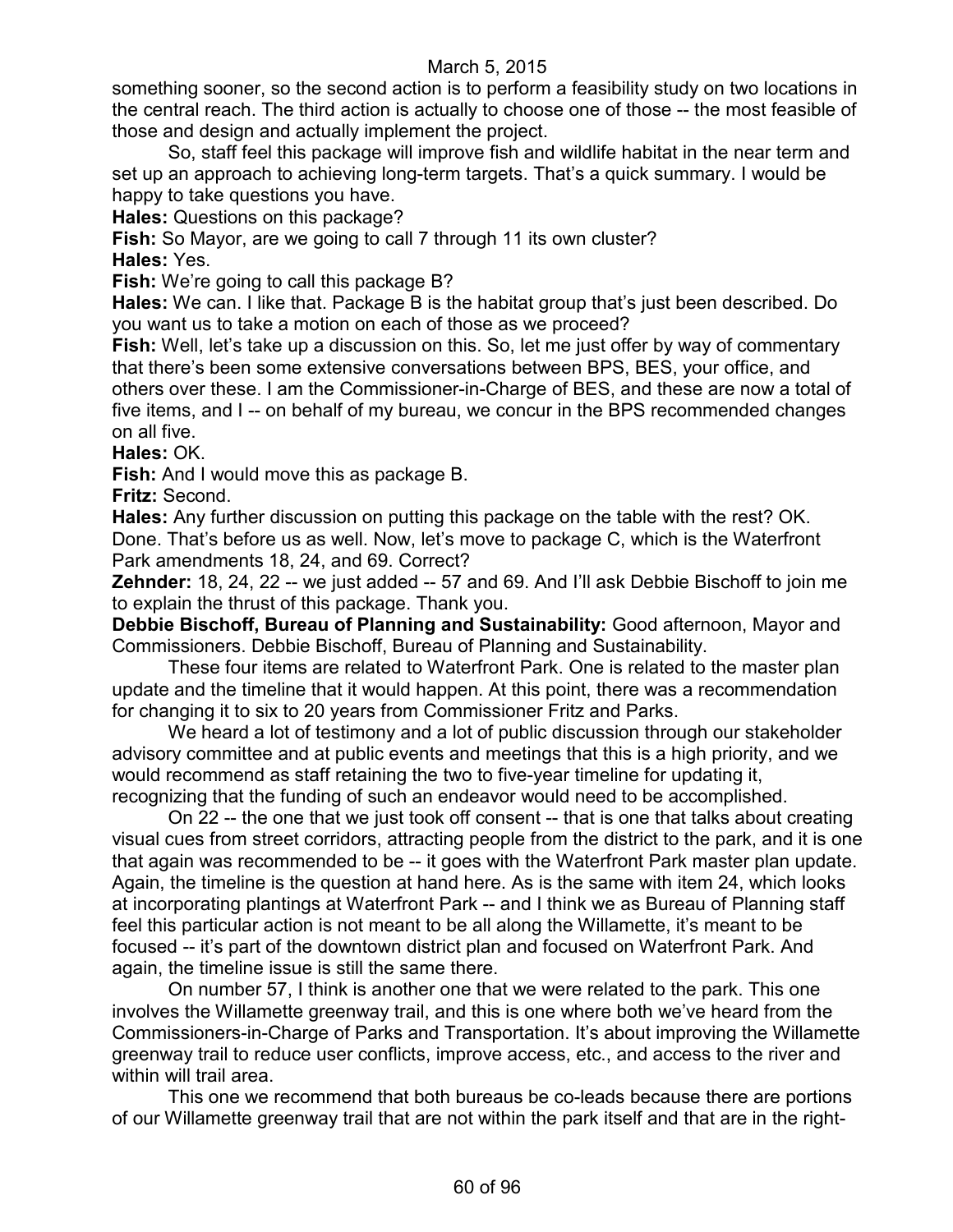of-way. Examples would be around Centennial Mills and also around 4th and Caruthers in the southeast district.

And then the last one is 69, which is one that we are now -- if you look at the amendment sheet that was handed out today, it's item G. And after further review and discussion with both office of Transportation staff and Parks staff, we realized in looking at this plan that this action is covered by central citywide action WR1, and also another Old Town/Chinatown transportation action TR4. So, we feel the TR5 is no longer necessary. And I'm happy to answer any questions you might have.

**Hales:** So the number 69 is no longer necessary, right?

### **Bischoff:** Correct.

**Hales:** It's been encompassed in the action we took in G. OK. So, first we want to see from these other four. Do we want to unbundle those or take them as a group? **Fish:** 18, 24, 57, and 69?

**Hales:** 18, 22, 24, and 57, right?

**Fritz:** If I might just speak to them. I recognize that the Waterfront Park master plan was something the community was very much wanting to get done within two to five years. We don't have the funding to do so within the five-year plan for Portland Parks and Recreation. And even if we did, the problem -- is we have a master plan that we haven't implemented. The problem is we don't have the money to implement the current plan, never mind a new plan. So, it's really important to me to be clear about what we're promising and we have to look citywide at where we're putting our Parks resources.

Yes, I understand that if the downtown -- if the folks who were involved in this planning process have one parks project they'd like to do, the Waterfront Park master plan would be their top priority it sounds like. I have to look citywide. We have 13 parks in East Portland that don't have any master plan and funding for just two or three of those to get a master plan. And so, it's -- we're not going to be able to get to this in the time frame that was requested in the plan.

**Fish:** Could I better understand, Debbie, your staff's view on this? I recognize that Waterfront Park serves the whole city, so this is a citywide issue and we can debate whether it's also an equity issue -- but it ultimately is a funding issue. And since we are trying not to commit to things that we can't fund, how do you reconcile the more aggressive timeline that you're recommending with Commissioner Fritz's concern about the resources to implement it?

**Zehnder:** If I could jump in, I think the Waterfront Park and its improvement and its role -potential role, current and potential role -- in the life of the Central City or the West Quad was a major topic of discussion.

I think it's fair to say that people latched on to updating the plan as a way to start action, but the Commissioner is right, we do have a plan and haven't been able to implement it. So, even more aggressively seeking -- in the spirit of the SAC, where this recommendation came from -- either incrementally or just in pieces improvements to the Waterfront Park consistent with the current plan I think would have met the intent of the stakeholder advisory committee as well. So, it's not -- they latched on to doing the plan as a way to cause action. If there were other ways to cause action to move forward to start to see improvements and increase the utilization of the park that was really I think the desire, that would be also consistent.

So, I don't know that it would be -- their recommendation was redo the plan. I don't think that was necessarily informed by an inherent belief in the inadequacy of the current plan, I don't think they got into it that deeply. But they wanted -- they felt action in the park and improvements to the park was an important part and sooner better than later.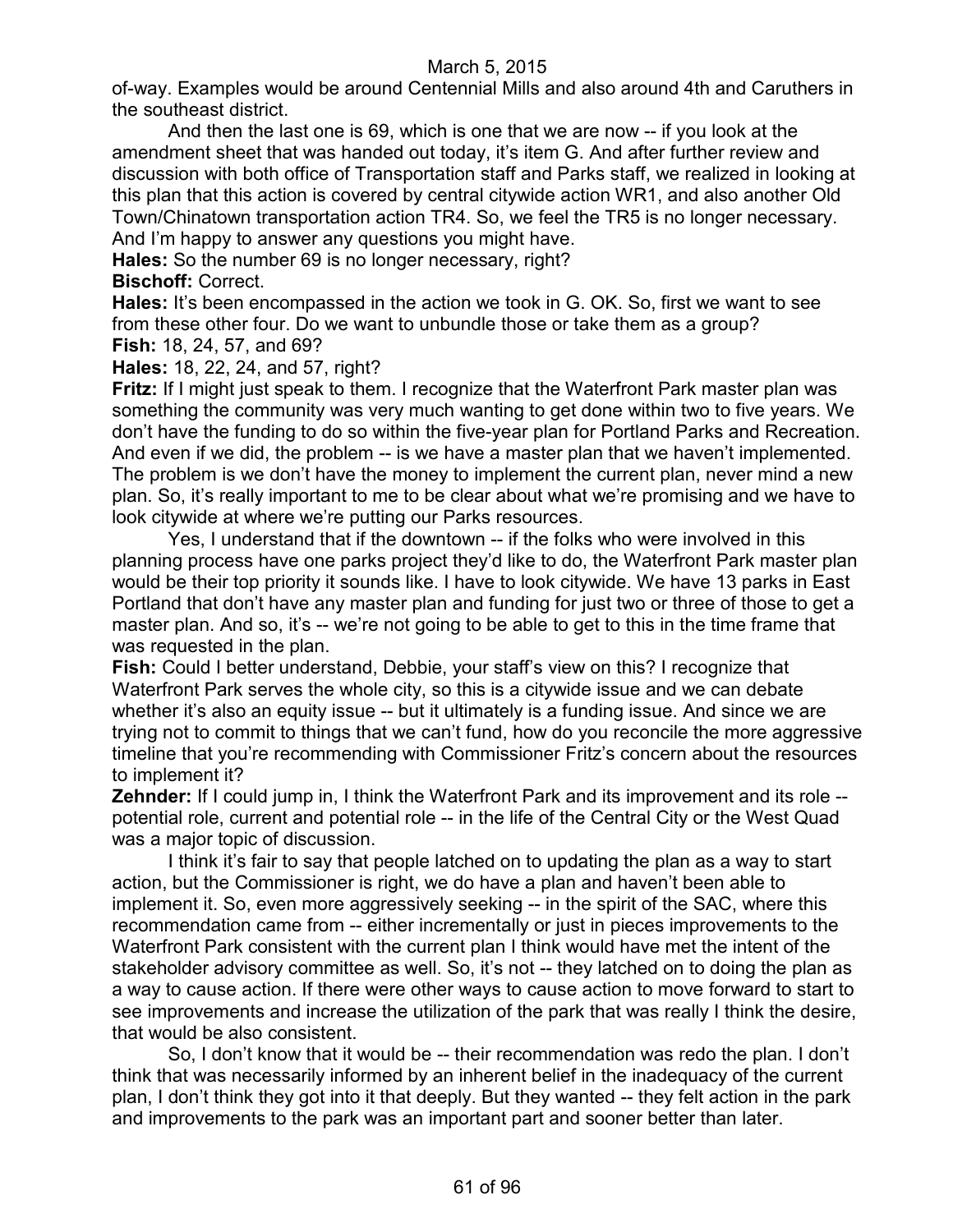**Fritz:** Mayor, Parks Director Mike Abbaté is here, could I ask him to come forward and just give his perspective?

**Hales:** Sure.

**Mike Abbaté, Director, Portland Parks and Recreation:** Thank you, Commissioner, Mayor. I think actually Joe said it quite well. There is a master plan for Waterfront Park that was completed in 2002 with action items beginning in 2003, and it hasn't been implemented. And so many of the ideas I think that drove that plan 10 years ago are still current. For example, creating better access to the river, paving some surfaces so that we

could support events with minimal impact -- a number of ideas -- lowering the seawall, creating closer access to the river -- all of those things are in the plan, there's just never been follow-through in terms of funding implementation.

**Hales:** So, the reverse question I would ask you -- because I understand the Parks Bureau's perspective on this, but Waterfront Park affects a lot of entities other than just the Parks Bureau. So, what's the harm in updating the plan even if we haven't implemented a lot of it?

**Abbaté:** I don't know that there's harm. I mean, it would be an expenditure, Mr. Mayor. I think those interests had input into this plan, the plan that was done in 2002. And even going back and checking to see -- as Joe said -- is there inherent belief there's shortcomings in the current plan?

**Fish:** Mike, what would it cost to update this plan -- ballpark?

**Abbaté:** Well, I think it's probably \$250,000, \$300,000. It's a major, major effort primarily because of its interest, its significance in the city, the number of folks that would want to have a say.

**Fish:** The two issues that often come up around master plans and parks -- one is the cost and two is the bandwidth issue. And you've got other things in the queue. Which is a more significant -- if money was not an issue, if the Mayor announced that he's going to fund it out of one-time money, what's the bandwidth issue for you?

**Abbaté:** Well Commissioner, if funding is meant to include the staff required to develop a plan --

**Fish:** Take money out of it for a second so we have a sense about the capacity question falling on your shoulders.

**Abbaté:** If there were no additional funds and we were asked to take this on, it's a very major effort which would mean that we would have to postpone some planning efforts that we currently have underway.

**Fish:** And if you got supplemental funding for this project in the next five years, does that change the equation?

**Abbaté:** Certainly, yes -- because we would be able to hire the staff that could run contracts.

**Fritz:** But we would still be at the same place at the end where we wouldn't have the money to implement the plan.

**Hales:** That's often the case with master plans. I'm troubled by that at a level that I want to get them all done, but I'm troubled by waiting much longer to update this plan personally because I think I see other things happening either in other bureaus or by other ventures. I believe we're going to build the James Beard public market in the next five years -- in fact, less than that if people in the room have their way. I think we might implement parts of the City's bike plan -- particularly the part that affects Naito Parkway -- sooner rather than later. So, having this plan updated to reflect those changes or to be congruent with the increased likelihood of those changes to me seems like planning work we ought to do. This year -- maybe soon, I hope. So, I think it's waiting six or eight or 10 years to update the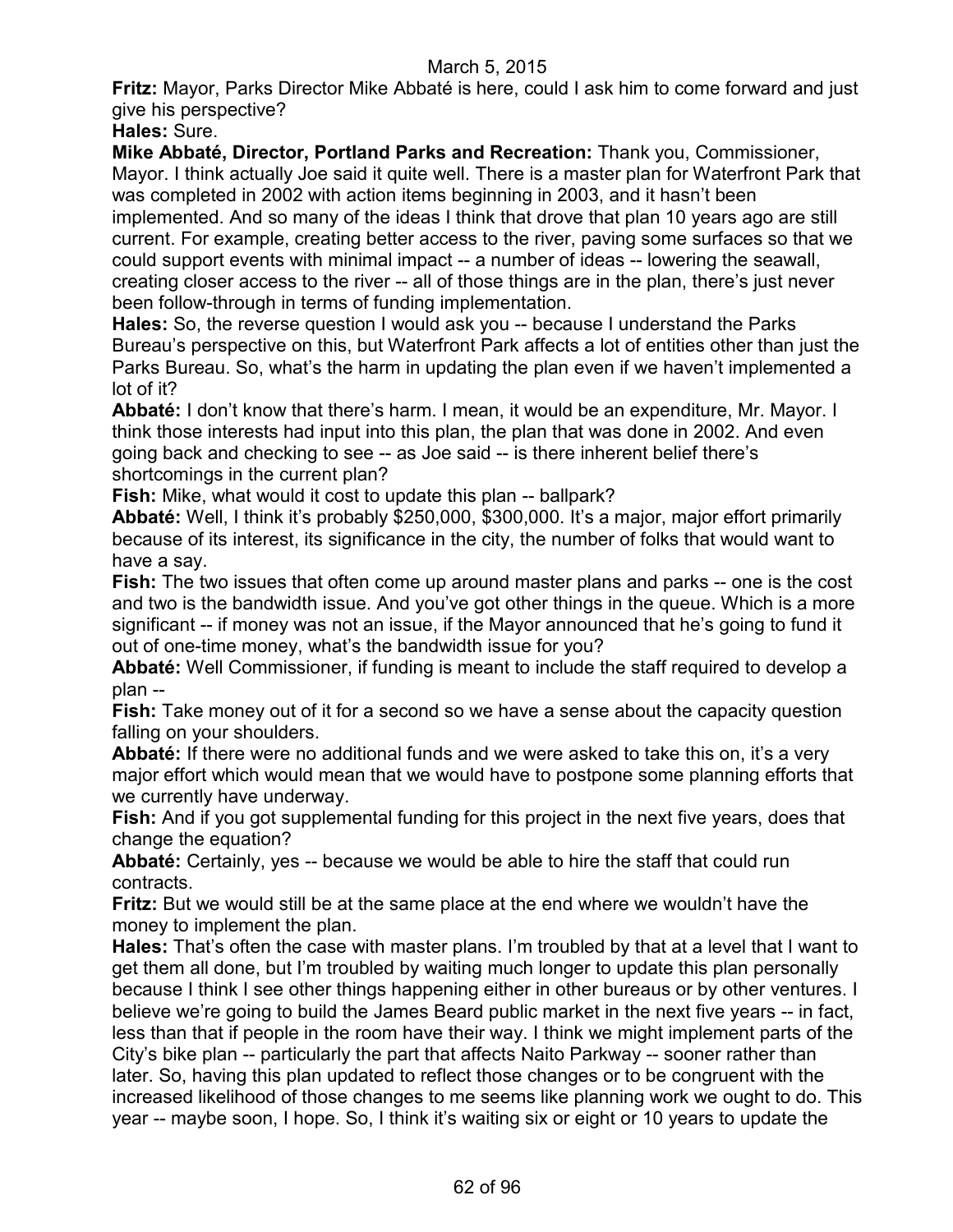plan is -- troubles me as just too long, given how dynamic this part of the city appears that it's going to be in the near term.

**Fritz:** We haven't yesterday heard the inner southeast quadrant plan, where there's a huge need for parks planning. We know of our problems in East Portland. If there was going to be \$300,000 of one-time money, I would actually put it toward fixing the Charles Jordan Community Center roof -- which we've been sued because it's leaking so badly that people slip on the slippery floor -- rather than doing another planning process where we don't have any foreseeable way to pay for the improvements.

**Hales:** I don't know if any foreseeable is quite as bad as it is. I hear you, I understand the concern but I think this is an area -- my personal opinion -- where we need to be ready for change. OK. Others in this package that we want to discuss? Other individual items? OK. We haven't put these on the table yet.

**Novick:** Actually, Mayor, I have a question. Does it make no logical sense to divide these up at all for or could one draw some distinctions? Because for example, it seems likes on item 24 there's a timing issue but there's also an issue whether instead of improve habitat by strategically incorporating native plants and trees in Tom McCall Waterfront Park, we add the words request "and along the Willamette." And it seems to me that's a slightly different question than the timing issue, but I could be wrong.

**Anderson:** Part of this is I don't think we need to vote at the very end on all of these as a package. You could pull one out and say, "well, I agree with these two but I want this one separated out" when you're at the very end. But we wanted to package them together, especially for discussion by members of the public being able to come in and talk to several at one point.

**Fritz:** And given that many of these amendments -- certainly the dozens I put on -- were only announced last week, it seems unreasonable to expect that we're going to able to vote at the end of today's session anyway. We may want --

**Hales:** Well, remember this is a resolution. This guides future planning work. We're not adopting code or capital plans here, we're adopting a resolution that's giving people instructions for the work they're going to do.

**Fritz:** Yes, and I want to make sure that I've had time to fully digest all of the information that I've heard and make sure that everything is -- the Is and Ts are crossed. For instance, I just noticed 21, which was not marked for discussion was our proposal instead of doing the Waterfront Park master plan to develop a plan to improve the Hawthorne bowl area of Waterfront Park. So, I think both staff and our officers are going to want to make sure that whatever outcomes we get to close to the end of today we then come back and make sure they all fit together properly.

**Hales:** Well, let's take that question up later. But for now, you're recommending we first see if there's support for the package and then unbundle any pieces of it after that? **Anderson:** Yes. And I'd reiterate what I think you're saying, Mayor, which is we are absolutely sure there are things in the North/Northeast Quadrant Plan that you adopted, for example, that you were pretty sure of that changed because now we've learned about this. And when we get to the Southeast Quadrant Plan, I'm absolutely sure -- even if we voted next week or two weeks or three weeks from now -- there will be items -- it's very iterative. That's why we're bringing it all back together. The sooner we can move on, I think -- I don't want to be messy about it but I feel like we've been pretty specific in marching through it. **Hales:** Yeah, it's not comp plan language and it's not code, it's instructions to the bureau. We can be close. OK. Is there a motion to adopt this package -- or to put this package on the table?

**Fritz:** Well for discussion, because I want to hear the community has to say. So moved. **Novick:** Second.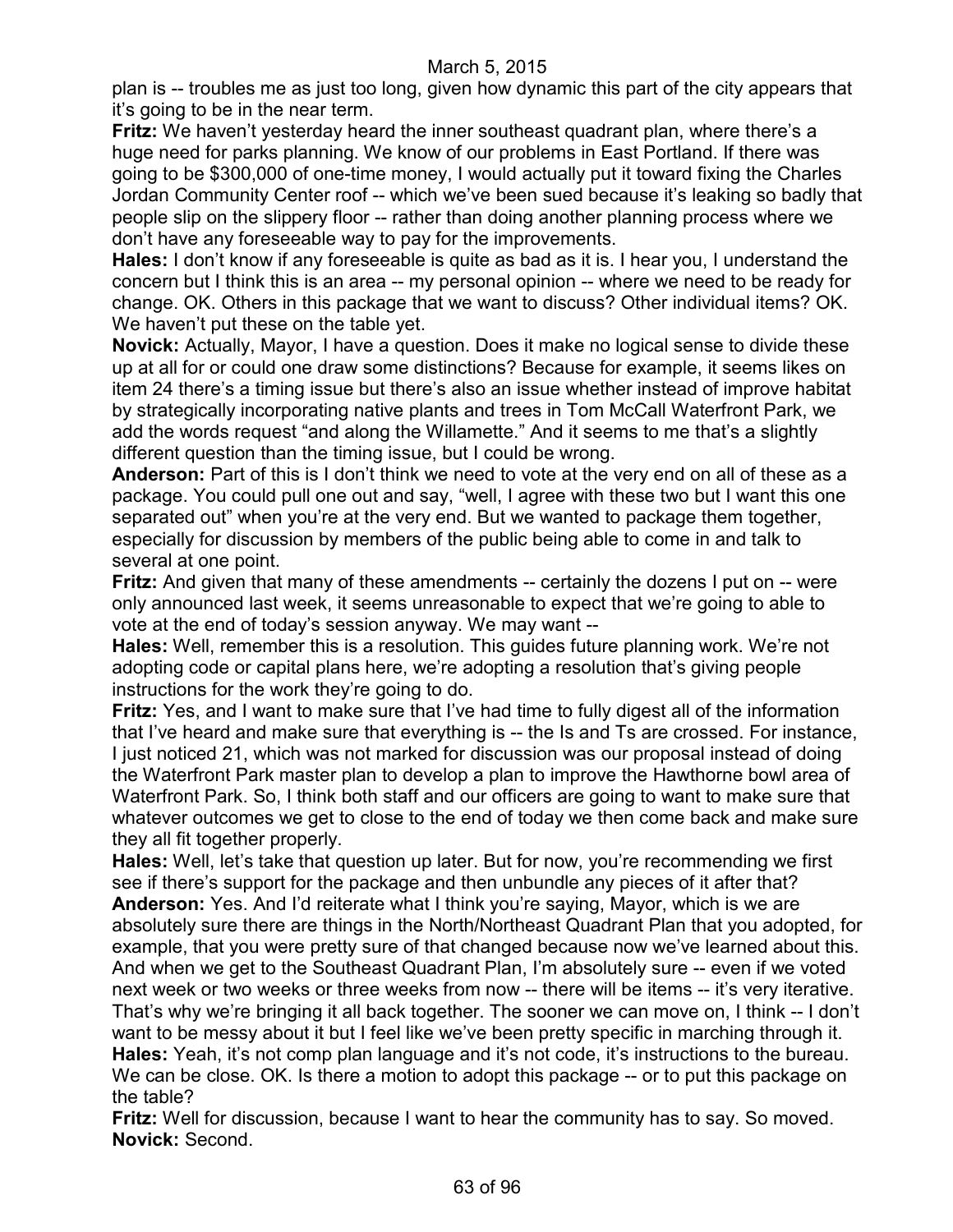**Hales:** Alright. Let's move on to --

**Fish:** Let's call that package C?

**Hales:** Yes. Package C. Package D is the greenway trail.

**Zehnder:** Package D is bridgehead heights.

**Hales:** I'm sorry, that was 57.

**Fish:** What number is that?

**Zehnder:** Number 40.

**Hales:** Yeah, bridgehead heights. Number 40.

**Zehnder:** This one is focused primarily on the Morrison bridgehead and the Hawthorne bridgehead. And consideration of -- those were the two locations where increases over the current height limits were proposed at Morrison to support greater activity and development flexibility and feasibility for an important but a tough site, and it's also the site of the public market. In Hawthorne's case, it was again to provide development flexibility for an area where we have pretty high floor area ratios already, and it also coincidentally is location of the proposed Multnomah County Courthouse that needs some height as well. **Fritz:** Just to clarify, what I should have stated was that I'm just proposing to keep the 75 foot on Naito Parkway. The height increases behind there are not troubling to me, it's just the 75 feet around the off-ramps.

**Fish:** Joe, I have a couple questions. On the proposed courthouse, the County has said they might need to go as high as what?

**Zehnder:** Well, we may be -- 280 is the latest we've heard. We prepared this recommendation on some older information that was 250 is what they were thinking. 280 is what we've heard most recently. They may be prepared to testify today.

**Hales:** OK. Again, the staff recommendation is to not lower the heights on these two bridgeheads. So is --

**Fritz:** Tell me again why you proposed 325 for the Hawthorne bridgehead anyway if they only need 280?

**Zehnder:** The Hawthorne bridgehead already today has pretty high floor area ratios -- up to 12 to one with a bonus. Some are large floor plates, some are small floor plates. What you're trying to do is give the envelope of the building some flexibility, so it actually can sit in there successfully. The kind of program that's allowed by the FAR -- even for the courthouse -- has a difficulty fitting in the height envelope that those particular parcels have because it's actually a little bit of a constrained parcel. So because of the FARs, because of the kind of closeness of what amounts to a -- it's an office core to the riverfront

-- and the fact that most of this area, this particular bridgehead will be developed for commercial uses not residential uses, we thought additional height was warranted. **Hales:** Any more questions about this before we see if there's support to keep it in the package or put it on the package. Is there a motion on number 40? **Fritz:** So moved.

**Hales:** A second?

**Fritz:** Oh, for heaven's sake. We're supposed to be having a public hearing and discussion.

**Hales:** I think we have a lack of a second, Commissioner. So, that one is not in the package. Let's move on to what we'll call package E, which is just number 43. Right? **Zehnder:** Number 43. This is another height-related amendment. Again, basically the Pearl District waterfront that includes Centennial Mill, number 43 -- the staff proposal was to increase allowable heights up to 250 feet from today's height of 175, and to make the ability to access that additional height only achievable through an exchange for enhanced greenway dedication. This is a relatively narrow site, and actually it's pretty challenged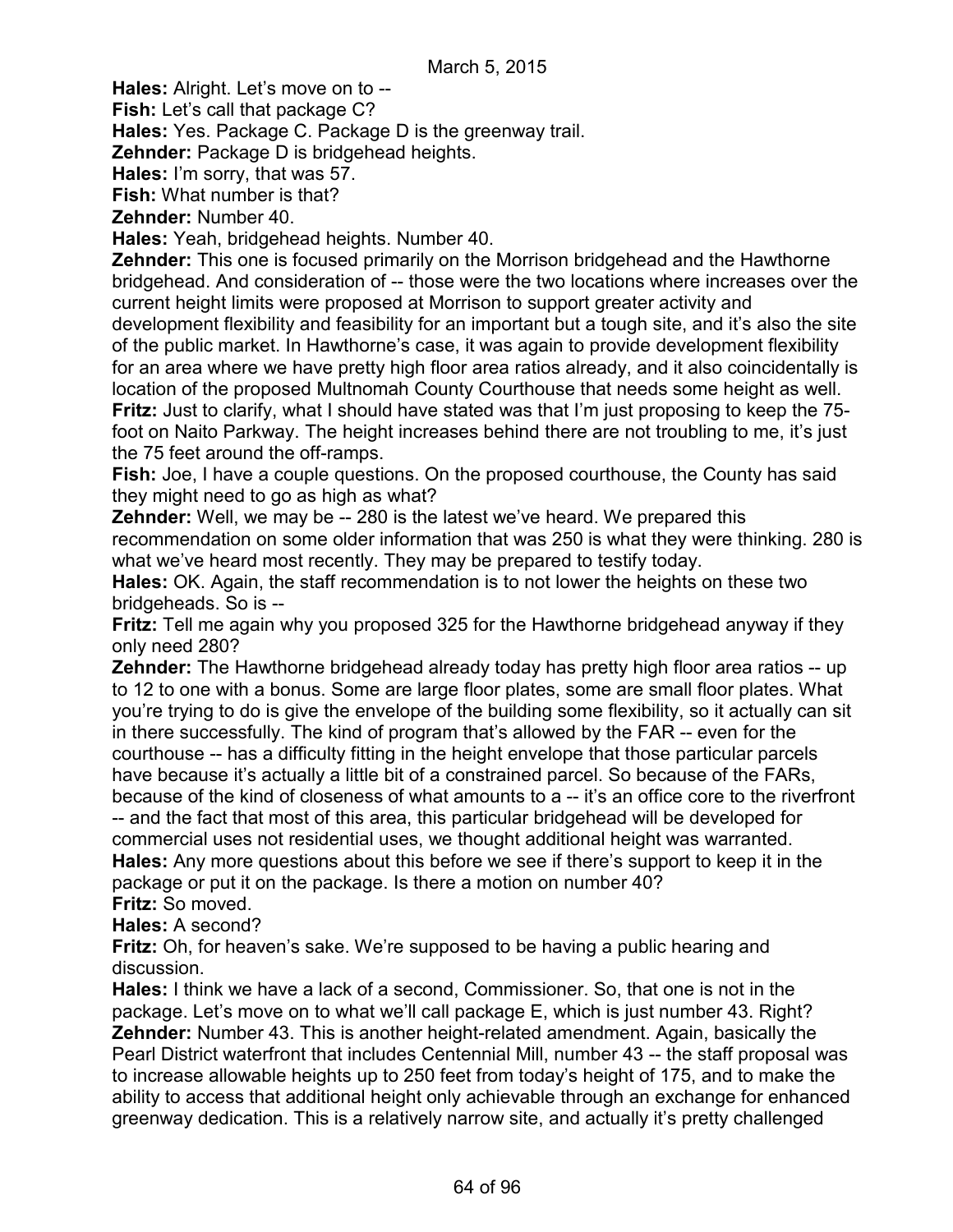site, honestly, and the public access to the greenway there is critically important and in a lot of our plans as a great sort of opportunity for public access to the river.

So, if we can open up additional height that allows greater flexibility in the design and arrangement of buildings on this site and use that as a way to in exchange get a wider or enhanced greenway -- that was the thinking behind staff and a stakeholder advisory committee in supporting increased height in this particular location.

**Fish:** Karla, can I ask you a question? This is the first time I remember where we've been able to look at a PowerPoint and also see someone testify. Is that a new technology breakthrough? [laughter]

**Moore-Love:** Yes, it's new PCM guy, David -- he's doing that.

**Fish:** Let's acknowledge that. Because what often happens you can't see the person testifying, and now we can do both. Just remember, you're now on camera, Joe, when you're doing the PowerPoint.

**Zehnder:** Thank you for that warning. [laughter]

**Hales:** You can put a piece of tape over the -- [laugh] -- so the language there crosses out the words "or provision of greenway enhancements" but is that because we're not any longer going to consider greenway enhancements or because they're otherwise covered? **Fritz:** It's because I thought the discussion we had last time was talking about affordable housing as the main reason for doing bonuses, and preservation of historic resources a secondary one. To me, the greenway issues are not related -- should not be related to the height bonuses.

**Hales:** OK. Square this for me -- help me with some of my own confusion here with item A in our supplemental packet that talks about how we're studying bonuses and transfers overall.

**Zehnder:** Yes, this does conflict with that, and in this way: the new item A is directing us to come back to you all with sort of an economically tested and redesigned bonus system that puts priority on affordable housing, historic preservation, and public open space. **Hales:** And seismic.

**Zehnder:** And seismic. So, this would be a location where what we'd come back is to try to show you what potential -- the feasibility, honestly -- the likelihood of getting additional greenway improvements, public open space improvements on this particular site in exchange for height increases. We're not -- I don't believe we're talking about increasing FAR here. It may be when we bring the results back to you that it shows it doesn't pencil, and that would obviate this kind of possibility. But we want to give it a run and examine it. That's the spirit of this particular recommendation.

**Saltzman:** Is this not in fact diluting our bonuses? I mean, if we want to focus on affordable housing and preservation and seismic, aren't we -- is this amendment [inaudible] into that pie?

**Zehnder:** No, it's actually -- we're bringing back the results of the analysis in May. And part of what I want to show the commission is these kind of trade-offs, Commissioner, that you would be making. Our belief is to have a targeted and successful bonus system, we are going to want to eliminate a lot of the bonuses you can get today and focus them. And what I want to be able to show you all is with a very tight -- what if you just had one bonus? What are the pro and cons of that? And so, it will come back as part of that discussion.

And as I was just suggesting, for our purposes now it's one we want to take a look at. I can't guarantee that it's going to work financially just because of the value of height isn't that much for what we're getting here. Or you may find it doesn't work because you want to devote more attention to other things -- this doesn't rise above the bar as a transfer or bonus that you want to offer. This motion just leaves it on the table for that evaluation when we come back.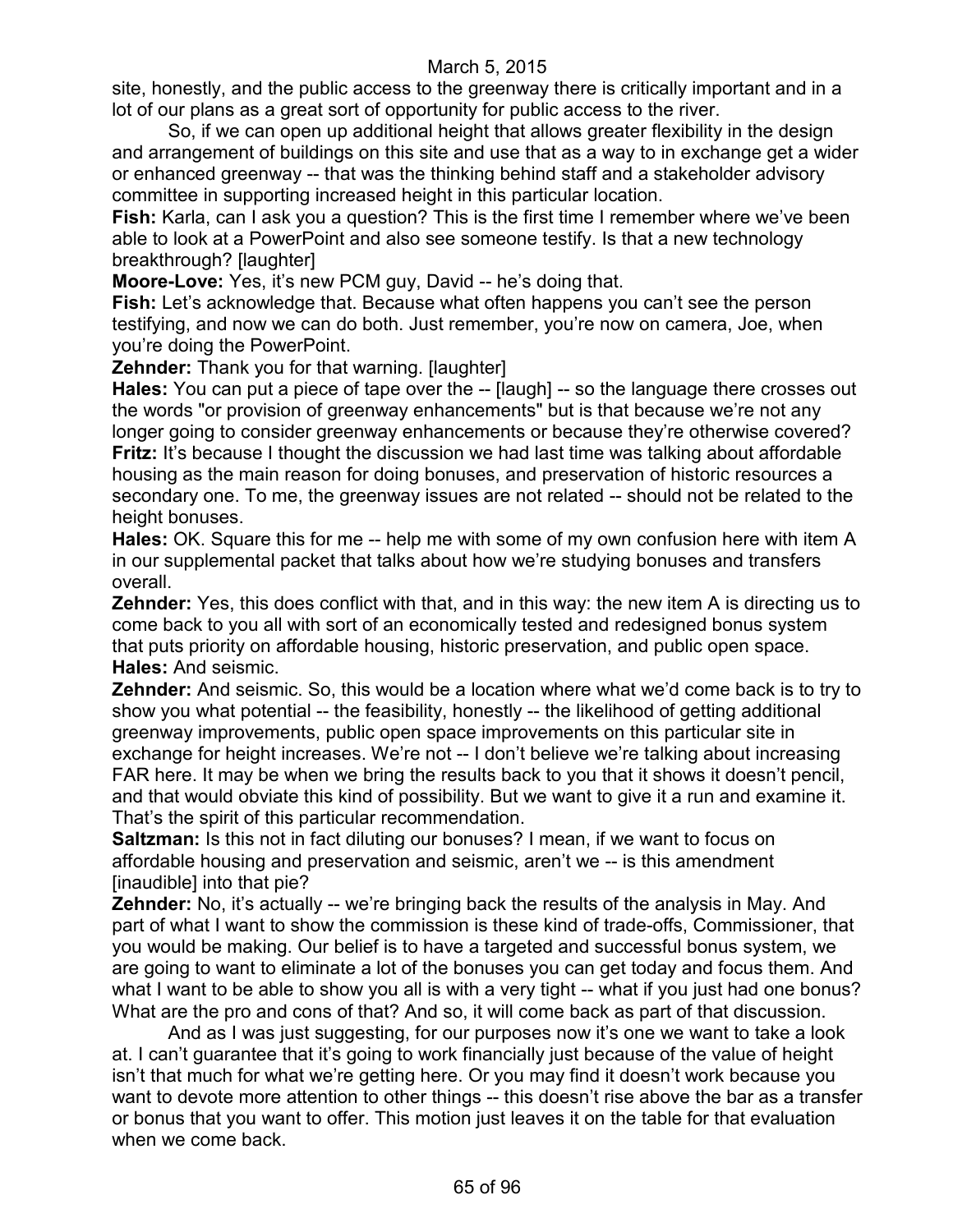**Anderson:** And also, a part of that is when we come back for the entire Central City Plan, I think we want to be able to put the three or four potential bonus and have you had that real substitution about which one is most important that you really want to focus on -- do you want to just have that? Do you want a point system like some cities have where, if affordable housing is most important, it gets more points per se than the greenway or something else? And those are hard decisions that in the past we've just kind of threw them all in there and said they were all equal, and that wasn't a good way to do it. **Saltzman:** Yeah, that's what I want to avoid.

**Hales:** Your recommendation is to approve this amendment as it is before us, right? **Zehnder:** Correct. And then we'll revisit it.

**Fish:** Are we on 42 or 43?

**Hales** 43.

**Fish:** Commissioner Fritz, what is your position on the BPS recommendation to this amendment?

**Fritz:** I would take it out, but.

**Zehnder:** I'm sorry, we are on waterfront -- both.

**Hales:** 42 and 43.

**Fish:** 42 and 43. So, Commissioner Fritz, you're the sponsor of this. Do you feel you have clarity about what staff has said, or is it still -- ?

**Fritz:** If you look at your book, the front of your book, I am really troubled at the height increases all along the waterfront. And you can see at the Morrison bridgehead how currently there isn't a couple of -- two thumbs sticking up. I'm worried about -- I'm concerned in the Pearl District also about having very high buildings next to the greenway, and overpower -- making it very difficult to do a step-down to the river.

**Fish:** I'm just trying to understand the difference between your amendment and their commentary. What's the --

**Fritz:** Their commentary keeps in the possibility of allowing more height in response to the greenway bonus. While admittedly we do need more money for the greenway because we're not getting system development charges from Old Town/Chinatown, I don't think - the two are not congruent. The height should be for something that benefits that particular property, not that particular area, and it should be for affordable housing or historic preservation, and that's it.

**Hales:** But that's what they have here.

**Fritz:** No, they're proposing to do -- well, seismic upgrades and public accessible open space.

**Zehnder:** 42 is really focused on a different part of the Pearl District, although it could conceivably apply to the Pearl waterfront. But if you remember in the plan, the southern part of the Pearl -- we have a proposal to increase height up to 250 feet from the variety of heights now, but let's say 175. And the only way to get to that height is the southern part of the Pearl is by transfer from a historic property or it could be also, Commissioner -- that that's what the stakeholder advisory committee requested that we focus on. But it also could be the affordable housing bonus, and we'll bring that package back so that you can consider it.

But what the Pearl District association and our stakeholders were interested in is finding a way to preserve the smaller buildings that are part of the character of the Pearl. And so, the Commissioner in 42 -- Commissioner Fritz's proposed amendment is consistent with that point of view, it's just sort of makes it clear. So for that one, I believe we're supporting 42.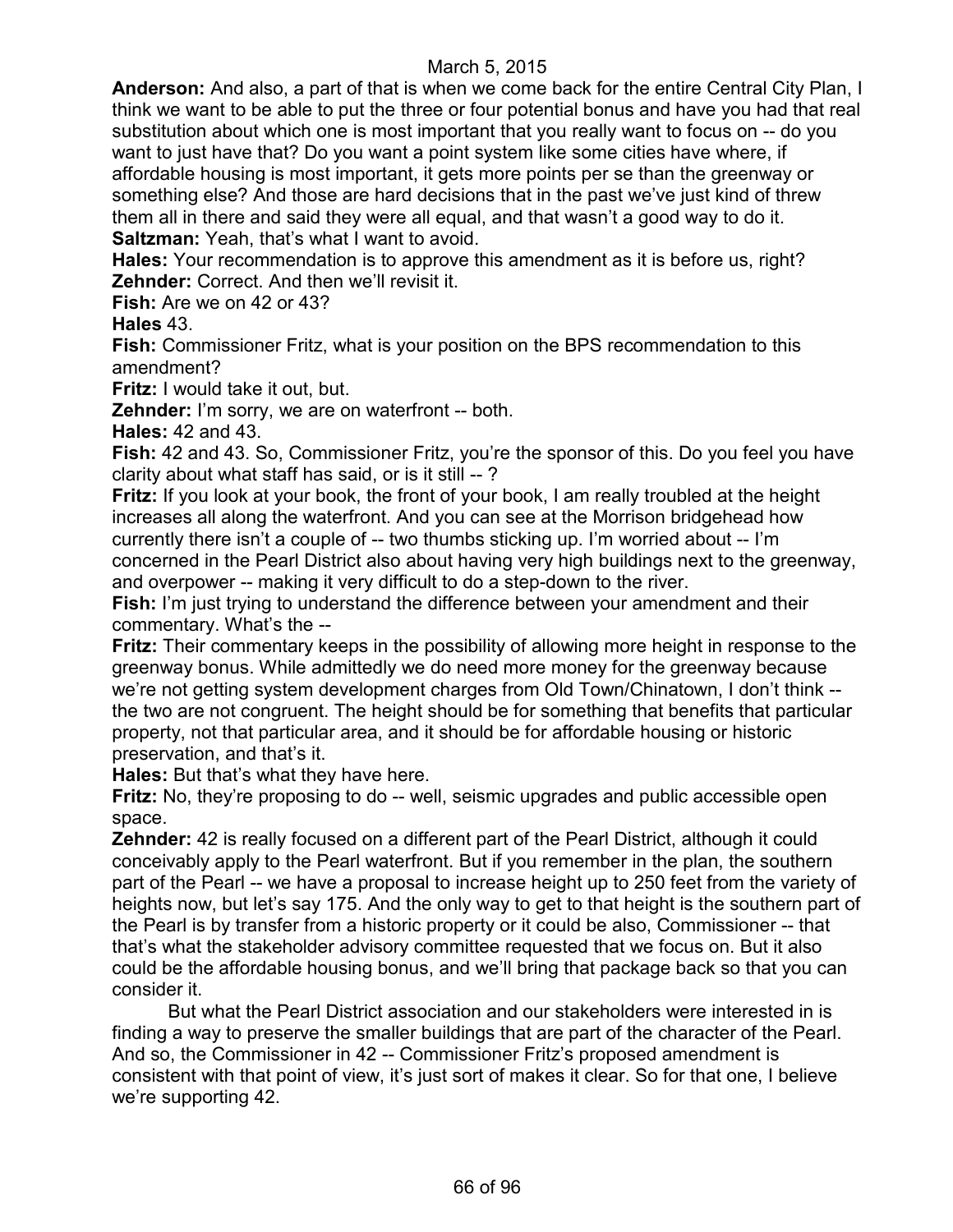And on 43, it's about increasing the heights, and you can see in this area around the 13th Avenue Historic District, that language is still in and the language that's struck for a height increase is along the waterfront.

I know it's a little confusing -- I apologize, because we put the two together. But the height decrease here or the height increase that is the subject for the proposed amendment is just the Pearl District waterfront height increase.

**Fish:** Mayor, I'm having trouble tracking this. We have lots more amendments to get to. Would you object to me just seconding this --

**Hales:** Let's take them one at a time maybe? 42 and then 43?

**Fish:** 42 sounds like we're OK.

**Hales:** Is there a motion for 42? Somebody make a motion if you feel like.

**Saltzman:** I'll move 42.

**Hales:** OK, is there a second?

**Fish:** Second.

**Hales:** That one is in. 43 -- what do you want to do there?

**Fish:** What's your pleasure, Commissioner Fritz?

**Fritz:** I don't understand why the bureau is supporting what I'm proposing on 42 and not supporting it in 43 and proposing --

**Fish:** I will second the amendment so it's open for discussion, Mayor. Because perhaps there's someone here to testify and give us perspective on that. But I think --

**Hales:** There's a motion for 43?

**Fish:** So, I second the 43.

**Hales:** But I don't think there was a motion.

**Fritz:** I put it on the table.

**Hales:** I'm sorry. She moved it, you seconded it. So that one is in as well.

**Fish:** Is that E?

**Hales:** 42 and 43 constitute E.

**Fritz:** And A is done as well.

**Hales:** We have the -- do we still have to separately adopt A? We'll get to that in a minute. Now, we still have F, which is 45 and 46.

**Zehnder:** 45 and 46 refer to the required residential overlay in Goose Hollow. It is an overlay that requires on land that's base zoned as CX residential development to be built as part of the development of any commercial development on the property, and there's two sort of different amendments that apply to this.

You can see the PowerPoint. The area that's sort of the north end -- the northeast end of Goose Hollow, where there's a concentration of CX zoning -- we're recommending removing the required residential overlay. The required residential overlay was adopted at a time when I think we didn't really know how to development was going to perform in the Central City vis-a-vis would residential be developed. We wanted residential, we thought one way to get it was to require it.

What we've learned is that our mixed use zones are actually producing a good deal of residential, and they're producing a good deal of commercial. Sometimes it's mixed and sometimes it's not -- and most often it's not, but both the CX zone, the EX zone in the Pearl, they allow residential to be built, they allow commercial to be built, and you're able to see both happen. You end up with a mixed use neighborhood.

The overlay that requires it to be on the same site in the same building has proved to be an impediment to ever seeing commercial buildings be developed individually without a residential component as part of the mix. And so there's a belief that came through that the stakeholder advisory committee and our analysis convinced us we can still get a mixed use district and remove this impediment to sites that could be more successful as just a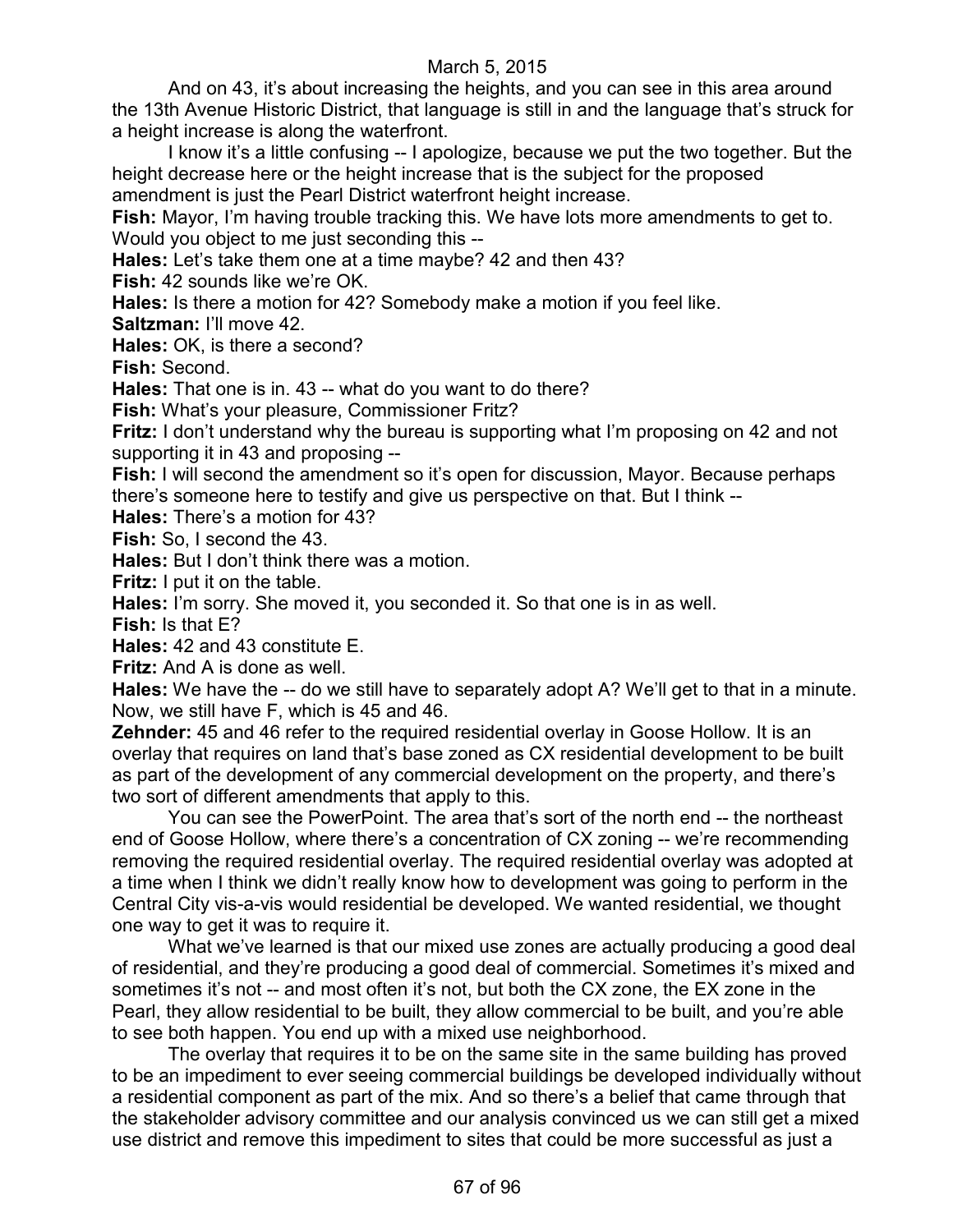sole commercial building if we leave the zoning but remove the required residential overlay.

The way to think about this is this overlay applies to sites, for instance, that front onto Burnside. One could get a commercial building on Burnside. One could start to see new investment of a significant degree over there that could buoy the district and start to move us on a path of increased development in there, but it doesn't preclude also the inherent attractiveness of the Central City and of Goose Hollow for standalone residential building as well.

Another good example is the Artist Rep Theater. Artist Rep Theater wants to expand. That's a commercial use, not a residential use. So, it's created this unnecessary impediment. We're not giving up on the goal of mixed use, we're just thinking that the overlay is not the best way to get there.

And then there's a second site, the one that's over to the west -- the smaller of these two circles --

**Hales:** This is subject to 46.

**Zehnder:** 46. And the discussion there is similar but different. This is largely a surface parking lot, I believe, and the concern that the required residential overlay requirement here was seeking to address was to prevent the development of the standalone parking garage that possibly could serve the Multnomah Athletic Club. So, the required residential overlay is one way to do that. There may be other ways to do that, though, that don't -- that just go more directly at the matter of maybe not allowing standalone parking structures that have to be part of a development that's got other uses in it. So that's I believe what we're proposing to go explore and bring back to City Council tools to accomplish that end and not depend on the residential overlay to do that.

**Fritz:** How does removing the residential requirement comply with our current Comprehensive Plan policy of no net loss of housing?

**Zehnder:** Well, there's two no net loss of housing policies. One is the affordable housing no net loss -- and that's not the one you're referring to, it's the citywide no net loss of housing policy. In the proposed Comprehensive Plan, we are not continuing that policy because -- not the affordable housing no net loss, there's a mandate that you can't change zoning out in the neighborhoods from one zone to another. The no net loss of housing policy that I believe you're referring to, Commissioner, comes from Metro. It doesn't count our mixed use zone as a legitimate way to provide residential development. And when we look at the track record, our mixed use zones are producing a ton of residential development. So, we don't believe that we still need that policy in that form.

That's sort of the argument I'm trying to make with the CX. When you look at how the areas are developed in the central city, these are producing mixed use development. They're just not necessarily forcing it to be both commercial and residential development on one site. It will be a residential site, a commercial site coexisting in a mixed use neighborhood. And we've seen the volume of production -- especially when you take a look at the history of the Pearl District -- to be pretty substantial in both categories. So we think it's consistent with the no net loss -- we think it's consistent with the goal in the Comprehensive Plan of producing housing and producing mixed use neighborhoods. **Fritz:** Commissioner Fish, that actually impacts one of your amendments that you have in accordance with the City's no-net loss policy.

**Fish:** The no-net loss policy that I'm referring to applies to the inventory of deeply affordable units and a policy that says we won't go below a certain number without replacing it. It doesn't deal with the abstract notion about where we may be developing housing in the future, it's the existing inventory of affordable housing.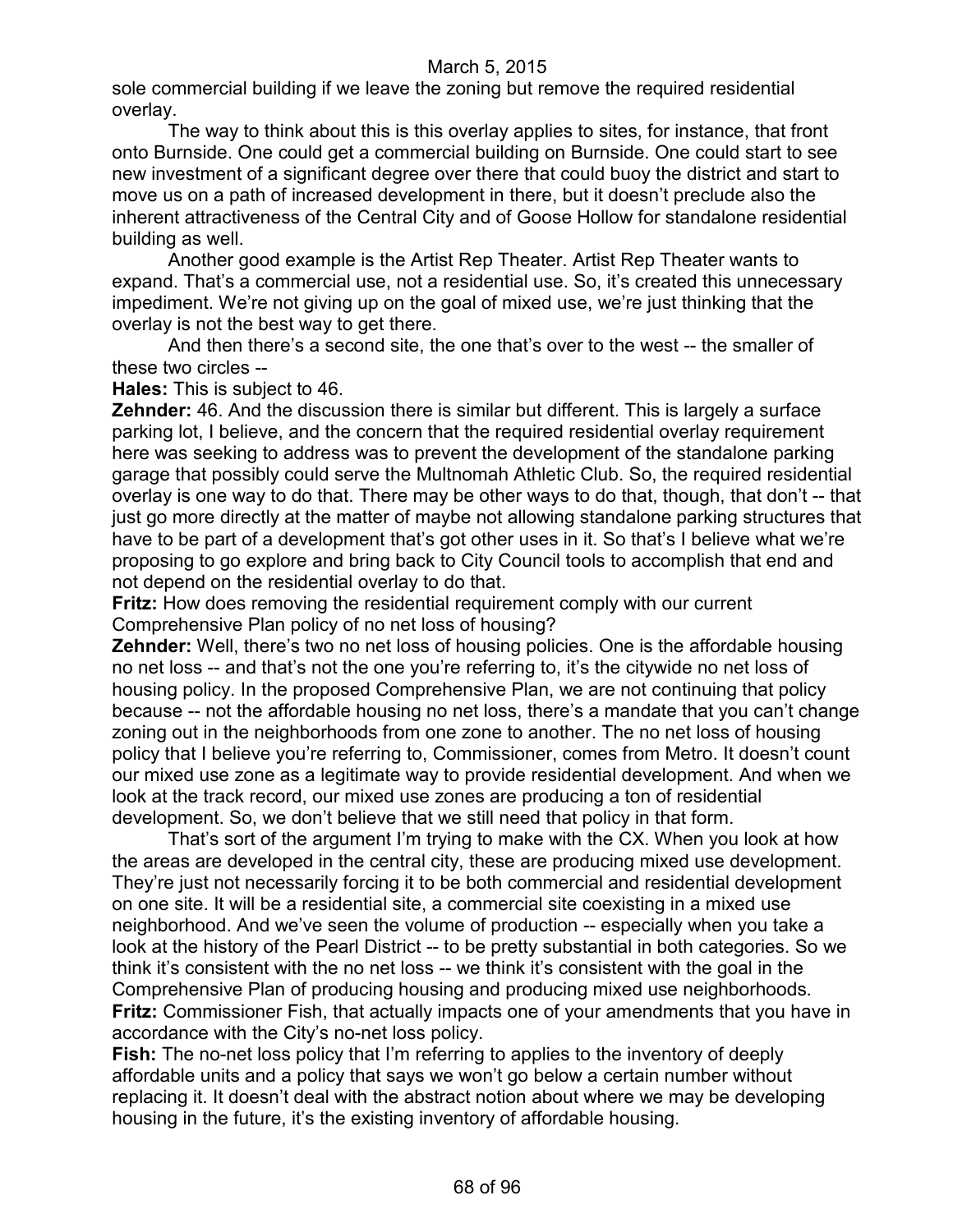**Fritz:** So we need -- I wasn't aware that we were going to be doing away with current Comprehensive Plan policies in this particular part of the process. We need to have a discussion about the current Comprehensive Plan policy on no-net loss of housing because it applies to things like changing the industrial land inventory -- it applies to a lot of things and I'm very concerned. If you're proposing to get rid of that current policy, we need to have that discussion.

**Zehnder:** Let me maybe make myself more clear, Commissioner. CX zoning, our central city zones are mixed use zones. And our mixed use zones in the central city are producing mixed use districts, which means that even in a CX and in our EX zones, we're seeing a lot of residential development.

**Fritz:** I understand that, but they don't have to have residential except in this area. **Zehnder:** No, but they do. And so if we were to look at the numbers, if we were to look at the actual performance of where development is happening in the city, those zones objectively are producing residential development -- supporting residential development and producing mixed use districts. That's how we designed that tool actually to work, and lo and behold, it is. So we think it would be consistent -- we could make a finding that it is consistent with the no-net loss of housing in the central city. We do not think this action at all will result in a loss of housing and what we're seeing is that it's creating an impediment to seeing any development on a significant scale on these lots.

**Hales:** OK, understood.

**Fritz:** Well colleagues, we have received probably most of the comments on these packages of amendments have been on this particular amendment. So I would suggest that there are people here who would like to testify about it, and so I move the amendment for discussion.

**Hales:** Both of them, 45 and 46?

**Fritz:** Yes.

**Hales:** Is there a second? OK, I don't hear a second for those. So those are not on the table. So now, we have remaining still these items that we have not yet adopted -- or accepted, right? A through G, unless otherwise adopted already, right? Am I tracking? **Zehnder:** So, we're looking at the additional amendments.

**Fish:** We're look at the supplemental?

**\*\*\*\*\*:** Yes.

**Hales:** So A is still marked to discuss -- you still believe it is needed, right?

**Zehnder:** You know, we just -- we are supportive of this amendment. We marked it for discussion just in case the City Council wanted to have a deliberation of it. But the upshot of this is what I think we've been saying all along. When we went back and reviewed our plan -- actually at the encouragement of Commissioner Fish and Commissioner Saltzman, I believe -- we found we never came out and said what's said in this policy, that we want - or this action. We're bringing back to you all a bonus system and an analysis, and we're going to evaluate how to redo our bonus system in the central city and we're focusing on affordability, historic, seismic, and open space. This just clarifies that. We're fully supportive of this action. If the City Council would like to discuss it, that would be fine, if it's consent --

**Hales:** OK.

**Saltzman:** I guess I don't recall publicly-accessible open space being one of the things we were discussing in the spirit of narrowing the focus of our bonuses. I mean, think affordable housing, seismic, and historic preservation were what I have in mind. **Zehnder:** OK.

**Saltzman:** I guess if I --

**Hales:** Where did that come from, frankly?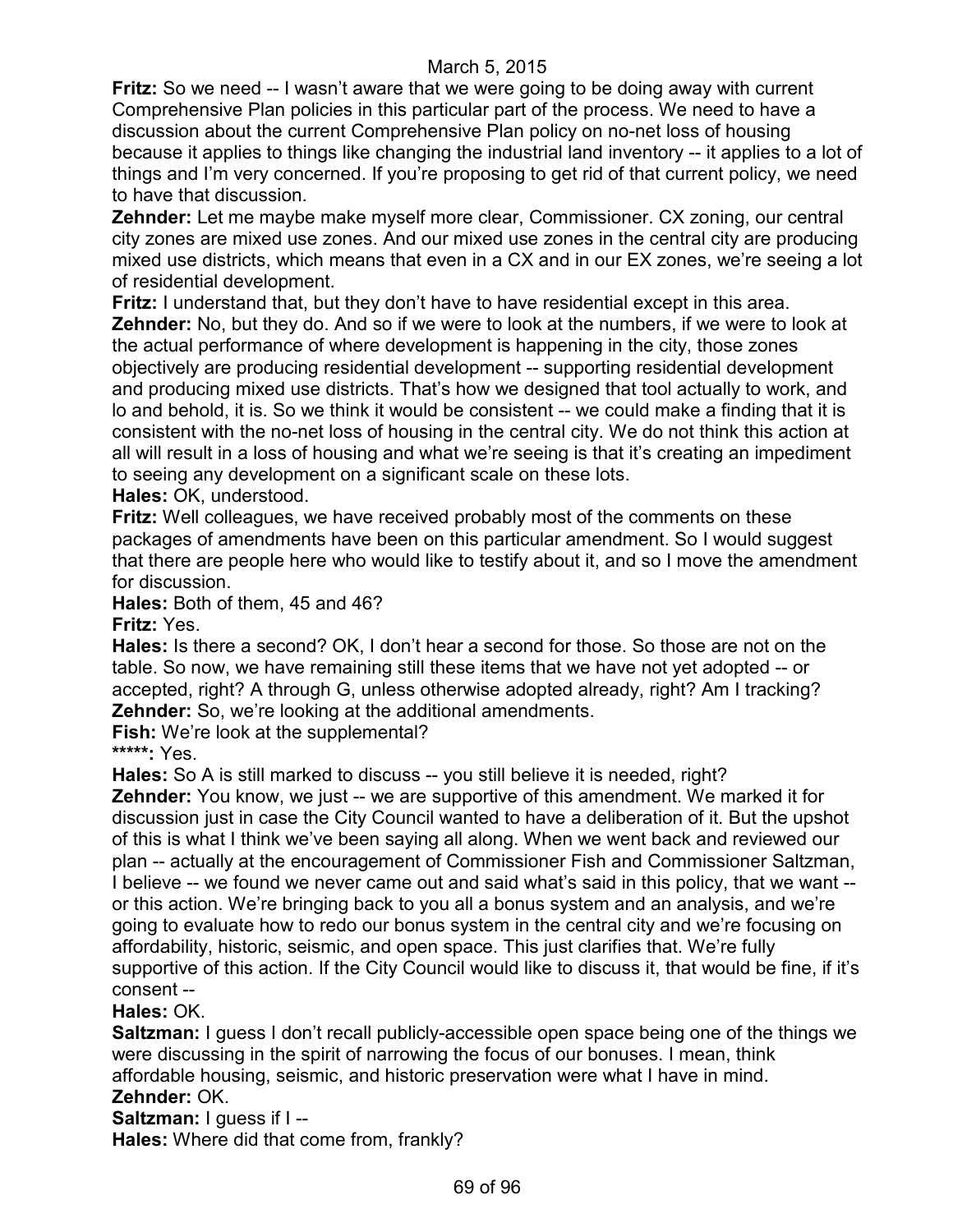**Zehnder:** It's sort of been --

**Anderson:** It came from the stakeholder advisory committee.

**Zehnder:** It came from the stakeholder advisory committee, it's a current sort of bonus that we have. But I think what we're discovering too is it's going to be one that's really economically challenging to make the community a substantial size. Open space transfers -- like we did for Director Park -- that's a different animal. So even though it's in our consideration -- it's in our study now, Commissioner, it may not make it forward. **Hales:** Let me make sure I'm saying this correctly. You're studying all of our existing bonuses and transfers with regard to their effectiveness and their utilization. The question that this language poses is, what are we saying we really want to prioritize in the future? Right?

**Anderson:** Part of it also is that this kind of statement is something we want to have for all the quadrants. And so the open space was a really big deal for the North/Northeast Quadrant that you already passed, so we need to have this kind of policy be one that's overriding for the entire central city.

**Fish:** Can I seek a clarification on this? Because my guess is that there's a number of us that were it not in the mix would be arguing at the appropriate time to give it lesser weight than something else. So, this sounds like something that can be corrected through the point system. It sounds like you're saying this is something you want to assess as to whether it's a viable bonus, but I think you'll likely hear from us that we want to narrow the range of bonus linkages and give higher priority to affordable housing. So are we talking - is that -- is there any daylight between us?

**Zehnder:** I think that's exactly what we're saying too, Commissioner. So we're going to bring -- it's just out of --

**Fish:** You want to study it but we still get the final determination --

**Hales:** And we're not changing policy on the spot right here. Just like the rest of this, we're giving you instructions on how you do the work.

**Zehnder:** Exactly right. And this particular instruction is very helpful to us because we have 20-some bonuses now, so you're signaling that we can focus it in, and that's the direction we had hoped to go for a more effective system.

**Hales:** That helps. Because I agree with you, Commissioner Fish, I don't have a high regard for this particular bonus provision but I'm trusting that they're going to do this analysis and come back to us, so I'm OK with the language in front of us but not that that's how we'll weight them when it comes to actual change and what we give bonuses for.

**Fish:** So based on this discussion, I don't see any need to discuss this further. And we can -- I think this --

**Hales:** We'll need to adopt this, right? You're going to do the study anyway? Or should we adopt this, in your opinion?

**Anderson:** You could add it to the consent.

**Fish:** Consent A.

**Hales:** OK, so is there a motion?

**Fish:** So moved.

**Saltzman:** Second.

**Hales:** A is added, then. OK. B, right? We're going to take up B, housing affordability? **Fish:** It's inexplicable why you want to discuss this, Joe.

**Anderson:** Part of this is that we checked all the new ones that we got in the past 24 hours or so -- that's why they have check marks on all of them, because we didn't have a chance to check in with everybody. Some of these you may be ones you want to just -- **Fish:** Just to be clear, this simply aligns what you're doing with what Commissioner Saltzman is doing with the Portland Housing Bureau, which is taking a look at no-net loss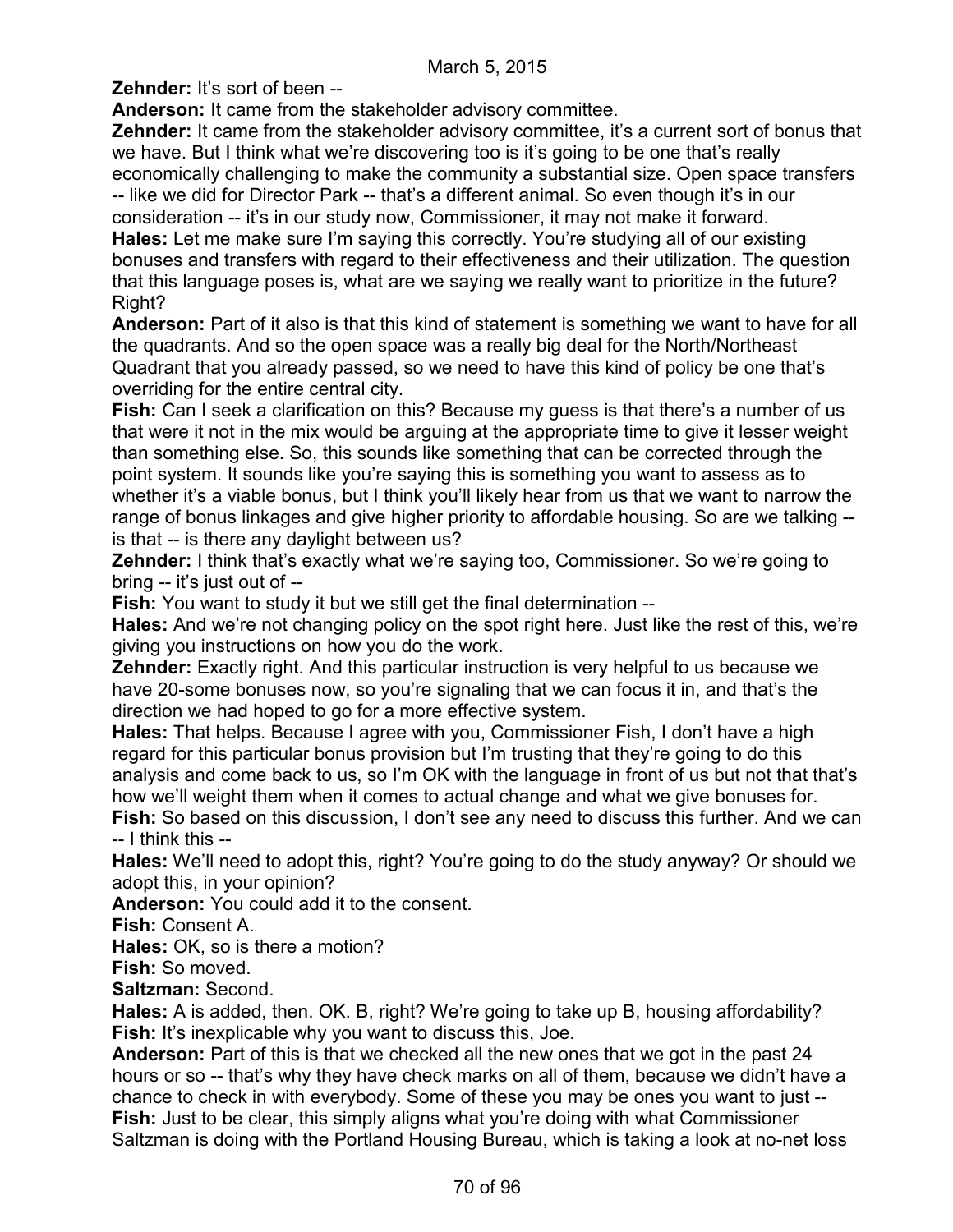and other policies. He'll be coming to Council in April. I shared this amendment with him and cleared it with his office. The idea here is to make sure we're salting in your work and putting a place holder what he's doing so that the no-net loss policy consideration is part of the west comp plan. And ultimately, it's about getting to a point of good annual data of the inventory and a commitment as to what we do if we fall short and have an obligation to replace it. Commissioner Saltzman is moving forward at the Housing Bureau already to address this. My amendment makes this into the comp plan so they're aligned.

**Hales:** So is that a motion?

**Fish:** So moved.

**Saltzman:** Second.

**Hales:** That one is -- B is approved for our consideration today as well. C we've done by consent. D is checked for discuss as well.

**Zehnder:** D and E are pretty related. They're about the Morrison bridgehead ramp reconfiguration. And also assessment of freight of movements and issues on Naito. **Hales:** [indistinguishable] language is what's proposed to be deleted there, right? **Zehnder:** Correct. So we would sort of stop with our consideration of the Morrison bridgehead ramps; and on the E, we would incorporate a study, we would sort of -- I believe this may be just moving it out. We support this E, it's just saying look at the system for both the eastside and westside and come back with an understanding of freight performance and impact on Naito Parkway.

**Fish:** Joe, remind me on this -- but I believe we had testimony from Debbie Kitchin and others expecting concern about this not just the potential cost but the impact on circulation -- the impact on the Central Eastside, ultimately. So, could you address her concern and what you're recommending we do?

**Zehnder:** It's a proposal from PBOT and Commissioner Fritz's Office. The concern about especially the north ramp of the Morrison bridgehead ramp has come out clearly in the Southeast Quadrant and the West Quadrant. It's a major access way for the industrial district on the eastside to get to the I-5.

PBOT has done -- and I believe Mauricio Leclerc is with us today, who's been working on this -- did a preliminary analysis of that and found as we all suspected there's some significant issues and potential impacts with the reconfiguration of northbound ramps, less so with the reconfiguration -- or the north side ramp, less so with the southern ramp that would take you back east. But that reconfiguration actually had some interesting aspects even, because reconfiguration of those ramps doesn't necessarily mean elimination of the ramps. It's just expensive. And so a little bit in the spirit of, is this something and who would want to be tackling this now? But if private development was to bring forward a proposal about that included reconfiguration, we wanted to be sort of in a position to at least entertain that and discuss it.

**Fish:** But -- so I'm now confused, Commissioner Novick, is it this a transportation issue or development issue?

**Novick:** I think it's both. As Mr. Zehnder just said, from PBOT's perspective, we understand their there are potential difficulties with it but we've looked at it before. If somebody comes forward with a proposal, then we're willing to further study it. So, we don't have a problem with maintaining the possibility of setting the option.

**Fritz:** This is saying you're going to in the next two to five years.

**Hales:** Yeah, actually we already are.

**Novick:** Yeah, it doesn't say we're going to devote half our resources to doing it but I think we anticipate there will be a proposal that is words studying in the next two to five years. **Hales:** OK. So, Commissioner Fritz, I think you put this one before us. If you want to keep this one in the package you'll need to make a motion and see if there's a second.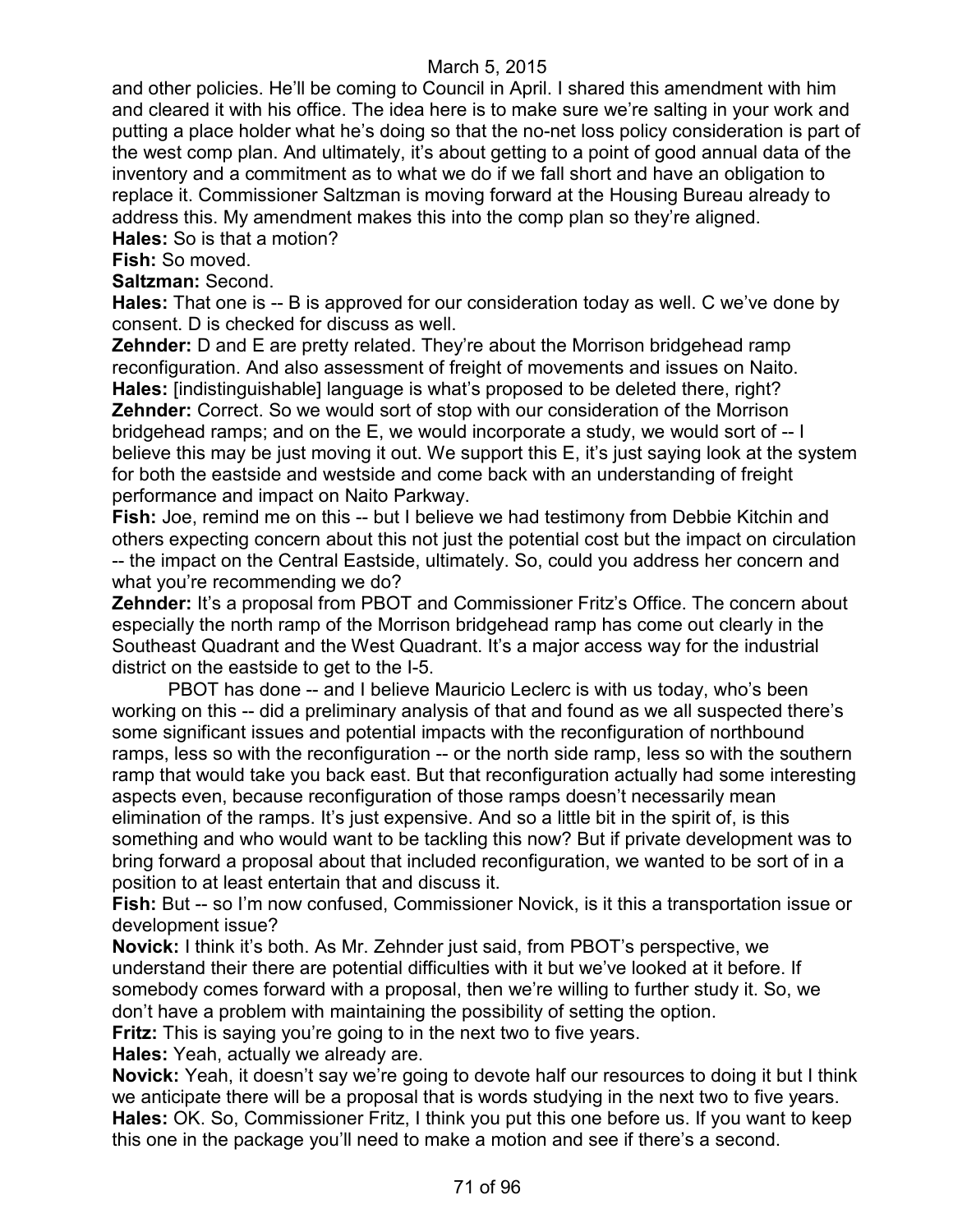**Fish:** Are we on D?

**Hales:** Yes.

**Fritz:** I think I won't bother, but what I will do -- what I went to get is my current Comprehensive Plan, which states in policy 4.8, maintain housing potential: maintain housing potential by requiring no-net loss of land reserved for or committed to residential or mixed use. When considering requests for amendments to the Comprehensive Plan map, require that any loss of potential housing units be replaced.

So, I would expect there to be some consideration -- since the Comprehensive Plan is a guiding document for the Council, which was adopted -- that we should continue to entertain testimony on that. But I withdraw this other one.

**Hales:** And you want to withdraw E as well?

**Fritz:** No. You don't want me to withdraw E, it's already on there.

**Hales:** We had it marked it discuss.

**Zehnder:** It's discuss because it's new. We wanted to make sure it was brought to your attention. We're supportive of E. It's something we should be doing and it's supportive of that time frame as well. And PBOT was with us in that support.

**Hales:** OK. So is there a motion on E?

**Fish:** This --

**Anderson:** This is to leave it on consent.

**Hales:** Oh, I'm sorry. I didn't have it marked as consent.

**Zehnder:** Right. Actually, this -- we marked it to discuss because we wanted to draw your attention to it, but the answer is we support it and it would be great if the City Council supports it just to put it on the consent.

**Hales:** So, I'm confused. Are we going to take any action to do what you recommended? **Zehnder:** Yes, because of the way we adopted --

**Hales:** I need a motion to add it to the package. Is there a motion for E and a second? Did I hear both?

**Saltzman:** I'll move.

**Fish:** Second.

**Hales:** It's moved and seconded. In the package. Bear with me, I'm trying to maintain order in my own mind and everywhere else.

Now, we are at the point I believe -- because F and G were both consent items and therefore already included -- where we have acted one way or another on all of the printed amendment proposals, I drew the ones that were already marked for consent that we've approved or what we've discussed and either approved or not approved, now it's time I believe to see if there are any other amendments Council members want to propose before we open the public hearing on the amendments that are before us. OK? **Fish:** Mayor, this has been an unusually efficient process to this point. Without putting our talented team on the spot, might it be useful to identify what is now before the public and just have a list so we have your list?

**Hales:** I think it would be if they can manage that.

**Fish:** All the consent stuff is off, so what's left for discussion for purposes of the hearing? **Anderson:** I think we put those into packages, so it was package B, C, D, E --

**Fish:** If you could do package and the numbers within each package.

**Hales:** I'll do this and you guys track along with me and see if I've got it right. Package B, which includes amendments 7 through 11 is before us. Package C, right, did we -- which ones are those?

**Anderson:** That's 28, 24, 22, and 57.

**Fish:** I believe it's 18, 22, 24, and 57. Am I right on that? **Hales:** Correct.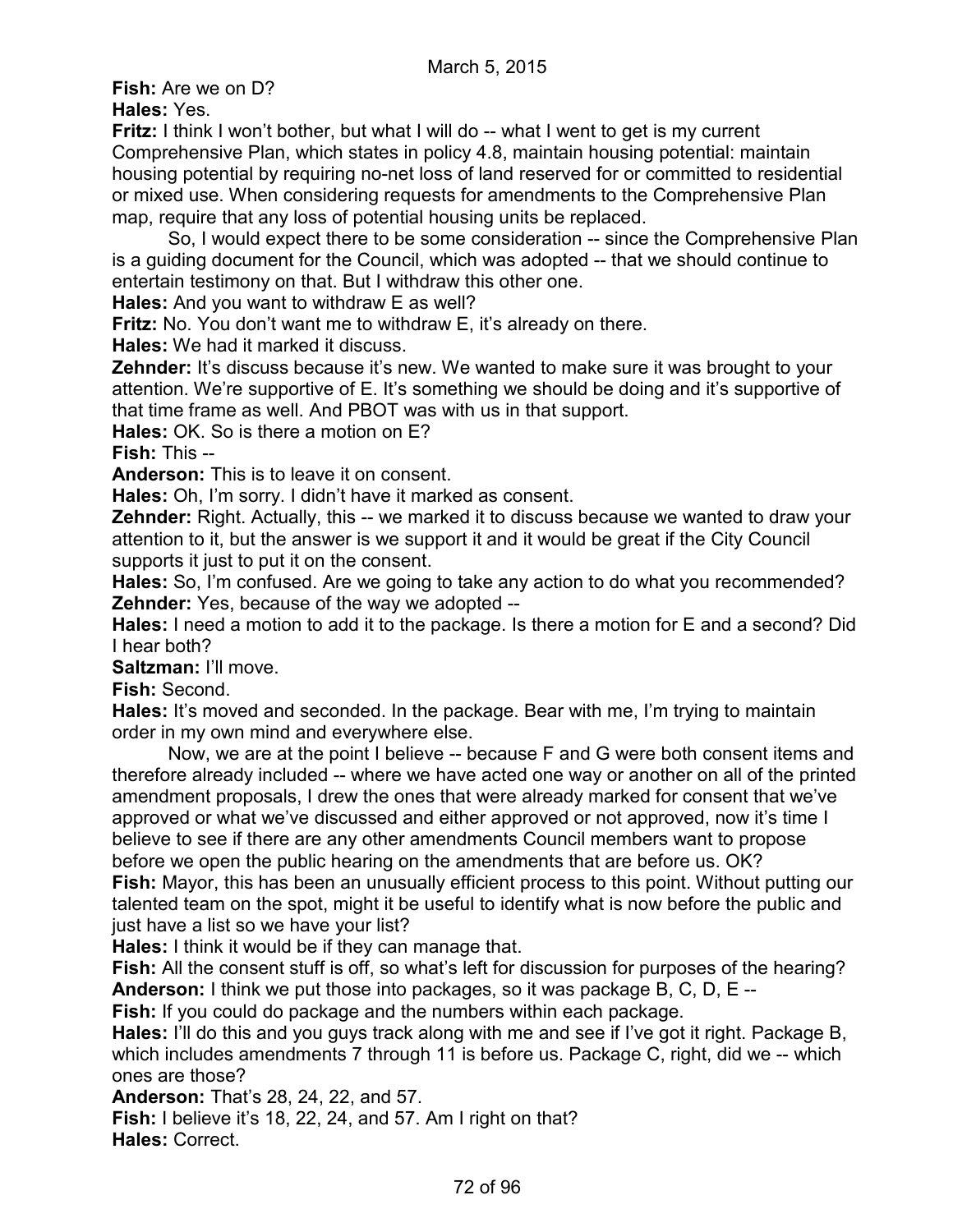**Fish:** Amazing -- 18, 22, 24, and 57.

**Hale:** OK.

**Anderson:** The next is the Pearl District waterfront. So, we had 42 and 43.

**Hales:** No, there's--

**Fish:** 43.

**Hales:** 43 was adopted. Right. OK.

**Zehnder:** And on the additional sheet, we want to talk about -- we put it everything on consent? Except for D.

**Fish:** D was withdrawn.

**Zehnder:** D was withdrawn, so the rest are consent, I believe.

**Hales:** OK. That's helpful.

**Fish:** 7 through 11, 18, 22, 23, 24, 57, and 43? Is that the universe that's before the public right now?

**Hales:** Yes. OK. So again, for those who are here to testify, that's important. Appreciate that, Commissioner Fish. In a moment, we're going to open the public hearing, but it is on those amendment and only on those amendments.

We did have a three and a half hour hearing on the larger issues involved in this plan, and it's our intention to take testimony on the amendments before us and not revisit all the earlier issues.

I know we gave people a chance to sign up for particular amendments. If you didn't get a chance to do that, you still can with Karla on those items. We'll take them in order. I think it makes sense to hear testimony on those as we go along and then the Council can decide whether we want to wait until the end to take final action or not. So, are you ready for that process, Karla?

**Moore-Love:** Yeah. Was that all the amendments from Council?

**Hales:** Yeah. So, we're going to open public testimony. How many people do we have signed up all total?

**Moore-Love:** I believe it's 38.

**Hales:** We'd like to ask you to try to keep your comments to two minutes just so we can hear everyone. As always, we try to hear everyone and hear them courteously, so please, if you agree with your fellow citizen and want to demonstrate so, give them a thumbs up or a wave but let's not have verbal demonstrations while we're listening to people. We'll call people in order on the first group, which is amendments 7 through 11.

**Moore-Love:** Everybody has signed up with their amendment number by their name. So the first person, Danielle, you signed up for 44.

**Hales:** Let's -- do us want a recess and let you re-sort those?

**Moore-Love:** Let's do that.

**Hales:** Let's take a 10-minute recess, give Karla a chance to sort those by amendment package and we can do that in order.

At 3:20 p.m., Council recessed.

At 3:32 p.m., Council reconvened.

**Hales:** We'll take testimony on the packages we considered to try to keep this coherent for both the council and for those here to speak and for anyone following this complicated process. We'll take testimony on the first package, which are amendments 7 through 11. **Moore-Love:** I have two people off the list who signed up for those.

**Hales:** Come on up.

**Fish:** Bob, you can never claim in the future that you weren't bumped to the head of the line.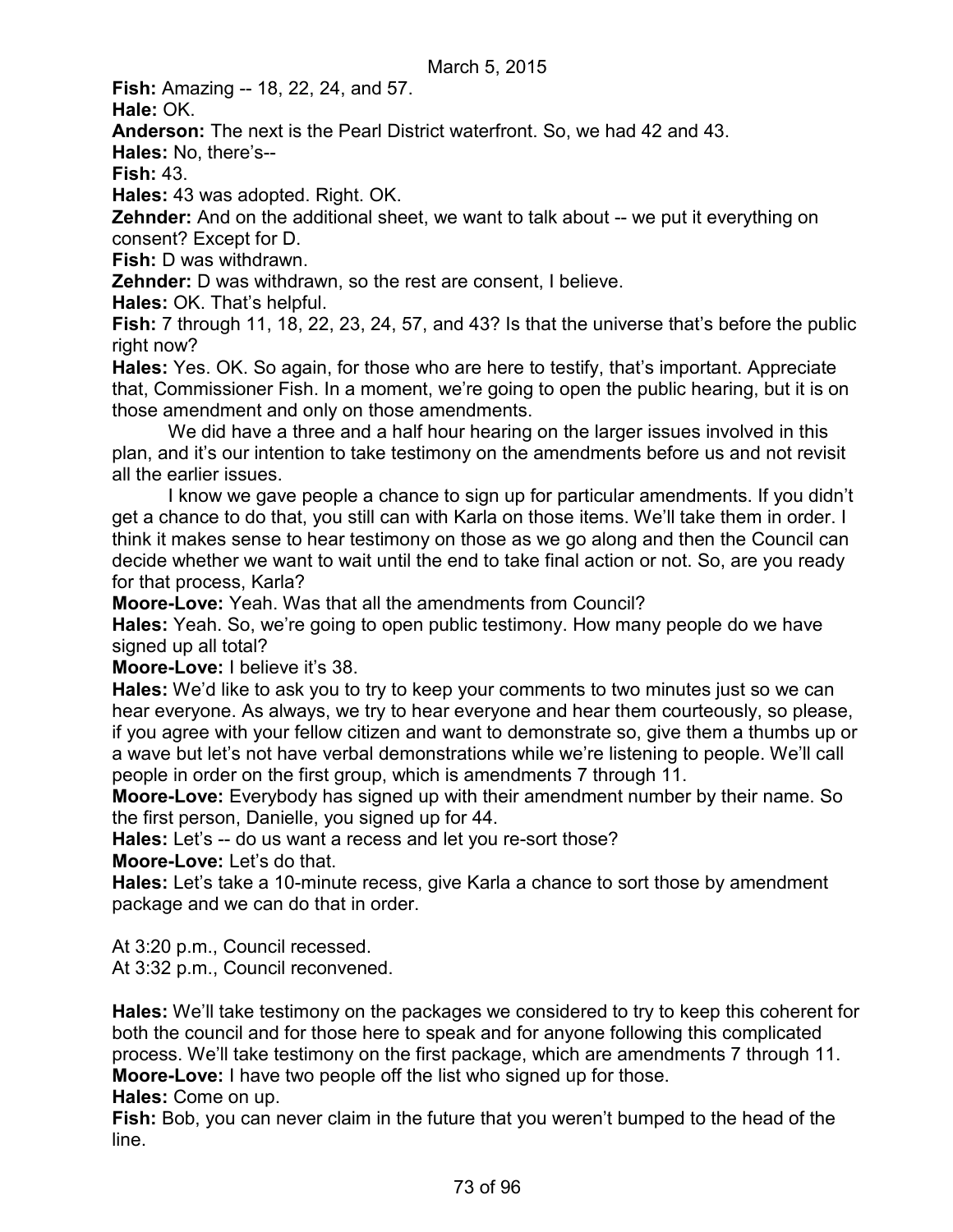**Bob Sallinger:** There's a first for everything. I just want to say before we start, I did not sign up for 7, I signed up for the amendments that Ms. Fritz put up regarding Goose Hollow which were turned down.

**Hales:** Bob, you're here representing an organization. If you need extra time we'll provide that.

**Sallinger:** I'll be brief today. My name is Bob Sallinger, I'm here representing the Audubon Society of Portland.

First of all, from a habitat perspective, wildlife perspective, this plan has come an incredible distance since it was first presented to the Planning Commission. Staff and Planning Commission and Council I think have done a really good job of filling in the blanks on the environment. So, we're very pleased with where this has gone.

We support amendments 7 through 11, and I think it's very exciting that we're talking about some front-loaded actions on the river – especially, Commissioner Fritz, we really appreciate your work in this area. So we support all of these. We think the combination of staff recommendations and Commissioner Fritz's recommendations are good here and I encourage you to support them.

**Fritz:** So just to be clear, you support the staff amendments to my amendments? **Sallinger:** As far as -- yes, I think to me they seemed noncontroversial. The intent is still there as far as I read them. Would you agree with that?

**Fritz:** Just wanted to make sure.

**Sallinger:** I think they're fine. On number 7, we would like to see the five sites actually listed as part of the policy as well but those are minor quibbles. I think what's here is sufficient and will really move us forward.

**Hales:** Thank you very much. Appreciate your help on developing those ideas, too. Thank you.

**Sallinger:** Thank you.

**Hales:** Anyone else like to speak on items 7 through 11? Let's move on to the second package, which is 18, 22, 24 and 57. Good afternoon.

**Peter Wilcox:** Good afternoon. Thank you, Commissioners. Good to be here. **Hales:** Peter, put your name in the record.

**Wilcox:** Peter Wilcox. I live in Northeast Portland. I am also representing the Portland Waterfront Alliance, which is an ad hoc group of boat builders, boat owners, historic vessel owners, captains, including the Oregon Maritime Museum that has been working on cocreating a different vision for the waterfront that we'll be unveiling fairly soon.

We feel like the Waterfront Park master plan needs to be updated in order to really take into account what is happening with the public market and also with the proposal that we'll be bringing forward. I think it goes well with some of the other proposals -- the dock proposals, for example, that I know we're not discussing.

I know you talked about the master plan already. I think there's just really good reasons to update that -- at least the parts that relate to the area around the Morrison Bridge and where the public market is going to be. It's so under-utilized for so long, we need to do more.

**Hales:** Thank you. Welcome.

**Chris Jaworski:** Thank you. Good afternoon. My name is Chris Jaworski. I prepared three minutes, so perhaps I could borrow a minute.

**Hales:** Go ahead, we'll try.

**Jaworski:** As a community action member of Portland's destination marketing organization Travel Portland, I'm very interested in the region's planning and redevelopment goals, especially those that impact the visitor experience. My involvement stems from my previous roles of general manager of Ruth's Chris Steakhouse, as a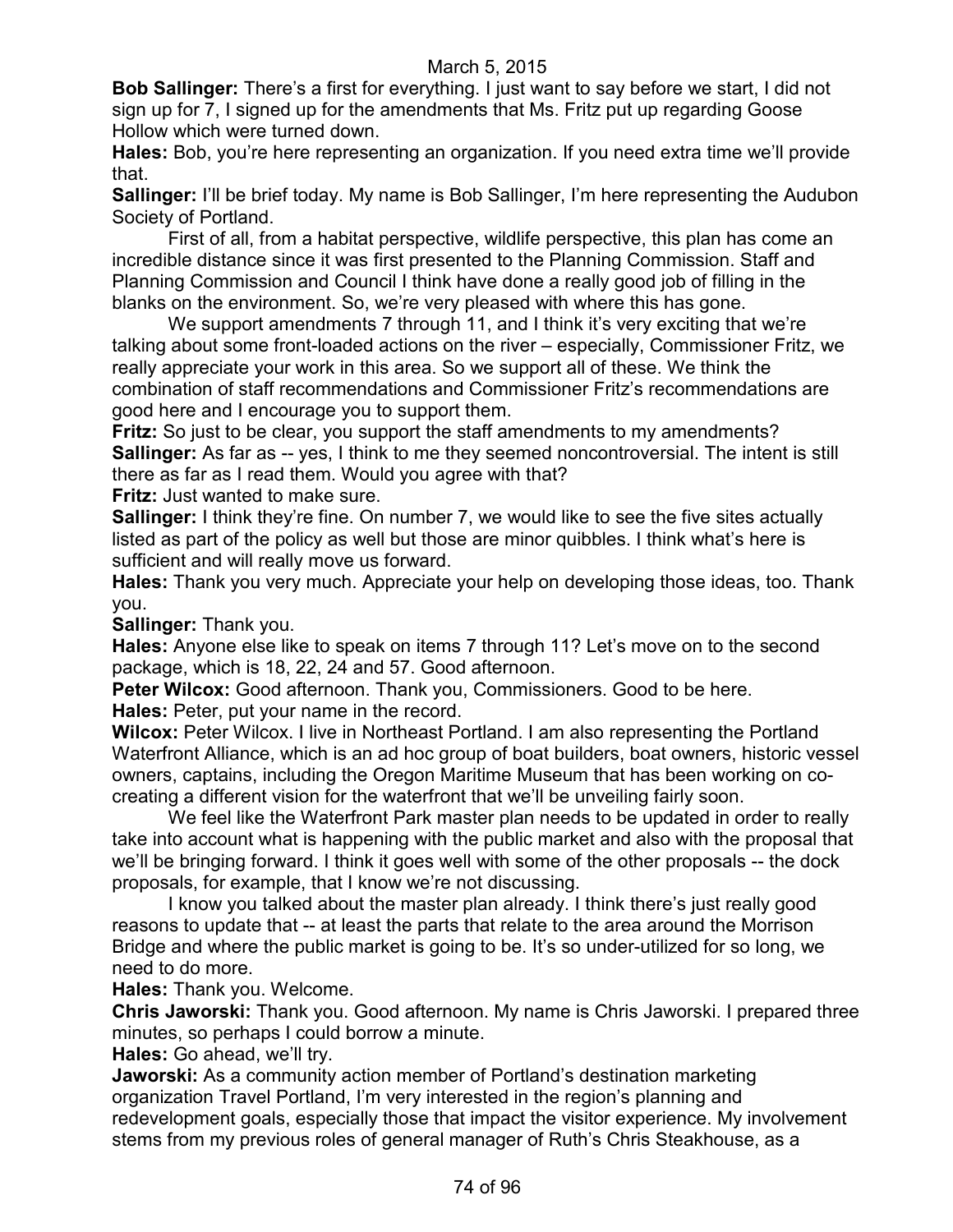participant in the downtown retail council, and as a consultant to the tourism industry. Part of that, my graduate work in sustainable tourism development, provided me with numerous opportunities to work on projects that contributed not only to our great city but also to our state and other destinations around the world.

Representatives of the tourism industry and members of the CAC often receive proposals for interest of development in areas such as Waterfront Park. That's why I'm here today, to share an item of concern with certain proposed amendments to the West Quadrant Plan which are vital to tourism, retail, and entertainment.

We are supportive of much of the plan, however, are concerned about amendment item number 18 related to changing the timeline from two to five years to six to 20. That together would delay opportunities to one, enhance Portland's attractiveness as a premier destination for visitors and residents alike; revitalize and improve access of Waterfront Park as one of our most vital but under-developed attractions. Waterfront Park and Willamette River represent signature opportunities for economic development, recreation, and [indistinguishable] access, which you have all listed here today. It creates publicprivate management approaches with Waterfront Park similar to the model of the Holladay Park partnership in the Lloyd district, and it expands commercial options on the waterfront that may include water transit docking and other retail options.

One of the benefits of the tourism industry is its ability to bring in outside dollars to stimulate our local economy. In 2014, the tourism industry brought in \$4.6 million dollars in direct spending and supported roughly 44,000 jobs for the greater Portland region.

Waterfront Park is our signature space in Portland. The importance of this cannot be overstated as Portland continues to set the pace in urban living and green development. It's of critical importance that the original timeline associated with items 18 and 23 in this plan are maintained to link new concepts with existing catalyst projects, such as the James Beard public market, and to maximize economic benefits for Waterfront Park.

I would like you for just a moment to imagine Pioneer Courthouse Square still a surface parking lot. I would like you to imagine Seattle without Pike Place Market -- or most impactful, imagine the city of Vancouver, B.C. if it had not committed in its entirety to Stanley Park – which, by the way, was recognized by Trip Advisors travelers choice 2014 award as the number one urban park in the world. And of course, we all use Trip Advisor, so we can trust its source.

Comparing with great places such as Central Park in New York, Millennium Park in Chicago, Golden Gate Park in San Francisco, and even places like St. James Park in London -- among others -- is impressive. As such, I would urge you to please consider maintaining the timelines associated with items 18 and also 23 in the waterfront master plan. Thank you for the opportunity to provide input and for your consideration with regard to these proposed amendments.

**Hales:** Thanks very much. Good afternoon.

**Willie Levenson:** Good afternoon. Willie Levenson, Human Access Project. Wanted to say first it was great working with BPS staff, who's actually pretty cool. It's the first time Human Access Project has done direct advocacy to see that the plan was moved a little bit in terms of human access. This wasn't discussed -- it was point two through six -- but it was really important changes to the plan.

It was an interesting dialogue between the Mayor and Commissioner Fritz regarding the master plan. It's hard. On one hand, it would be great any money put towards creating better access to the Willamette, a better relationship to the Willamette is great. On the other hand, there's a plan that's there and ready to use.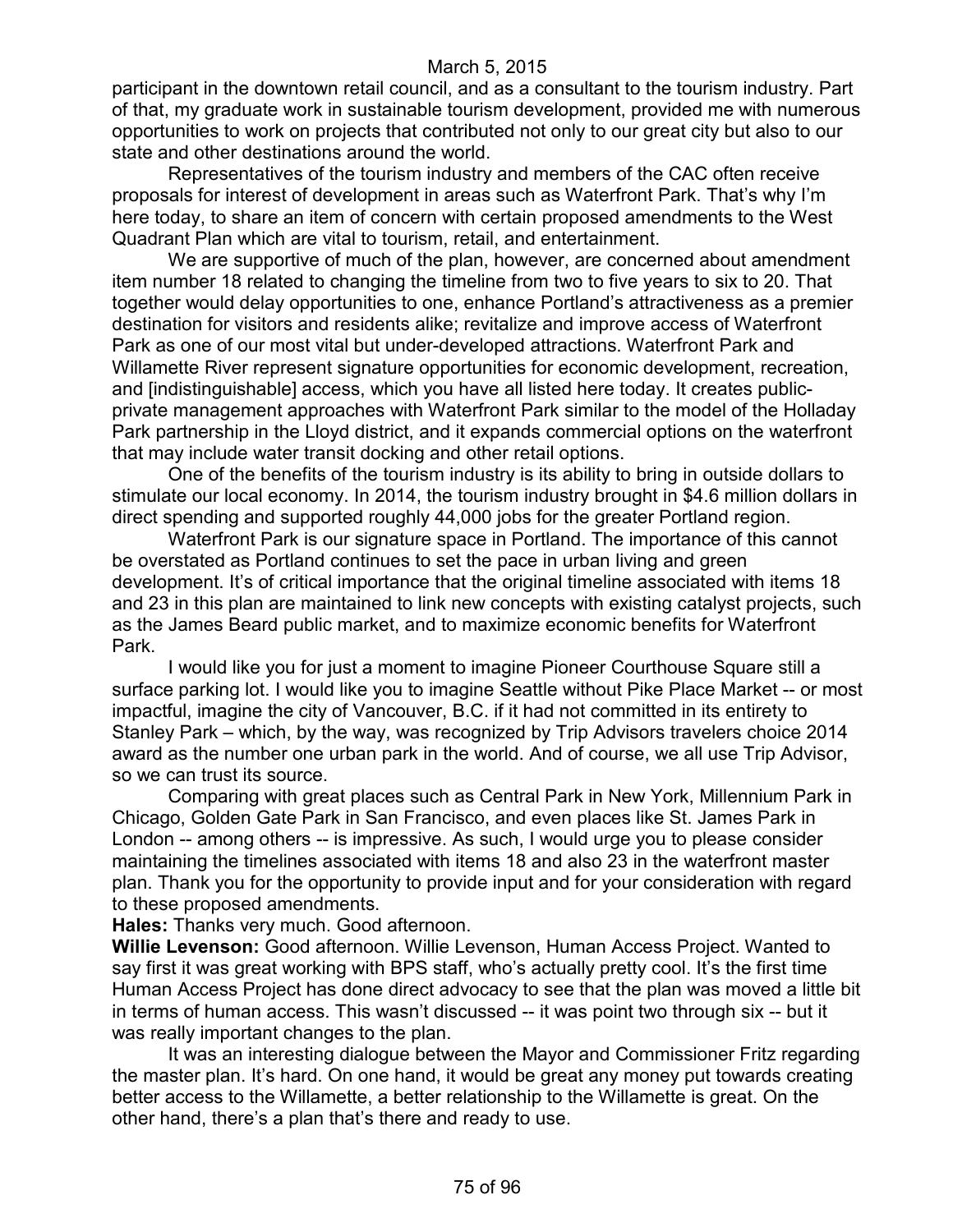I would say Human Access Project currently is working with the Parks Bureau to put in a plan to do humane geese mitigation, Tom McCall bowl or Audubon as a consultant to try to increase activity, because a lot of people don't like using the bowl because each goose poops two to three pounds a day. That alone might be something that might increase people's interest in using the bowl.

I would like to touch on point 17 quickly. There's a lot that was done with habitat, and it was really cool that over half of the amendments have do with the Willamette River, which is encouraging. But I'm concerned about water access, human access, and how that's going to be measurable. It's kind of ambiguous. It's kind of thrown out there that we want it. I think habitat side did a really good job saying we want x number of linear feet of habitat restoration. At this point, it's probably hard to do that, but I would suggest with number 17 --

**Hales:** That one really isn't before us -- I'm sorry, it is, it's in the consent package. **Levenson:** Yeah. Every neighborhood deserves access to the Willamette. And that could be an opportunity in 17 to say -- along with the other things -- that there should be access to the Willamette in every neighborhood. That's a decent aspiration. Just finally in closing -

- **Hales:** OK -- sorry to interrupt you, but I think it says that for each of the seven West Quadrant districts, right? Again remember, this is just the West Quadrant Plan. We can't -- Levenson: Oh, yeah, it does. I didn't see exactly in that -- maybe I misread it, but I didn't see where it says access to the water. It talks about a bunch of different things but it does not specifically say each part of this neighborhood, each quadrant should have -- wouldn't that be great? What kind of a city is that? A city where each neighborhood can walk directly to the Willamette. That's a reasonable aspiration.

In closing, the city of Portland really in terms of the Willamette -- I mean, every northwest city has great access to the water: Vancouver, Victoria, Seattle, Boise, Spokane. Along the Willamette: Eugene, Corvallis, independence. Oregon City is putting a lot of money right now into redevelopment of the Willamette. Milwaukie just put in a brand new waterfront Park. And now Vancouver -- a lot of times Portland turns their nose up to as being behind us -- they are getting to redevelop their waterfront park.

I just want to say that this is a huge deal. I know sometimes the superfund site might intimidate people from starting this work on the Willamette because we have talked and talked and talked about doing things. We started a great foundation talking about creating a better relationship with the Willamette. So, what can we do to start?

The fact is the superfund site is a big deal and I'm not going to apologize for it. But the more we get people connected to the Willamette, the easier they will have swallowing the bill big that will come with cleaning up the Willamette. Because the people are disconnected. I would just encourage the council to consider small, easy ways we can start implementing some of these things. Human Access Project is excited about fundraising to do these things. Thank you.

**Hales:** Thank you very much. OK, next, please. Good afternoon.

**Andrew Yaden:** Thank you for your time. Again, thank you for your service to this great city. My name is Andrew Yaden. I'd like to speak briefly to some of these Waterfront issues.

A years ago, I had the great pleasure of reading a team of six graduate planning students from Portland State in developing a set of strategies to activate Tom McCall Waterfront Park really as a regional and a year-round amenity. During a six month period, we collected over 900 public comments and spoke to 100 different stakeholders. We learned a couple of key points -- and they've actually been discussed a little bit today.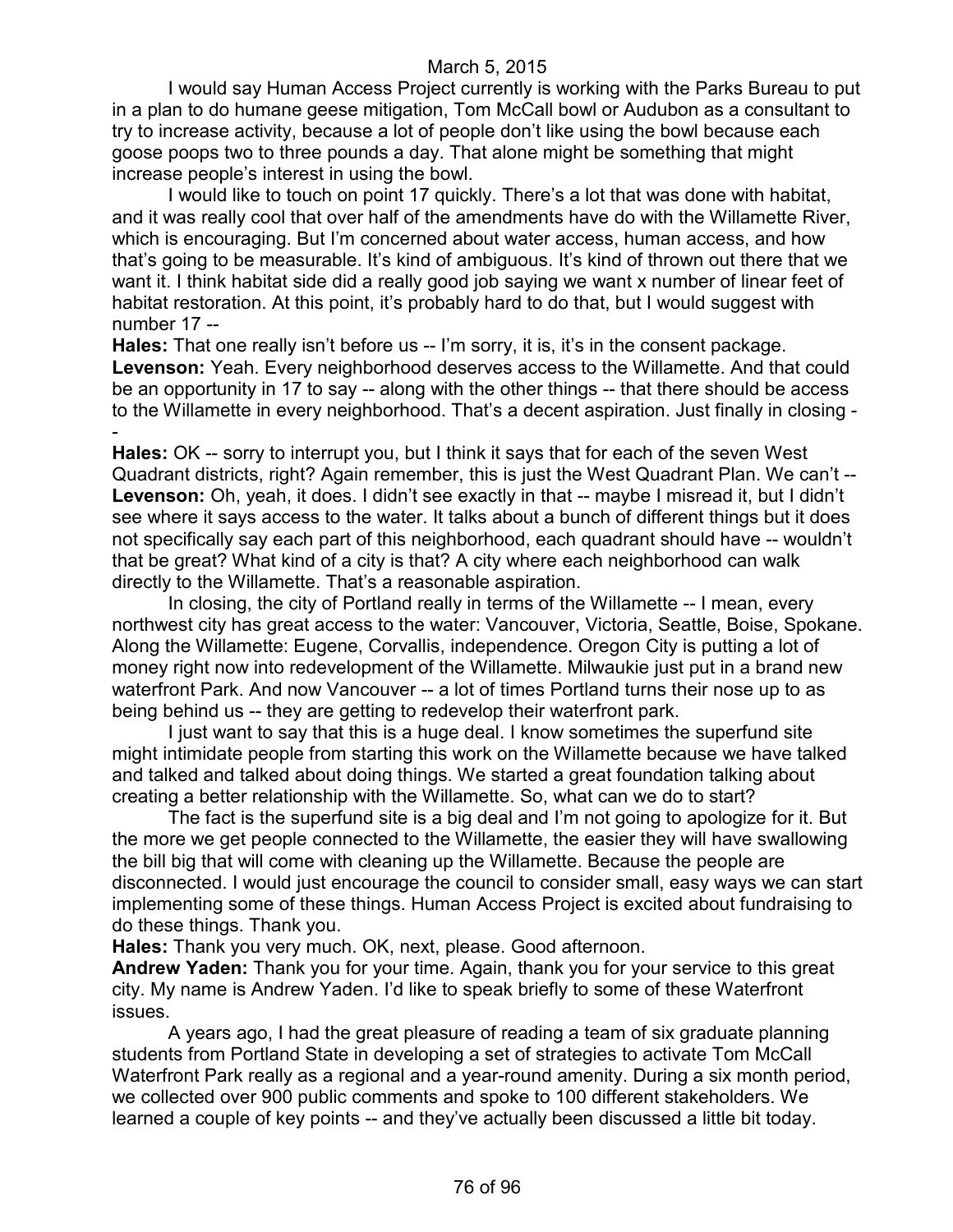First, Waterfront Park is not a downtown park, it is a regional park. If Pioneer Square is our living room, then Waterfront Park is our front yard. It's where people come together from all over the world. It's really the face that Portland puts on for the world to see.

Secondly, there's a real desire for change and a momentum for change, for something to happen in the park. Mostly people just want better access both to the park and to the river, and they want something to do. My very first trip -- a site visit to the park - a couple from Seattle stopped me and said, "now that we're here, what do we do?"

I want to speak to the master planning process for Waterfront Park. I really believe it should be a two to five year range, especially for some reasons already talked about. It's really imperative that this happens now or at least soon to make sure that we can coordinate this planning process with some of the other great and exciting things that are already happening in the city with South Waterfront, with the James Beard public market coming. Sorry -- I'm going over my time.

Then I just also want to express a little bit of disappointment that there's no discussion around proposed amendment 23. I know it's not up now but it's about exploring management opportunities for Waterfront Park. And since a lot of discussion today revolved around a lack of funding or lack of resources, this is something that we had recommended to the City and to BPS as an option to circumvent those lack of funding. **Hales:** Thank you very much. Anyone else want to testify on this group of amendments, proposed amendments? Alright, then let's take testimony on the third tier, which is number 43.

**Moore-Love:** I show eight people signed up for this. The first three, please come on up. **Hales:** Come on up. Good afternoon.

**Deanna Mueller-Crispin:** I'm Deana Mueller-Crispin, a West End resident. And excuse me if I'm a little scattered because I had comments which are written and you will see later on some of the other amendments. I believe you packaged 42 with 43, because I have comments on both.

**Hales:** Is that right? I think we're only working on 43.

**Fish:** 42 we agreed to [inaudible] --

**Hales:** Yeah, so they are both before us.

**Mueller-Crispin:** I strongly support Commissioner Fritz's amendment for zoning tools to allow height increases other than on the waterfront only for preservation of destroyed properties and affordable housing. I believe Mayor Hales' amendment A also addresses that.

Two comments. This restriction of FAR transfers should be extended to the West End and Goose Hollow because it would be a very good thing to be more than just in the Pearl. Secondly, it's very important to specifically not allow TDR bonuses to be used next to or really even in the same block as historic buildings because otherwise their historic value may be defeated easily.

Number 43 -- I support Commissioner Fritz's amendment to not allow 250 height limits in the Pearl waterfront. We just heard about how important Waterfront Park was. Our waterfront is precious and should not be shrouded by 250-foot buildings. Greenway enhancements will not compensate for shadows created by 250-foot buildings. As a note, San Francisco has had 60-foot height limits on its waterfront since the 1970s, and a recent citizen initiative petition in 2013 confirmed that 60-foot limit at the waterfront and required voter approval for any future construction projects on the waterfront that exceeded the existing height limits. So, I think we should follow them.

The 60 foot height limit was adopted after it was proved by geometry the best location for high rise buildings are linear and serpentine curved in mid-city lines along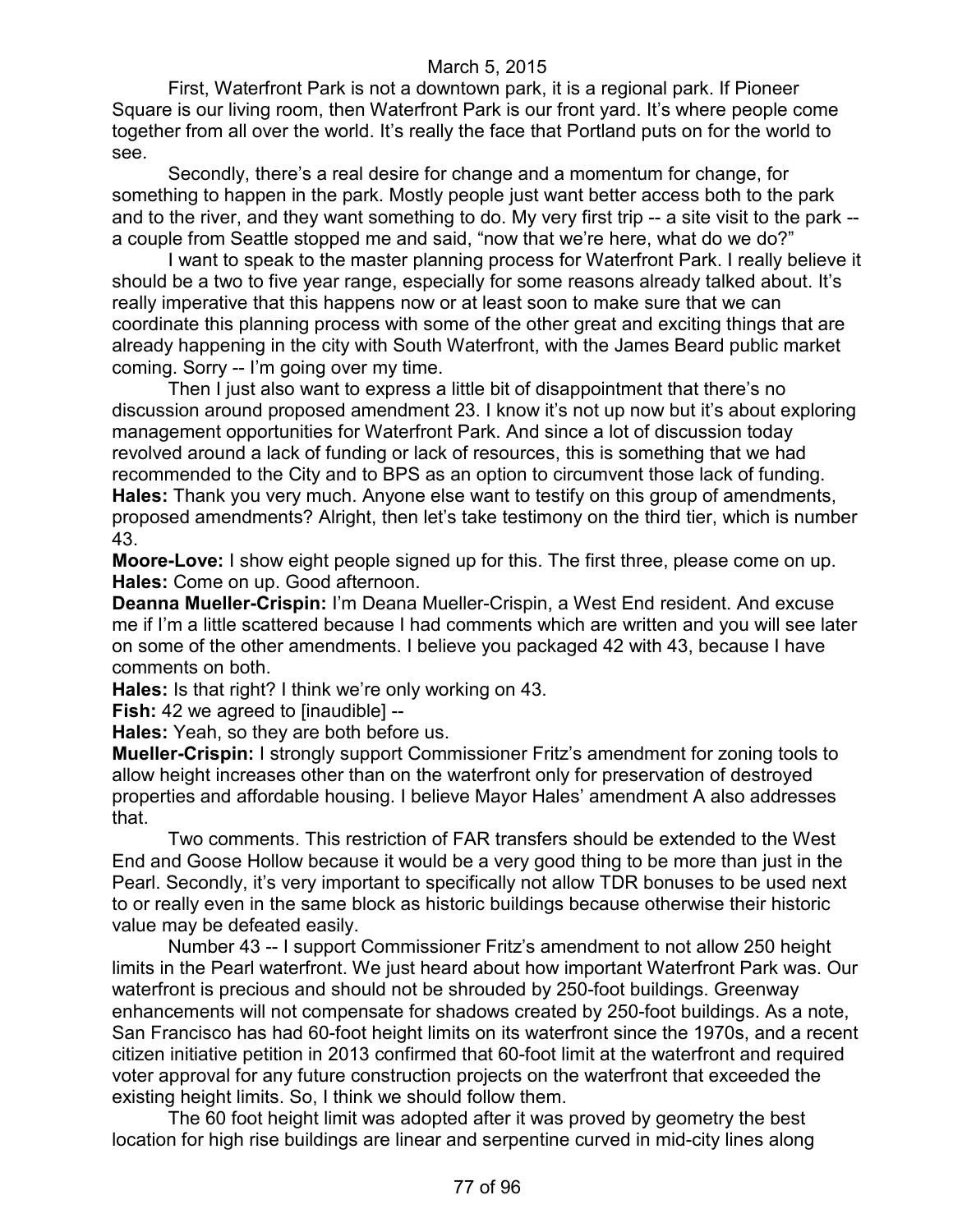mass transit. This also produces the best views and hence best prices for new high rise condos and minimizes their shade impact to public streets and parks, and preserves most historic neighborhoods in San Francisco. Thank you.

**Hales:** Thank you. Welcome.

**Robert Wright:** My name is Robert Wright. I live in the West End. I commend Commissioner Fritz for taking the initiative with proposed amendment 43 regarding removal of the height business overlay from properties within the NW 13th Avenue Historic District and establish a 100-foot height limit for that district. Certainly this district is part of the historic fabric of Portland and must not be overshadowed or crowded out by tall buildings.

The West End of Portland and its buildings are equally historic. This has been very well-documented. Yet, the basic plan and the proposed amendments do not address maximum height in relation to the many historic buildings in the West End and the neighboring Goose Hollow district. This is absolutely paramount to the future of these districts.

Having lived in Portland and knowing its history, the West End and now the Pearl District grew in parallel. People that lived in the West End worked over what is now in the Pearl District -- so they are twinned, basically. They are not opposite opposing each other -- they grew together.

One editorial comment. In the document from bureau, staff's "rationale" has been misused. Rationale by definition is the logical basis for a course of action. Recommendations from staff or committee are not rationale, they are reasons. The basic rationale for allowing buildings above 100 feet must be documented clearly and articulated clearly and publicly discussed. Thank you.

**Hales:** Thank you. Good afternoon.

**Kal Toth:** Good afternoon. My name is Kal Toth and I live in Goose Hollow. I'm a member of the GHFL board and I'm also an ordinary member of the Friends of Goose Hollow. I have been asked by the Friends of Goose Hollow president to say a few words from Friends of Goose Hollow's point of view, and I'm also expressing a few of my opinions.

I'm very concerned about the height limits, bonus provisions, and bonus transfer system supported by the current draft plan. In many respects, I think many of the problems continue especially as it relates to Goose Hollow, particularly the 25 block area east of Providence Park and a few blocks immediately west of the stadium which were talked about earlier today.

Friends of Goose Hollow strongly support Commissioner Fritz's amendments 42 and 43 removing height bonuses over certain historic neighboring areas in the Pearl, only allowing height increases above existing levels for historic preservation and affordable housing. So, we agree with this. But we'd like to see a similar amendment for Goose Hollow, which does not currently exist in the draft.

Friends of Goose Hollow supported the removal of height bonuses in Goose Hollow consistent with 80% of the GHFL members at the February 11th meeting, special meeting. We voted for height bonuses to be removed in Goose Hollow. If the Council decides not to remove all height bonuses, Friends of Goose Hollow requests City Council to at least allow height increase bonuses only for historic preservation and for affordable housing.

I'd like to add Friends of Goose Hollow strongly support Commissioner Fritz's proposed amendments 45 and 46 keeping the residential overlay in areas east and west of Providence Park. I know you don't want to speak about that right at the moment. We believe not supporting this amendment violates the comprehensive plan -- as you mentioned -- and the policy of no net loss of housing. It should be looked at and lawyers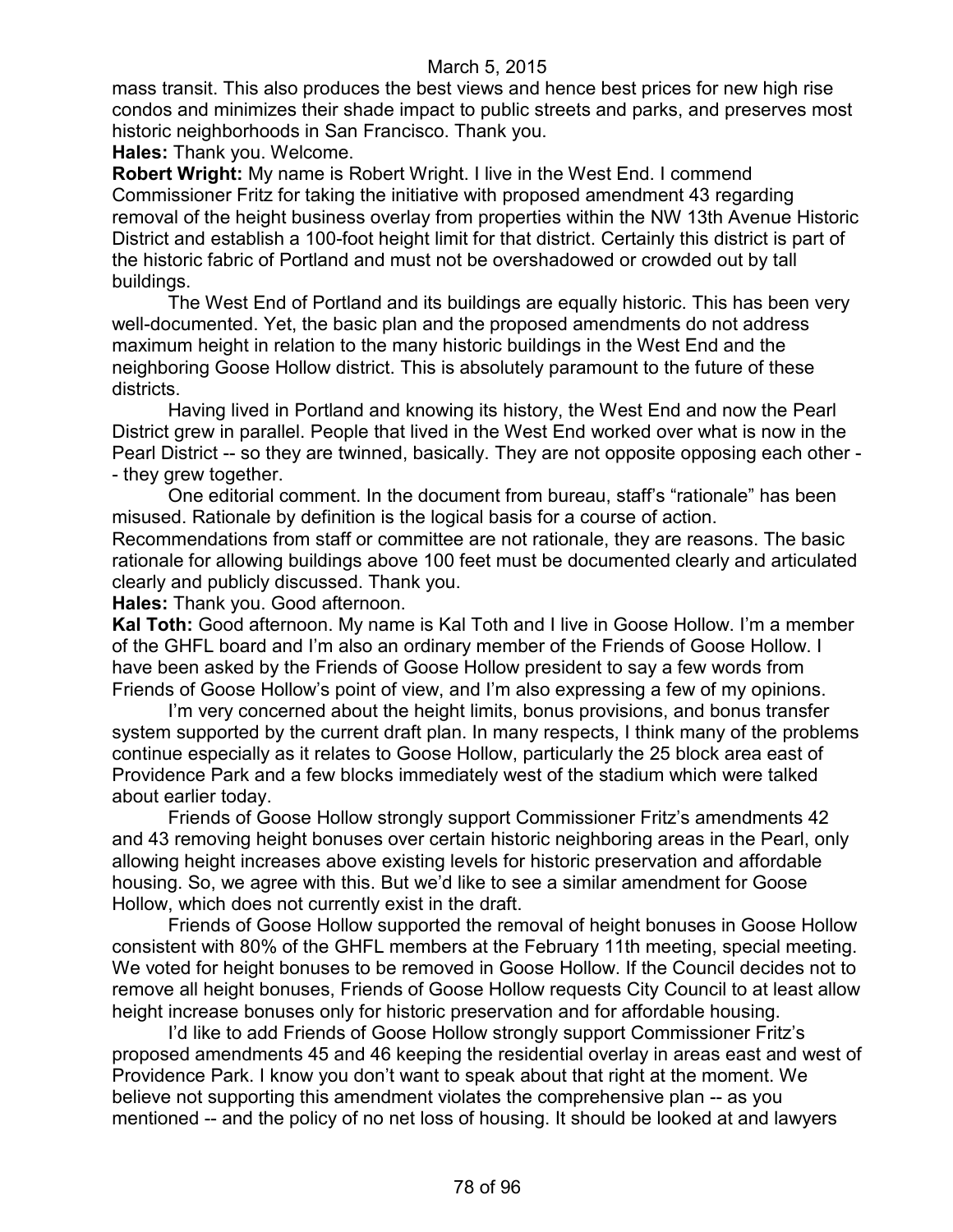should be looking at that. The BDS claim that CX will promote residential housing in Goose Hollow is highly speculative.

**Hales:** Thank you. Thanks very much. Next?

**Tracy Prince:** Hi, I'm Tracy Prince. I came here to testify on 45 and 46. I'm as disappointed as it seems like Commissioner Fritz is. It's very, very upsetting to know that a lot of people came here, a lot of people had researched this and have a lot to say. **Hales:** Right, and we want you to testify on the ones still in front of us.

**Prince:** I'm going to testifying on number 43, but I point out that you've created a giant conundrum by not opening up 45 and 46, because the GHFL board approved and voted to support changing the zoning on the west side of the stadium to CX, but we only did that because it had a residential overlay. We would not support CX that does not have residential overlay in that area. So, the last go round when I appeared in front of you and testified, I said we support that. But we don't support it without residential overlay. So, now we've got to go back to RH because we don't support CX in that spot. There was no indication that's what we stood for. I just want you to consider if there's a way to deal with that issue because we did not come before you last time and say we want CX with no residential.

On 43, I wholeheartedly support Commissioner Fritz's call for removing bonuses from the Pearl's historic district and lowering height limits to 100 -- or keeping height limits at 100 and allowing only height increases for historic preservation transfers and affordable housing. These are great ideas and creative ways to preserve our incredible historic architecture.

I was disappointed to see no similar protection of the historic buildings in Goose Hollow or the West End. My personal opinion is to support removing bonuses in Goose Hollow, as the GHFL vote of 80% wanted bonuses removed. However, if bonuses are not removed, then it seems like a smart idea to allow height increases only through historic preservation and affordable housing bonuses.

Finally, I want to say that I still think our view corridors weren't protected well enough, and I would like to see more specific language about protecting the view from the Vista Bridge and Washington Park.

And lastly, the map still does not show the current base heights. Still seems to be showing bonuses as a right when they are not. If the Planning Bureau did not plan to deregulate bonuses and does not plan to treat bonuses as a giveaway, then this should be stated clearly in the West Quadrant Plan. Thank you.

**Hales:** Thank you. Welcome.

**Mark Velky:** Mayor and Commissioners, my name is Mark Velky. I'm on the board of the Goose Hollow Foothills League, but I'm only speaking for myself today.

I want to thank Commissioner Fritz for her suggestion in amendments 42 and 43 that the Pearl receive increased heights only for historic preservation and affordable housing, and bonuses are removed in some areas. I support removing Goose Hollow's bonuses, just like 80% of the voters in the Goose Hollow Foothills League, but if that's not possible, then I encourage you to extend the idea from the Pearl to Goose Hollow since we desperately need protection for our historic architecture. I would also personally like to thank Commissioner Fritz for trying to get the Goose Hollow issues addressed today. Thank you.

**Hales:** Thank you. Good afternoon.

**Burton Francis:** Good afternoon. Burton Francis for Preserve the Pearl, LLC. First of all, I don't want to sound like a broken record and jump on the Commissioner Fritz fan club, but --

**Hales:** Go ahead -- [laughter]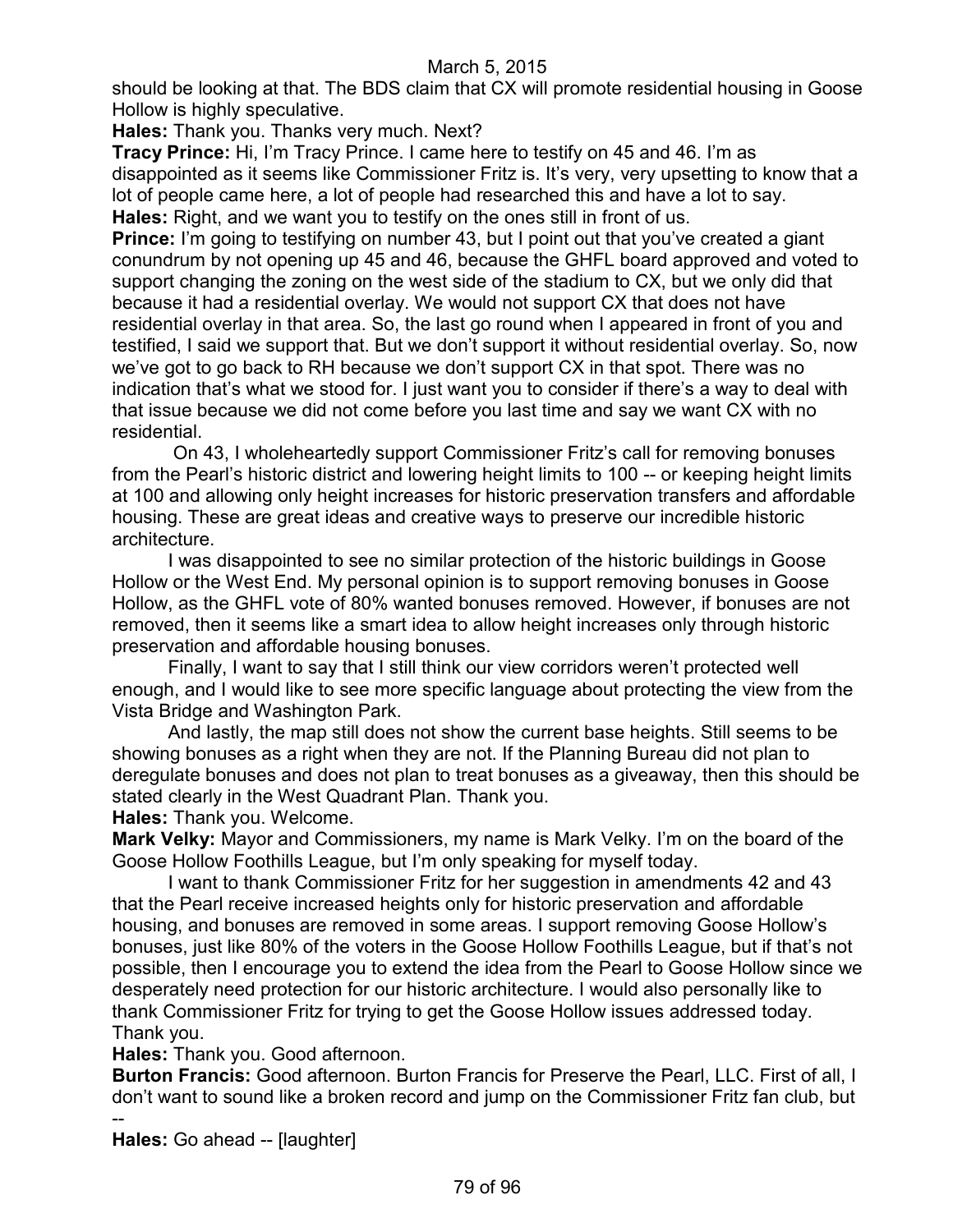**Francis:** 39, preserving stepdown to the Willamette and to the extent that you're removing bonuses only for preservation and affordable housing is outstanding and we're very supportive of that.

To the extent that this proposal seems to increase the height limit in the historical district -- I'm looking at the map at the very end of this long sheet here. The map says 75 feet in the historic district as I see it right here. The proposal is for 100-foot height limit and we're opposed to increasing any of the height limits in this particular area. So, I'd like to point that out.

Then finally, my last comment goes to the failure to address basically the height limits in general in this area, and also noting -- because I was confused by this language that was from the staff about only discussing the south Pearl. I didn't understand what that meant. What is that concept? And I went back to page 171 of this big, fat booklet we got here. As late as December of 2014, the map that is shown at page 171 still distinguishes between north Pearl, which is north of Lovejoy; a middle Pearl area between Lovejoy and Hoyt, which is distinguished on that map at 150 feet, and then south to Burnside, which is 175 feet. I'm looking at the map in this big handout and I guess what they mean by south Pearl is everything south of Lovejoy now, because that middle Pearl area no longer is reflected in this map. I'm wondering why the amendments haven't addressed that.

My comment basically is to the extent that this is wiping out our neighborhood, which is the middle Pearl from Lovejoy to Hoyt, we strongly object to the failure to address that as being inconsistent with the Central City Fundamental Design Guidelines, the River District Design Guidelines in terms of cherishing uniqueness and inhabitability of neighborhoods. Thank you.

**Hales:** We'll get clarification on that. Thank you. Next folks on this? Come on up. Welcome.

**Seth Johnson:** Thank you. My name is Seth Johnson, I'm with Preserve the Pearl. I just wanted to echo that I support lower height limits within the Pearl.

I am baffled as to how we preserve the historic district with a 250-foot height limit and I believe the comments about San Francisco are very important. I think we can look at numerous of the cities -- the gentleman spoke about parks, St. James Park, and all these areas, London, Paris -- he didn't mention Paris, but these are areas that have low rise buildings.

In terms of the bay area, it's a fantastic example -- along with London and Paris -- of how people considered themselves the stewards of the city. Legislation has been passed in those cities to help preserve them for a long time. There are numerous areas in the bay area that would have been developed had it not been for the thoughtful conscience of the people in the past. I think it's very important that we think of these things now.

I fail to understand what the hurry is to radically change the character of this area and the character that has brought people to Portland. What's about to happen is going to drive people out. There's already somewhat of a mass defection taking place in some cases, so how can people in the future invest in this area and know that their investment is going to be respected? So, I encourage a more thoughtful response to what's going on here and I think we will all do better if we slow down. Thank you very much. **Hales:** Thank you. Good afternoon.

**Roger Leachman:** Hi, my name is Roger Leachman. I'm a member of the board of directors of the Goose Hollow Foothills League.

Amendment 43 for the Pearl would only allow height increases for historic preservation and historical housing. I support that for them, because we would want that at least for Goose Hollow. The bureau opposes this. The SAC -- the stakeholders advisory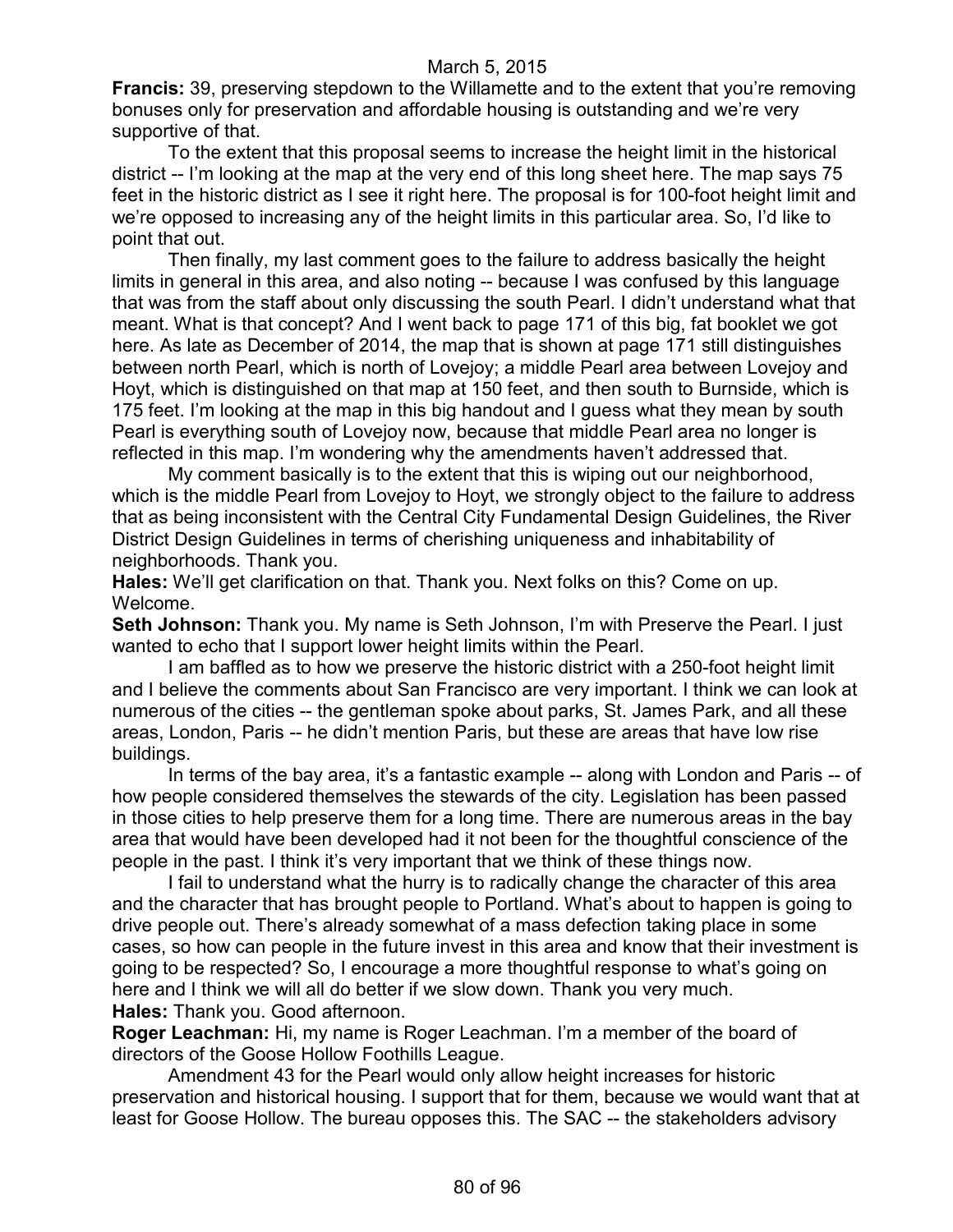committee -- also opposes this. Well, of course they would. After all, the bureau chose the SAC.

At the last GHFL meeting, one of those various members of the stakeholders advisory committee -- not a Goose Hollow resident -- said "I don't know who with we will recuperate our reduced land values from if you lower height limits or remove bonuses. I don't know if it would be this GHFL board or City Council." Well, you can hear the threat as well as anyone. This is what we've always dealt with in Goose Hollow.

This is who was put on the SAC, whose co-chairs were both developers and whose members were chosen by the bureau without any regard for neighborhood residency -- or even Portland residency. The downtown representative said conspiratorially to West Enders, "don't tell anyone, but I don't live in Portland."

Well, when you choose your own electorate, you get the results you intend. I'm from the south originally, so I know all about this. And Portland, it turns out, is no different. I think that little can surprise me anymore.

I live in a city where it is the official policy of City government acting without any legal basis through the Office of Neighborhood Involvement to restrict and neuter the exercise of democracy in Portland's neighborhood associations which they were founded to support. So why should the bureau's fictions and the SAC's conflicts of interest be any more surprising? I urge a vote for this amendment.

**Hales:** Thank you. Anyone else want to testify on those amendments? And then, is anyone testifying on any ones we adopted by consent that we haven't otherwise heard testimony on? Come on up, please. I shouldn't say adopted -- put on the table. **Mary Vogel:** Hello, my name is Mary Vogel and I live in the West End. I'm on the land use and transportation committee for the downtown neighborhood association, but I'm testifying only for myself and my business Plan Green today. I also join the Amanda Fritz fan club here.

I think I'm going to focus on number 30, the one on West End trees. I had 28 Jefferson street and 30 as kind of combined to say that at the very least for this action, Amanda's amendment is identify tree preservation and planting opportunities and implementation strategies along I-205, including vine coverage and canyon walls. I'm afraid that the City of Portland doesn't really have that much jurisdiction just along I-405, but there are places -- so my tweaking of that amendment is and adjoining and connecting streets for at least two blocks in, meaning like Jefferson and Columbia streets, for example; and certainly 13th, also 12th Avenue and 11th Avenue.

There are places on these streets that are totally devoid of street trees. Many of them are very low income buildings. They're not necessarily subsidized buildings, they're not either Housing Authority or HUD buildings, but they have all low income people. So anyway, I think that's a very important amendment there -- and adjoining and connecting streets for at least two blocks in.

The other thing that Amanda said in number 30 was include central citywide actions in specific districts where they are relevant, and I couldn't agree more. In fact, one amendment that I -- or environmental action I was able to get into both Goose Hollow and the Pearl District by going to those neighborhoods early on and testifying to the need for us to have habitat and connected habitat and all got into their environmental actions but not into my own neighborhood. And that was one on strategically install native vegetation and trees within the public open spaces, including the South Park blocks and streetscapes along the missing Park blocks to achieve a north-south wildlife corridor. So, those are probably two of my most important.

I also had some comments on the West End surface parking lots that Amanda -- or at least staff did not support, but Amanda's recommendation was continuing to explore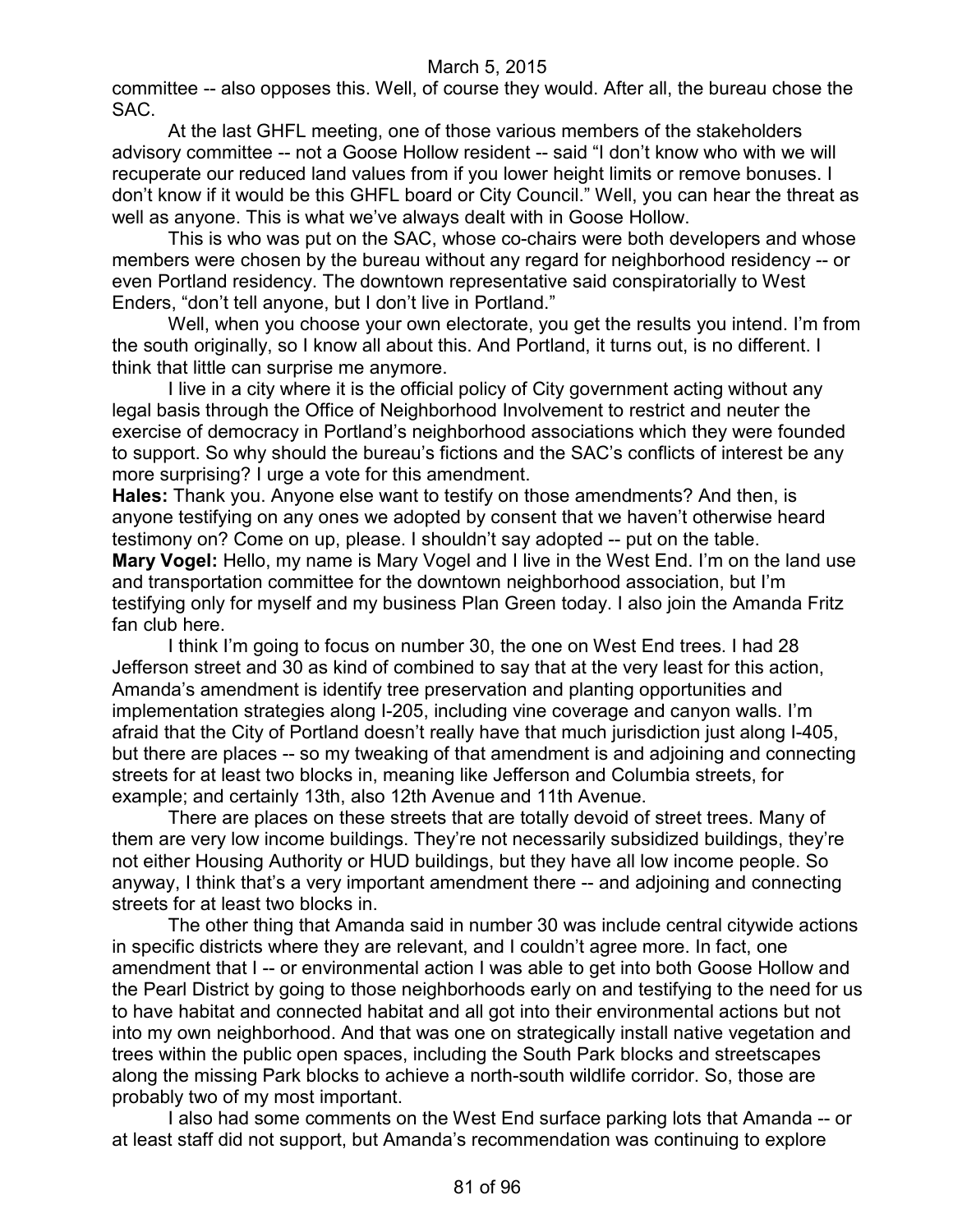incentives for discontinuing the development and use of surface parking lots. I suggest adding not only incentives but disincentives. And I had already submitted to the strategic advisory committee an idea for a split rate taxation where we tax those parking lots at their development potential, not just -- like, right now the parking lot catty-corner from the Indigo plays one forty-third less in taxes than 12 West does. This seems like we're really incentivizing the wrong thing to let parking lots off with such low taxation rates. So anyway, that was another part of my suggested contributions that did not get in. In fact -- **Hales:** Mary, I need you to wrap up.

**Vogel:** No representative whatsoever on the strategic advisory committee for the West Quad Plan.

**Hales:** Thank you.

**Fritz:** Mary, thank you very much for all your amendments, many of which I tried to get incorporated. I appreciate that you have done a lot of work to make this plan better. I wanted to note that an incentive could be avoidance of punishment as well as something good to happen. [laughter]

**Vogel:** OK, alright.

**Hales:** Thank you. I want to get staff back up to help us walk through our action on the amendments but I would love to ask a question about that last testimony which is both to you, Commissioner Fritz, and to staff. And that is, is why we are being street-specific on numbers 28 and 30? Now that she's called that to our attention, 28 talks about Jefferson Street with green infrastructure and 30 talks about along I-405. I guess that's not quite as street-specific. In terms of retrofitting parts of the West Quadrant with street trees that don't yet have them -- I like that idea. So, why are we focusing particularly on those two fronts? **Fritz:** My understanding was that's covered in overall policies, so 28 was just amending a proposed policy to get the language correct. Because the actual policy is on Jefferson main street rather than --

**Hales:** So it's just including green infrastructure as part of what we're gonna try to do on the Jefferson main street.

**Fritz:** Correct, and not just limiting it to stormwater facilities, which doesn't sound nearly as nice as green infrastructure. And then 405 was modification of a suggestion that Mary had made to recognize there are some things we could do with the freeway. There's particular challenges with the freeway in various places and what could we do to mitigate that. **Zehnder:** We have street tree planting policies in the central city citywide, but this we left this in because of the 405 and that particular impact on these neighborhoods. **Hales:** Got it. Alright. Other questions for staff?

**Fish:** I have some, Mayor. Thank you. Joe, I'll try to do this in order. Can we start with amendment 7? So, there's a notation under BPS recommendation that staff suggests listing the number of sites in the performance target rather than policy language. I'm prepared to agree with that provided that we have some clarity that there will be somewhere between five and seven sites that will be identified somewhere in the process and have you confirm that that's the intent.

**Zehnder: I'll turn it over to Mindy.** 

**Brooks:** Sure. We've identified seven opportunity sites, which was the map we had up before -- if we could go back to it. We're recommending that the target for 2035 to restore at least five of those seven.

**Fish:** At least five.

**Brooks:** At least five.

**Fish:** And those sites will specifically be identified and listed in what document?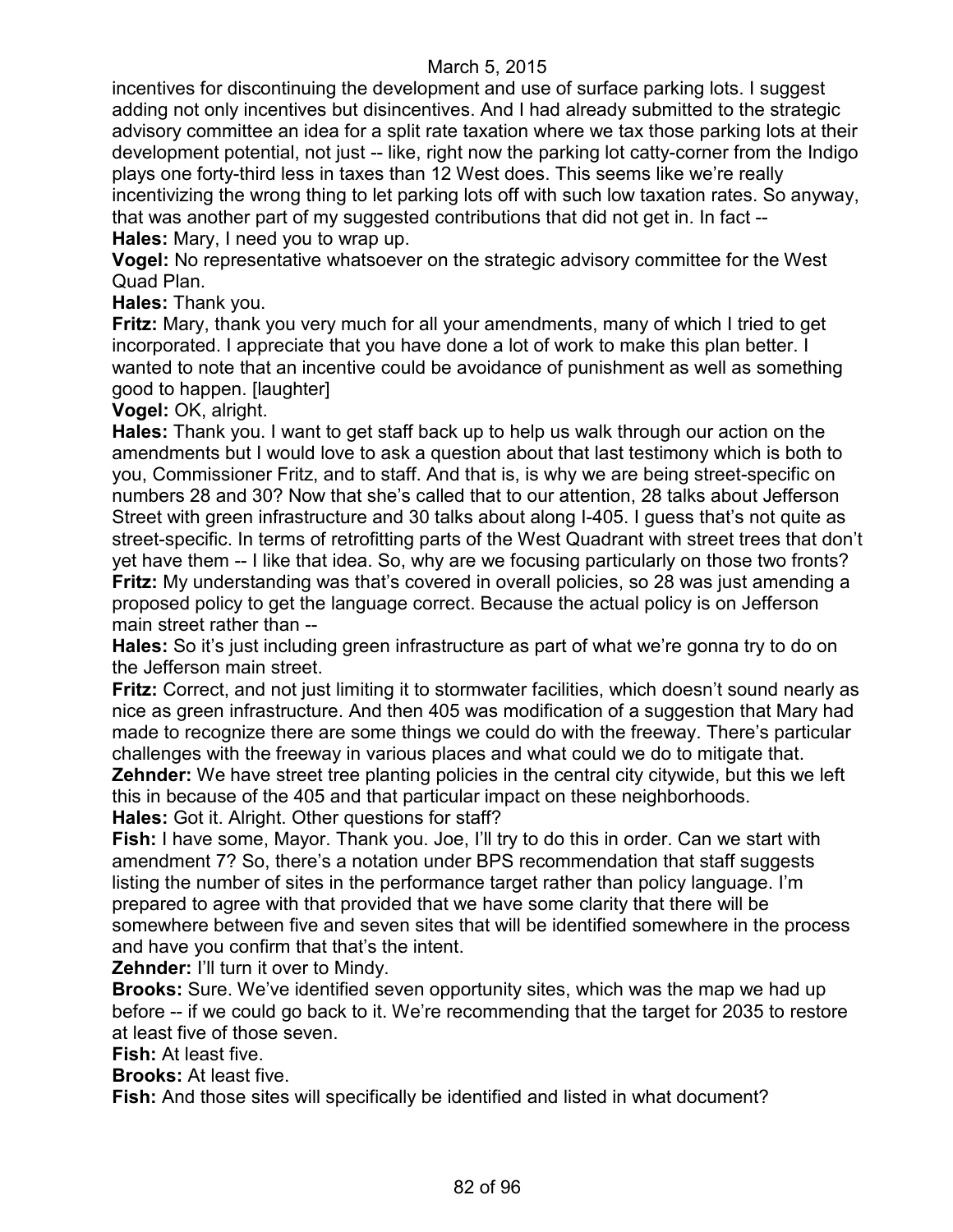**Brooks:** They're in appendix C of the plan, which specifies the methodology for enhancement and registration strategy and the seven sites are identified -- the opportunity sites.

**Fish:** They're baked in to what we have.

**Brooks:** Yes, they're baked in to what we have.

**Fish:** And the commitment is at least five.

**Brooks:** Yeah.

**Fish:** And what we've heard some testimony shooting for between five and seven. **Brooks:** Yeah, and we landed on five because we haven't done a feasibility study on these and we don't know if we'll be able to do restoration at all seven of the sites. So, we think it's reasonable to put five down as the target and then get feasibility work done. **Fish:** I believe you said at least five.

**Brooks:** At least five, yes.

**Fish:** Thank you very much. I'd like to move to 18, 22, 24. Without beating a dead horse, Joe, I do think this is a park is a regional park and it has significance to the whole community. The concern I have from the Commissioner-in-Charge has to do with timing and funding and also the value of doing a planning process if there aren't resources to implement that. Is that fair characterization?

**Zehnder:** Of what Commissioner Fritz is saying, you mean?

**Fish:** Yeah.

**Zehnder:** Yes.

**Fish:** When this issue has come up in the past about action items and priorities and stuff. What we're essentially saying as a Council is were we to adopt those, it would be a Council priority to find a way to fund them. Council is setting a timeline, so it would be Council's responsibility for determining a method for funding the study. I think I'm stating it rhetorically, but I just wanted you to affirm that, if that's Council's decision.

**Zehnder:** Yes. The implementation of the Waterfront Park plan sort of notion here. We sort of need an implementation plan as well as in this particular recommendation and update - both of those have follow-up from City Council to empower that to happen. It's implied in that.

**Fritz:** It's always been implied. Only in the East Portland Action Plan have we ever gone back and tracked and checked things off. We need to be having a citywide discussion, because I think everybody who testified today -- most people I have heard from -- have been folks who live or work downtown or have development interests. I would be very interested to hear from the East Portland Action Plan folks if they support dedicating money both for the planning process and for implementation of improvements of Waterfront Park over any other use that might be put to.

**Fish:** But there's a problem with that approach, Commissioner, because I happen to support both. I happen to applaud your equity agenda and have supported all the funding requests you've made because I think we should do it, but I don't think we should at the same time not proceed with investing in parks that serve a regional function. I think we have to do both and I don't think asking East Portland Action Plan to prioritize either is fair to them. I think we should double our investment in East Portland, and you're doing that with SDCs and asks and everything else. But we also have things called regional parks. It would be like saying we're not going to make any marginal invests in Forest Park because of its geography.

I would say as your ally in this, let's finds resources to do both. And I hear your concern that you have prioritized addressing deficit and when we're adding something to your list that is not funded and may not happen -- I understand there's a conflict. But it would seem to me the way you resolve that to me isn't to either degrade your equity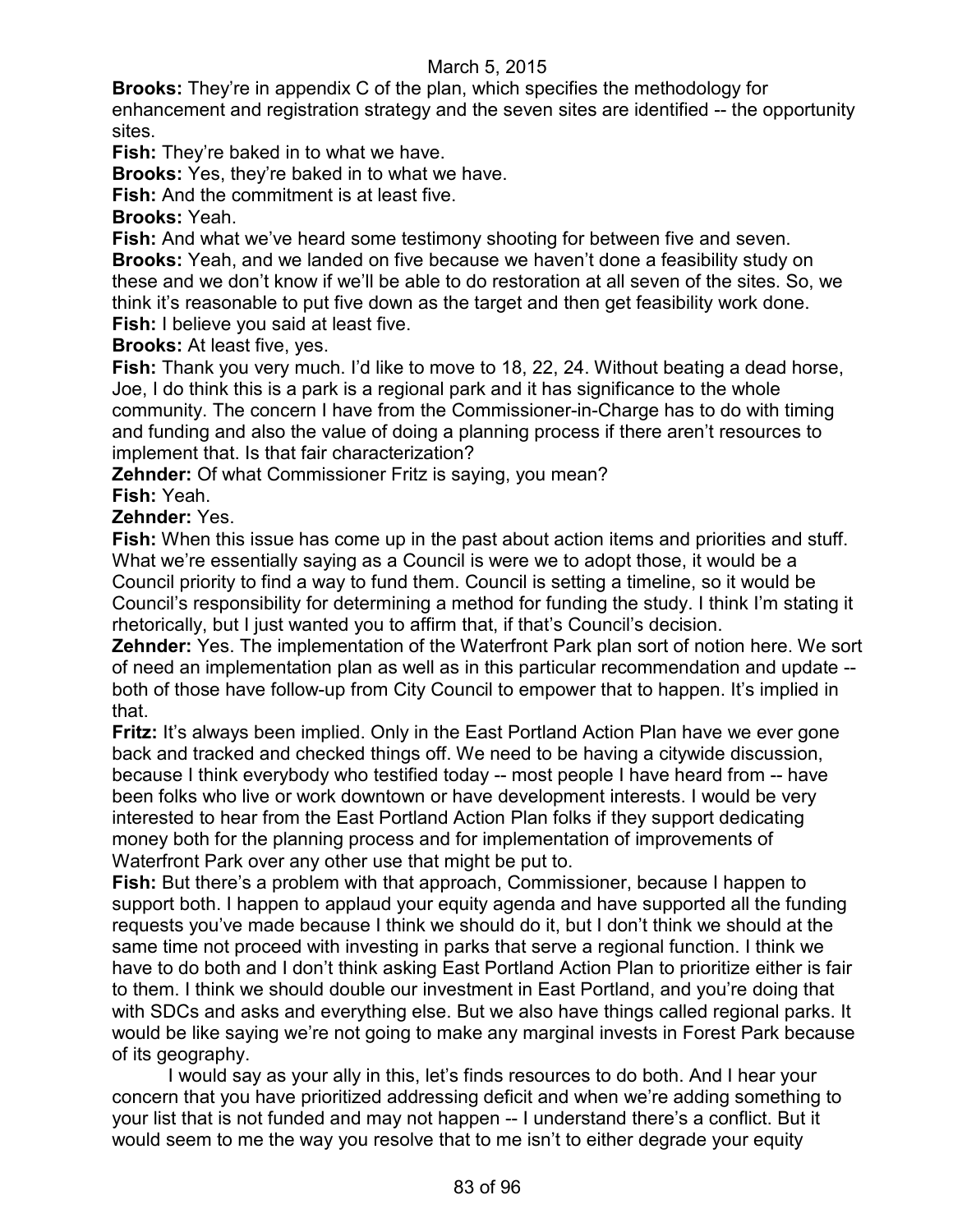agenda or not proceed with a historic opportunity to upgrade a regional park, but to commit to having the resources to do both.

**Fritz:** In the perfect world with all the money that's available, then yes, of course we would do both. But we don't have that. We have Forest Park, whose management plan done in 1995 before Waterfront Park that also could use another fresh look. We've been presented with this one as an ask in this particular plan, but we're not -- we don't have the information to say whether or not this is the priority when you look at all the parks needs citywide, when you look at all the regional needs citywide.

**Fish:** Fair point. I'm going through my questions and then we can have a Council discussion. Joe, could we go to 43 for a second?

What I heard from the testimony is support for that portion of the amendment that sets a 100-foot height limit, so I guess that's been resolved in the historic area. But some concerns about the bonus linkage. Could you again walk us through why we want to have the bonus link to something more than preservation of affordable housing? **Zehnder:** So this one is a little confusing because of the way we have divided it up here, but remember there's two areas in the Pearl District where we're talking about height increases. There's the area that sort of surrounds the 13th Avenue Historic District. I called at the south Pearl, mid Pearl is apt as well. The notion there is greater heights, but only accessible through benefit to historic or smaller properties in the Pearl to preserve those. City Council has also made it clear by action A in the new list that the provision of affordable housing needs to be considered and we'll bring that whole package back. So, that's one sort of situation.

The community has supported -- well, parts of the community, the Pearl District Neighborhood Association supports that tactic applied here especially focusing on the historic and character buildings.

The waterfront is the one place where we have put forth the idea of additional height in return for a bigger or enhanced greenway. And the way this evolved in the plan was that's always been -- because it's such a specific thing that you would want to accomplish at that site, it was seen as kind of an obvious tradeoff to maybe create some flexibility to maybe get more. It's a tactic that a version of which we've used in South Waterfront. So, that's how that got defined separately.

Honestly, at the point we're at now, our thinking about all these bonuses is somewhat altered in that we have a clearer sense of priorities -- that's what your amendment A gave us -- but the principle that was introduced in this plan and that we're carrying through is still there, that where we're talking about additional height or additional floor area ratio it's always coming as a bonus. The idea of that not getting some public benefit to earn it is not something that the Planning and Sustainability Commission was supportive of. Every time we talk about height or FAR increases, that's a situation where we should find the right way to extract some value and return to that for public benefit -- a bonus is what I'm really talking about.

The Pearl waterfront the only place we said we're particularly interested in the greenway because really the staff and stakeholder advisory committee saw that as something that our experience has been it's hard to get and is critically important for the site and it's a limited area.

**Fish:** OK, thank you.

**Hales:** Other questions for staff?

**Fritz:** On amendment 49, I want to clarify -- Tracy Prince testified about the views from the Vista Bridge and Washington Park. Are you intending to include that in the update to the scenic plan?

**Zehnder:** Absolutely, Commissioner.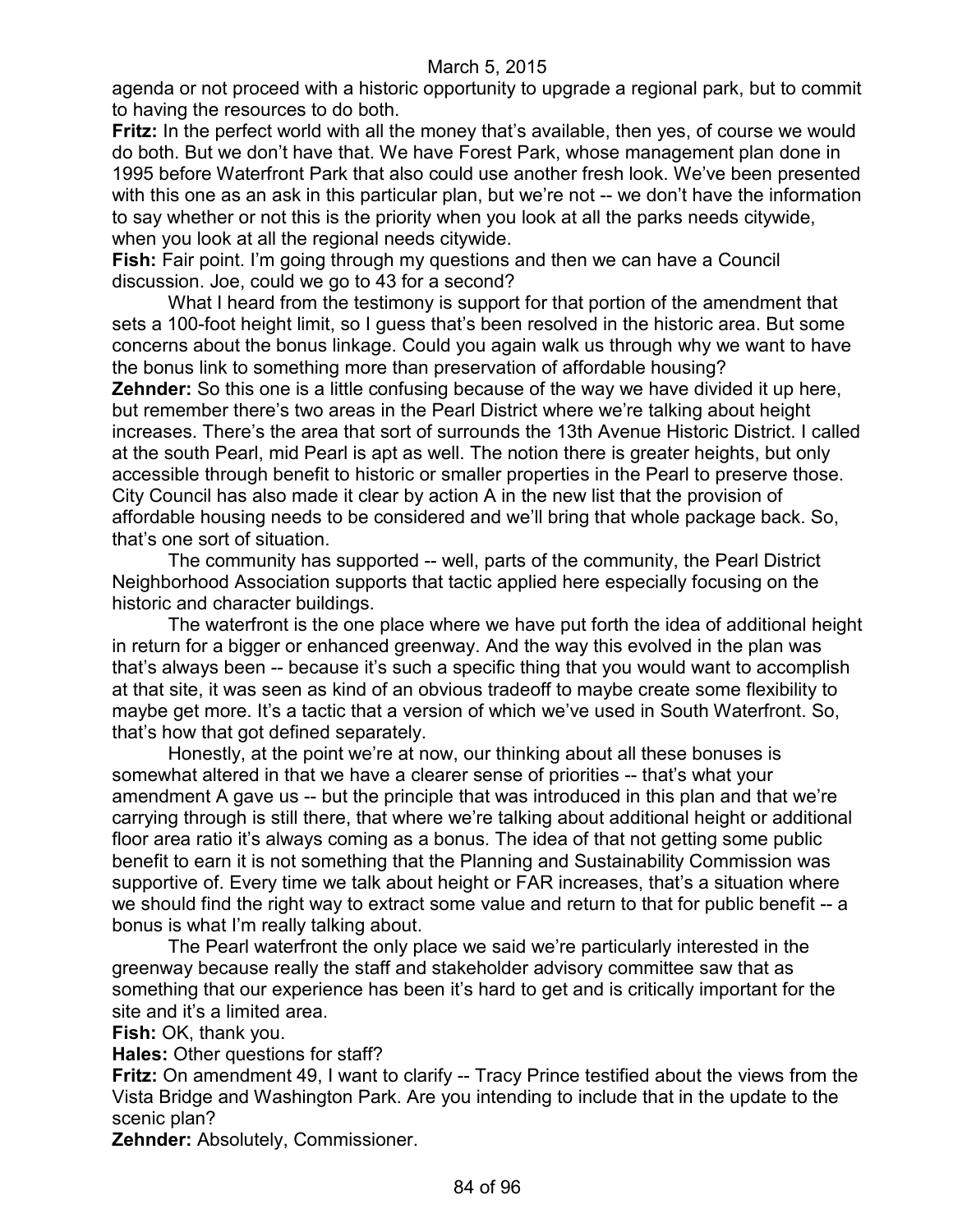**Fritz:** Thank you.

**Hales:** Getting nods from the support team there. Other questions? So now, I think we need to walk through Council votes on the packages as we have put them in front of us. So, the first package is consent package of all of the items that we did not separately address in these proposal groups and that were not checked with a checkmark for discuss. Are we clear on what that package is? And we've had a little testimony about a couple of them but no recommendations about changes in them.

**Zehnder:** I think -- is there clarification on any of those? **\*\*\*\*\*:** [inaudible]

**Zehnder:** So, correct.

**Hales:** OK --

**Fish:** What's the total number of amendments in package A?

**\*\*\*\*\*:** So there were 72 primary amendments --

**Saltzman:** Put your microphone on? Your microphone -- yeah.

**Ian Leitheiser, Deputy City Attorney:** 72 primary amendments, and then there were the supplementals. Of those 72, they're all before you in one way or another except for 40, 45, and 46.

**Fish:** So in the package A, how many amendments are there?

**Leitheiser:** That includes everything in those first 74 except 40, 45, 46; except 7 through 11'' except 18, 22, 24, 57 and 43.

**\*\*\*\*\*:** [inaudible]

**Leitheiser:** And 69, which was withdrawn or never moved.

**Zehnder:** Just quick with the math -- 66 in the consent package.

**Fish:** OK, that's helpful.

**Hales:** OK. Everyone comfortable with taking a roll call vote on those? So, on adoption of those amendments -- roll call, please.

**Roll.**

**Fritz:** I'm absolutely disgusted with this entire hearing. I think it was unfortunate to put amendments out that people thought they were going to be able to testify on and were not able to. I've always said there's no purpose in having a public hearing if you're not going to listen to what the public said, so perhaps the majority of Council is being honest in that they had already made up their minds on those without hearing from folks, but still, that did not feel good.

What we are doing is spot-zoning to benefit particular developers in particular places, many of who -- particular developers being allied with members of the Council, and we're ruining the vista we now have on our precious Waterfront Park. So just as previous Councils were lauded for taking away the parking facility which is now Pioneer Courthouse Square, this Council is going to be remembered for putting potentially 250-foot stalks in the middle of a row of historic 75-foot height limits. And allowing the MAC club -- that got denied on Block 7 -- allowing them to do by right to a different block without really any public input on that. And that is appalling to me.

We are ignoring our current Comprehensive Plan policy to maintain housing potential, which the policy 4.8. We're supposed to act in accordance with the Comprehensive Plan until we change it. By not changing it first -- and not even having that proposed change called out, we're being dishonest. And I'm appalled. No. **Fish:** First of all, I want to thank everyone who has taken time over these hearings to testify and to share their views with the Council. I want to especially recognize all the citizens who signed up for the various committees that reviewed this starting with the advisory committee. And obviously, our friends at Planning and Sustainability Commission. It now comes to us after one of the most exhaustive public processes that I can think of.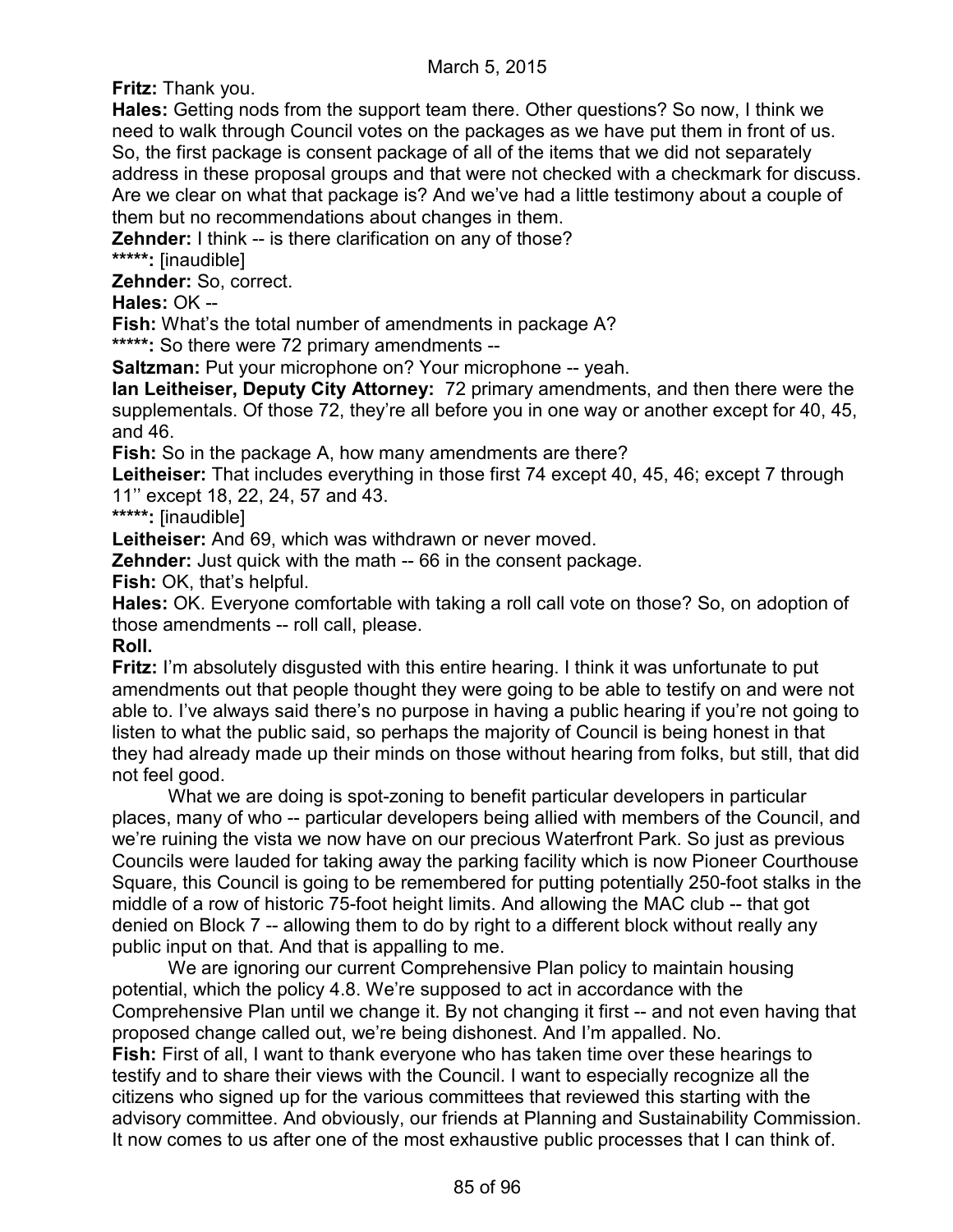I think we can have differences of opinion on this body without questioning people's motives or denigrating people who served in a volunteer capacity. And I regret that there has been some -- in the testimony, some people have chosen to raise claims about the stakeholder committee and the way they approached their work. One of the roles that we play here that's very important is we play a referee role and substantive role. We take very seriously claims that somehow a process is not fair or structured appropriately.

I think we get into a very, very bad habit in our city and in our civic debate where because of a fundamental difference of opinion on a policy matter, we make ad hominem comments about people that were asked in the process to provide their best guidance. And I would suggest to you that if we continue down that path in our debate, we will start looking indistinguishable from our friends in Washington D.C.

I sincerely hope that we continue to hold a higher standard in this city of civic debate where we do not question people's motives and we do not make wild claims about people's intentions. That we engage differences and we do them honestly and fairly, and then we cast our votes and move forward. And I regret that there is this cloud that has now been placed over this process, because I think it obscures a tremendous amount of good work.

And so I'll begin by not just thanking the public that has weighed in, but I want to thank the staff that has worked tirelessly. I do not remember a more complicated process, and I actually thought that even with really a small avalanche of amendments brought in a fairly tight time frame, staff did a remarkable job making sure that Council had the information, had their particular view about each item, and further, carved out the time to brief us and make sure they could be responsive to our concerns. We could not ask anything more of our team, and so I want to extend my deep thanks to the Planning Bureau and its staff and everyone who worked on this, in particular to Joe, because Joe often gets the brunt of some of the closed-door discussions where we're kicking around ideas. I know that my understanding of these things has always gotten sharper because of that give and take. I thank you about that.

And to the larger process question, I also don't remember a time when so many amendments that made so many important substantive improvements to a plan were adopted with so little controversy. I guess it's a cup half full, cup half empty, but we've done a substantial amount of work and it is largely responsive to the tremendously compelling testimony we received in our first hearing on this.

I thank my colleague Commissioner Fritz in particular for distilling a lot of the concerns people had around environmental issues, tree code, zoning issues, and placing those before us.

You know, we all have a stake in what our city is going to look like and we all take pride in our city. I would certainly not do anything today which I thought was going to take away from the continued enhancement of what I think is the most livable city in America.

So, this is it not the final word on the West Quad Plan or the comp plan. We'll come back and refine it if we got something wrong and we'll continue to get it right, but I am proud of the process that I've witnessed in this matter and today, I'm pleased to cast my vote as aye.

**Saltzman:** I particularly appreciate the work that's been conducted by the Bureau of Planning and Sustainability, the Portland Housing Bureau, and I think virtually all of the offices around here about the importance of narrowing our bonuses down to if -- I had my druthers, it would be simply affordable housing, but I understand affordable housing, historic preservation, and seismic issues are also very important.

But we really need to take the bold steps, and I appreciate -- my concern had always been that we're going to do that too late. I think we're really getting ahead of the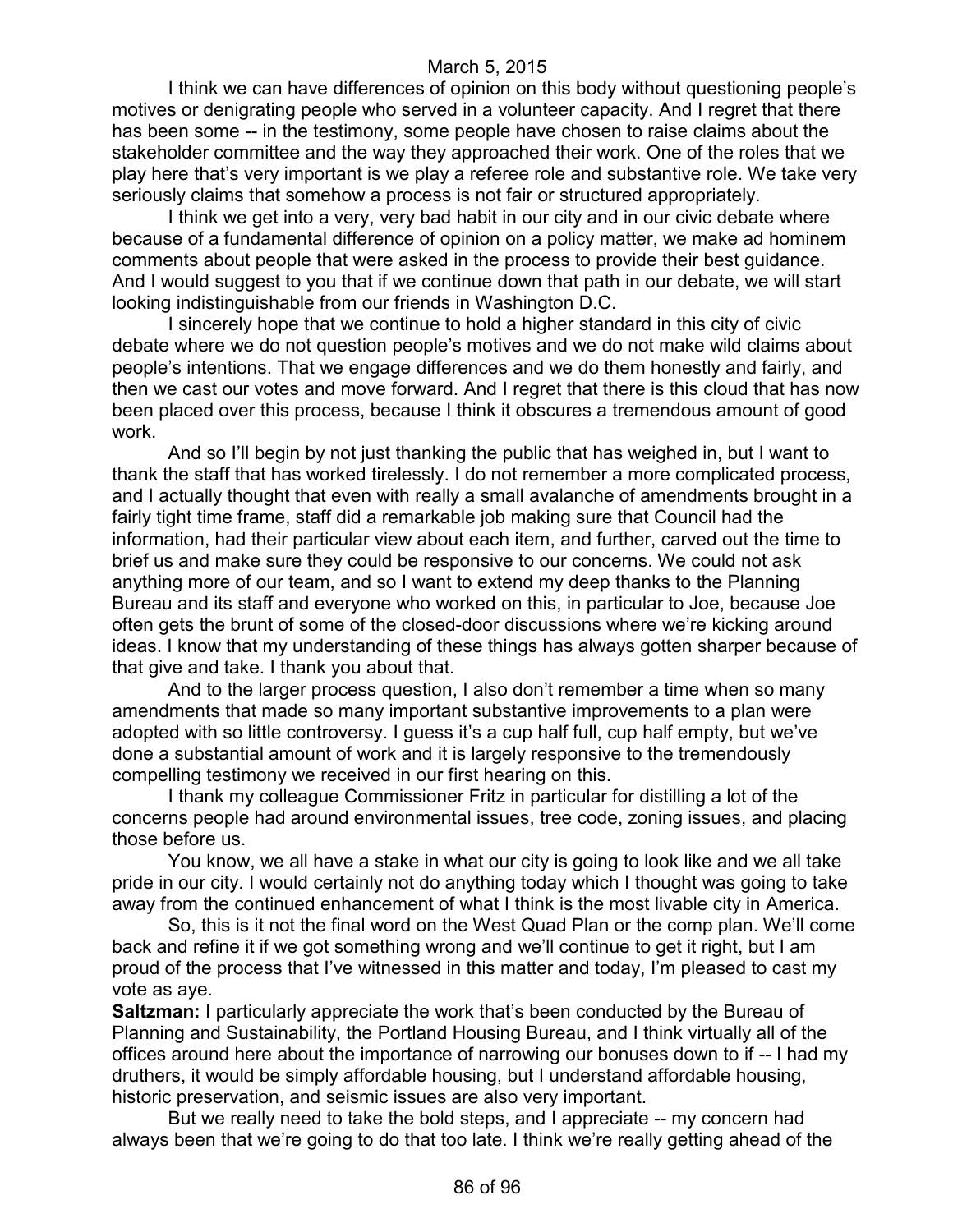curve now. We're doing it in the West Quad Plan with good language in here and I hope we'll be doing it also in the comp plan when we get to that date, because it's very important.

I think that some people may misconstrue our support for a height in the city. You know, there's two issues on height, I guess I'd like to say. One, I don't consider height to vertical sprawl. I consider height -- particularly in the West Quadrant -- to be what defines a city. A skyline defines a city. There's nothing to be ashamed about a skyline. And secondly, it is because I want to see that height result in additional affordable housing - affordable to people who can live and work in our downtown.

These are issues why I come to support these amendments -- or I should say maybe in opposition to some of the amendments put forward. But I'm not going to be shy or defensive about it at all. I feel great about this, this is what makes this city a great city. Aye.

**Novick:** I'm continually amazed and impressed by how many people in this city devote countless unpaid hours looking at issues like this and it makes me very proud. And I second what Commissioner Fish said about the amazing work that the Bureau of Planning and Sustainability has done in just the past couple of weeks explaining the issues to us and dealing with our numerous proposals and helping organize this proceeding today. It's been -- I'm incredibly grateful, so thank you very, very much. Also, thanks to my own staff and staff in my bureaus who responded to my numerous frantic questions over the past few days. Aye.

**Hales:** I'm going to support this package of amendments. I guess I just want to remind my colleagues -- including you, Commissioner Fritz -- that these were amendments proposed by members of Council the majority of them by Commissioner Fritz. Aye. OK, that package is adopted. Now, let's move to items 7 through 11. Further questions or comments? **Fish:** Give us one sec, Mayor. In all the drama here, I misplaced a few papers. **Hales:** That's alright, this is complicated. These the habitat and restoration. **Fish:** These are the habitat? OK, thank you.

**Hales:** These are the five items related to habitat and registration and Bob Sallinger testified about this. Further discussion about those? Roll call on items 7 through 11 together.

## **Roll.**

**Fritz:** Thank you very much to the Bureau of Planning staff who have been very responsive throughout this process and given my staff and me lots of maps and more maps and bigger maps and different maps -- lots. Very responsive, and I appreciate your pulling it together so quickly. I thank Claire Adamsick and Tom Bizeau on my staff who have also been working night and day on this package, and Bob Sallinger on these amendments which -- as he said -- definitely do add specificity and go towards making the river what it should be which is the center of our city and not at the edges of any district. Aye.

**Fish:** I enthusiastically support these amendments, and I thank in particular Commissioner Fritz and Bob Sallinger for framing these issues. I'm proud as the Commissioner-in-Charge of BES to be part of this great team that has the chance to continually get it right in this river between these changes, between the work on Superfund, and a host of things we're heading closer to the vision which Vera Katz one day had of a river we can have access to, we can recreate in, and is healthy, open, and accessible to all. Aye.

#### **Saltzman:** Aye.

**Novick:** Aye.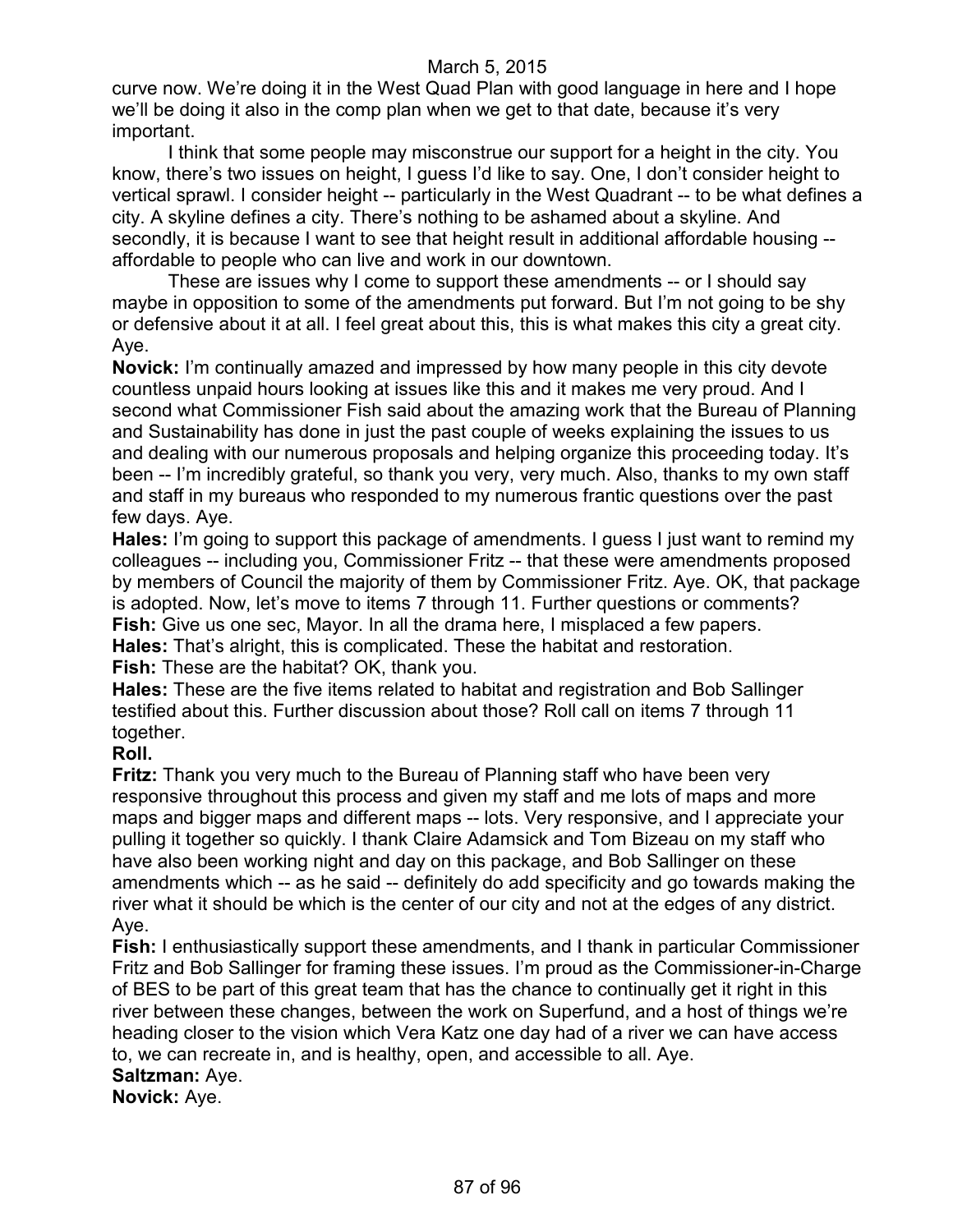**Hales:** Aye. OK, done. Now let's move to the next package, which is items 18, 22, 24, 57, dealing with Waterfront Park and trails. Give everybody a chance to catch up to those in the document. Any questions for staff? Ready for a vote on those.

**Novick:** Actually, Mayor, I think my vote -- I can't vote on 24 as part of the rest of the package.

**Hales:** Alright, so you want to unbundle those? We can take them individually if you prefer. OK, let's do that then, let's take them individually. Let's start with number 18. Ready to take a roll call on 18, the effect of which is changing the timeline from two to five years to six to 20.

# **Roll.**

**Fritz:** Colleagues, we exist and we work together in the commission form of government, and I'm the Commissioner-in-Charge of Parks. I've been given the extremely challenging task not only of implementing a bond request -- which at the Mayor's request, I helped get passed last year -- and also working to spend all the delightful system development charge money that's coming in via my other bureau, the Bureau of Development Services.

It's really busy in Parks right now and I'll just remind you, we passed a package - the voters of Portland, thank you -- passed the Parks replacement bond which gives us \$68 million for fixing our broken parks system. We need \$360 million over the next 10 years. So, we don't have the money to do a planning process for a park that's already got a plan. Everybody already said they love the park. It's great. And of course, every park in Portland could have something that could be better in it.

We are missing the money for implementation and we've got to be focused. We cannot say yes to every good suggestion that comes along in the order that it comes along. Please, don't get ahead of the budget process. We just did that with the \$15 an hour resolution so that now we've got less money to spend on fixing the problem of Parks employees on food stamps, on Medicaid, not being able to get paid a living wage. There are huge problems in Parks that need funding, and this is not one of them. So please, please, accept this amendment. Aye.

**Fish:** Well, I thought the discussion on this was excellent, and I actually did not come in with a fixed mind on anything before us today. As evidence of that, I have heard the impassioned plea of my colleague on this and I'm inclined to agree with her. No. **Moore-Love:** Was that an "aye"?

**Fish:** No.

**Fritz:** What? You said you agreed with me.

**Hales:** If you agree with her, you should vote yes.

**Fritz:** The motion is to change the timeline to six to 20.

**Fish:** The ageing process can be very challenging for all of us -- [laughter] -- I apologize. Aye.

**Fritz:** Thank you.

## **Saltzman:** No.

**Novick:** I defer to the Commissioner-in-Charge of Parks on this issue, partly because she's the Commissioner-in-Charge of Parks but also because she constantly reminds us that we have choices to make and we have to prioritize, and when she tells me what she needs to prioritize within her limited resources, I'm generally going to listen to her.

Also with regard to the discussion between Commissioners Fritz and Fish a little bit ago about Waterfront Park being a regional park that benefits the whole city -- that's true, but to Commissioner Fritz's comments about East Portland, Waterfront Park is a lot more accessible to people that live near the river than to people who live on, say, 130th. And I think that that's something to keep in mind. Aye.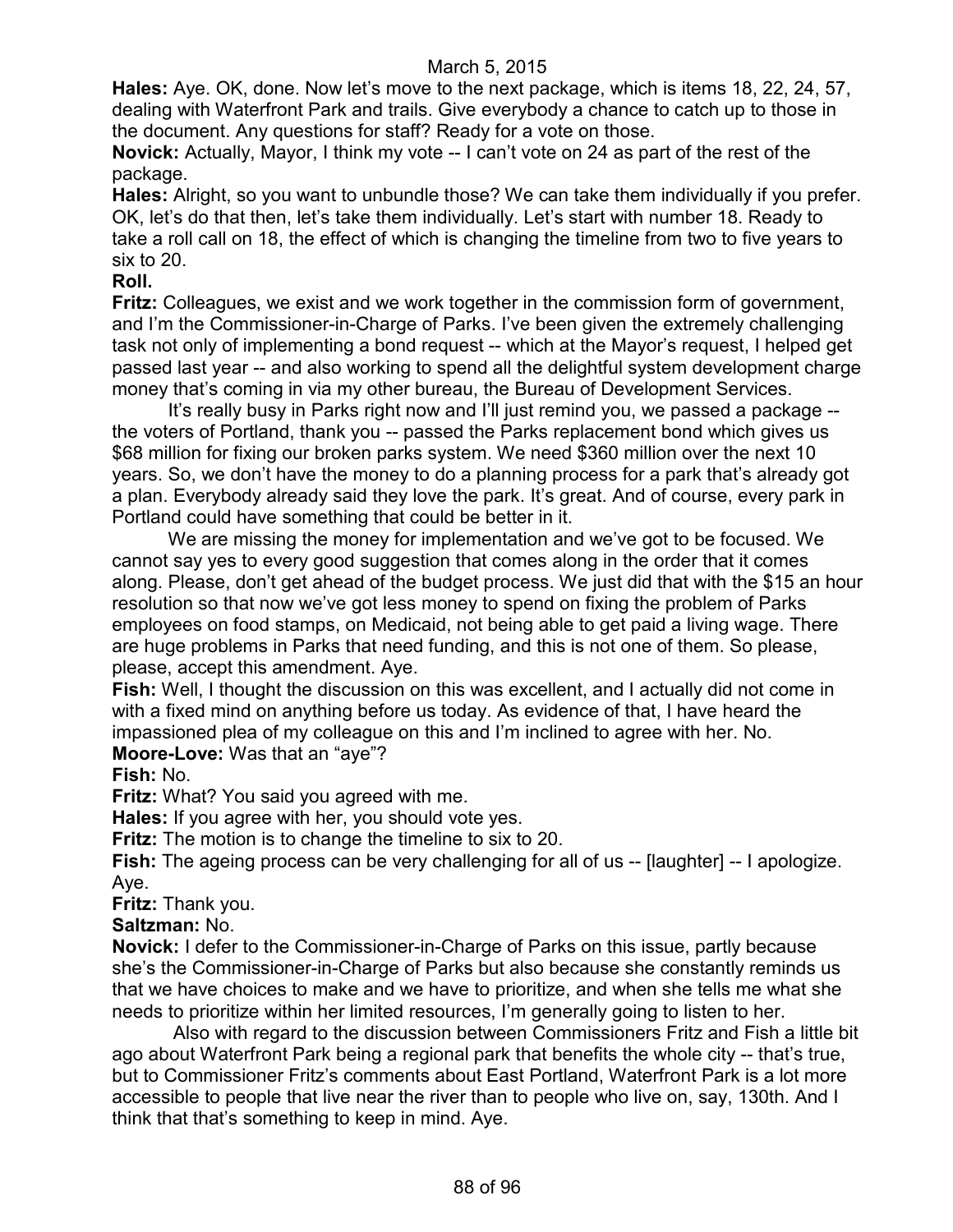**Hales:** I'll also defer to you, Amanda, on this point, although I hear the plea for action with respect to Waterfront Park and I think there are going to be projects where we'll want to move more quickly. I'm hoping and trusting that the existing master plan is sufficiently clear to allow us to do that so that if the transportation commission does what I hope we can do and take the eastside of Naito Parkway and make it into a two-way bike lane sometime soon -- at least to try out the concept -- that the existing Waterfront Park master plan allows us to do that. And I fervently hope we get the James Beard public market under construction and we need different sidewalk connections across the park to make that work with reconfigured ramps, which now appear possible that we won't have a master plan problem.

So, I'm assuming that if nothing else, we may have to by Council action and staff work rather than long processes may have to make some amendments in that plan. But I accept your point there are other long term planning actions that still need to be done and we'll work with the plan we have for now. Aye.

**Fritz:** Did we already adopt 21?

**Hales:** Yes.

**Fritz:** So, I just call out for everyone's attention that was a substitute, knowing that we won't be able to -- hoping we weren't going to do the entire master plan but looking at a small piece to improve the Hawthorne bowl, which Willie Levenson referenced with his Human Access Project. It's not like we're not going to do any of it, it's just that we just want to be realistic about how big of a bite we can chew.

**Zehnder:** Gives us a play to start. And just for your information, on number 22 -- this is a specific action that would be implemented by an updated Waterfront master plan. So if we delay that, it would be logical to delay this as well, on 22.

**Hales:** Is that clear to the Council? Roll call on 22 then, please.

**Roll.**

**Fritz:** Thank you for that clarification. Aye.

**Fish:** Aye. **Saltzman:** No. **Novick:** Aye. **Hales:** Aye.

**Hales:** OK, 24. This is the native plantings. Questions about that? OK, roll call on that. **Novick:** Actually, Mayor, I just want to -- I do not support the amendment as written because of the language "and along the Willamette." It supports changing the timeline but I would support it deleting the language and "along the Willamette." I don't know if I should offer an amendment to the amendment or how that --

**Hales:** I see that now.

**Fritz:** Can you explain to me the reason for that?

**Novick:** I'm deferring to the staff arguments on that topic, that this is specific action in the downtown district.

**Hales:** I'm glad you raised that question, because it also appears in conflict with number 21, right? If we're going to have enhanced public access to the bowl, then why are we doing plantings? Where are we doing what?

**Zehnder:** Correct. And that's why all these places -- the five to seven sites we talked about earlier for in water or habitat restoration or improvement are also places that could possibly be swimming holes, it also could be places for other kinds of access. Part of what we want to do is sort that out and pick the best sites for each of those uses.

**Hales:** This is also part of the Waterfront master plan update that we're now not doing. **Fritz:** And I'm happy to accept that as a friendly amendment to delete "and along the Willamette."

**Zehnder:** And for the native plantings along the Willamette, I believe that we probably already have cover to pursue that action if it was desirable in the central citywide --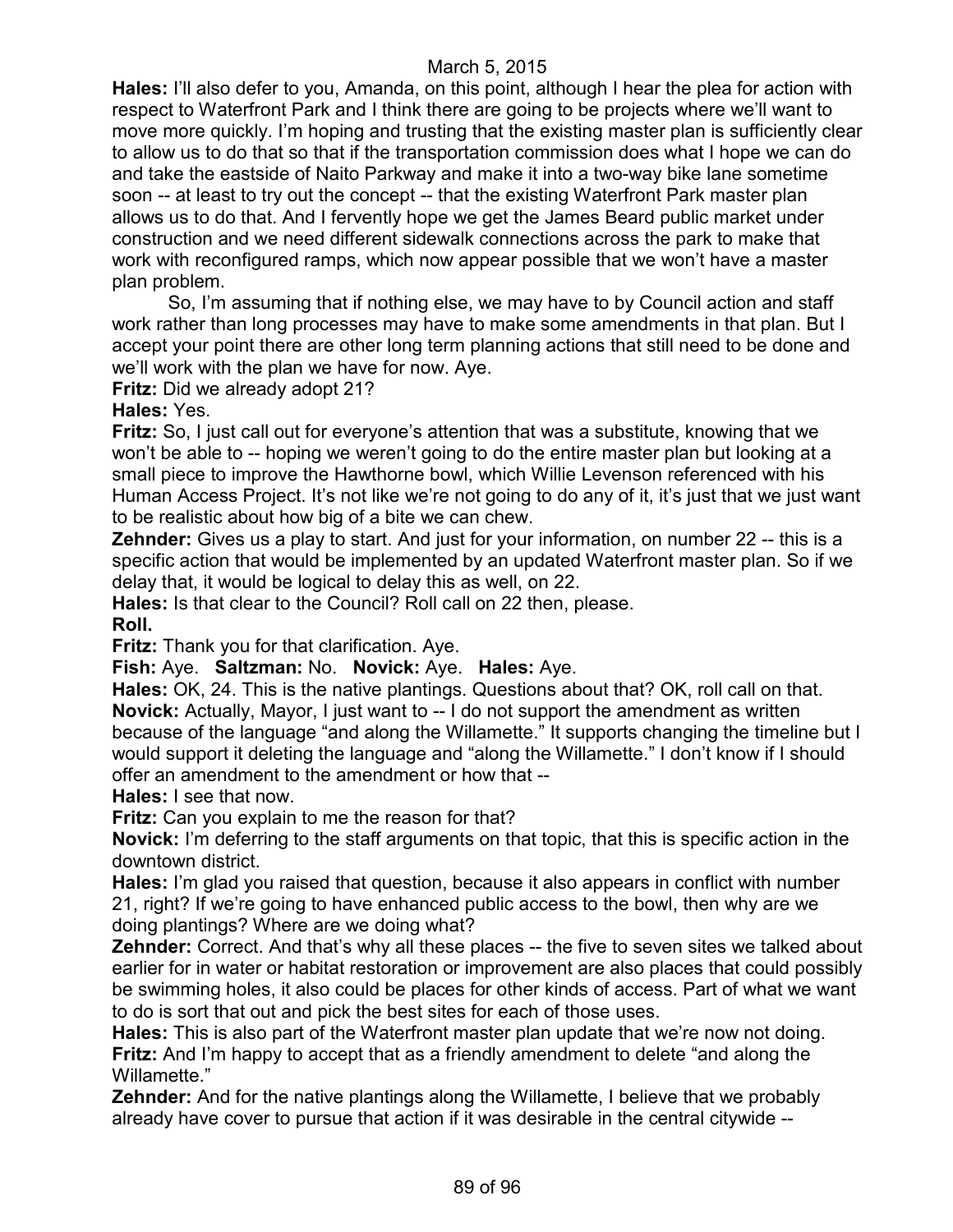**Karl Lisle, Bureau of Planning and Sustainability:** Right, and this lives within the downtown district, which is only about Waterfront Park.

**Fritz:** Of course, there's nothing to stop us from doing some of these action items earlier that were promised.

**Hales:** That would be lovely. So, I'm assuming we are in consensus about a friendly amendment to delete the words "and along the Willamette."

**Fritz:** I don't remember who seconded this.

**Fish:** I think Commissioner Fritz just said nothing prevents us from taking this up in the spring BMP, Mayor.

**Hales:** So I'll rule that a friendly amendment and we'll vote on number 24 minus those four words.

**Roll.**

**Fritz:** Thank you for the correction. Aye.

**Fish:** Aye. **Saltzman:** No. **Novick:** Aye. **Hales:** Aye.

**Hales:** And 57. Here there was -- there was a question here.

**Zehnder:** If I could clarify -- here, the action really is to make this a joint sort of action item for Parks and for Bureau of Transportation and to make it ongoing. So, this is baseline kind of improvements to the system that we pursue. And in some places, Parks is going to want to be the lead, some places PBOT, and we're counting on the bureaus to sort that out. **Fritz:** Yes.

**Novick:** Yes.

**Hales:** OK. The two bureaus are in accord about that. Any further questions? Roll call. **Roll.**

**Fritz:** It was kind of interesting on this one, it was like, "he's in charge" "no, she's in charge." So we decided that we would do it together. Aye.

**Fish:** Aye. **Saltzman:** Aye. **Novick:** Aye. **Hales:** Aye.

**Hales:** OK, then the last package is the Pearl District waterfront which is actually 42 and 43, correct?

**Zehnder:** Just 43. The only action that changes heights on the waterfront is 43, so that's the relevant amendment. What this proposed amendment would be to not raise heights on the Pearl waterfront. If this amendment would be approved, it would not raise heights on Pearl waterfront. That's the biggest action and it would not allow greenway enhancements to be considered as part of the package of what you looked at when you were getting a bonus for extra height.

**Novick:** Joe, just to be clear, I thought that the amendment includes those but also includes other language which I thought Planning and Sustainability supported. I thought we actually have a choice between rejecting it entirely or including one of the other versions.

**Zehnder:** Yes -- and I apologize for contributing to the confusion here, because I'm a little bit confused myself. This amendment had two pieces in it, and there's the part that refers to the area around the 13th Avenue district, and there's the Pearl waterfront. The proposed amendment -- so that is our original language in the plan, right? The proposed amendment would scratch the Pearl waterfront piece and also limit the transfer-eligible things to consider to be preservation or affordable housing.

**Novick:** I apologize, I was confused. Thank you.

**Zehnder:** It's easily confused.

**Fritz:** We haven't voted on 42, either. That was checked.

**Hales:** I didn't think we had.

**Leitheiser:** My understanding was 42 was discussed but included as part of the consent. **Zehnder:** I think you did do that because you all agreed on that.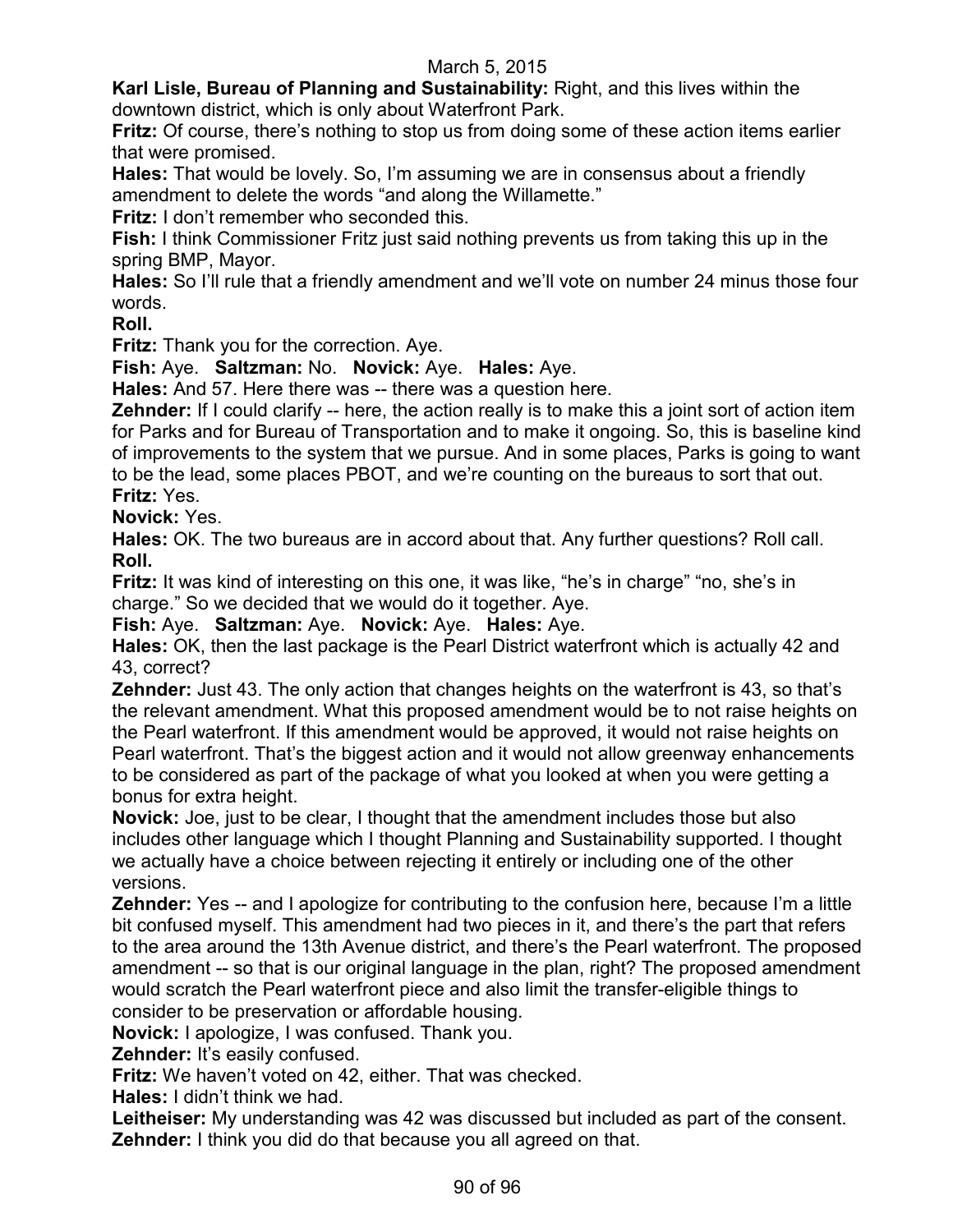**Hales:** As long as that's clear on the record.

**Zehnder:** Staff would still -- the staff recommendation is to still consider the height increase on Pearl waterfront and still consider evaluation of a greenway transfer and improvement as part of getting to that height. That's our recommendation.

**Fish:** But you --

**Zehnder:** We do not support the amendment as written.

**Hales:** And that's because --? Let's be clear about that.

**Saltzman: Because the amendment --**

**Zehnder:** If you look at the BPS recommendation -- it's the second paragraph, "Staff does" not support deleting waterfront. We recommend development of zoning tools that would allow increased height in exchange for greenway enhancements along the waterfront." We just want to explore it.

The principle Commissioner Fritz has put out there is bonus or no bonus, it's not a stepdown to the river and it's not acceptable. That's sort of your argument.

If we are to include it, we would still like to consider the greenway enhancements as one of the ways to get there and also acknowledge that when we bring that whole package back to you, it may not be a way to get to the additional height. You may want to just use that for affordable housing or some other purpose, but we were still planning to explore the economics of it.

**Fish:** Joe, I'm never shy about confessing my ignorance about something. It just seems like embedded in this issue are three different ideas -- at least three components. I want to make sure I understand -- if we vote down the amendment, then what stands?

**Zehnder:** That we will carry into the development of implementing plan increasing heights, maximum heights along the Pearl waterfront.

**Hales:** From what to what?

**Zehnder:** 175 to 250, so an additional 75 feet. And we're going to bring you back a provision that will make that additional 75 feet accessible only in exchange for some public benefit. There's Item 2.

The public benefit that the community was supporting and advocating that we want to explore is enhanced greenway. But we also have heard that, you know, it will be part of that bonus package, so you're going to look at it in terms of comparing that with the other items you have already prioritized over it to see if it still makes sense or you want to go with the priorities as you set them.

**Hales:** So if we reject this amendment, you will continue to develop that proposal that will come to us in the central city plan with a change in the map. Until such time as you do that, there's no changing the map.

**Zehnder:** Correct.

**Hales:** No one can build that building.

**Fritz:** The direction would then be to go --

**Hales:** The direction would be --

**Fritz:** To go raise the heights.

**Hales:** No, the direction would be to go develop a proposal to raise heights based on accessibility of those public benefits. And you're also reviewing which work and which don't work, correct?

**Zehnder:** Correct.

**Hales:** I'm comfortable with letting them do that work even though I'm not quite sure I'm ready to go all the way to the 250 foot height.

**Fritz:** So, let me just -- I have a little visual aid here. This is 250 feet along the waterfront -the greenway.

**Hales:** Well actually, it's way up here where there's already a building that tall--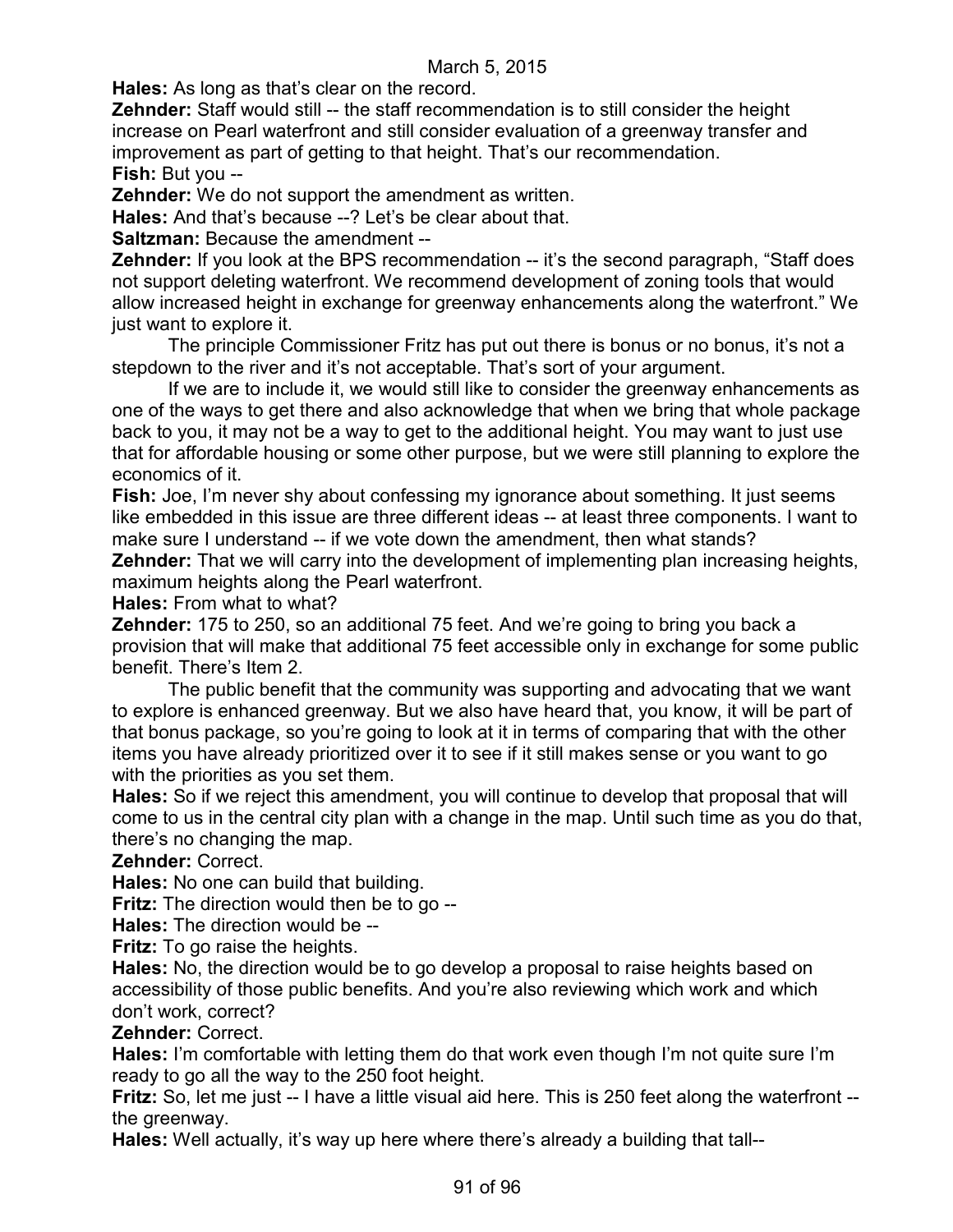**Fritz:** This building here I already know is 235. These two bridgehead things are going to be bigger than that. Imagine going up over here having that amount of height --

**Hales:** Right. But these are buildings that will be across the street from other buildings, not across the street from Waterfront Park.

**Fritz:** Well no -- but they're going to be by the greenway. Look at the shadows -- **Hales:** The buildings that are going to be by the greenway are the ones either on the other

side of Naito Parkway, which are already there.

**Fritz:** But look at the shadow from this building here, which I think is at 300.

**Lisle:** This area that we're talking about now is the area between Naito Parkway and the riverbank.

**Hales:** I apologize.

Lisle: So, it is the stretch where there's -- today there are a couple of office parks, which at some point would probably be redevelopment sites. They are two, three stories with lots of surface parking. Centennial Mills, a few warehouses, not much else.

**Fritz:** So, an enhanced greenway if it's more shaded greenway with massive buildings really isn't a good trade. And speaking to Commissioner Saltzman's point, we should be really focusing on affordable housing as the main reason to have the bonus -- that was a brilliant suggestion that you came up with.

The reason I didn't support the request of Goose Hollow and others in the West End to lower the height is because I think people have a reasonable expectation when they buy a property that the zoning is the zoning and the height expectation is the height expectation.

This proposal would give additional height. And I think we need to be clear to the bureau now, no, we really are talking about historic preservation and affordable housing. The other bonuses -- the greenway -- I know we still gotta figure out how to fund that, but it's not a good trade to have a much taller building next to the greenway in order to have a nicer greenway.

**Saltzman:** I'll just chime in -- I support the increased height, again, for what I said earlier --I want to get the affordable housing. I'm skeptical about the greenway bonus, too, but I'm deferring to Joe in saying "give us a chance to look at it." And I know that study is under way right now. So, that's kind of why I would oppose the amendment.

**Fritz:** The action item as is doesn't have the affordable housing in it.

**Zehnder:** If I could offer -- there's two decision points. Actually, there's really just one. Is the potential for a 75-foot height bonus on the Pearl waterfront acceptable? That's question one. Going from 175, but with a bonus to 250. And Commissioner Fritz that just made the argument for step down the river, it is not. That's the argument she just made. OK, so that's one.

And then two -- what bonus would you even consider for an increase like that? And what we have heard clearly -- and you actually adopted in that additional amendment about the bonus system -- is that it goes affordable housing, historic, seismic, open space. And we're going to come back with you all and talk with you about all those.

This greenway tradeoff in my book is sitting there in the open space bundle of that policy that you adopted to tell us how to redesign the bonus system. And when we come back, you will make amendments to even that package because you're going to have real options, real numbers to look at. Is 250 just too tall at this site? That would be one decision. And do you need to tell us now not to consider a greenway tradeoff, or are you willing to look at it and consider it later?

Lisle: I would just jump in totally out of place here and say I would really strongly encourage you not to just dump the greenway consideration from how that would work in that narrow strip of land between Naito Parkway and the river, because that's a place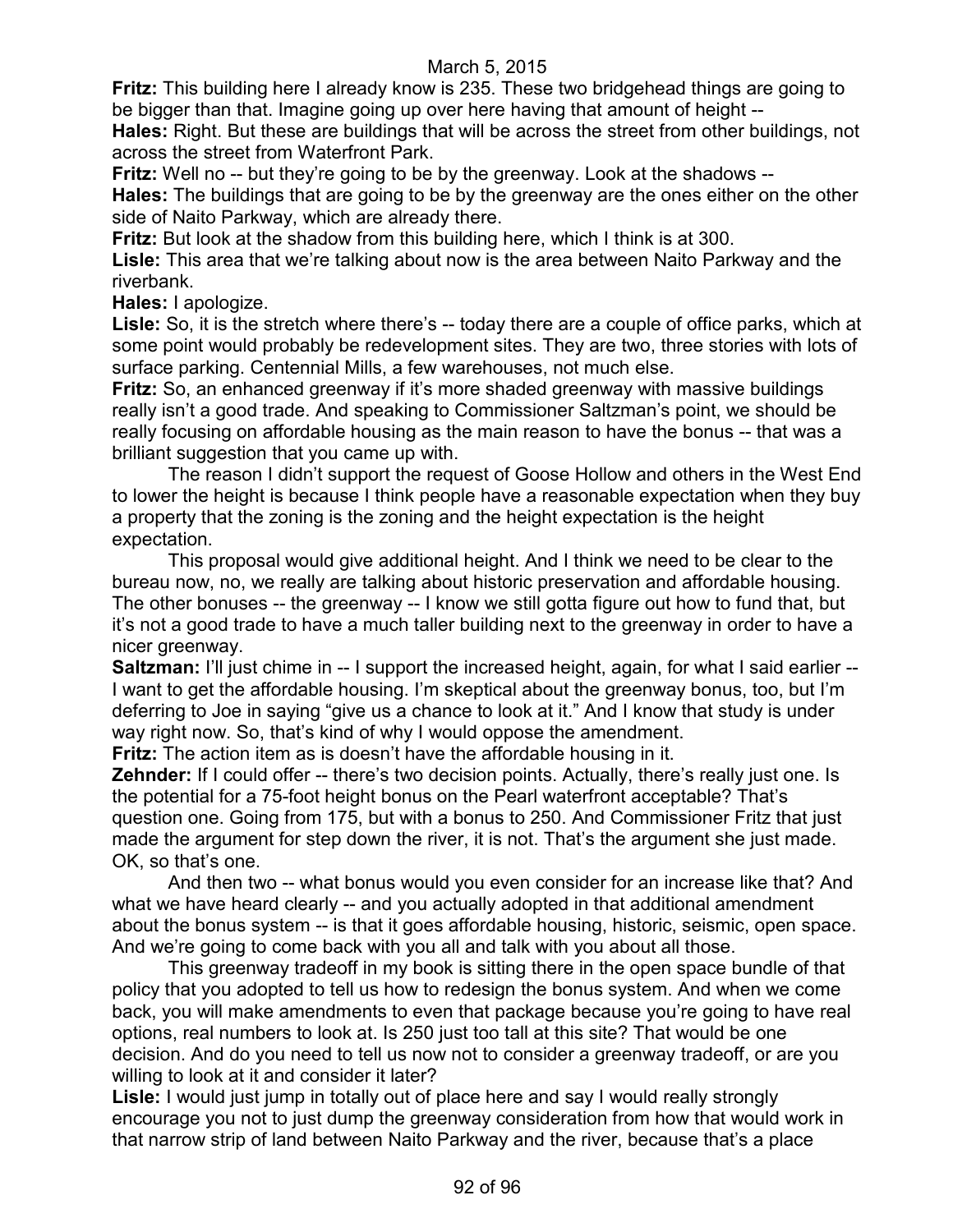where -- unlike South Waterfront with a different set of greenway regulations -- we currently have a 25 foot setback required from the bank of the river, which is woefully inadequate. Anyway, it's a place where we really need to redevelop the whole greenway and there's going to be challenges there.

But the only way additional taller buildings in that area could maybe be acceptable is with much more than 25 feet. So, I wouldn't take it -- if you're going to have any kind of consideration of doing anything more would be maybe be accepting of anything over 175 - which by the way, includes some bonuses already. The base height is 100. So the 75 -- it's already in there I believe as a bonus. I'm looking at Mark. Mark's gone. I wouldn't leave it completely.

**Fish:** Joe, what's currently the tallest building in the Pearl?

**Hales:** It's in this section -- oh in the Pearl itself?

**Lisle:** The tallest building in the Pearl is building right now, and it's between the two parks. It's Hoyt Street Properties' latest project and I believe it's -- I need Mark again -- it's in the 300 foot range.

Fish: Right. So it's the one just across the street from the Fields.

**Lisle:** The Metropolitan is tallest one today, and that's 225 feet.

**Fish:** Metropolitan is 225?

**Lisle:** Right.

**Fritz:** Would you really want that by the greenway?

**Lisle:** South Waterfront is a good example. The buildings closest to the greenway are 250 exactly. So, the Meriwether and the Atwater Place.

**Zehnder:** And the waterfront, the greenway at the South Waterfront is a lot more than 25 feet. So we're trying to find another way to that accommodation.

**Fish:** And is the dilemma here in part that unless we add the 75 feet, we can't trigger the bonus? We can't condition the bonus? We need the 75 feet to create the bonus?

**Lisle:** No -- I think if there's bonus there today, we can look at reprogramming the way that you get an existing bonus provision.

**Fish:** We don't have to do this to get the affordable housing.

Lisle: No, it's an additional tool. Do we want to put this additional leveraging point on the table or not?

**Fish:** So it really comes down to size, mass, scale.

**Anderson:** It comes down to the discussions partly that we had many times over at the stakeholder advisory committee about activating the waterfront and about the desire for more commercial and residential activity in terms of right across the street instead of several blocks in. And there were many people on the committee that felt very strongly about that.

**Lisle:** And I would say the idea didn't actually come from staff, this came from the Pearl District neighborhood association folks -- Patricia Gardner and her group who work on this a lot -- and there's a vision and desire for an intensely urban and exciting city waterfront in that area very different that from what's there now. So, they wanted to see if we wanted to allow more if we could really get that high-intensity urban waterfront. That was their idea. **Hales:** So, the bureau's position is don't adopt the amendment?

**Zehnder:** That's correct.

**Novick:** I just want to --

**Hales:** Because it says support.

**Novick:** Yeah, that's the problem -- it says support. My impression was that in order to remove the height bonus overlay from properties within the NW 13th Avenue Historic District, we would have to pass the amendment and I thought you wanted that.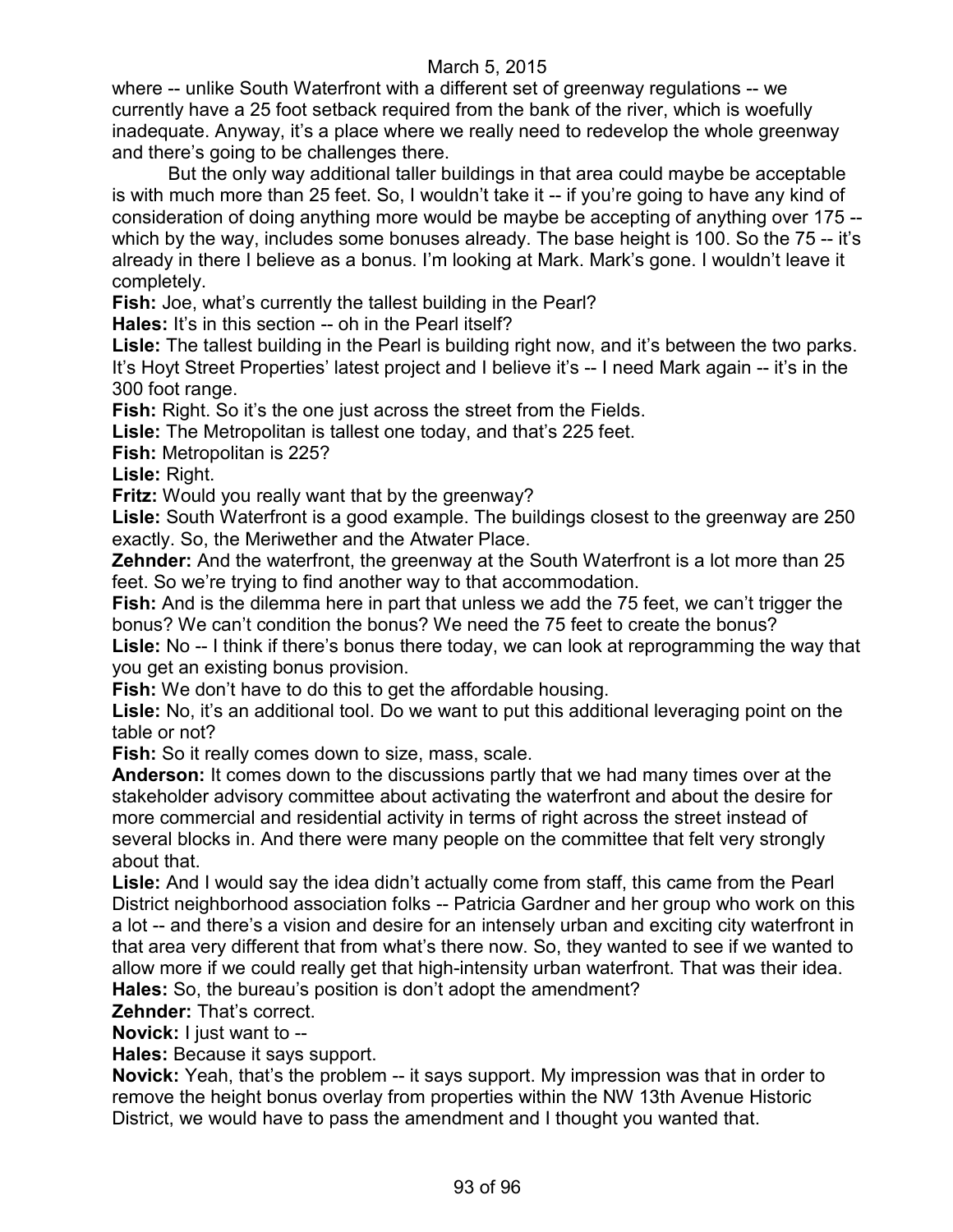**Zehnder:** No, the part -- the amendment is the strikeout and underline. The text, the action item itself is an action item in the West Quadrant Plan. Correct?

**Lisle:** Right.

**Zehnder:** So the amendment would be to eliminate Pearl waterfront as part of the places you're considering additional height, to eliminate consideration of greenway enhancements as a way to get to that additional height, and --

**Novick:** And to add affordable housing?

**Zehnder:** It does add affordable housing in this particular reference. Which we're supportive of. We think that your amendment A from the new amendments today -- that's why we went back to that commission. We found ourselves not being clear enough. That's the clear statement.

**Hales:** So you think A has captured the affordable housing issue because it says so. **Zehnder:** I think A tells was to do with the bonus system.

**Hales:** Alright, now I understand. That's why now you would oppose this amendment. **Zehnder:** Right.

**Hales:** Alright, I'm tracking now.

**Zehnder:** Sorry.

**Hales:** I understand the concern that you raises, Commissioner Fritz, but this is the greenway, not Waterfront Park we're talking about. And a 175-foot building will shade the greenway, no matter -- the building you can build today will shade the greenway. 175 feet will shade 25 feet. So, I guess I'm not seeing the harm done by allowing them to continue to develop this concept, again understanding that they are coming back with a different set of bonus provisions. Alright, at least I'm clear now in my own mind. Anyone else have further questions before we vote? OK, let's take a roll call on this.

**Roll.**

**Fritz:** I appreciate that we've adopted the policy to have a step down to the river. I support this amendment. Aye.

**Fish:** I very much appreciate the discussion. It's a very close call, but I vote no. **Saltzman:** No. **Novick:** No. **Hales:** No.

**Hales:** OK, I think we're done with amendments, right? So, this is a resolution. I'm personally prepared to move forward. I know there was some concern we needed to wait, but this Council has a lot of business before it over the next few weeks and this bureau has a lot of work to do. So, I would prefer that we -- if the council is willing to take the vote to adopt this resolution as amended today and allow this hard-working group of people to go do more hard work.

**Anderson:** I would just -- if I could have 30 seconds -- I just want to thank all of your bureaus because 90% of what we do is collate and pull together everybody else's information. We don't run Parks or Transportation or Housing or PDC or all the other programs, and they provided an enormous amount of information, they were answering questions -- we would call them as citizens came and provided new input, and there they were at hundreds and hundreds of different conversations. It really was a team effort, and as usual, we're really sort of this nexus place that's kind of just bringing it together. We really, really appreciate all your staffs' work. I wanted to thank Sallie, Karl, Mindy, Debbie, Nicholas, Joe, Jackie on your staff, Katherine -- anyone else I missed -- because people really did put an amazing amount of work. And because they are such great planners, that's why you get such amazing little handouts to be able to check off the list. We're happy to hand those out to any bureau who wants to use them. Thanks. **Hales:** Thank you very much. Let's take our vote. **Item 251 Roll.**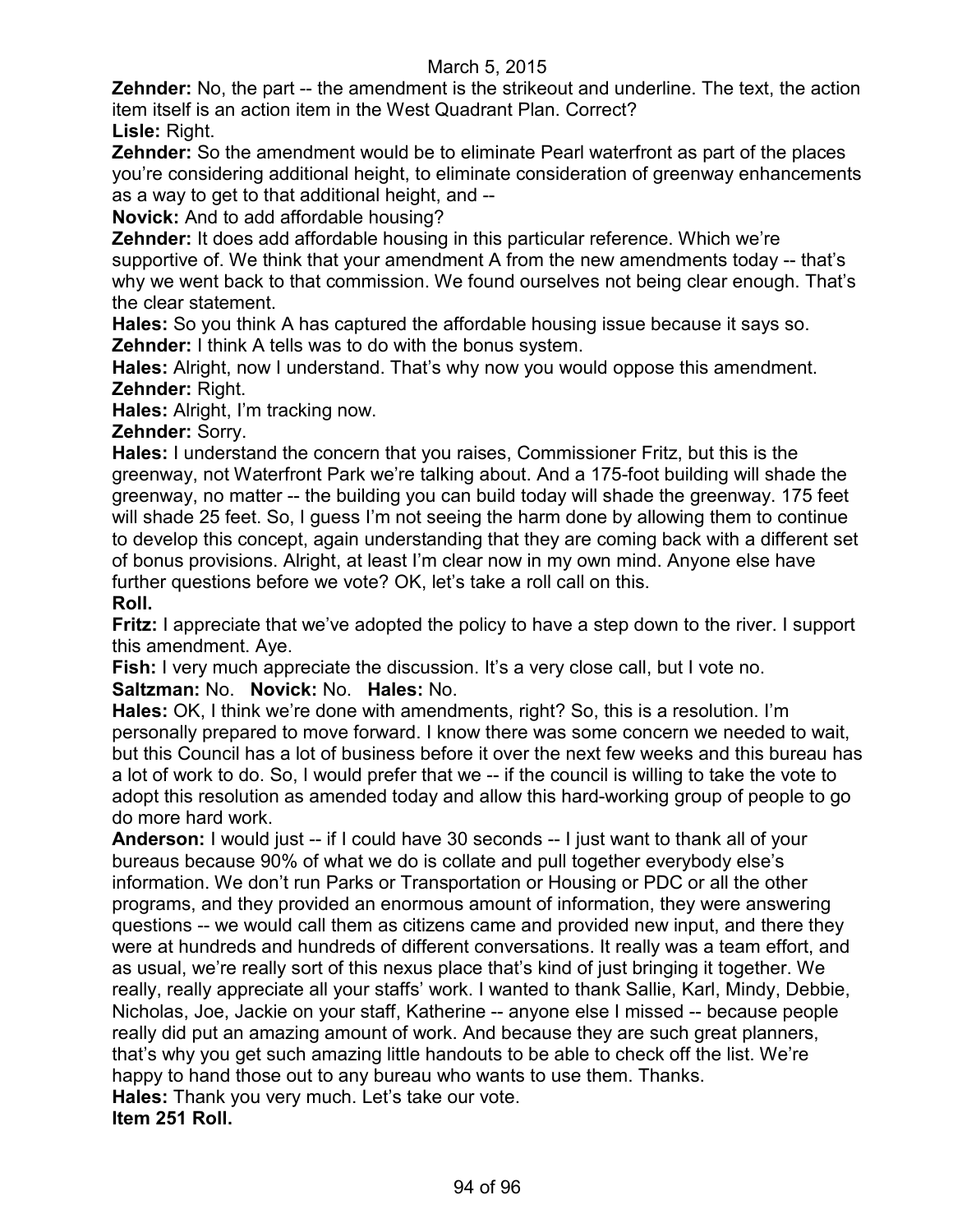**Fritz:** Thank you to the Planning Bureau staff and to all of the staff, particularly in my bureau of Parks who did a lot of work over the last two, three weeks; and also your staff in Transportation, Commissioner Novick, and your office. I do appreciate all the work that's gone into this, including a lot a lot of citizen time.

Unfortunately, I can't support it because I think we haven't gotten to the right endpoint and I think that when these huge buildings start going up right on the greenway and on waterfront that people are going to be quite upset. No.

**Fish:** The only other thing I'll add to my prior comment is I want to thank Liam Frost on my team. As many of you know, Hannah Kuhn left me to travel the world, which means Liam has had double duty. And it's been especially hard on Liam, because I believe Swansea is about to get relegated. So, I know that's been weighing heavily on him. To Liam and everyone in my office, thanks for the good work helping me get up to speed. Susan, to all the people on your team, special thanks. And also the folks in my bureaus, and I know particularly folks in the Bureau of Environmental Services have been at the table crafting solutions in response to some of the amendments that have been brought and throughout this process, and I'm grateful for their professionalism and good work. Aye.

**Saltzman:** I also want to thank Bureau of Planning and Sustainability, the West Quadrant stakeholder advisory committee, the Planning and Sustainability Commission members, and people on my staff who have labored through these documents. I know that we will be coming back in May with the study about the affordable housing bonuses, and I look forward to a good discussion and hopefully aggressive movement on that. I feel good that we're going to get those affordable housing bonuses in place in time, and that's the most important part to me. Thank you for all your work. Aye.

**Novick:** I reiterate all my thanks to everybody I've thanked before. I also want to thank Commissioner Fritz for noting a couple of weeks ago that the draft committed her bureaus to a variety of different action items that she wasn't sure they could do or should do, which brought me to actually go through and make sure we identified all the things that PBOT was scheduled to do. So, thanks to PBOT staff and my staff working on that and thanks to BPS for being accommodating on allowing us to not do things that we didn't think we were equipped to do. Aye.

**Hales:** Well, Susan, Joe -- to you and your whole team, thank you. This is a great deal of work on your part. We also although -- I think none of them are sometime present -- we ought to thank our amazing citizen volunteers at the Planning and Sustainability Commission and the committee that labored so hard to bring this to us. I also want to thank the council for both our willingness to work through these issues in great detail and to have a very constructive dialogue with literally hundreds of people who have come in to testify.

Every now and then in this work, we walk out of these hearings and we say, "it's amazing, we get this incredibly thoughtful citizen testimony" and we really do. But actually I want to reflect on that more broadly and look back to the 10 years prior to my service again here working all over the country going to lots of other City Councils and planning commissions around the country. And I really don't think we understand how high caliber this work is in Portland.

We often say we don't think other Councils get to have this kind of dialogue. Well frankly, other cities don't appear to have this kind of sophisticated citizen engagement, whether it's as neighborhood activists or volunteers on this committee. They don't have planners as good as our planners and they don't have a City Council that gets into this level of rigor and detail on planning, and they don't do the front end planning like Portland does so that we can then have a land use hearing like we had yesterday on a design case like yesterday where the foundations are already are in place. The neighborhood knows